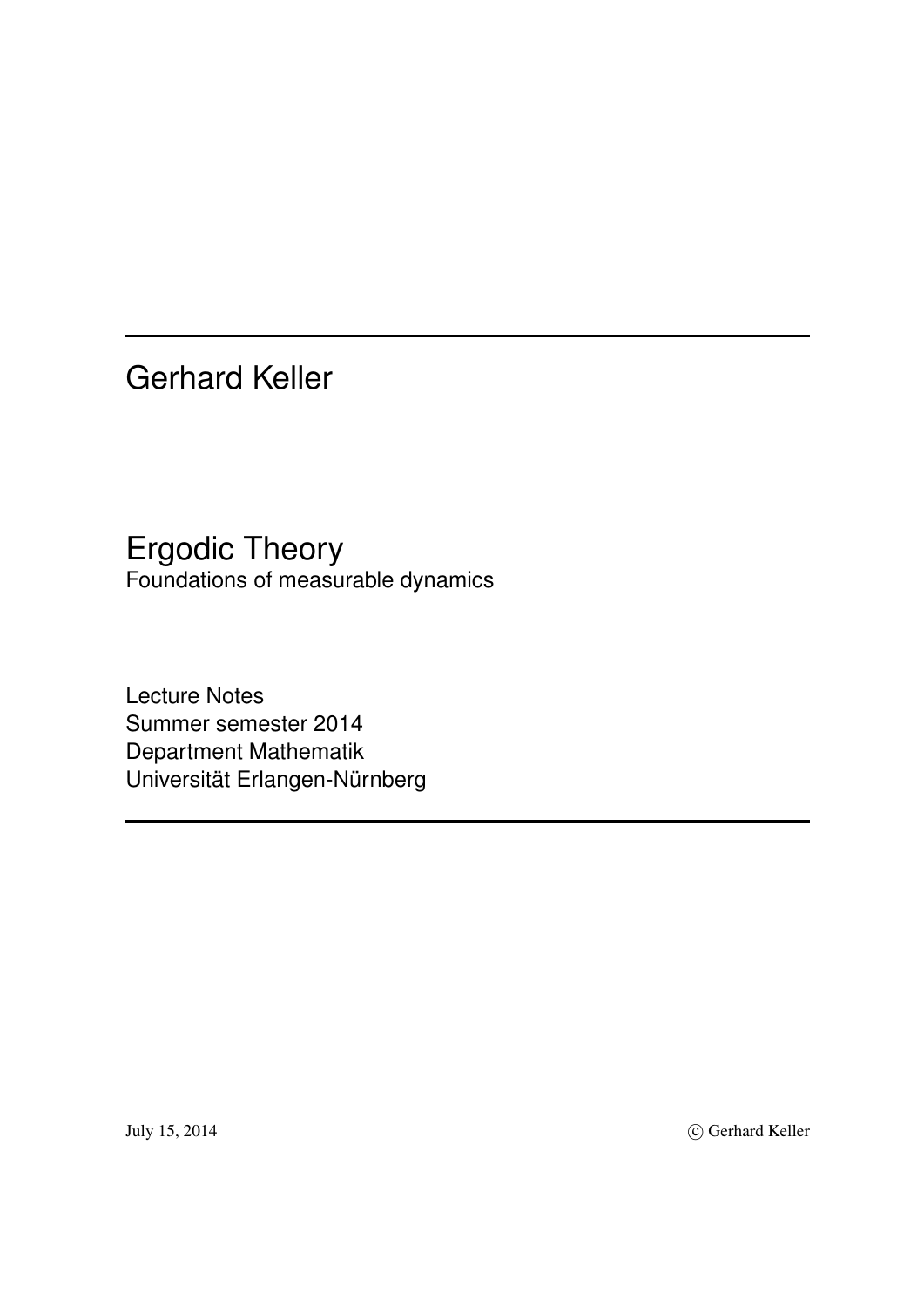# **Contents**

| $\mathbf{1}$ |     |       | <b>Ergodicity and ergodic theorems</b>                                                         | $\overline{\mathbf{4}}$ |
|--------------|-----|-------|------------------------------------------------------------------------------------------------|-------------------------|
|              | 1.1 |       |                                                                                                | $\overline{4}$          |
|              |     | 1.1.1 |                                                                                                | $\overline{4}$          |
|              |     | 1.1.2 |                                                                                                | 5                       |
|              |     | 1.1.3 |                                                                                                | 9                       |
|              | 1.2 |       |                                                                                                | 10                      |
|              |     | 1.2.1 |                                                                                                | 11                      |
| $\mathbf 2$  |     |       | Ergodic theory of positive $L^1$ -contractions                                                 | 12                      |
|              | 2.1 |       | The Hopf decomposition $\ldots \ldots \ldots \ldots \ldots \ldots \ldots \ldots \ldots \ldots$ | 12                      |
|              |     | 2.1.1 |                                                                                                | 12                      |
|              |     | 2.1.2 | The conservative and dissipative part $\dots \dots \dots \dots \dots \dots \dots \dots$        | 14                      |
|              |     | 2.1.3 |                                                                                                | 18                      |
|              | 2.2 |       |                                                                                                | 18                      |
|              |     | 2.2.1 |                                                                                                | 18                      |
|              |     | 2.2.2 | The identification of the limit: Birkhoff's ergodic theorem                                    | 22                      |
|              |     | 2.2.3 | The identification of the limit: Compositions of conditional expectations                      | 22                      |
|              |     | 2.2.4 | The identification of the limit: Hurewicz's ergodic theorem                                    | 23                      |
|              |     | 2.2.5 |                                                                                                | 25                      |
|              |     |       |                                                                                                |                         |
| 3            |     |       | <b>Ergodic decompositions</b>                                                                  | 26                      |
|              | 3.1 |       |                                                                                                | 26                      |
|              |     | 3.1.1 |                                                                                                | 26                      |
|              |     | 3.1.2 |                                                                                                | 27                      |
|              |     | 3.1.3 |                                                                                                | 29                      |
|              |     | 3.1.4 |                                                                                                | 31                      |
|              |     | 3.1.5 | Measure separability of Lebesgue-Rohlin spaces                                                 | 32                      |
|              |     | 3.1.6 | Sub-σ-algebras and factors of Lebesgue-Rohlin spaces                                           | 33                      |
|              |     | 3.1.7 | From positive $L^1$ -contractions to kernels on Lebesgue-Rohlin spaces                         | 34                      |
|              |     | 3.1.8 | Regular conditional probabilities on pre-Lebesgue-Rohlin spaces                                | 36                      |
|              |     | 3.1.9 |                                                                                                | 37                      |
|              | 3.2 |       |                                                                                                | 38                      |
|              |     | 3.2.1 |                                                                                                | 38                      |
|              |     | 3.2.2 | The ergodic decomposition for a single non-singular automorphism $\dots$ .                     | 41                      |
|              |     | 3.2.3 | The ergodic decomposition for countable families of non-singular automor-                      |                         |
|              |     |       |                                                                                                | 42                      |
|              |     | 3.2.4 | Proof of Theorem 3.2.9 (Raugi's main theorem)<br>The corresponding Hilbert space decomposition | 44<br>46                |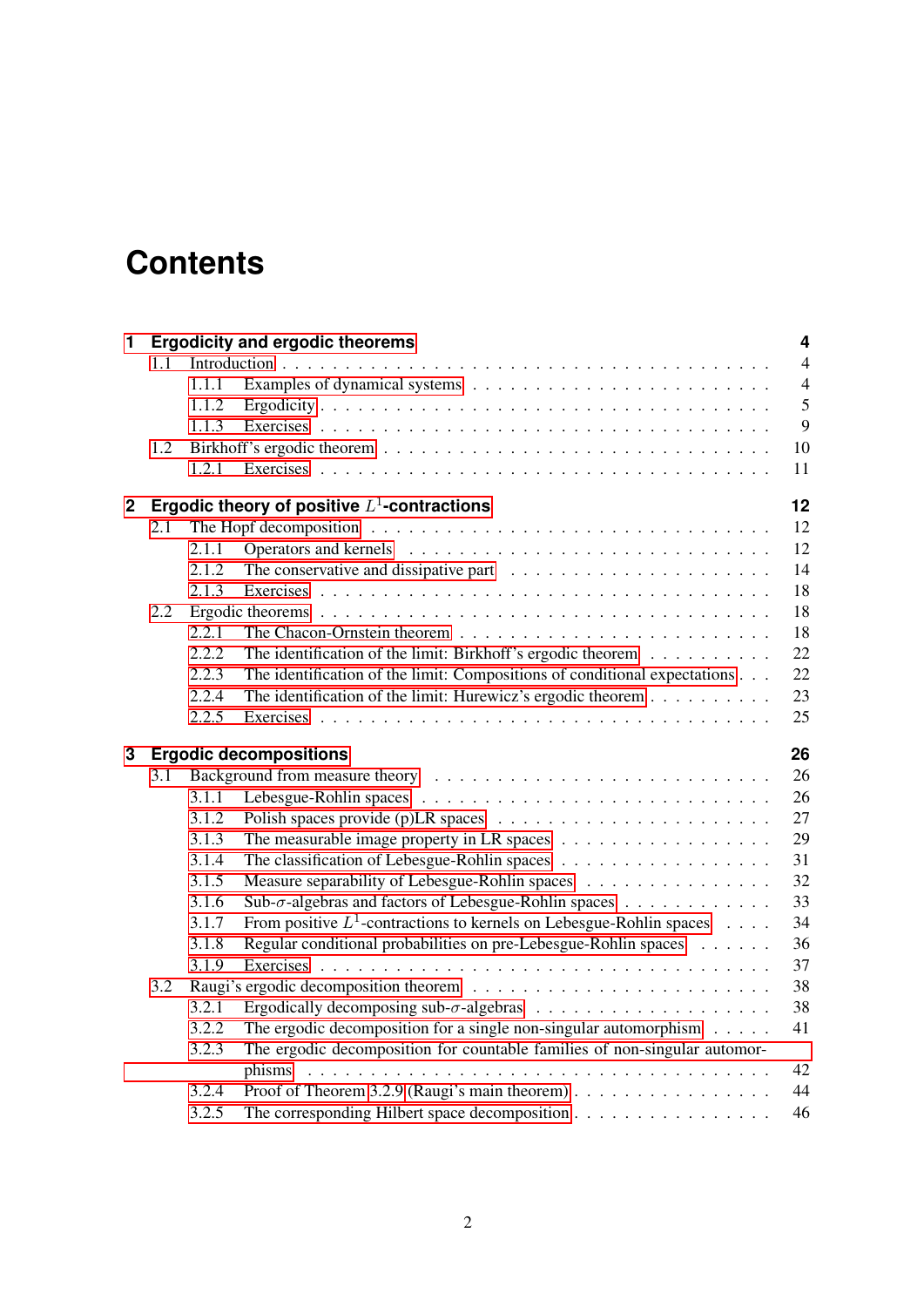| 4 |     |       | The structure of (ergodic) mpds                                                                                          | 48  |
|---|-----|-------|--------------------------------------------------------------------------------------------------------------------------|-----|
|   | 4.1 |       |                                                                                                                          | 48  |
|   |     | 411   |                                                                                                                          | 48  |
|   |     | 412   |                                                                                                                          | 48  |
|   |     | 413   | The natural extension $\cdots$ $\cdots$ $\cdots$ $\cdots$ $\cdots$ $\cdots$ $\cdots$ $\cdots$ $\cdots$ $\cdots$ $\cdots$ | 49  |
|   |     | 4.1.4 |                                                                                                                          | 51  |
|   | 4.2 |       |                                                                                                                          | 51  |
|   |     | 4.2.1 |                                                                                                                          | 51  |
|   |     | 422   |                                                                                                                          | 54  |
|   |     | 423   |                                                                                                                          | 55  |
|   | 4.3 |       |                                                                                                                          | 56  |
|   |     | 4.3.1 | Information content and entropy $\dots \dots \dots \dots \dots \dots \dots \dots \dots$                                  | 56  |
|   |     | 4.3.2 | The entropy of a partition $\dots \dots \dots \dots \dots \dots \dots \dots \dots \dots \dots$                           | -56 |
|   |     | 4.3.3 | The entropy of a mpds ( <i>metric entropy</i> or <i>Kolmogorov-Sinai entropy</i> ) $\ldots$ .                            | 57  |
|   |     | 4.3.4 |                                                                                                                          | 60  |
|   |     | 4.3.5 | K(olmogorov)-systems and the Pinsker algebra                                                                             | 61  |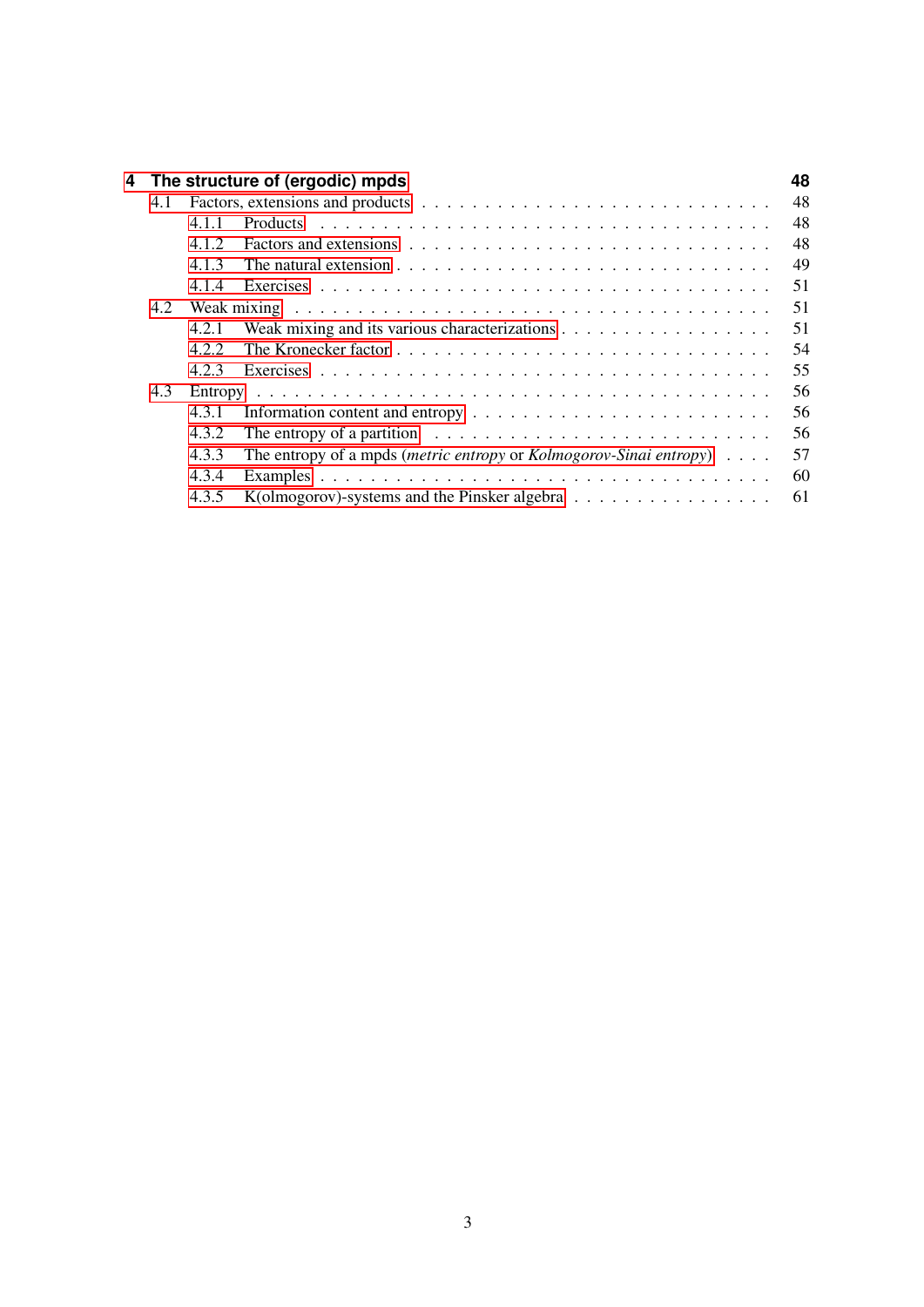# <span id="page-3-0"></span>**1 Ergodicity and ergodic theorems**

A huge part of this course is devoted to a study of ergodic decompositions of very general dynamical systems. The main result is the Theorem of Raugi [\[15\]](#page-64-0) that gives an ergodic decomposition in the context of a countable family of Borel-automorphisms acting non-singularly on a standard probability space (also Lebesgue-Rohlin space).<sup>[1](#page-3-3)</sup> Along the way a number of more sophisticated tools from measure and ergodic theory must be introduced. We start nevertheless with some basic examples.

# <span id="page-3-1"></span>**1.1 Introduction**

# <span id="page-3-2"></span>**1.1.1 Examples of dynamical systems**

Let  $(\Omega, \mathcal{A}, \mu)$  be a probability space. We consider measurable maps  $T : \Omega \to \Omega$  that leave the measure class of  $\mu$  invariant, i.e. for which  $\mu \circ T^{-1} \approx \mu$ . In many cases we will even have  $\mu \circ T^{-1} = \mu$  - then we call  $(\Omega, \mathcal{A}, \mu, T)$  a measure preserving dynamical system (mpds).

<span id="page-3-4"></span>**1.1.1 Example**  $\Omega = \mathbb{T}^d := \mathbb{R}^d / \mathbb{Z}^d$ , A the  $\sigma$ -algebra of Borel or Lebesgue sets,  $\mu$  Lebesgue measure. All arithmetic operations are of course taken mod  $\mathbb{Z}^d$ .

- a)  $T(x) = x + a$  for some  $a \in \mathbb{R}^d$ . Then  $\mu \circ T^{-1} = \mu$ . In this case  $T^{-1}(x) = x a$ .
- b)  $T(x) = Ax$  for some  $d \times d$  integer matrix A with  $\det(A) \neq 0$ . In this case T is invertible if and only if  $|\det(A)| = 1$ , and then  $T^{-1}(x) = A^{-1}x$ .

In both cases  $\mu$  is T-invariant.

<span id="page-3-5"></span>**1.1.2 Example**  $\Omega = \{0, 1\}^{\mathbb{N}}$  or  $\Omega = \{0, 1\}^{\mathbb{Z}}$  equipped with the product topology, A the Borel- $\sigma$ algebra,  $T : \Omega \to \Omega$  the left shift, i.e.  $(T(\omega))_n = \omega_{n+1}$  for all n. This transformation is continuous. In case of  $\Omega = \{0, 1\}^{\mathbb{N}}, T$  is not invertible; in case of  $\Omega = \{0, 1\}^{\mathbb{Z}}, T$  is a homeomorphism.

- a)  $\mu$  is the p-Bernoulli measure  $\mu_p$  for some  $p \in (0, 1)$ , that means  $\mu$  is the infinite product of the marginal measure  $p\delta_1 + (1 - p)\delta_0$ .
- b)  $\mu = \int_0^1$  $\int_0^1 \mu_p dm(p)$  is a mixture of Bernoulli measures (*m* is any Borel probability measure on  $(0, 1)$ .

In both cases  $\mu$  is T-invariant. (For some background on Bernoulli measures see e.g. [\[10,](#page-64-1) items 1.3-1.5, 1.9, 1.11, 2.3, 2.16, 2.17, 2.28].)

<span id="page-3-6"></span>**1.1.3 Example**  $\Omega = \{0, 1\}^{\mathbb{Z}}$ , A and T as before, but  $\mu = \emptyset$  $(\mu_p \circ (\pi^{-1}_{-\infty})^{-1})$  $\otimes$  $(\mu_{p'}\circ(\pi_0^{\infty})^{-1})$ for  $p \neq p'$ . This  $\mu$  is obviously not shift-invariant, but  $\mu \circ T^{-1} \approx \mu$ .

<span id="page-3-7"></span><span id="page-3-3"></span><sup>&</sup>lt;sup>1</sup>The ergodic decomposition result is claimed even for uncountable families in [\[15\]](#page-64-0), but we will see in Example [3.2.12](#page-42-0) that at least the proof of this far reaching claim cannot be correct.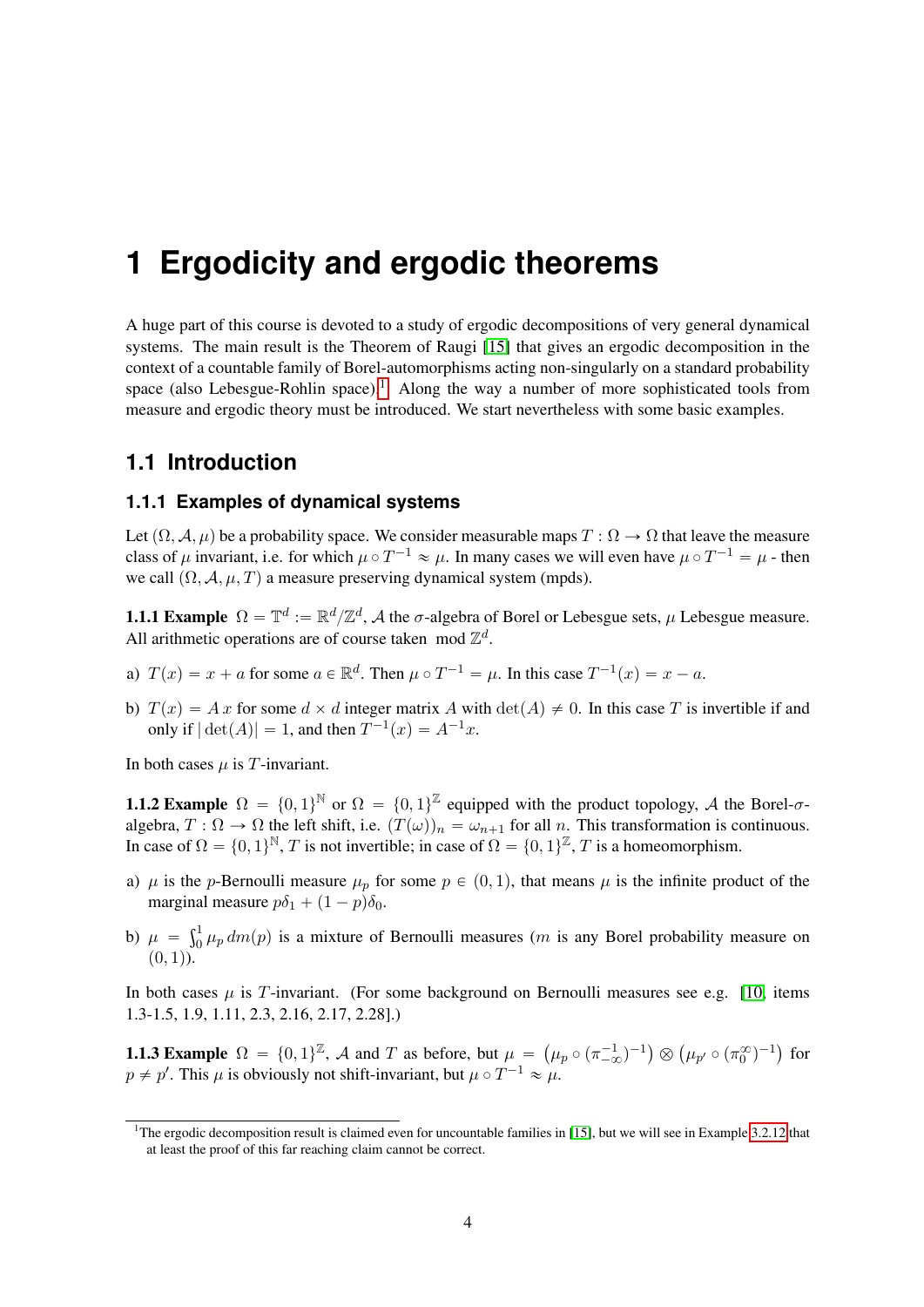**1.1.4 Example** For a domain  $D \subseteq \mathbb{R}^{2d}$  of finite volume let  $H \in C^2(D)$ . Consider the system of differential equations (Hamiltonian system)

$$
\dot{q}_i = \frac{\partial}{\partial p_i} H(q_1, \dots, q_d, p_1, \dots, p_d)
$$
  
\n
$$
\dot{p}_i = -\frac{\partial}{\partial q_i} H(q_1, \dots, q_d, p_1, \dots, p_d)
$$
\n(1.1.1)

 $(i = 1, \ldots, d)$  and suppose that for initial conditions in D the solution  $\Phi_t(q, p)$  exists for all positive and negative times t. Denote by  $\mu$  the normalized Lebesgue measure on D and by A the  $\sigma$ -algebra of Lebesgue measurable sets. By *Liouville's theorem* each  $T = \Phi_t : D \to D$  preserves  $\mu$ .

**1.1.5 Remark** The action of an invertible  $T$  can be interpreted as a measure preserving action of the group  $(\mathbb{Z}, +)$  on  $(\Omega, \mathcal{A}, \mu)$ :  $n \cdot \omega := T^n(\omega)$ . It satisfies the flow equation

$$
(n+m)\cdot\omega=n\cdot(m\cdot\omega)\quad\text{for all }n,m\in\mathbb{Z}.
$$
 (1.1.2)

Similarly the group  $(\mathbb{R}, +)$  acts by the family  $(\Phi_t)_{t \in \mathbb{R}}$  and satisfies the corresponding flow equation for  $t \cdot \omega := \Phi_t(\omega)$ :

$$
(s+t)\cdot\omega=s\cdot(t\cdot\omega).
$$

In the same way one can define more general group actions, for example for the action of  $(\mathbb{Z}^2, +)$ on  $\{0,1\}^{\mathbb{Z}^2}$  by the left shift  $(T_1(\omega))_{(i_1,i_2)} = \omega_{(i_1+1,i_2)}$  and the down shift  $(T_2(\omega))_{(i_1,i_2)} = \omega_{(i_1,i_2+1)}$ (note that  $T_1 \circ T_2 = T_2 \circ T_1$ ):

$$
(n_1, n_2) \cdot \omega = T_1^{n_1}(T_2^{n_2}(\omega)) \ .
$$

**1.1.6 Remark** Each mpds  $(\Omega, \mathcal{A}, \mu, T)$  defines a linear operator on the Hilbert space  $L^2(\Omega, \mathcal{A}, \mu)$  by

$$
U_Tf:=f\circ T
$$

that preserves the scalar product:  $\langle U_T f, U_T g \rangle = \int (f \circ T) \cdot (\overline{g} \circ T) d\mu =$  $f \cdot \overline{g} d\mu = \langle f, g \rangle$ . Indeed, if T is invertible,  $U_T$  is unitary.

A basic question is whether such systems can be decomposed into subsystems that can be studied separately. Here "decomposition" does not necessarily mean a decomposition of the space  $\Omega$  but rather a decomposition of the measure  $\mu$ , although this sometimes yields a decomposition of the space as a by-product. We tackle this question in the next subsection.

## <span id="page-4-0"></span>**1.1.2 Ergodicity**

Let us say that a mpds  $(\Omega, \mathcal{A}, \mu, T)$  is decomposable, if there exists  $A \in \mathcal{A}$  with  $0 < \mu(A) < 1$ and  $T^{-1}(A) = A$ . Then also  $T^{-1}(A^c) = A^c$ , and one can study the two subsystems  $T_{|A}$  and  $T_{|A^c}$ independently from each other. For each  $\omega \in \Omega$ , then  $A := \{T^n \omega : n \in \mathbb{Z}\}\)$  is T-invariant, and naïvely one might think that in a uncountable space there should always be many sets made up of complete orbits. But, as we shall see, measurability of  $A$  can be a strong restriction to the construction of such sets.

<span id="page-4-1"></span>**1.1.7 Definition** Denote by  $\mathcal{I}(T) := \{A \in \mathcal{A} : T^{-1}(A) = A\}$  the  $\sigma$ -algebra of T invariant measurable sets, and by  $\mathcal{I}_{\mu}(T) := \{A \in \mathcal{A} : T^{-1}(A) = A \text{ mod } \mu\}$ . (They are both  $\sigma$ -algebras, indeed). A mpds  $(\Omega, \mathcal{A}, \mu, T)$  is ergodic, if  $\forall A \in \mathcal{I}(T) : \mu(A) \in \{0, 1\}.$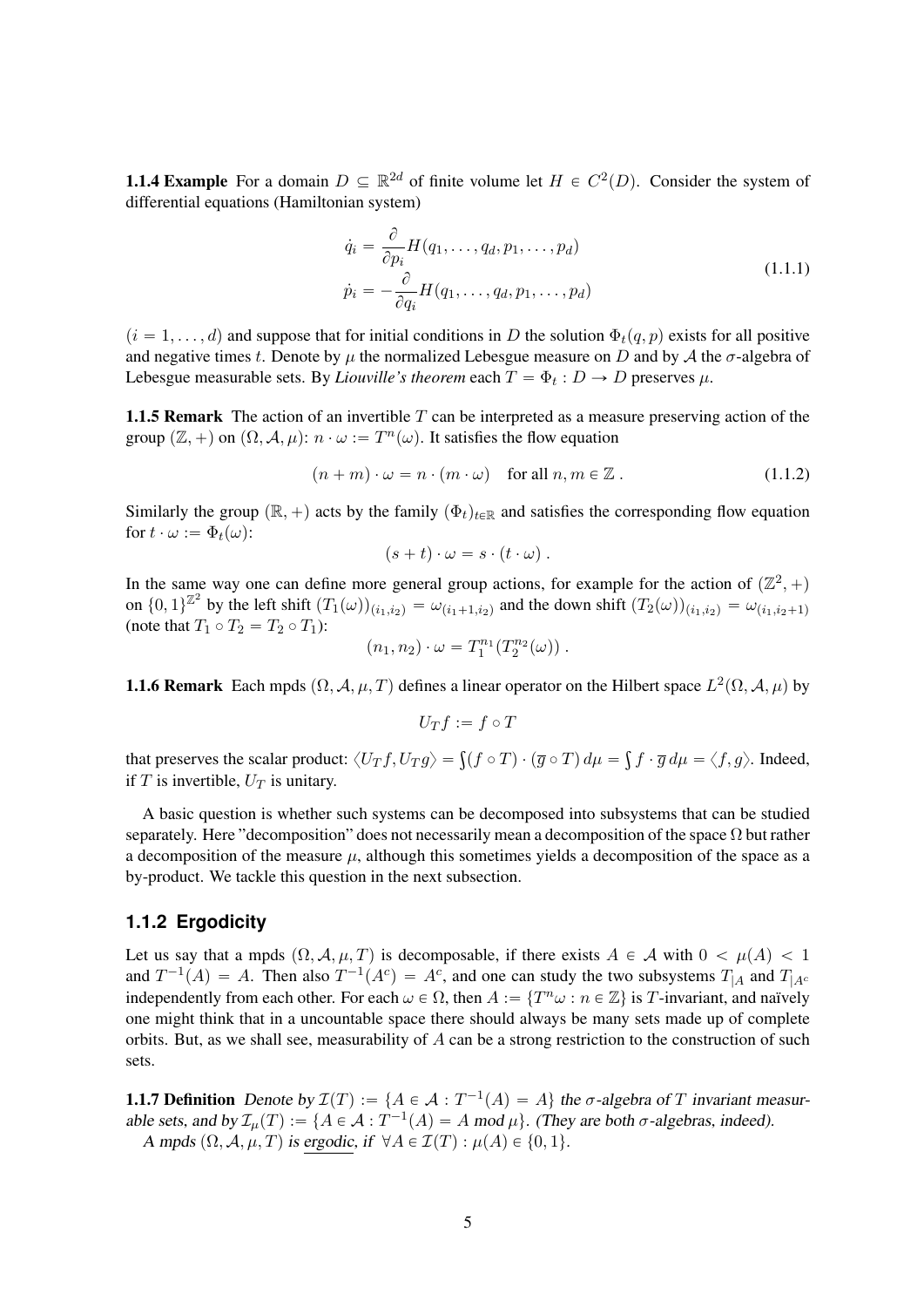**1.1.8 Lemma** Let  $(\Omega, \mathcal{A}, \mu, T)$  be a mpds and let  $A \in \mathcal{A}$ . Then

$$
B(A) := \bigcap_{n=1}^{\infty} \bigcup_{k=n}^{\infty} T^{-k}(A) \in \mathcal{I}(T) \quad \text{and} \quad \mu\left(\bigcup_{k=n}^{\infty} T^{-k}(A)\right) = \mu(B(A)) \,\forall n \in \mathbb{N} \; .
$$

*Proof:* Let  $B_n := \bigcup_{k=1}^{\infty}$ *Proof:* Let  $B_n := \bigcup_{k=n}^{\infty} T^{-k}(A)$ . Then  $T^{-1}(B_n) = B_{n+1} \subseteq B_n$ . As  $\mu(T^{-1}(B_n)) = \mu(B_n)$ , this implies  $\mu(B_n \setminus B_{n+1}) = 0$ . Then  $B(A) = \bigcap_{n=1}^{\infty} B_n$ ,  $T^{-1}B(A) = B(A)$  and  $\mu(B_n) = \mu(B(A))$  $(n \in \mathbb{N}).$ 

<span id="page-5-2"></span>**1.1.9 Corollary** Let  $\Omega$  be a topological space with a countable basis, A its Borel  $\sigma$ -algebra and  $(\Omega, \mathcal{A}, \mu, T)$  an ergodic mpds. If  $\mu(U) > 0$  for each open set U, then  $(T^n \omega)_{n \in \mathbb{N}}$  is dense in  $\Omega$ for  $\mu$ -a.e.  $\omega$ .

*Proof:* Let  $U_1, U_2, \ldots$  be a basis for the topology. By Lemma [1.1.8,](#page-4-1)  $\mu$  ( $\bigcap_{i=1}^{\infty}$  $\sum_{i=1}^{\infty} B(U_i)$  $= 1$ , so that almost every trajectory visits each  $U_i$  infinitely often.

<span id="page-5-0"></span>**1.1.10 Theorem** The following conditions are equivalent to the ergodicity of  $(\Omega, \mathcal{A}, \mu, T)$ :

- 1)  $\forall A \in \mathcal{I}_u(T) : \mu(A) \in \{0, 1\}.$
- 2) For all  $A, B \in \mathcal{A}$  with  $\mu(A), \mu(B) > 0$  there is  $n \in \mathbb{N}$  such that  $\mu(T^{-n}(A) \cap B) > 0$ .
- 3) For all  $\mu$ -integrable  $f : \Omega \to \mathbb{R}$  holds: if  $f \circ T = f \mu$ -a.e., then  $f = const \mu$ -a.e.

4) If  $f \in L^2(\Omega, \mathcal{A}, \mu)$  satisfies  $U_T f = f$ , then  $f = \text{const}$  in  $L^2$ .

*Proof:* The equivalence of 1) and of 2) follow from the foregoing lemma. The other equivalences are an easy exercise, see e.g. [\[17,](#page-64-2) Theorems 1.6]

We check the examples from subsection [1.1.1](#page-3-2) for ergodicity.

<span id="page-5-1"></span>**1.1.11 Theorem** Let  $\Omega = \mathbb{T}^d$  and let A and  $\mu$  be as in Example [1.1.1.](#page-3-4)

a) The mpds with  $T(x) = x + a$ ,  $a \in \mathbb{R}^d$ , is ergodic if and only if  $\forall n \in \mathbb{Z}^d \setminus \{0\} : \langle n, a \rangle \notin \mathbb{Z}$ .

b) The mpds with  $T(x) = Ax$  is ergodic if and only if A has no root of unity as an eigenvalue.

*Proof:* We make use of the fact that each  $f \in L^2(\mathbb{T}^d, \mathcal{A}, \mu)$  has a unique Fourier series expansion *Proof:* We make use of the fact that each  $f \in L^2(\mathbb{T}^n, \mathcal{A}, \mu)$  has a unic  $f(x) = \sum_{n \in \mathbb{Z}^d} c_n e^{2\pi i \langle n, x \rangle}$  with coefficients  $c_n \in \mathbb{C}$  (convergence in  $L^2$ ).

a) For  $f \in L^2$  we have

$$
f(x) = \sum_{n \in \mathbb{Z}^d} c_n e^{2\pi i \langle n, x \rangle} \quad \text{and}
$$
  

$$
U_T f(x) = f(x+a) = \sum_{n \in \mathbb{Z}^d} c_n e^{2\pi i \langle n, x+a \rangle} = \sum_{n \in \mathbb{Z}^d} c_n e^{2\pi i \langle n, a \rangle} e^{2\pi i \langle n, x \rangle},
$$

so that  $U_T f = f$  if and only if  $c_n = c_n e^{2\pi i \langle n, a \rangle}$  for all  $n \in \mathbb{Z}^d$ . If  $\langle n, a \rangle \notin \mathbb{Z}$  for all  $0 \neq n \in \mathbb{Z}^d$ , then  $c_n = 0$  for all  $n \neq 0$  and  $f =$  const in  $L^2$ . If, on the other hand, there is  $0 \neq n \in \mathbb{Z}^d$  such that  $\langle n, a \rangle \in \mathbb{Z}$ , then  $f(x) = e^{2\pi i \langle n, x \rangle}$  is a  $U_T$ -invariant non-constant  $L^2$ -function. The claim follows now from Theorem [1.1.10.](#page-5-0)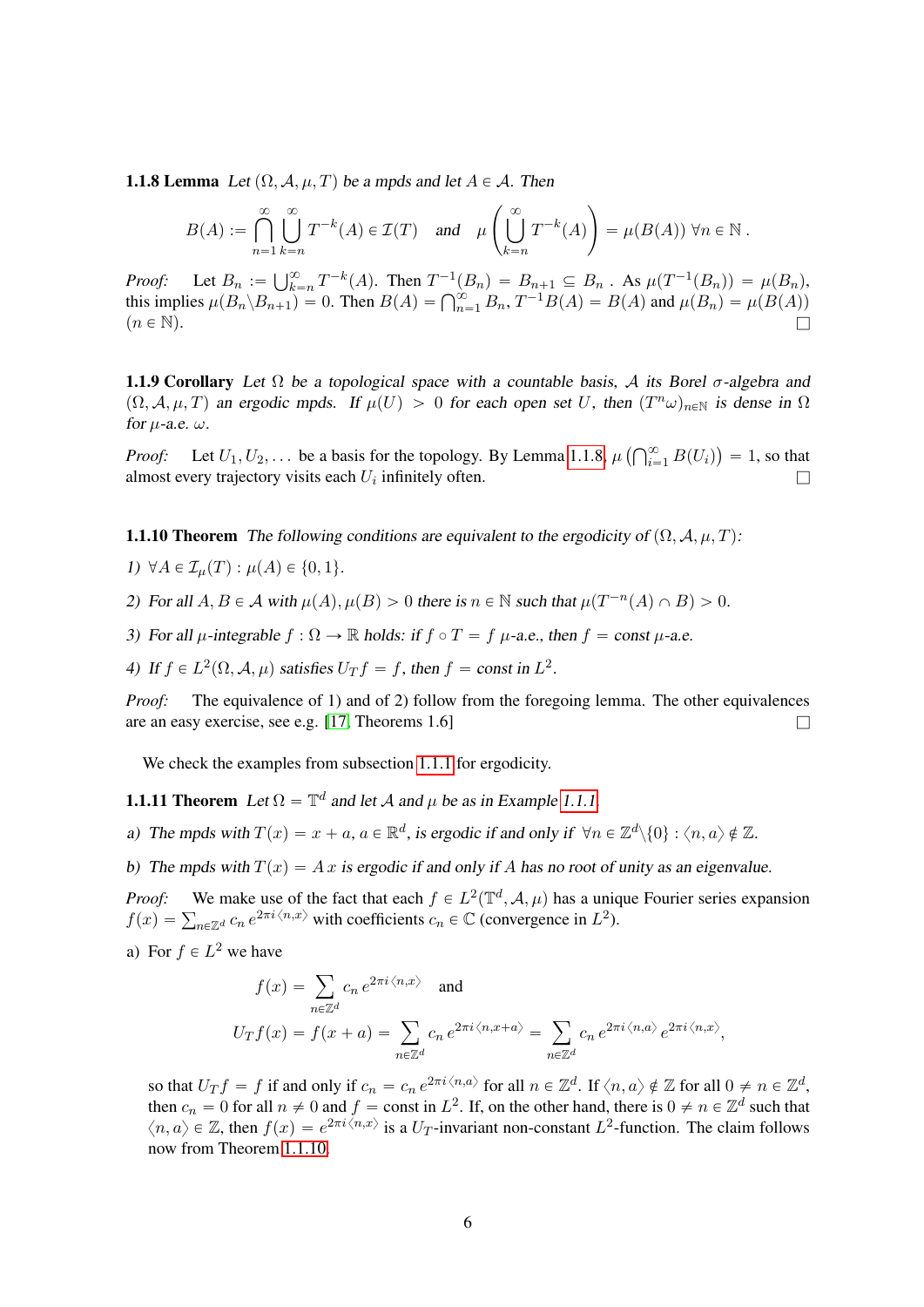b) Consider again  $f \in L^2$ . Now

$$
U_T f(x) = f(A x) = \sum_{n \in \mathbb{Z}^d} c_n e^{2\pi i \langle n, Ax \rangle} = \sum_{n \in \mathbb{Z}^d} c_n e^{2\pi i \langle A^t n, x \rangle}.
$$

Therefore,  $U_T f = f$  if and only if  $c_{A_t n} = c_n$  for all  $n \in \mathbb{Z}^d$ , and is equivalent to

$$
\forall n \in \mathbb{Z}^d \ \forall k \in \mathbb{N}: \ c_{(A^t)^k n} = c_n \ .
$$

As  $\sum_{n\in\mathbb{Z}^d} |c_n|^2 = ||f||_2^2 < \infty$ ,  $c_n \neq 0$  implies that  $(A^t)^k n = n$  for some  $k \in \mathbb{N}\setminus\{0\}$ . If A has no eigenvalue which is a root of unity, it follows that  $c_n = 0$  for all  $n \in \mathbb{Z}\backslash\{0\}$ , i.e.  $f = \text{const}$  in  $L^2$ . In view of Theorem [1.1.10](#page-5-0) this proves the ergodicity of T. Conversely, if there A (and hence  $A<sup>t</sup>$ ) has a k-th root of unity as eigenvalue, then  $(A<sup>t</sup>)k$  has eigenvalue 1. As  $(A<sup>t</sup>)<sup>k</sup>$  has only integer coefficients, the it has an eigenvector  $v \in \mathbb{Q}^d \setminus \{0\}$ , and multiplying it with the product of all its coefficients, the it has an eigenvector  $v \in \mathbb{Q}^u \setminus \{0\}$ , and multiplying it with the product of all its<br>denominators, we can even assume that  $v \in \mathbb{Z}^d \setminus \{0\}$ . Define  $f(x) = \sum_{j=0}^{k-1} e^{2\pi i \langle (A^t)^j v, x \rangle}$ . The  $f \neq$  const but  $U_T f = f$ , so T is not ergodic.

Analogous characterizations of ergodicity are known for translations and endomorphisms of compact metric groups equipped with Haar measure, see [\[17,](#page-64-2) §1.5]. Here we are more interested in understanding the non-ergodic examples.

**1.1.12 Remark** Let  $\Omega = \mathbb{T}^d$ , A and  $\mu$  be as in Example [1.1.1](#page-3-4) and the previous theorem. We focus on the non-ergodic cases.

a) Let  $T(x) = x + a$ . Consider first the case  $d = 1$ . Then non-ergodicity is equivalent to a being rational,  $a = p/q$ . Then  $T^q(x) = x$  for all x, i.e. each set  $J \cup T(J) \cup \cdots \cup T^{q-1}(J)$  is invariant such that there are plenty non-trivial measurable invariant sets. Denote by  $\mu_x$  the equi-distribution on the closed orbit  $O_T(x) := \{x, T(x), \ldots, T^{q-1}(x)\}\.$  Then  $\mu = \int_{\Omega} \mu_x d\mu(x)$  in the sense that

<span id="page-6-0"></span>
$$
\mu(A) = \int_{\Omega} \mu_x(A) d\mu(x) \quad \text{for all } A \in \mathcal{A} \,.
$$
 (1.1.3)

(This statement includes the assertion that the functions  $x \mapsto \mu_x(A)$  are measurable.) As each  $(O_T(x), A_{|O_T(x)}, \mu_x, T_{|O_T(x)})$  is an ergodic mpds, [\(1.1.3\)](#page-6-0) is an ergodic decomposition of the original mpds. A more convincing way to write this down would be to consider the space  $\mathbb{O}_T$  :=  $\{O_T(x) : x \in \mathbb{T}^1\}$  of all orbits of T. (In this algebraic setting  $\mathbb{O}_T$  can be interpreted as the factor group  $\mathbb{T}^{1}/[\frac{1}{q}]$  where  $[\frac{1}{q}]$  $\frac{1}{q}$ ] denotes the subgroup of  $\mathbb{T}^1$  generated by  $\frac{1}{q}$ .<sup>[2](#page-6-1)</sup>) So one might write

$$
\mu = \int_{\mathbb{O}_T} \mu_{\omega} \, d(\mu \circ \pi^{-1})(\omega)
$$

where  $\mu_\omega$  denotes the equidistribution on  $\omega \in \mathbb{O}_T$  and  $\pi : \mathbb{T}^1 \to \mathbb{O}_T$  maps x to  $\omega = O_T(x)$ . In case  $d \geq 2$  the situation is a bit more complex. For  $n \in \mathbb{Z}^d$  denote

$$
G_n := \{ x \in \mathbb{T}^d : \langle n, x \rangle \in \mathbb{Z} \} .
$$

<span id="page-6-1"></span><sup>&</sup>lt;sup>2</sup>In more general situations this space may be rather awkward, and to deal with it properly is one of the things we will have to learn.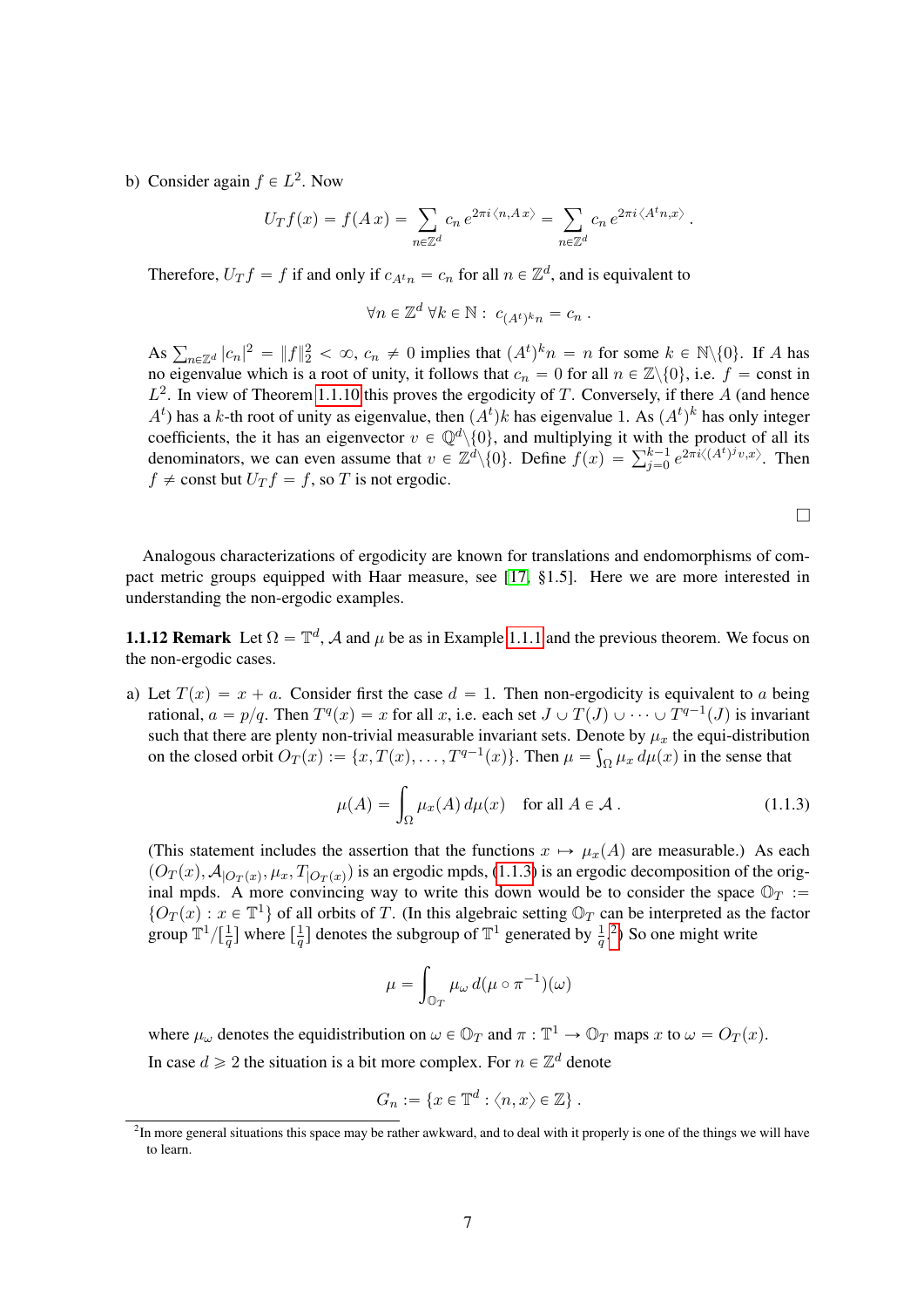$G_n$  is well defined, because for  $x \in \mathbb{R}^d$  and  $m \in \mathbb{Z}^d$  holds:  $\langle n, x \rangle \in \mathbb{Z} \Leftrightarrow \langle n, x + m \rangle \in \mathbb{Z}$ .  $G_n$  is a subgroup of  $\mathbb{T}^d$ . If T is not ergodic, i.e. if  $\langle n, a \rangle \in \mathbb{Z}$ , then  $\langle n, T(x) \rangle = \langle n, x \rangle + \langle n, a \rangle \in \langle n, x \rangle + \mathbb{Z}$ . In particular,  $T(G_n) = G_n$ , and also all cosets of  $G_n$  are invariant so that each subset  $A \subseteq \mathbb{T}^d$ made up of cosets of  $G_n$  is T-invariant. Let  $x \in G_n$  and  $v \in \mathbb{R}^d$  with  $0 < |\langle n, v \rangle| < 1$ . Then  $\langle n, x+v\rangle = \langle n, v\rangle + \langle n, x\rangle \notin \mathbb{Z}$  such that  $x+v \notin G_n$ . Therefore  $G_n$  is a finite collection of parallel hyperplanes separated by a distance at least  $1/\|n\|_2$ . This implies that  $G_n$  and also each coset is a finite union of parallel closed  $d - 1$ -dimensional submanifolds. In many cases this is already the ergodic decomposition, but that need not be the case: consider  $d = 2$  and  $a \in \mathbb{Q}^2$ , say  $a =$  $(p_1/n_1, p_2/n_2)$ . Then  $\langle n, a \rangle = p_1 + p_2 \in \mathbb{Z}$  and  $T^{|n_1 n_2|}(x) = x + |n_1 n_2|$   $a = x + (n_2 p_1, n_1 p_2) = x$ in  $\mathbb{T}^2$ . Hence T acts like a rational rotation inside each coset.

b) Let  $T(x) = Ax$  and assume that  $|\det(A)| = 1$ , i.e. T is a group isomorphism of  $\mathbb{T}^d$ . If T is not ergodic, then A has an eigenvalue which is a root of unity, and the proof of Theorem [1.1.11](#page-5-1) shows that there are indeed  $k \in \mathbb{N} \setminus \{0\}$  and  $n \in \mathbb{Z}^d \setminus \{0\}$  such that  $(A^t)^k n = n$ . Hence, for all  $x \in \mathbb{T}^d$  we have  $\langle n, x \rangle = \langle (A^t)^k n, x \rangle = \langle n, A^k x \rangle = \langle n, T^k(x) \rangle$ , in particular  $x \in G_n \Leftrightarrow T^k(x) \in$  $G_n$ . The identity shows even more:  $T^k$  leaves all cosets of  $G_n$  invariant, but again the ergodic decomposition may be finer, just think of the case  $T = id_{\mathbb{T}^d}$  where the ergodic decomposition is into single points (point masses on the level of measures).

**1.1.13 Theorem** The shift dynamical system  $(\{0, 1\}^{\mathbb{Z}}, \mathcal{A}, \mu_p, T)$  from Example [1.1.2a](#page-3-5) is ergodic.

*Proof:* Suppose  $A = T^{-1}(A) \in \mathcal{A}$  and let  $\epsilon > 0$ . As the measure  $\mu$  is determined by the algebra of sets that are specified on finitely many indices  $i \in \mathbb{Z}$ , there are  $s \in \mathbb{N}$  and  $B \subseteq \Omega$  specified by the indices from  $\{-s, \ldots, s\}$  and such that  $\mu(A \triangle B) < \epsilon$ . As  $\mu$  is T-invariant, it follows easily that

$$
\mu(T^{-2s}(A)\triangle T^{-2s}(B)) < \epsilon \text{ and}
$$
\n
$$
\mu((A \cap T^{-2s}(A))\triangle (B \cap T^{-2s}(B))) < 2\epsilon \, .
$$

Hence,

$$
|\mu(A) - \mu(A)^2| = |\mu(A \cap T^{-2s}(A)) - \mu(A)\mu(T^{-2s}(A))|
$$
  
\$\leqslant \mu(B \cap T^{-2s}(B)) - \mu(B)\mu(T^{-2s}(B))| + 4\epsilon\$ .

But as  $\mu$  is a product measure and as B is specified by indices from  $\{-s, \ldots, s\}$ , the last difference is zero so that  $|\mu(A) - \mu(A)^2| < 4\epsilon$ . As  $\epsilon$  was arbitrary, this implies  $\mu(A) = \mu(A)^2$  and hence  $\mu(A) \in \{0, 1\}.$ 

<span id="page-7-0"></span>**1.1.14 Remark** What about the measure  $\mu = \int_0^1$  $\int_0^1 \mu_p dm(p)$  from Example [1.1.2b](#page-3-5)? It is explicitly described as a mixture of ergodic invariant measures, so its integral representation should be already the ergodic decomposition. This decomposition can also be realized as a decomposition of the underlying space  $\Omega = \{0, 1\}^{\mathbb{Z}}$ : For  $p \in [0, 1]$  let

$$
\Omega_p^\pm := \left\{\omega\in \Omega: \limsup_{n\to\infty} \frac{1}{n}\sum_{k=0}^{n-1} \omega_{\pm k} = p\right\}
$$

Obviously,  $\Omega =$  $_{p\in[0,1]}\Omega^+_p$  and also  $\Omega=$  $p \in [0,1]$   $\Omega_p^-$ . Furthermore, by the law of large numbers,  $\mu_p(\Omega_p^+) = \mu_p(\Omega_p^-) = 1$ . This shows a problem with the decomposition of the space: It is far from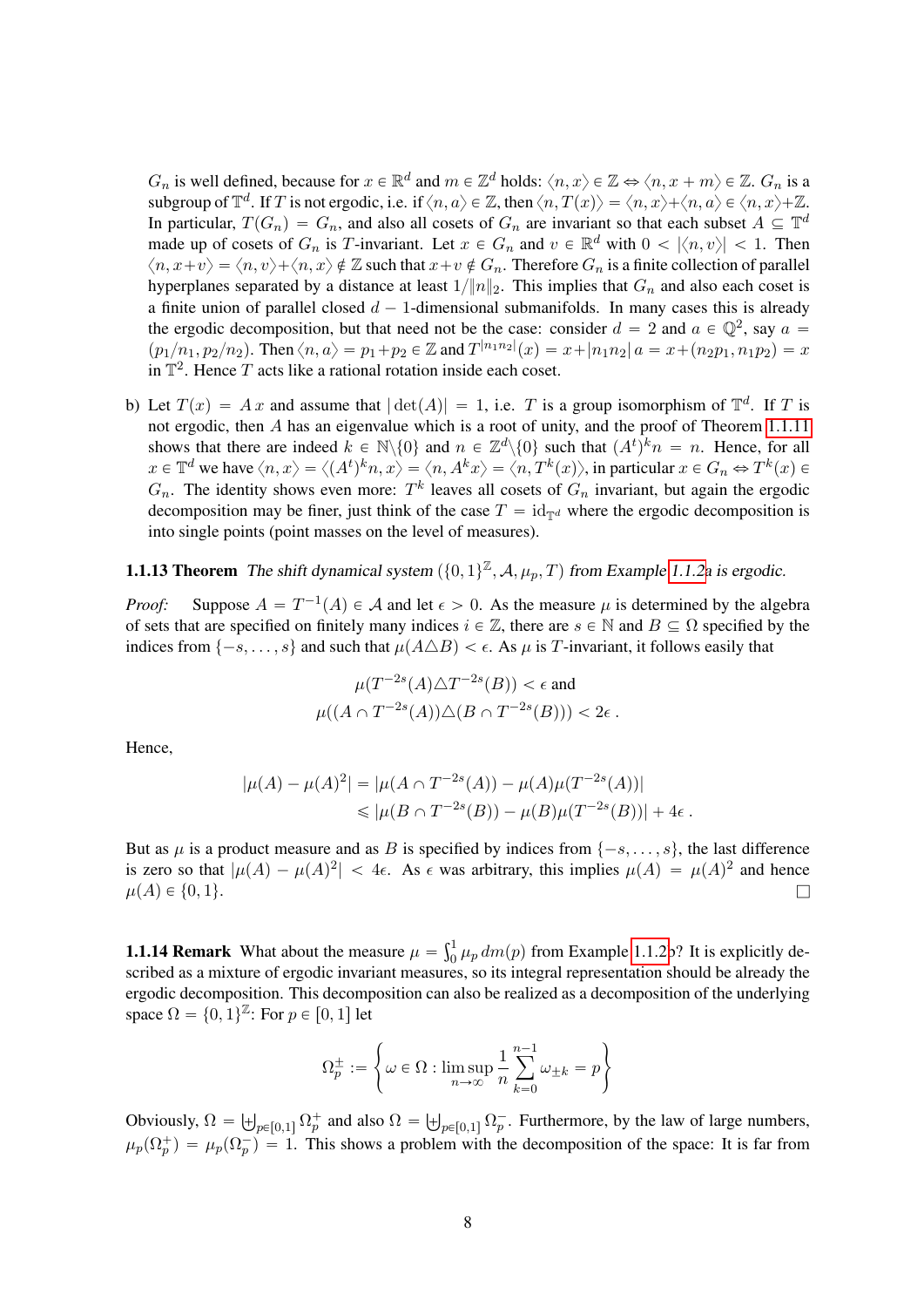unique, because  $\Omega_p^+ \cap \Omega_{p'}^- \neq \emptyset$  for all  $p, p' \in [0, 1]$ . Observe also that each  $\Omega_p^{\pm}$  is dense in  $\Omega$  by Corollary [1.1.9.](#page-5-2) Indeed, for each  $p \in (0, 1)$  the orbit  $(T^n(\omega))_{n \in \mathbb{N}}$  is dense in  $\Omega$  for  $\mu_p$ -a.e.  $\omega$ .

It remains to study the non-shift invariant measure  $\mu = (\mu_p \circ (\pi_{-\infty}^{-1})^{-1}) \otimes (\mu_{p'} \circ (\pi_0^{\infty})^{-1})$  from Example [1.1.3.](#page-3-6) I do not know whether it is ergodic.

**1.1.15 Remark** For Hamiltonian flows as in Example [1.1.4](#page-3-7) the Hamiltonian  $H$  itself is a constant of motion:

$$
\frac{d}{dt}(H \circ \Phi_t) = \sum_{i=1}^d \left( \frac{\partial H}{\partial q_i} \circ \Phi_t \cdot \dot{q}_i(t) + \frac{\partial H}{\partial p_i} \circ \Phi_t \cdot \dot{p}_i(t) \right) = \sum_{i=1}^d \left( -\dot{p}_i(t) \dot{q}_i(t) + \dot{q}_i(t) \dot{p}_i(t) \right) = 0
$$

It follows that  $U_{\Phi_{T}}H = H$  for each  $t \in \mathbb{R}$ . If H is non-constant (otherwise there is no movement), Hamiltonian flows and their time-t-maps are not ergodic. Whether the "energy shells" { $H = E$ } for  $E \in \mathbb{R}$  yield the ergodic decomposition or whether there are additional integrals of motion can be a mathematically very deep problem – depending on the concrete example.

1.1.16 Remark If one does not just study the action of a single measure preserving transformation or one-parameter flow but the action  $S = (S_g)_{g \in G}$  of a more general group on  $(\Omega, \mathcal{A}, \mu)$ , then ergodicity of this action is defined in terms of the  $\sigma$ -algebra

$$
\mathcal{I}(\mathcal{S}) := \{ A \in \mathcal{A} : S_g^{-1}(A) = A \,\forall g \in G \} = \bigcap_{g \in G} \{ A \in \mathcal{A} : S_g^{-1}(A) = A \},
$$

and if this  $\sigma$ -algebra is not trivial, one would like to know its ergodic decomposition.

## <span id="page-8-0"></span>**1.1.3 Exercises**

**1.1.1** Determine  $\frac{d(\mu \circ T^{-1})}{d\mu}$  in Example [1.1.3.](#page-3-6)

**1.1.2** Let  $(\Omega, \mathcal{A}, \mu, T)$  be a mpds - invertible or not. Prove that  $U_T^*U_T = id_{L^2}$  and that  $U_T U_T^*$  is the orthogonal projection onto  $U_T(L^2)$ .

**1.1.3** Suppose that T is invertible on  $(\Omega, \mathcal{A}, \mu)$  and that  $\mu \circ T \approx \mu$  but that  $\mu$  is not necessarily Tinvariant. Define  $U_T f := \sqrt{\frac{d(\mu \circ T)}{d\mu}} \cdot (f \circ T)$  and prove that  $U_T$  is a unitary operator on  $L^2(\Omega, \mathcal{A}, \mu)$ .

1.1.4 Let  $(\Omega, \mathcal{A}, \mu, T)$  be a mpds. Prove that the system is ergodic if and only if each for T-invariant probability v on  $(\Omega, \mathcal{A})$  holds:  $\nu \ll \mu \Rightarrow \nu = \mu$ . *Hint:* The proof for invertible systems is rather straightforward; for non-invertible ones conditional expectations can help.

**1.1.5** Let T be a rotation or an endomorphism of  $\mathbb{T}^d$ . Prove that T is ergodic if and only if Lebesguealmost all  $\omega \in \mathbb{T}^d$  have a dense orbit under T.

**1.1.6** Let  $\Omega = \{0, 1\}^{\mathbb{N}}, \mu = \mu_{1/2}$  and A the Borel  $\sigma$ -algebra (or its  $\mu$ -completion) of  $\Omega$ . For  $\omega \in \Omega$ denote

 $\ell(\omega) = \inf \{ \ell \in \mathbb{N} : \omega_{\ell} = 0 \}$   $(= +\infty \text{ if no such } \ell \text{ exists}).$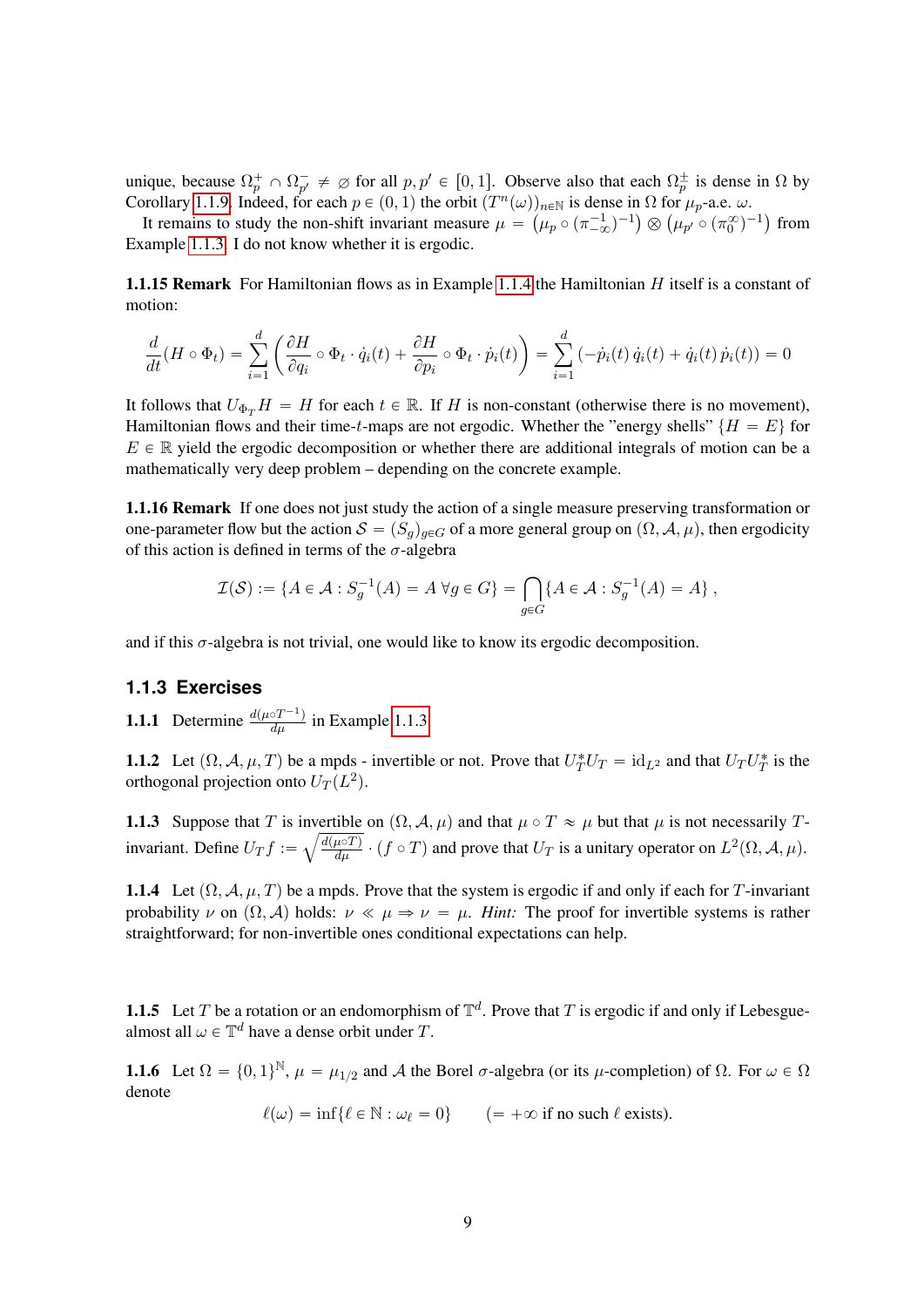Define  $T : \Omega \rightarrow \Omega$  as

$$
(T(\omega))_i = \begin{cases} 0 & \text{if } i < \ell(\omega) \\ 1 & \text{if } i = \ell(\omega) \\ \omega_i & \text{if } i > \ell(\omega) \end{cases}
$$

(This is the so called binary adding machine - addition with carry to the right. It is also called an odometer.) Prove that  $\mu \circ T^{-1} = \mu$  and that the system  $(\Omega, \mathcal{A}, \mu, T)$  is ergodic.

# <span id="page-9-0"></span>**1.2 Birkhoff's ergodic theorem**

**1.2.1 Theorem** Let  $(\Omega, \mathcal{A}, \mu, T)$  be a mpds and  $f \in L^1(\Omega, \mathcal{A}, \mu)$ . Then

$$
\bar{f}(\omega) := \lim_{n \to \infty} \frac{1}{n} \sum_{k=0}^{n-1} f(T^k(\omega))
$$

exists for  $\mu$ -a.e.  $\omega \in \Omega$ , and  $\bar{f}$  is a version of the conditional expectation  $E_{\mu}[f | \mathcal{I}(T)]$ , i.e.

- (1)  $\bar{f}$  is  $\mathcal{I}(T)$ -measurable mod u and
- (2)  $\forall A \in \mathcal{I}(T)$ :  $\int_A \bar{f} d\mu =$  $\int_A f d\mu.$

(Observe that  $\bar{f}$  is uniquely characterized (mod  $\mu$ ) by properties (1) and (2).)

There are many different *proofs* of this theorem. The one in [\[10,](#page-64-1) Satz 15.1] assumes that the concept of a conditional expectation is known in the sense that a function  $\bar{f}$  with properties (1) and (2) exists. We recall briefly the main steps to the construction of this object.

Let  $\mu$  and  $\nu$  be  $\sigma$ -finite measures on a measurable space  $(\Omega, \mathcal{A})$ .

- *ν* has density f w.r.t. *μ*, in short  $\nu = f\mu$ , if  $\forall A \in \mathcal{A} : \nu(A) = \int_A f d\mu$ .
- *ν* is *absolutely continuous* w.r.t.  $\mu$ , in short  $\nu \ll \mu$ , if  $\forall A \in \mathcal{A} : \mu(A) = 0 \Rightarrow \nu(A) = 0$ .

Obviously  $\nu = f\mu$  implies  $\nu \ll \mu$ . The converse is guaranteed by the *Randon-Nikodym* theorem[\[10,](#page-64-1) Satz 11.13].

**1.2.2 Theorem** If  $\nu \ll \mu$ , then  $\nu$  has density w.r.t.  $\mu$ . This density is uniquely determined mod  $\mu$ , and it is denoted by  $\frac{d\nu}{d\mu}$ .

A surprising application is the following: Let  $(\Omega, \mathcal{A}, \mu)$  be a probability space and let  $0 \leq f \in$  $L^1(\Omega, \mathcal{A}, \mu)$ . Then  $f\mu$  is a finite measure on  $(\Omega, \mathcal{A})$  and  $f\mu \ll \mu$ . Now consider a sub- $\sigma$ -algebra  $\mathcal{F} \subseteq \mathcal{A}$  and restrict both measures to F. Then  $(f\mu)|_{\mathcal{F}} \ll \mu|_{\mathcal{F}}$ , and the Radon-Nikodym theorem can be applied to these two measures on  $(\Omega, \mathcal{F})$ . This results in the density

$$
E_{\mu}[f \mid \mathcal{F}] := \frac{d((f\mu)|_{\mathcal{F}})}{d(\mu|_{\mathcal{F}})},
$$

which is a F measurable function  $\Omega \to \mathbb{R}$  (defined only mod  $\mu$ ). This is property (1) in the ergodic theorem. If  $A \in \mathcal{F}$ , then

$$
\int_A E_\mu[f \mid \mathcal{F}] d\mu = \int_A E_\mu \mid \mathcal{F}] d\mu|_{\mathcal{F}} = \int_A \frac{d\left((f\mu)|_{\mathcal{F}}\right)}{d\left(\mu|_{\mathcal{F}}\right)} d\mu|_{\mathcal{F}} = \int_A d(f\mu)|_{\mathcal{F}} = \int_A d(f\mu) = \int_A f d\mu,
$$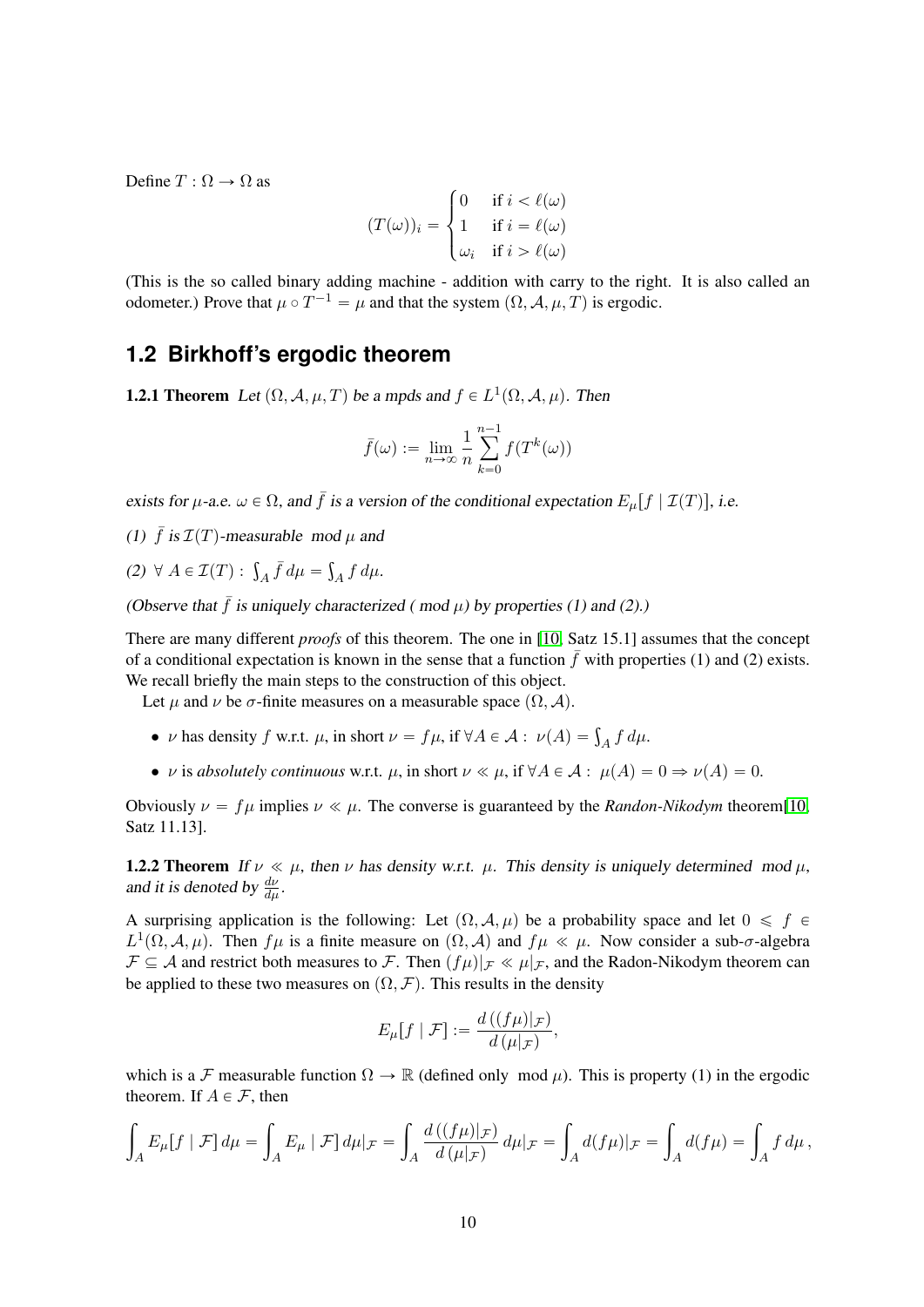which is property (2) in the ergodic theorem. For more on conditional expectations see [\[10,](#page-64-1) Kap. 12]. There you read in particular that  $E_{\mu}[f | \mathcal{F}]$  is the *orthogonal projection* of f onto the closed linear subspace  $L^2(\Omega, \mathcal{F}, \mu)$ .

If F is trivial, i.e. if F contains only sets of measure 0 or 1, then  $E_{\mu}[f | \mathcal{F}]$  is constant because of If  $\mathcal F$  is trivial, i.e. if  $\mathcal F$  contains only sets of measure 0 or 1, then  $E_{\mu}[f | \mathcal F]$  is constant because of (1), and the constant value is  $\int f d\mu$  because of (2). This yields the following corollary of the ergo theorem:

**1.2.3 Corollary** Let  $(\Omega, \mathcal{A}, \mu, T)$  be an ergodic mpds and  $f \in L^1(\Omega, \mathcal{A}, \mu)$ . Then

$$
\lim_{n \to \infty} \frac{1}{n} \sum_{k=0}^{n-1} f(T^k(\omega)) = \int f d\mu \quad \text{for } \mu\text{-a.e. } \omega \in \Omega.
$$

<span id="page-10-1"></span>1.2.4 Remark A far-reaching generalization of the ergodic theorem will be proved in the next chapter. The starting point for this generalization is that the map  $f \mapsto f \circ T$  is a positive linear contraction on  $L^1(\Omega, \mathcal{A}, \mu)$ :

•  $(\alpha f + \beta q) \circ T = \alpha (f \circ T) + \beta (q \circ T)$ 

$$
\bullet\ f\geqslant 0\Rightarrow f\circ T\geqslant 0
$$

 $\bullet \ \| f \circ T \|_1 =$ ş  $|f \circ T| d\mu =$ ş  $|f| d\mu = ||f||_1$  (Here " $\leq$ " would be sufficient for a contraction.)

Indeed, we will prove very general ergodic theorems for such linear operators on  $L<sup>1</sup>$ . A special case will be Birkhoff's ergodic theorem, and the more general statements will be used in later chapters.

### <span id="page-10-0"></span>**1.2.1 Exercises**

**1.2.1** Consider the mpds  $(\{0, 1\}^{\mathbb{N}}, \mathcal{A}, \mu_p, T)$  from Example [1.1.2](#page-3-5) with the left shift T. Determine the limit

$$
\lim_{n \to \infty} \frac{1}{n} \# \{ k \in \{0, \dots, n-1\} : \omega_k \omega_{k+1} \omega_{k+2} = 101 \}
$$

for  $\mu_p$ -a.e.  $\omega$ .

**1.2.2** Consider the mpds  $(\{0, 1\}^{\mathbb{N}}, A, \mu, T)$  from Example [1.1.2](#page-3-5) with the left shift T and the measure  $\mu = \int_{(0,1)} \mu_p \, dm(p)$ . Determine the limit

$$
\lim_{n \to \infty} \frac{1}{n} \# \{ k \in \{0, \dots, n-1\} : \omega_k \omega_{k+1} \omega_{k+2} = 101 \}
$$

for  $\mu$ -a.e.  $\omega$ .

**1.2.3** Consider  $T : \mathbb{T}^1 \to \mathbb{T}^1$ ,  $T(x) = x + a$  with some irrational  $a \in \mathbb{R}$  and let  $f \in C(\mathbb{T}^1, \mathbb{R})$ . Prove that  $\lim_{n\to\infty}\frac{1}{n}$  $\overline{n}$ r $T:1$  $f: \mathbb{T}^1 \to \mathbb{T}^1, T(x) = x + a$  with some irration-<br> $\lim_{k \to 0} f(T^k(\omega)) = \int_{\mathbb{T}^1} f(x) dx$  for <u>all</u>  $\omega \in \mathbb{T}^1$ .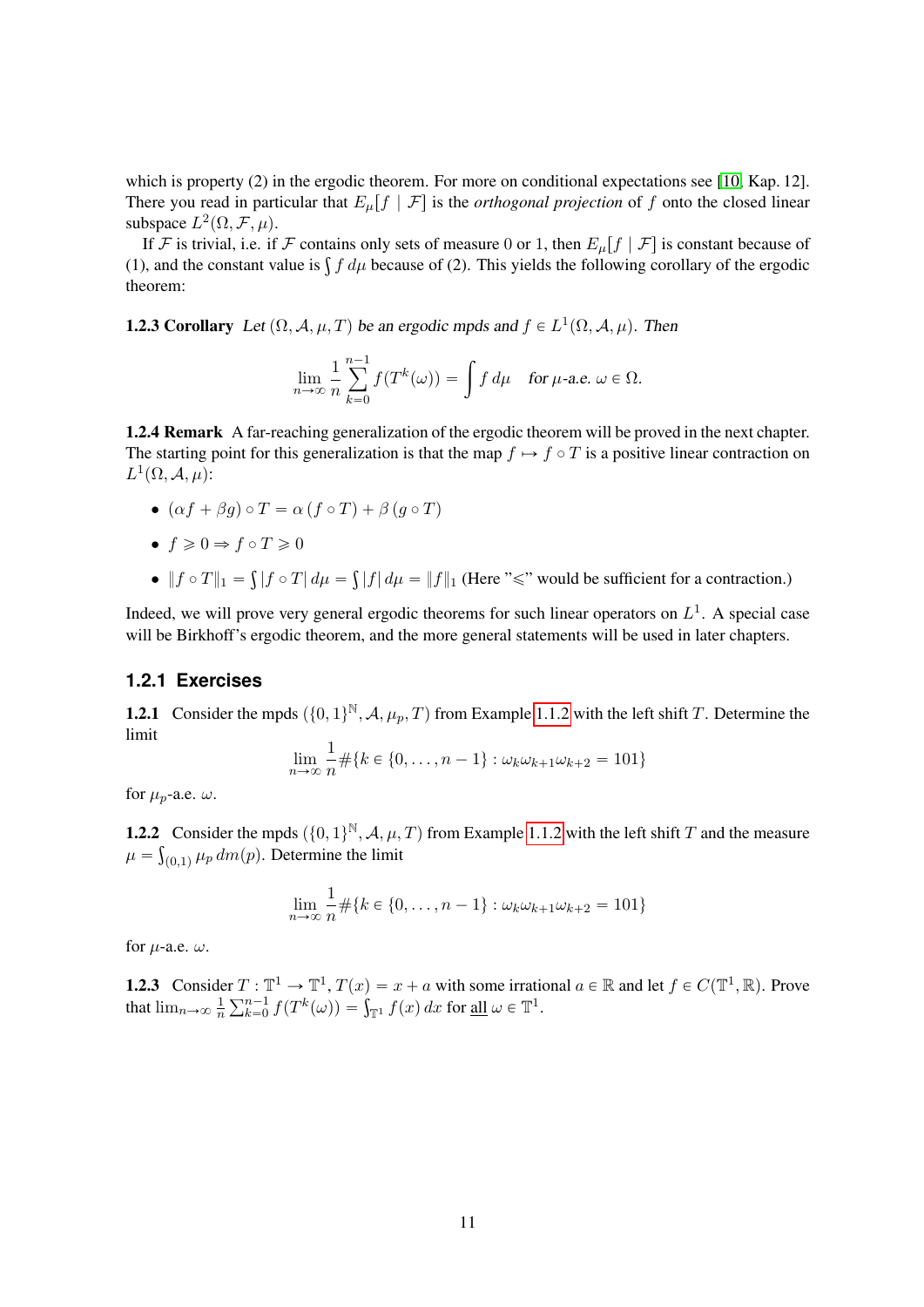# <span id="page-11-0"></span>**2 Ergodic theory of positive** L 1 **-contractions**

This chapter follows the corresponding parts of the textbooks by Neveu [\[13\]](#page-64-3) and Krengel [\[11\]](#page-64-4), mostly [\[11,](#page-64-4) §§3.1-3.3]. Throughout the chapter we fix a  $\sigma$ -finite measure space  $(\Omega, \mathcal{A}, m)$ . We use the shorthand notation  $L^p$  for  $L^p(\Omega, \mathcal{A}, m)$ .

# <span id="page-11-1"></span>**2.1 The Hopf decomposition**

#### <span id="page-11-2"></span>**2.1.1 Operators and kernels**

- **2.1.1 Definition** a) A map  $p : \Omega \times A \rightarrow [0, 1]$  is a substochastic kernel if
	- $(K1)$   $\omega \mapsto p(\omega, A)$  is A-measurable for all  $A \in \mathcal{A}$ , and
	- (K2)  $A \mapsto p(\omega, A)$  is a measure for all  $\omega \in \Omega$ .
	- p is a stochastic kernel if  $p(\omega, \Omega) = 1$  for all  $\omega \in \Omega$ .
- b) The kernel p is null-preserving, if  $p(\omega, A) = 0$  for m-a.e.  $\omega$  if  $A \in \mathcal{A}$  and  $m(A) = 0$ .
- <span id="page-11-4"></span><span id="page-11-3"></span>**2.1.2 Examples** a)  $T : \Omega \to \Omega$  is measurable and  $m \circ T^{-1} \approx m$ . Define  $p(\omega, A) = \delta_{T(\omega)}(A)$ . If  $m(A) = 0$ , then  $m(T^{-1}(A)) = 0$  and hence  $p(\omega, A) = \delta_{\omega}(T^{-1}(A)) = 0$  for  $\mu$ -a.e.  $\omega$ .
- <span id="page-11-5"></span>b)  $\Omega = \mathbb{Z}$ , *m* the counting measure and  $p(\omega, .) = \frac{1}{2}\delta_{\omega-1} + \frac{1}{2}$  $\frac{1}{2}\delta_{\omega+1}$ . This kernel describes the random transitions of a symmetric nearest neighbour random walk on  $\mathbb{Z}$ .  $p(\omega, A)$  is the probability to be in A at time  $t + 1$  if the process is in  $\omega$  at time t.
- <span id="page-11-6"></span>A null-preserving substochastic kernel  $p$  defines the following linear operators:

$$
P: L^{1} \to L^{1}, \quad Pf(\omega) = \frac{d}{dm} \left( \int f(\omega') p(\omega', \cdot) dm(\omega') \right) (\omega)
$$
  

$$
P^{*}: L^{\infty} \to L^{\infty}, \quad P^{*}h(\omega) = \int h(\omega') p(\omega, d\omega'). \tag{2.1.1}
$$

Both operators are positive linear contractions. For  $P^*$  this is quite obvious. For  $P$  observe first that the integral expression is a finite measure (it is the mixture of the (sub-)probability measures  $P(\omega,.)$ with the finite measure  $fm$ ), and that this measure is  $\ll m$ , because the kernel is null-preserving. Then linearity and positivity of P are obvious, and

$$
||Pf||_1 = \int_{\Omega} |Pf| \, dm \le \int_{\Omega} P|f| \, dm = \int_{\Omega} |f|(\omega)p(\omega,\Omega) \, dm(\omega) \le \int_{\Omega} |f| \, dm = ||f||_1
$$

shows that P is a contraction. Note also that for all  $A \in \mathcal{A}$ 

<span id="page-11-7"></span>
$$
\int_{A} Pf dm = \int_{A} d\left(\int f(\omega')p(\omega',\,.\,) dm(\omega')\right) = \int f(\omega')p(\omega',A) dm(\omega')
$$
\n(2.1.2)

and that this identity determines P uniquely.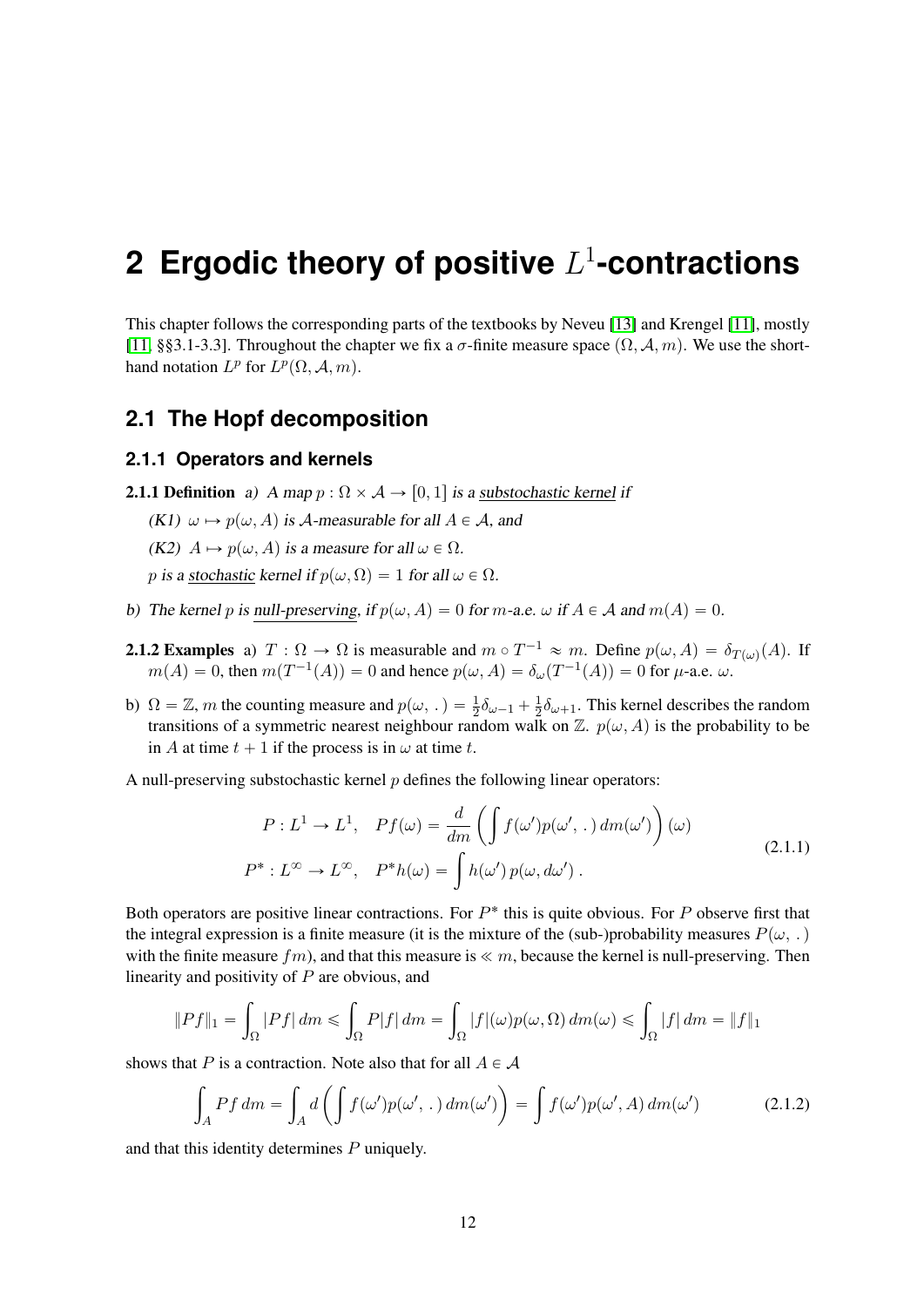$P^*$  is indeed the dual to P: For  $f \in L^1$  and  $h \in L^{\infty}$  we have by Fubini's theorem (version for kernels)

$$
\int P^*h \cdot f \, dm = \int \left( \int h(\omega') p(\omega, d\omega') \cdot f(\omega) \right) dm(\omega)
$$
  
= 
$$
\int h(\omega') \frac{d}{dm} \left( \int f(\omega) p(\omega, \cdot) dm(\omega') \left( \omega' \right) dm(\omega') \right)
$$
  
= 
$$
\int h \cdot Pf \, dm
$$
 (2.1.3)

2.1.3 Remark In a later chapter we will see that on most "interesting" probability spaces each linear contraction  $P: L^1 \to L^1$  is associated to a null-preserving kernel as above.

- <span id="page-12-5"></span><span id="page-12-3"></span>**2.1.4 Ex[a](#page-11-4)mples** a) The kernel  $p(\omega, A) = \delta_{T(\omega)}(A)$  from Example [2.1.2](#page-11-3)a gives rise to operators P and  $P^*$  where  $P^*h(\omega) = h(T(\omega))$  and  $Pf = \frac{d((fm) \circ T^{-1})}{dm}$ . If T is invertible this can also be written as  $Pf = f \circ T^{-1} \cdot \frac{d(m \circ T^{-1})}{dm}$ .
- b) The kernel  $p(\omega,.) = \frac{1}{2}\delta_{\omega-1} + \frac{1}{2}$  $\frac{1}{2}\delta_{\omega+1}$  on Z from Example [2.1.2](#page-11-3)[b](#page-11-5) gives rise to operators P and  $P^*$ where  $P^*h(\omega) = \frac{1}{2}h(\omega - 1) + \frac{1}{2}h(\omega + 1)$  (conditional expectation of h one time step ahead) and  $Pf(\omega) = \frac{1}{2}f(\omega + 1) + \frac{1}{2}f(\omega - 1)$  (here f is to be interpreted as a probability vector and Pf is the new probability distribution after one step of time). For the determination of  $Pf(\omega)$  one has to use the translation invariance of m.

In the next sections it will play no role whether such a dual pair of contractions is defined using a kernel or not. Later we will see that on most spaces all such operators stem from a kernel. Here are two examples where this is not so obvious:

<span id="page-12-4"></span>**2.1.5 Example** Let  $(\Omega, \mathcal{A}, \mu, T)$  be a mpds and define  $P : L^1 \to L^1$  by  $Pf := f \circ T$ . This is obviously a positive linear contraction, see Remark [1.2.4.](#page-10-1) Observe that the same composition - but on  $L^{\infty}$  - occured in the previous example. Note that, for invertible T,  $P^*f = f \circ T^{-1}$ , hence  $P^{-1} = P^*$ , and in particular  $P1 = 1$  and also  $P^*1 = 1$  with  $1 \in L^1 \cap L^\infty$ .

<span id="page-12-0"></span>**2.1.6 Example** Let  $(\Omega, \mathcal{A}, \mu)$  be a probability space,  $\mathcal{F} \subseteq \mathcal{A}$  a sub- $\sigma$ -algebra, and define  $P : L^1 \to$  $L^1$  by  $Pf = E_\mu[f | \mathcal{F}]$ . Then P is linear,  $Pf \ge 0$  if  $f \ge 0$ , and  $||Pf||_1 = \int |E_\mu[f | \mathcal{F}]| d\mu \le$  $E_{\mu}[[f] | \mathcal{F}] d\mu = \int |f| d\mu = ||f||_1$ , so P is a positive linear  $L^1$ -contraction.  $P^*h$  is uniquely characterized by duality: for all  $f \in L^1$  we have

$$
\int P^*h \cdot f d\mu = \int h \cdot E_\mu[f | \mathcal{F}] d\mu = \int E_\mu[h f | \mathcal{F}] d\mu = \int E_\mu[h | \mathcal{F}] \cdot f d\mu,
$$

so that also  $P^*h = E_\mu[f | \mathcal{F}]$ .

It follows immediately that for two sub- $\sigma$ -algebras  $\mathcal{F}_1, \mathcal{F}_2$  and their corresponding conditional expectation operators  $P_1$  and  $P_2$  also the composition  $P_2P_1$  is a positive linear contraction on  $L^1$ .

<span id="page-12-1"></span>**2.1.7 Lemma** Let P be a positive linear contraction on  $L^1(\Omega, \mathcal{A}, m)$ .

- a) If  $0 \leq f_n \nearrow f \in L^1$  m-a.e., then  $0 \leq P f_n \nearrow P f \in L^1$  m-a.e. and  $||P f P f_n||_1 \rightarrow 0$ .
- <span id="page-12-2"></span>b) If  $h_n \searrow 0$  m-a.e.,  $h_n \in L^{\infty}$ , then  $P^*h_n \searrow 0$  m-a.e. Equivalently, if  $0 \le h_n \nearrow h \in L^{\infty}$  m-a.e., then also  $P^*h_n \nearrow P^*h$  m-a.e.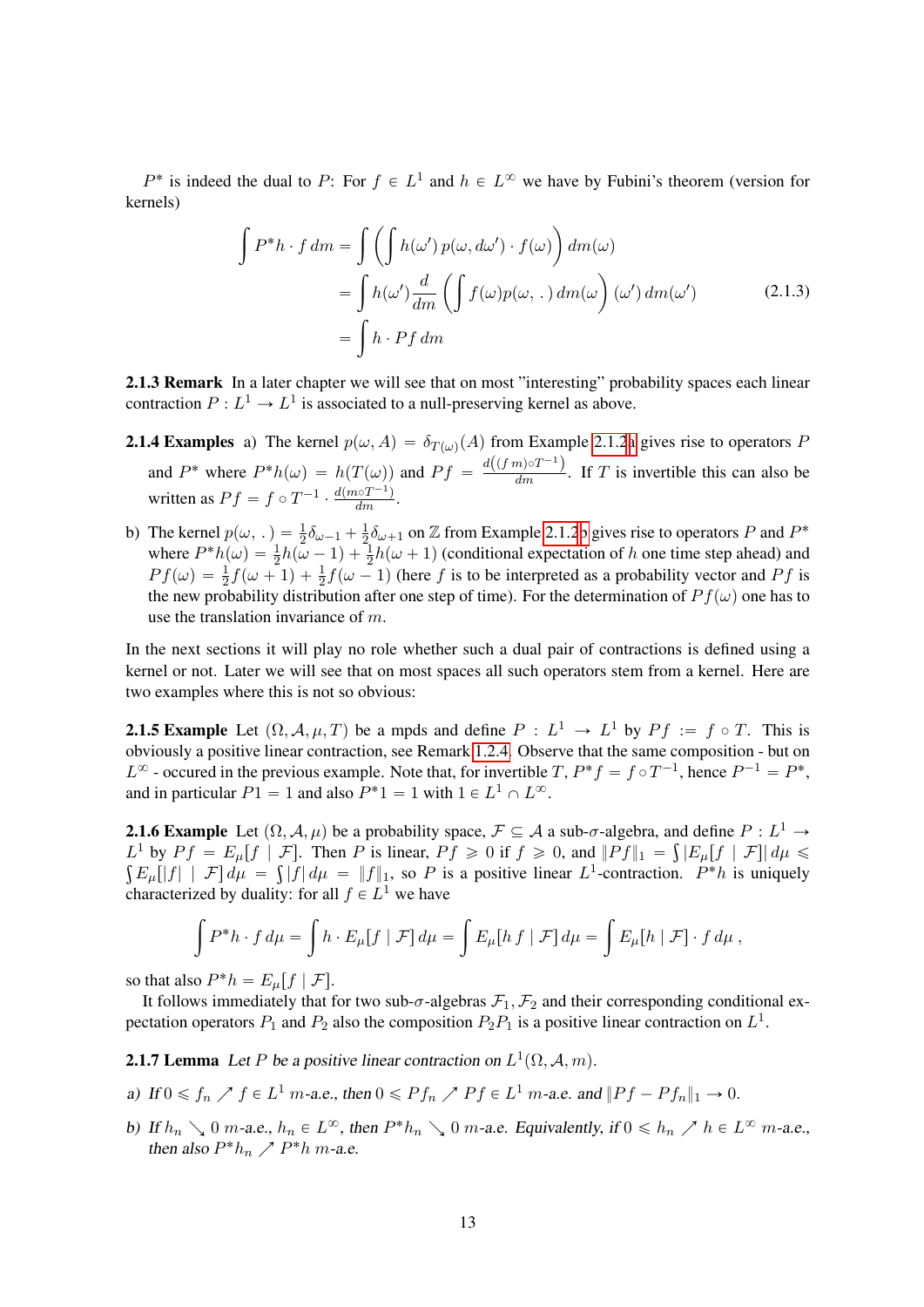*Proof:*

- a)  $0 \leq P f_n \nearrow g$  for some g by positivity of P. As  $\sup_n Pf_n dm \leq \sup_n$  $f_n dm \leq$  $f dm < \infty$ , Beppo Levi's theorem implies  $||P f_n - P f||_1 \le ||f_n - f||_1 \to 0$  and  $||g - P f||_1 \le ||g - P f_n||_1 +$  $||P f_n - P f||_1 \to 0$ , i.e.  $P f_n \nearrow g = P f$  m-a.e.
- b)  $P^*h_n \searrow h \ge 0$  m-a.e. for some  $h \in L^{\infty}$  follows from the monotonicity of  $P^*$ . Let  $A \in \mathcal{A}$  with  $m(A) < \infty$ . Then  $1_A P^* h_n \leq 1_A P^* h_1 \leq 1_A ||h_1||_{\infty}$  and  $h_n P1_A \leq h_1 P1_A \leq ||h_1||_{\infty} P1_A$  so that we can use dominated convergence twice to get

$$
\int_A h dm = \lim_{n \to \infty} \int_A P^* h_n dm = \lim_{n \to \infty} \int h_n P 1_A dm = 0.
$$

l

It follows that  $h = 0$  m-a.e. If  $0 \le h_n \nearrow h$ , consider  $0 \le (h - h_n) \searrow 0$ .

**2.1.8 Remark** If  $h : \Omega \to [0, \infty]$  is measurable, one can define  $h \wedge n := \min\{n, h\}$  such that  $0 \le h \wedge n \nearrow h$ . Then also  $0 \le P^*(h \wedge n) \nearrow$ , and as we just saw, the limit of this sequence is  $P^*h$ if  $h \in L^{\infty}$ . Otherwise we define  $P^*h$  to be this limit. Then, if  $h_k \in L^{\infty}_+$  and  $h_k \nearrow h$ , we have

$$
\sup_{k} P^* h_k = \sup_{k} \sup_{n} P^*(h_k \wedge n) = \sup_{n} \sup_{k} P^*(h_k \wedge n) = \sup_{n} P^*(h \wedge n) = P^* h.
$$

#### <span id="page-13-0"></span>**2.1.2 The conservative and dissipative part**

We continue to work with a  $\sigma$ -finite measure space  $(\Omega, \mathcal{A}, m)$  and a positive  $L^1$  contraction P.

**2.1.9 Definition** a) A measurable function  $h : \Omega \to \mathbb{R}_+$  is called <u>harmonic</u>, if  $P^*h = h$ .

b) A measurable function  $h : \Omega \to \mathbb{R}_+$  is called superharmonic, if  $P^*h \le h$ . It is called strictly superharmonic on A if  $P^*h < h$  on A.

<span id="page-13-1"></span>**2.1.10 Theorem (Hopf decomposition: 1)** There exists a decomposition  $\Omega = C \oplus D$  into measurable sets determined uniquely mod  $\mu$  by:

(C1) If h is superharmonic, i.e.  $P^*h \le h$ , then  $P^*h = h$  on C.

(D1) There exists a bounded superharmonic  $h_0$  which is strictly superharmonic on D.

 $h_0$  may be chosen with the additional properties  $h_0 = 0$  on  $C$ ,  $h_0 \le 1$ , and  $P^{*n}h_0 \to 0$  on  $D$ .

*Proof:* As m is  $\sigma$ -finite there exists a probability measure  $\mu \approx m$ . Let

 $S := \{A \in \mathcal{A} : \exists g \leq 1 \text{ which is superharmonic, strictly on } A\}.$ 

S has the obvious property that for any  $A \in S$  and any measurable  $A' \subset A$  also  $A' \in S$ .

If  $A_1, A_2, \dots \in S$  with strict superharmonics  $g_1, g_2, \dots$ , then  $A := \bigcup_{n \in \mathbb{N}} A_n \in S$ , because  $0 \leq \dots \leq S$  $g := \sum_{n \in \mathbb{N}} 2^{-n} g_n \leq 1$  and on each set  $A_k$  we have

$$
P^*g = \sum_{n \in \mathbb{N}} 2^{-n} P^* g_n < 2^{-k} g_k + \sum_{n \in \mathbb{N} \setminus \{k\}} 2^{-n} g_n < g.
$$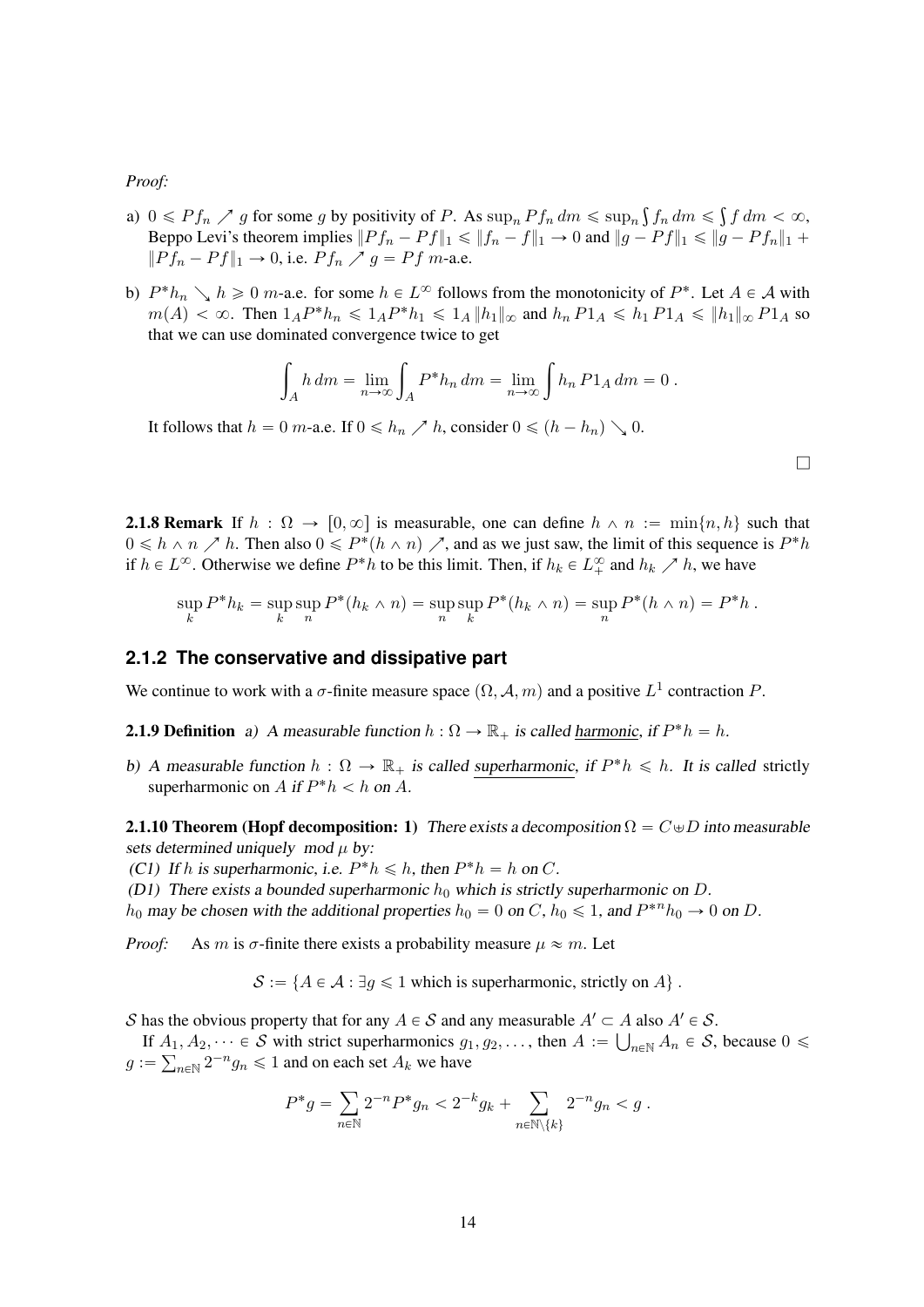Therefore the following supremum is attained by some set  $D \in S$  with bounded strict superharmonic  $g_D$ :

$$
\alpha := \sup \{ \mu(A) : A \in \mathcal{S} \} .
$$

Let  $C := D<sup>c</sup>$  and consider any (also unbounded) superharmonic h. If it is not harmonic on C, then there is a measurable  $B \subseteq C$  with  $\mu(B) > 0$  such that h is strictly superharmonic on B. Choose some  $\beta \in \mathbb{R}_+$  for which  $B' := B \cap {P^*h < \beta \leq h}$  has positive measure. Then, because  $0 \leq P^*1 \leq 1$ , the function  $0 \le g := \min\{\beta^{-1}h, 1\} \le 1$  is superharmonic and strictly superharmonic on B':  $P^*g \leq \min\{\beta^{-1}P^*h,1\} \leq \min\{\beta^{-1}h,1\} = g$  with strict inequality on B'. Hence  $B' \in S$  and therefore  $B' \subseteq D$  in contradiction to  $B' \subseteq B \subseteq C$  and  $\mu(B') > 0$ . Therefore h is harmonic on C. This proves (C1) and (D1).

Finally, as  $g_D$  from above is superharmonic and as  $P^*$  is positive,  $g_D \geqslant P^* g_D \geqslant P^{*2} g_D \geqslant \ldots$ , and the sequence converges to some  $\tilde{g} \ge 0$ . As  $g_D$  is strictly superharmonic on D,  $\tilde{g} < g_D$  on D. By(C1),  $\tilde{g} = g_D$  on C. Finally,  $P^*\tilde{g} = \lim_{n\to\infty} P^{*n+1}g_D = \tilde{g}$ , and so  $h_0 := g_D - \tilde{g}$  has the additional required properties.

# <span id="page-14-0"></span>**2.1.11 Corollary**  $P^*1 = 1$  on C.

For  $f \in L^1$ ,  $h \in L^{\infty}$  and  $n \in \mathbb{N} \cup \{\infty\}$  we use the notation

$$
S_n f = \sum_{i=0}^{n-1} P^i f \quad \text{and} \quad S_n^* h = \sum_{i=0}^{n-1} P^{*i} h .
$$

<span id="page-14-1"></span>**2.1.12 Theorem (Hopf decomposition: 2)** The sets  $C$  and  $D$  of the Hopf decomposition are determined uniquely mod  $\mu$  by

(C2) For all  $h \in L^{\infty}_+$ :  $S^*_{\infty} h = \infty$  on  $C \cap \{S^*_{\infty} h > 0\}$ . (D2)  $\exists h_D \in L_+^{\infty}$ :  $\{h_D > 0\} = D$  and  $S_{\infty}^* h_D \le 1$ .  $h_D$  can be chosen such that  $S^*_{\infty} h_D = 0$  on C.

*Proof:* Let  $h_0$  be as in Theorem [2.1.10](#page-13-1) and set  $h_D := h_0 - P^*h_0$ . As  $h_0$  is strictly superharmonic on D,  $h_D > 0$  on D, and as  $h_0 = 0$  on C, also  $h_D = 0$  on C. Finally

$$
S_n^*h_D = \sum_{i=0}^{n-1} P^{*i}(h_0 - P^*h_0) = h_0 - P^{*n}h_0 \le h_0
$$

and hence  $S^*_{\infty} h_D \le h_0 \le 1$ , which proves (D2) and also  $S^*_{\infty} h_D = 0$  on C.

d hence  $S_{\infty}^* h_D \leq h_0 \leq 1$ , which proves (D2) and also  $S_{\infty}^* h_D = 0$  on C.<br>Now let  $h \in L^{\infty}_{\pm}$ . Consider  $\tilde{h} := \min\{1, S_{\infty}^* h\}$ . As  $P^* 1 \leq 1$  and  $P^* (S_{\infty}^* h) = \sum_{i=1}^{\infty} P^{*i} h \leq S_{\infty}^* h$ , we have  $P^*\tilde{h} \leq \tilde{h} \leq 1$  and  $P^{*j+1}\tilde{h} \leq P^{*j}\tilde{h} \leq 1$  for all  $j \geq 0$ . Hence  $P^{*j+1}\tilde{h} = P^{*j}\tilde{h}$  on C for all  $j \geqslant 0$ , i.e.  $P^{*j}\tilde{h} = \tilde{h}$  on C for all  $j \geqslant 0$ . Therefore, on  $C \cap \{S_{\infty}^{*}h < \infty\}$ ,

$$
\tilde{h} = P^{*j}\tilde{h} \le \sum_{i=j}^{\infty} P^{*i}h \to 0 \text{ as } j \to \infty
$$

<span id="page-14-2"></span>so that  $S^*_{\infty} h = \tilde{h} = 0$  on this set. This implies  $\{S^*_{\infty} h > 0\} \cap C \cap \{S^*_{\infty} h < \infty\} = \emptyset$  mod m, which is just (C2).  $\Box$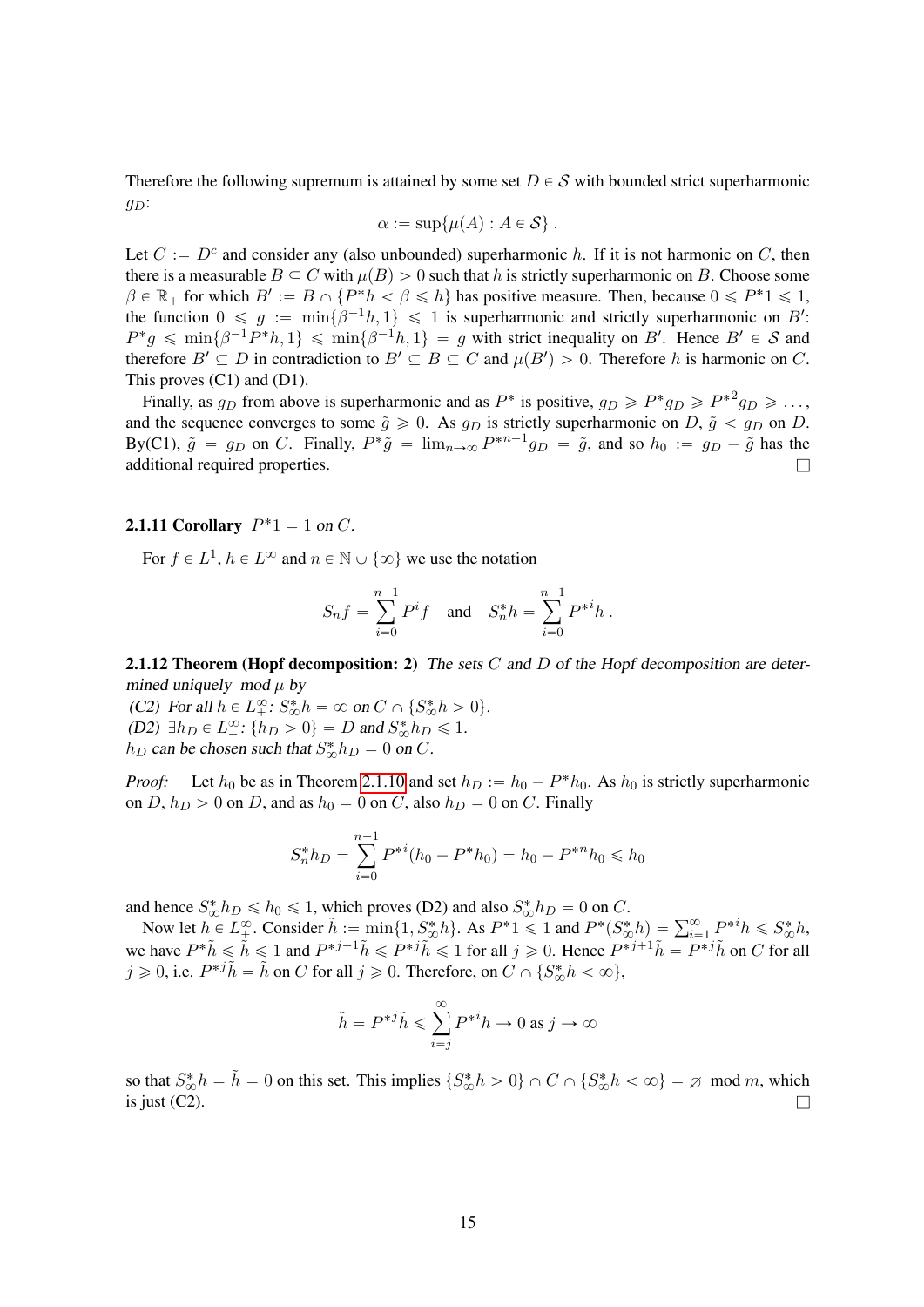**2.1.13 Theorem (Hopf decomposition: 3)** The sets C and D of the Hopf decomposition are determined uniquely mod  $\mu$  by

(C3) For all  $f \in L^1_+$ :  $S_{\infty} f = \infty$  on  $C \cap \{S_{\infty} f > 0\}$ . (D3) For all  $f \in L^1_+$ :  $S_{\infty} f < \infty$  on D.

*Proof:* For  $h_D$  from (D2) and  $f \in L^1_+$  we have

$$
\big\langle S_\infty f,h_D\big\rangle=\big\langle f,S_\infty^*h_D\big\rangle\leqslant \big\langle f,1\big\rangle<\infty\;.
$$

As  $h_D > 0$  on D this implies (D3).

Now let  $f \in L^1_+$ . As m is  $\sigma$ -finite, there is  $\tilde{h} \in L^1_+$  with  $\tilde{h} \leq 1$  and  $\{\tilde{h} > 0\} = C \cap \{0 < S_{\infty} f < \infty\}$ . Let  $h := \frac{\tilde{h}}{1+S}$  $\frac{\tilde{h}}{1+S_{\infty}f}$ . Then  $0 \le h \le 1$ ,  $\{h > 0\} = \{\tilde{h} > 0\}$ , and it follows from (C2) that  $S_{\infty}^*h = \infty$  on  $C \cap \{S_{\infty}^* h > 0\} \supseteq C \cap \{h > 0\} = C \cap \{\tilde{h} > 0\} = \{\tilde{h} > 0\}.$  Hence, for each  $n \in \mathbb{N}$ ,

$$
\langle P^n f, S^*_{\infty} h \rangle = \langle S_{\infty}(P^n f), h \rangle \leq \langle S_{\infty} f, h \rangle \leq \int_{\Omega} \tilde{h} dm < \infty.
$$

As  $S^*_{\infty} h = \infty$  on  $\{\tilde{h} > 0\}$ , this implies  $P^n f = 0$  for all n on  $\{\tilde{h} > 0\}$ . It follows that  $S_{\infty} f = 0$  on  $\{\tilde{h} > 0\} = C \cap \{0 < S_{\infty} f < \infty\}, \text{ i.e. } m(C \cap \{0 < S_{\infty} f < \infty\}) = 0. \text{ This is (C3). }$ 

- **2.1.14 Examples** a) Let  $(\Omega, \mathcal{A}, \mu, T)$  be a mpds. Then  $P : L^1 \to L^1$ ,  $Pf = f \circ T$  is a  $L^1$ -contraction (because  $\mu \circ T^{-1} = \mu$ ). P is conservative, i.e.  $C = \Omega$  mod  $\mu$ , because  $1 \in L^1_+$ ,  $P^n 1 = 1 \circ T^n = 1$ for all *n* and hence  $S_{\infty}1 = \infty$  everywhere. (If  $\mu \circ T^{-1} \approx \mu$  but if  $\mu$  is not invariant, then this need no longer hold.)
- b) Let  $(\Omega, \mathcal{A}, \mu)$  be a probability space and let  $P : L^1 \to L^1$  be a composition of conditional expec-tations, see Example [2.1.6.](#page-12-0) Then  $P1 = 1$ , and as before it follows that P is conservative.

**2.1.15 Example** Let  $(\Omega, \mathcal{A}, \mu)$  be a probability space and let  $T : \Omega \to \Omega$  be measurable with  $\mu \circ$  $T^{-1} \approx \mu$ . The kernel  $p(\omega, A) = \delta_{T(\omega)}(A)$  determines a  $L^1$ -contraction P, see Example [2.1.2](#page-11-3)[a.](#page-11-4)

a) For  $s \in \mathbb{N}$  let  $D_s := \{S_{\infty}1 \leq s\}$ . Then  $D_s \nearrow D$  by (D3). For each  $s \in \mathbb{N}$ 

$$
\sum_{n=0}^{\infty} \mu \{ \omega : T^{n}(\omega) \in D_{s} \} = \sum_{n=0}^{\infty} \int_{\Omega} 1_{D_{s}} \circ T^{n} d\mu = \sum_{n=0}^{\infty} \int_{\Omega} P^{*n} 1_{D_{s}} d\mu = \sum_{n=0}^{\infty} \int_{D_{s}} P^{n} 1 d\mu
$$

$$
= \int_{D_{s}} S_{\infty} 1 d\mu \leq s < \infty.
$$

By the Borel-Cantelli Lemma,  $\mu$ -a.e. trajectory visits each  $D_s$  only finitely often.

b) Let  $U \subseteq C$  be measurable. Then (C2) applied to  $h = 1_U$  yields

$$
\sum_{n=0}^{\infty} 1_U(T^n\omega) = \sum_{n=0}^{\infty} P^{*n} 1_U(\omega) = \infty
$$

for  $\mu$ -a.e.  $\omega \in C \cap \{S_{\infty}^* 1_U > 0\} = C \cap \bigcup_{n=1}^{\infty}$  $\sum_{n=0}^{\infty} T^{-n}(U)$ . It follows that  $\mu$ -a.e.  $\omega$  that visits U at all, visits  $U$  infinitely often.

**2.1.16 Definition** a) For  $B \in \mathcal{A}$  we denote  $L^p(B) := \{f \in L^p : \{f \neq 0\} \subseteq B\}.$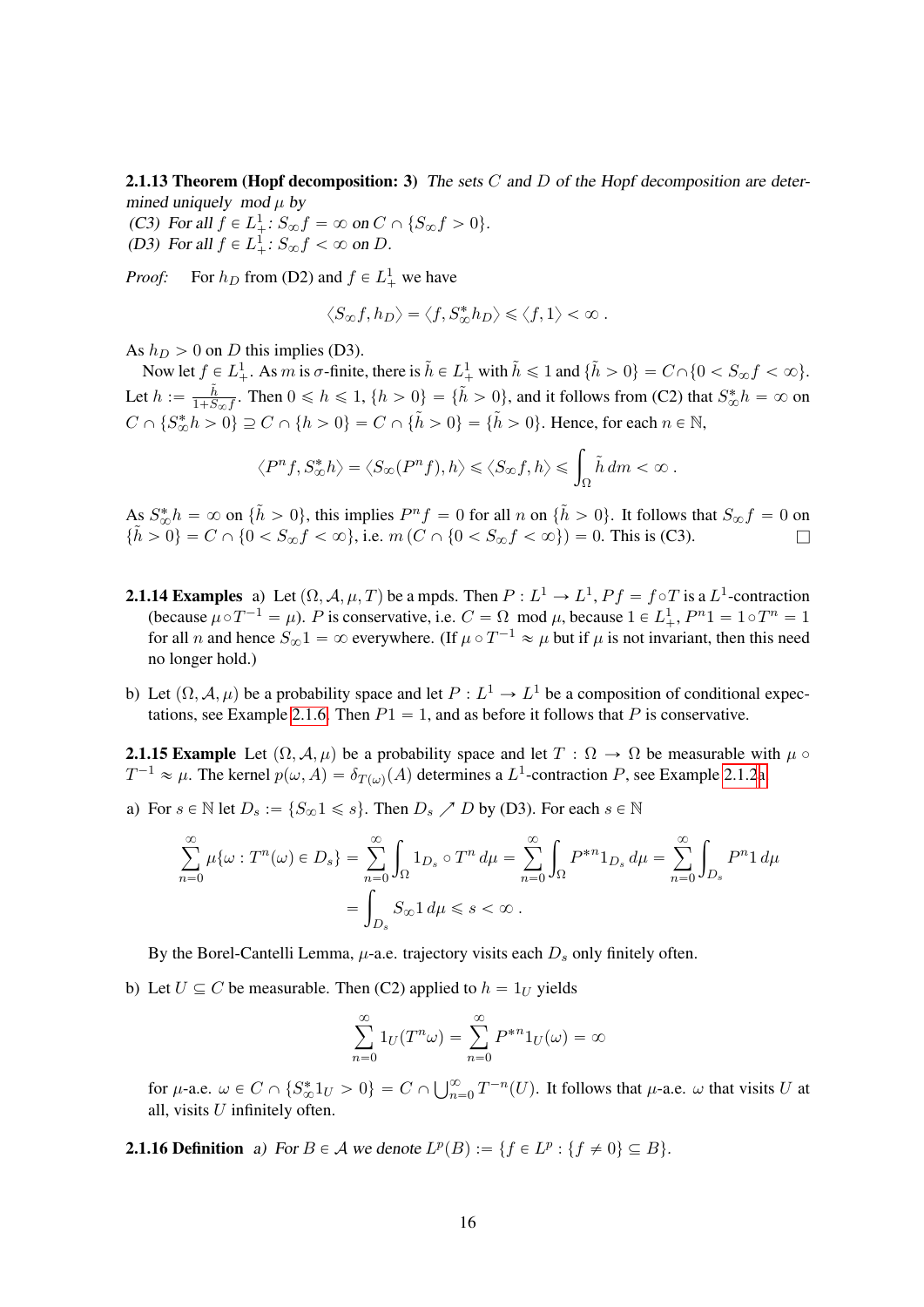- b)  $B \in \mathcal{A}$  is P-absorbing, if  $P(L^1(B)) \subseteq L^1(B)$ .
- c)  $C := \{B \in \mathcal{A} : B \subseteq C \text{ and } B \text{ is } P \text{-absorbing}\}.$

d) P is called ergodic, if  $P^*1_A = 1_A$  implies  $A = \emptyset$  or  $A = \Omega$  mod  $\mu$ .

**2.1.17 Theorem**  $C \in \mathcal{C}$ , i.e. the conservative part C of a positive  $L^1$ -constraction P is P-absorbing. *Proof:* Let  $h_D$  be as in (D2) with  $\{h_D > 0\} = D$  and  $S^*_{\infty} h_D = 0$  on C. Then, for each  $f \in L^1(C)$ ,

$$
\langle |Pf|, h_D \rangle \leq \langle P|f|, h_D \rangle = \langle |f|, P^*h_D \rangle \leq \int |f| \, S^*_\infty h_D \, dm = 0
$$

so that  $Pf = 0$  on D, i.e.  $Pf \in L^1$  $(C).$ 

**2.1.18 Theorem** a) B is P-absorbing if and only if  $P^*1_{B^c} \leq 1_{B^c}$ , i.e.  $1_{B^c}$  is superharmonic.

- b) If  $C = \Omega$ , then  $B \in \mathcal{C}$  if and only if  $P^*1_B = 1_B$ .
- c)  $C|_C$  is a  $\sigma$ -algebra.

*Proof:* a) Let *B* be *P*-absorbing. There is  $f \in L^1_+(B)$  such that  $\{f > 0\} = B$ . Then  $\langle f, P^*1_{B^c} \rangle =$  $\langle Pf, 1_{B^c} \rangle = 0$ , because also  $Pf \in L^1(B)$ . Hence  $P^*1_{B^c} = 0$  on B. As  $P^*1_{B^c} \le P^*1 \le 1$ , this proves  $P^*1_{B^c} \leq 1_{B^c}$ . On the other hand, if this inequality holds and if g belongs to  $L^1_+(B)$ , then

$$
0 \leqslant \left\langle Pg, 1_{B^c} \right\rangle = \left\langle g, P^* 1_{B^c} \right\rangle \leqslant \left\langle g, 1_{B^c} \right\rangle = 0 ,
$$

so that  $Pg \in L^1(B)$ . For general  $g \in L^1(B)$  use the decomposition  $g = g^+ - g^-$ . b)  $P^*1 = 1$  by Corollary [2.1.11.](#page-14-0) Hence

$$
B\in \mathcal{C} \Leftrightarrow P^*1_{B^c} \leq 1_{B^c} \Leftrightarrow P^*1_{B^c} = 1_{B^c} \Leftrightarrow P^*1 - P^*1_B = 1 - 1_B \Leftrightarrow P^*1_B = 1_B
$$

where we used (C1) of Theorem [2.1.10](#page-13-1) for the second equivalence.

c) Suppose first that  $\Omega = C$ . Then  $P^*1 = 1$  and  $B \in C \Leftrightarrow P^*1_B = 1_B$ . It follows that C is closed under passing to the complement, and also under finite intersection: If  $A, B \in \mathcal{C}$ , then  $P^*1_{A \cap B} \leq$  $P^*1_A = 1_A$  and  $P^*1_{A \cap B} \leqslant P^*1_B = 1_B$ . Hence  $P^*1_{A \cap B} \leqslant 1_{A \cap B}$  so that  $(A \cap B)^c \in C$ . Hence  $C$ is an algebra, and in view of Lemma [2.1.7](#page-12-1)[b](#page-12-2) it is even a  $\sigma$ -algebra. (One can use the lemma to see that it is a Dynkin-system or a monotone class.)

If C is a strict subset of  $\Omega$ , then the previous arguments apply to  $P|_{L^1(C)}$ . This operator is clearly conservative, and  $B \subseteq C$  is P-absorbing if and only if it absorbing under this restriction.

**2.1.19 Corollary** If  $C = \Omega$ , then P is ergodic if and only if C is trivial.

<span id="page-16-0"></span>**2.1.20 Theorem** If P is invertible and if also  $P^{-1}$  is a positive  $L^1$ -contraction, then  $P^*1_B = 1_B$  for each  $B \in \mathcal{C}$ . (So  $\mathcal{C}$  is the  $\sigma$ -algebra of invariant sets).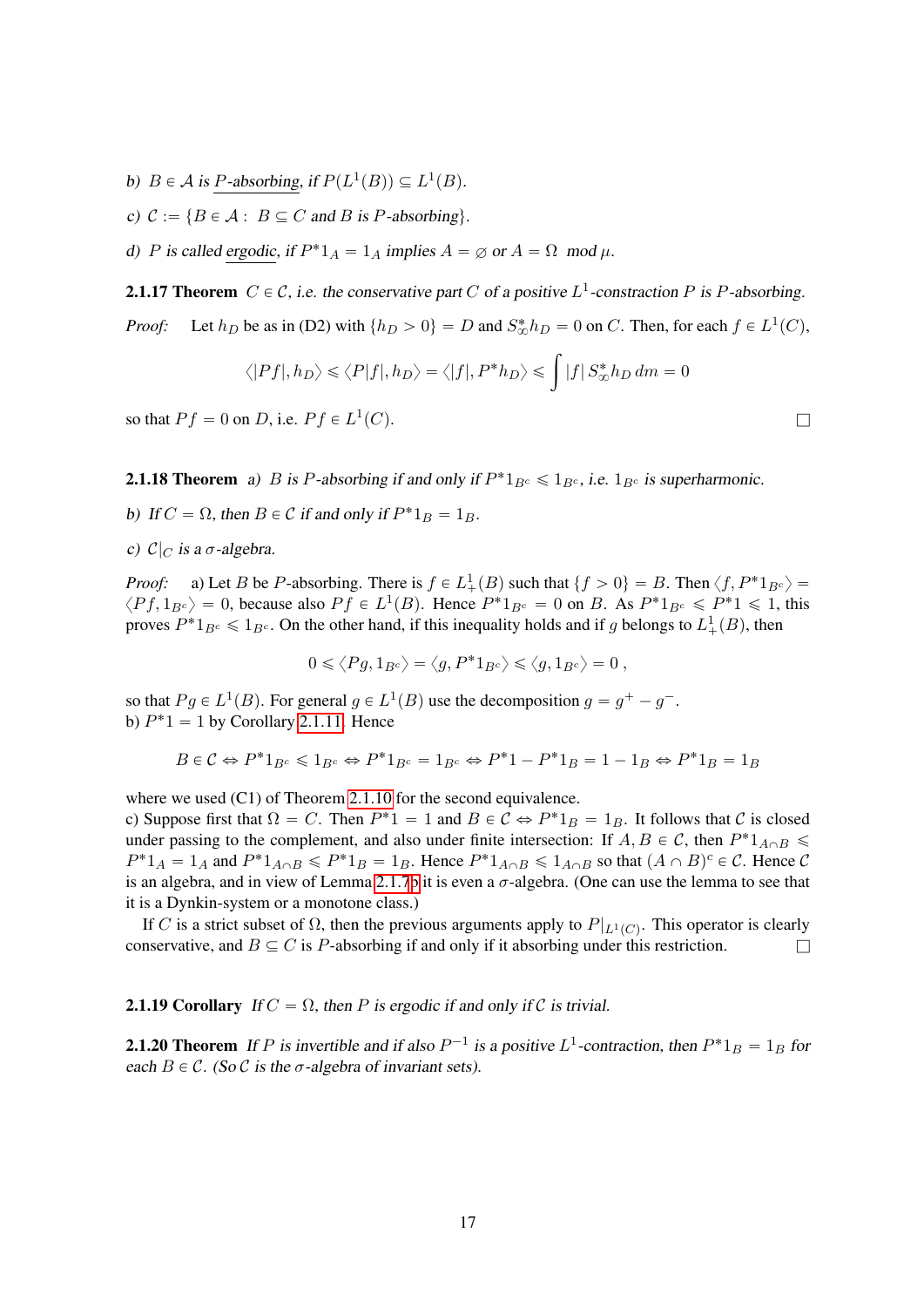*Proof:* As  $P^*1 \leq 1$  and  $P^{*-1}1 \leq 1$ , we have  $P^*1 = 1$ . Let  $B \in \mathcal{C}$ . Then  $P^*1_{B^c} \leq 1_{B^c}$  so that  $P^*1_B = P^*1 - P^*1_{B^c} \ge 1 - 1_{B^c} = 1_B$ . Let  $h := P^*1_B - 1_B$ . Then  $0 \le h \le 1$ . Let  $\tilde{h} := P^{*-1}h = 1_B - P^{*-1}1_B$ . Then also  $0 \le \tilde{h} \le 1$ . Now

$$
\sum_{k=0}^{n} P^{*k} \tilde{h} = P^{*n} 1_B - P^{*-1} 1_B \le 1 \text{ for all } n \ge 1,
$$

so that also  $\sum_{k=0}^{\infty} P^{*k} \tilde{h} \le 1$ . Therefore, by (D2) of Theorem [2.1.12,](#page-14-1)  $\tilde{h} = 0$  on C. As  $B \subseteq C$ , this implies  $P^{*-1}1_B = 1_B$ , i.e.  $P^*1_B = 1_B$ .

### <span id="page-17-0"></span>**2.1.3 Exercises**

**2.1.1** Let  $(\Omega, \mathcal{A}, m)$  be a  $\sigma$ -finite measure space and  $T : \Omega \to \Omega$  a measurable map that satisfies m  $\circ$  $T^{-1} \approx m$ . Consider the  $L^1$ -contraction P whose dual is given by  $P^*h = h \circ T$  (see Example [2.1.4\)](#page-12-3), and denote its dissipative part by D. Prove that

- 1.  $\#\{n \in \mathbb{N} : T^n(\omega) \in D\} = 0$  for m-a.e.  $\omega \in C$  and
- 2. there are  $D_k \nearrow D$  such that  $\#\{n \in \mathbb{N} : T^n(\omega) \in D_k\} \le k$  for all  $k \in \mathbb{N}$  and  $m$ -a.e.  $\omega \in \Omega$ .
- **2.1.2** Let  $(\Omega, \mathcal{A}, \mu)$  be a probability space.
- a) Prove that P is conservative if  $\int P^* h d\mu =$  $h d\mu$  for each  $h \in L^{\infty}$ .
- b) Prove that each  $L^1$ -contraction given by a conditional expectation is conservative.
- c) Let  $(\Omega, \mathcal{A}, \mu)$  be a probability space and consider a  $L^1$ -contraction which is a composition of two (or more) conditional expectation operators. Prove that it is conservative. (The composition of arbitrary conservative operators need not be conservative, though.)

**2.1.3** Let  $(\Omega, \mathcal{A}, \mu, T)$  be a mpds and  $P : L^1 \to L^1$ ,  $Pf = f \circ T$  as in Example [2.1.5.](#page-12-4) Determine  $P^*h$ .

**2.1.4** Give an example of two conservative positive  $L^1$ -contractions whose composition is not conservative. *Hint:* The simplest examples are based on composition operators.

<span id="page-17-3"></span>**2.1.5** Let  $\Omega = \mathbb{Z}$  with the counting measure m and consider  $Pf(\omega) = \frac{1}{2}f(\omega + 1) + \frac{1}{2}f(\omega - 1)$  as in Example [2.1.4.](#page-12-3)

- 1. Determine the conservative and the dissipative part of P.
- 2. Do the same for the operator  $Pf(\omega) = \alpha f(\omega + 1) + (1 \alpha)f(\omega 1)$  when  $\alpha \in (0, 1) \setminus {\frac{1}{2}}$ .

# <span id="page-17-1"></span>**2.2 Ergodic theorems**

#### <span id="page-17-2"></span>**2.2.1 The Chacon-Ornstein theorem**

Let  $f \in L^1$ ,  $g \in L^1_+$ . In this subsection we prove that  $\frac{S_nf}{S_ng}$  converges m-a.e. on  $\{S_\infty g > 0\}$ .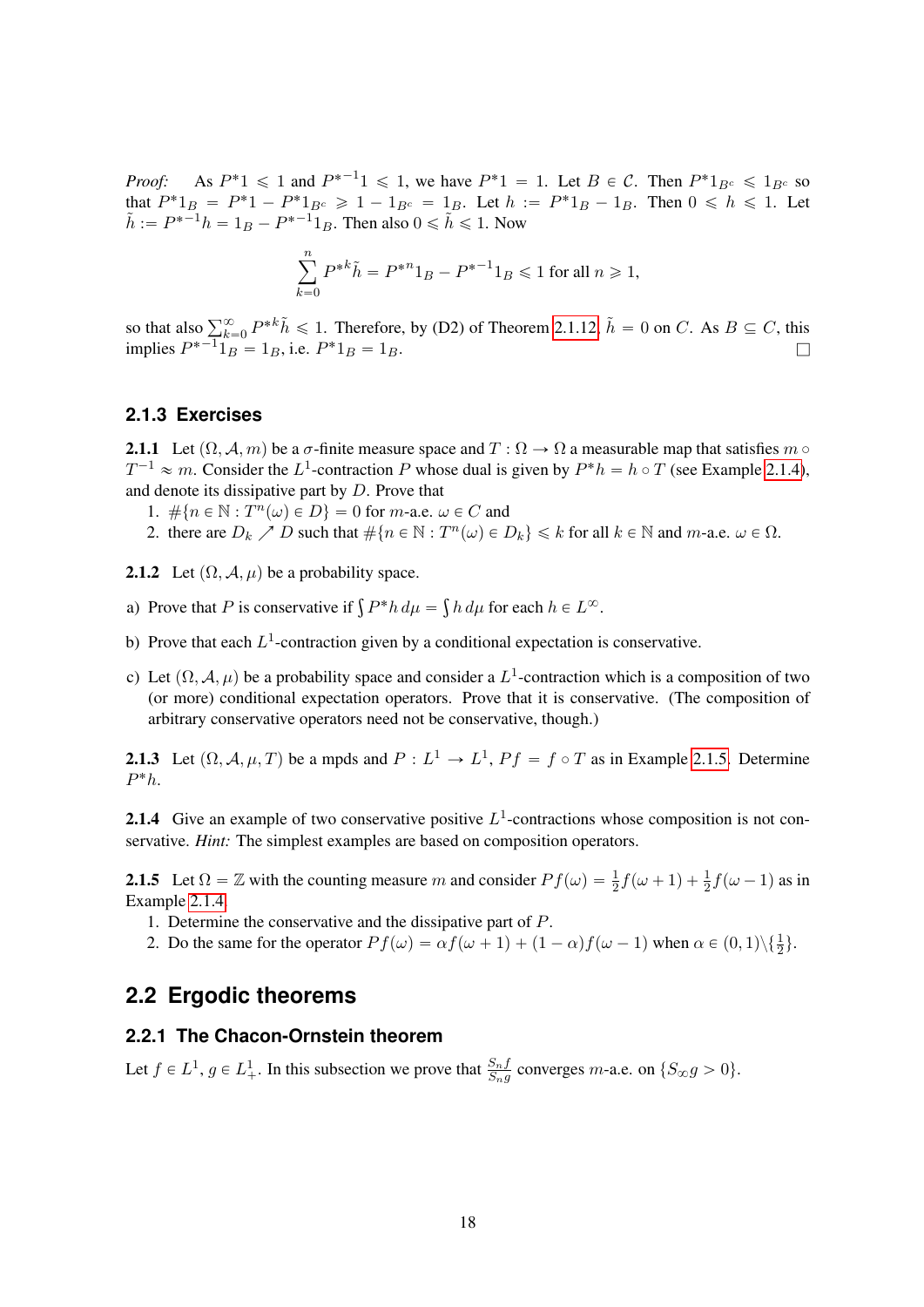**The filling scheme** We need a number of notations.

- For  $f, g \in L^1_+$  we write  $f \stackrel{1}{\rightarrow} g$  if  $\exists r, s \in L^1_+ : f = r + s$  and  $g = r + Ps$ .
- $f \stackrel{n}{\rightarrow} g$  if  $\exists g_1 : f \stackrel{n-1}{\rightarrow} g_1$  and  $g_1 \stackrel{1}{\rightarrow} g$ .
- $U: L^1 \to L^1$ ,  $Uh := Ph^+ h^-$  is the nonlinear (!) filling operator.
- $M_n f := \max\{S_1 f, \ldots, S_n f\}.$

<span id="page-18-3"></span>**2.2.1 Lemma** For  $f, g \in L^1_+$ ,  $h = f - g$  and  $n \in \mathbb{N}$  there exists  $f_n \in L^1_+$  such that  $U^n h = f_n - g$  and  $f \stackrel{n}{\rightarrow} f_n$ .

*Proof:* For  $n = 0$  take  $f_0 = f$ . Determine  $f_{n+1}$  inductively: let  $t_n := f_n - (U^n h)^+$  and observe that  $t_n \ge 0$  and  $(U^n h)^- = (U^n h)^+ - U^n h = f_n - t_n - f_n + g = g - t_n$ . Hence  $U^{n+1} h =$  $P((U^n h)^+) - (U^n h)^- = P((U^n h)^+) + t_n - g =: f_{n+1} - g$  and  $f_n \stackrel{1}{\rightarrow} f_{n+1}$  as  $f_n = (U^n h)^+ + t_n$ . l

<span id="page-18-2"></span>**2.2.2 Lemma** For  $h \in L^1$  and  $n \in \mathbb{N}$  we have  $U^n h \geq 0$  on  $\{M_{n+1}h > 0\}$ .

*Proof:* By definition,  $(Uh)^{-} \leq h^{-}$  so that inductively  $h^{-} \geq (Uh)^{-} \geq (U^2h)^{-} \geq \ldots$ . Therefore it is sufficient to show that for m-a.e.  $\omega \in \{M_{n+1}h > 0\}$  there exists some  $k \in \{0, \ldots, n\}$  such it is sufficient to show that for *m*-a.e.  $\omega \in \{M_{n+1}h > 0\}$  there exist<br>that  $(U^k h)^+(\omega) > 0$ . This is equivalent to showing that  $\varphi_\ell(\omega) := \sum_k^{\ell}$  $\frac{\ell}{k=0}(U^k h)^+(\omega) > 0$  for some  $\ell \in \{0, \ldots, n\}$ . We will show that

<span id="page-18-0"></span>
$$
\varphi_{\ell} \ge S_{\ell+1}h \quad \text{for all } \ell. \tag{2.2.1}
$$

This implies  $\max_{\ell=0,\dots,n} \varphi_{\ell}(\omega) \geq \max_{\ell=1,\dots,n+1} S_{\ell}h(\omega) = M_{n+1}h(\omega)$  which proves the claim. We turn to the proof of [\(2.2.1\)](#page-18-0). For  $\ell = 0$  it is the trivial fact that  $h^+ \geq 0$ . Inductively,

$$
S_{\ell+2}h = h + PS_{\ell+1}h
$$
  
\n
$$
\leq h + P\varphi_{\ell} = h + \sum_{k=0}^{\ell} P((U^{k}h)^{+}) = h + \sum_{k=0}^{\ell} (U^{k+1}h + (U^{k}h)^{-})
$$
  
\n
$$
= h + \sum_{k=0}^{\ell} ((U^{k+1}h)^{+} - (U^{k+1}h)^{-} + (U^{k}h)^{-})
$$
  
\n
$$
= h + \varphi_{\ell+1} - h^{+} + h^{-} - (U^{\ell+1}h)^{-} = \varphi_{\ell+1} - (U^{\ell+1}h)^{-} \leq \varphi_{\ell+1}
$$

<span id="page-18-1"></span>**2.2.3 Lemma** for  $f \in L^1$  and  $g \in L^1_+$  we have  $\lim_{n\to\infty} \frac{P^n f}{S_{n+1}g} = 0$  m-a.e. on  $\{S_\infty g > 0\}$ .

*Proof:* We may consider  $f^+$  and  $f^-$  separately and thus assume that  $f \ge 0$ . We can also assume *Proof:* We may consider  $f^+$  and  $f^-$  separately and thus assume that  $f \ge 0$ . We can also as that  $\int g dm = 1$  so that gm is a probability measure. Fix  $\epsilon > 0$  and set  $r_n = P^n f - \epsilon S_{n+1}g$  and

$$
A_n := \left\{ \frac{P^n f}{S_{n+1}g} > \epsilon \right\} \cap \{g > 0\} = \{r_n > 0\} \cap \{g > 0\}.
$$

Then

$$
r_n = Pr_{n-1} - \epsilon g \leqslant Pr_{n-1}^+ - \epsilon g \quad (n \geqslant 1)
$$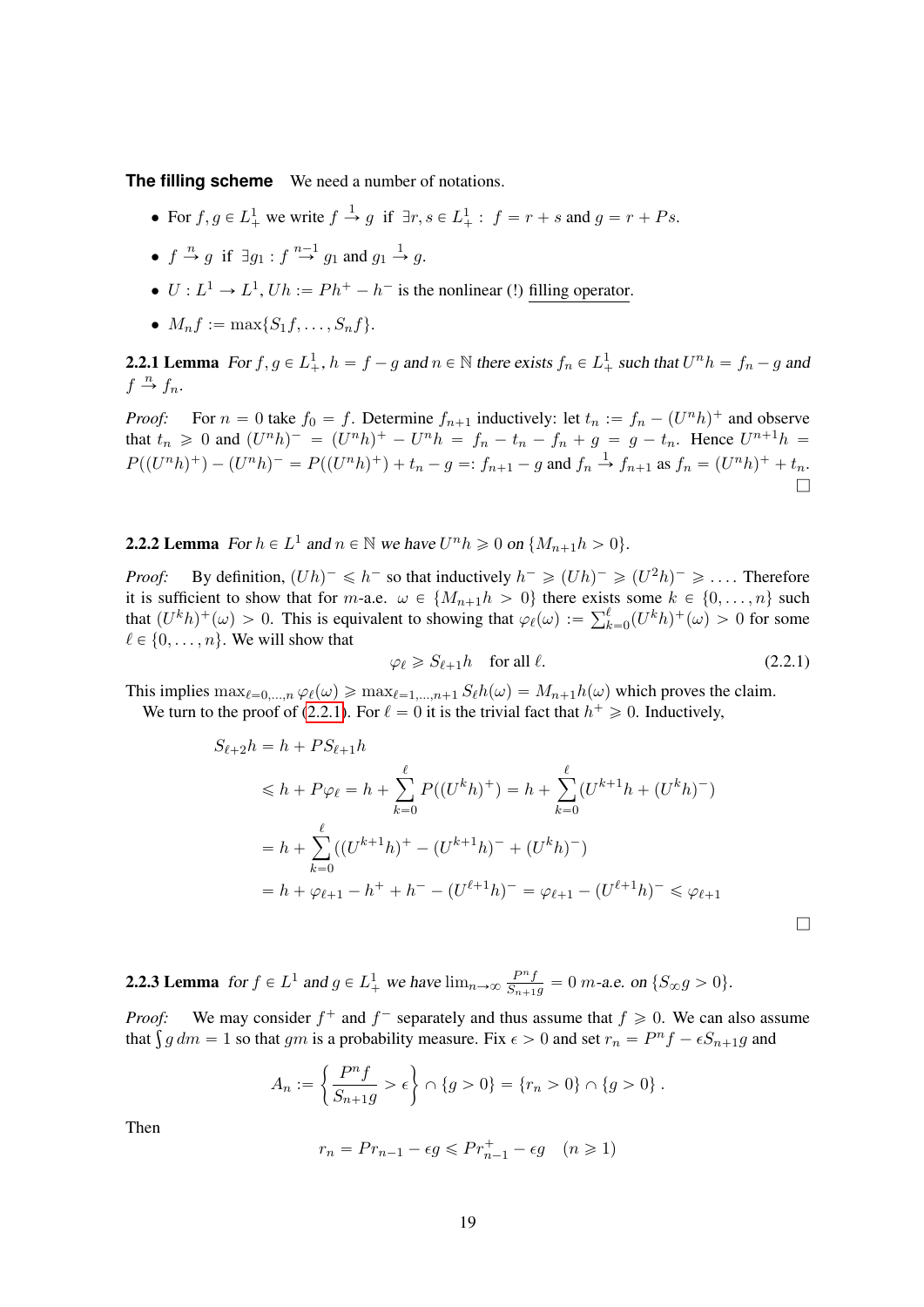so that indeed

Hence  $\lim_{n\to\infty}$ 

$$
r_n^+ \leqslant Pr_{n-1}^+ - \epsilon 1_{A_n} g.
$$

Hence

$$
\int \epsilon 1_{A_n} g dm \leqslant \int Pr_{n-1}^+ dm - \int r_n^+ dm \leqslant \int r_{n-1}^+ dm - \int r_n^+ dm.
$$

Summing over  $n \geq 1$  we obtain

$$
\sum_{n=1}^{\infty} (gm)(A_n) \leq \epsilon^{-1} \int r_0^+ dm \leq \epsilon^{-1} \int f^+ dm < \infty.
$$

By Borel-Cantelli, #  $n \in \mathbb{N} : \frac{P^n f(\omega)}{S_{n+1}g(\omega)} > \epsilon$  $< \infty$  holds for gm-a.e.  $\omega$  and hence for m-a.e.  $\omega \in$  $\{g > 0\}$ . As  $\epsilon > 0$  was arbitrary this proves  $0 \le \limsup_{n \to \infty} \frac{P^n f}{S_{n+1}g} \le 0$  m-a.e. on  $\{g > 0\}$ . Applying this argument to  $P^j f$  and  $P^j g$  (any  $j \in \mathbb{N}$ ) we obtain

$$
0 \le \limsup_{n \to \infty} \frac{P^n f}{S_{n+1}g} \le \limsup_{n \to \infty} \frac{P^{n+j} f}{S_{n+1}(P^j g)} \le \limsup_{n \to \infty} \frac{P^{n+j} f}{S_{n+j+1}g} \le 0.
$$
  

$$
\log \frac{P^n f}{S_{n+1}g} = 0 \text{ m-a.e. on } \{S_{\infty}g > 0\}.
$$

<span id="page-19-1"></span>**2.2.4 Lemma** Let  $f, g \in L^1_+, k \geq 1, g \stackrel{k}{\rightarrow} g_1$  and  $\gamma > 1$ . Then

<span id="page-19-0"></span>
$$
\left\{\limsup_{n\to\infty} S_n(f-g) > 0\right\} \subseteq \left\{\limsup_{n\to\infty} S_n(\gamma f-g_1) > 0\right\}
$$
\n(2.2.2)

*Proof:* We prove the lemma first for  $k = 1$ . Then this result can be applied repeatedly with  $\gamma^{1/k}$ instead of  $\gamma$  to treat general  $k \in \mathbb{N}$ .

As  $g \stackrel{1}{\rightarrow} g_1$ , there are  $r, s \in L^1_+$  such that  $g = r + s$  and  $g_1 = r + Ps$ . Hence

$$
S_n(\gamma f - g_1) = \sum_{i=0}^{n-1} P^i(\gamma f - g + g - r - Ps) = S_n(\gamma f - g) + \sum_{i=0}^{n-1} P^i(s - Ps)
$$
  
=  $S_n(\gamma f - g) + s - P^n s \ge S_n(f - g) + (\gamma - 1)S_n f - P^{n-1}Ps$ .

By Lemma [2.2.3,](#page-18-1)  $P^{n-1}(Ps)(\omega) < (\gamma - 1)S_nf(\omega)$  if  $S_{\infty}f(\omega) > 0$  and n is suffciently large (depending on  $\omega$ ). Hence  $\limsup_{n\to\infty} S_n(\gamma f - g_1) \geq \limsup_{n\to\infty} S_n(f - g)$  on  $\{S_{\infty} f > 0\}$  and, restricted to  $\{S_{\infty} f = 0\}$ , the inclusion [\(2.2.2\)](#page-19-0) is trivial, because both sets are empty.

To proceed we need some more notation:

• For  $H \in \mathcal{A}$ ,  $f \in L^1_+$  and  $n \in \mathbb{N}$  define

$$
\Psi_H^n f := \sup \left\{ \int_H g \, dm : f \stackrel{n}{\to} g \right\} \quad \text{ and } \quad \Psi_H f := \lim_{n \to \infty} \Psi_H^n f.
$$

(Observe that  $0 \le \Psi_H^1 f \le \Psi_H^2 f \le \dots$ , because  $f \stackrel{n}{\to} g$  implies  $f \stackrel{n+1}{\to} g$ .)

• As all g in the definition of  $\Psi_H^n$  are nonnegative, we have  $\Psi_{H_1}^n \le \Psi_{H_2}^n$  if  $H_1 \subseteq H_2$ .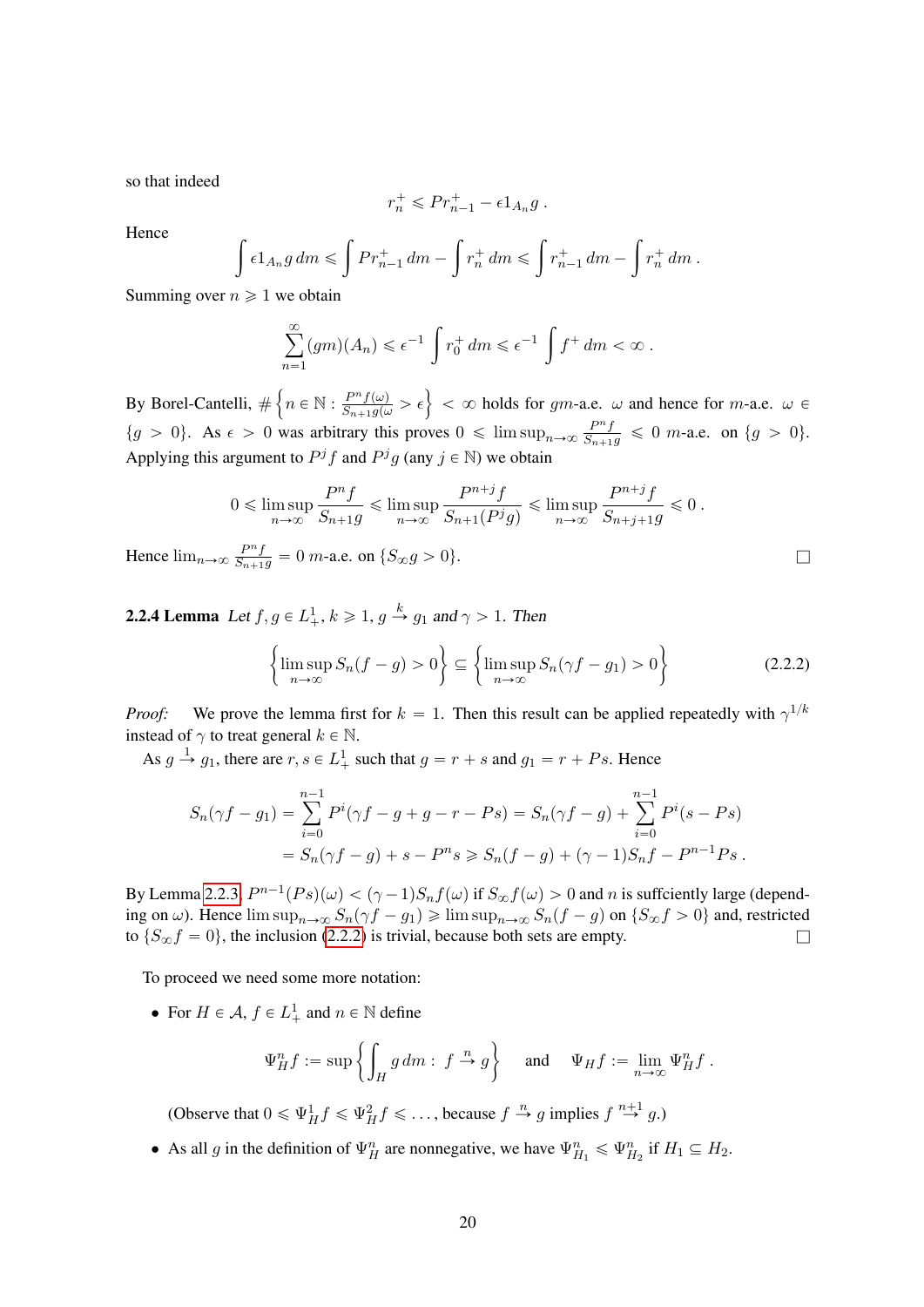- As  $f \stackrel{1}{\rightarrow} g$  implies  $\int_H g \, dm \leq$  $r dm +$  $Ps dm \leq$  $r dm +$  $s dm = ||f||_1$ , it is clear that  $\Psi_H f \leqslant ||f||_1.$
- For  $\alpha \geq 0$  holds  $\Psi_H^n(\alpha f) = \alpha \Psi_H^n(f)$ , and the same holds for  $\Psi_H$ .

• 
$$
E_{\infty}(h) := \bigcup_{n=1}^{\infty} \{M_n h > 0\}.
$$

<span id="page-20-0"></span>**2.2.5 Lemma** Let  $f, g \in L^1_+, h := f - g, n \in \mathbb{N}$  and  $H \in \mathcal{A}$ . a)  $H \subseteq \{M_{n+1}h > 0\}$  implies  $\Psi_{H}^{n} f \ge \int_{H} g \, dm$ . b)  $H \subseteq E_{\infty}(h)$  implies  $\Psi_H f \geq$  $\frac{1}{2}$  $H$  g dm. c)  $H \subseteq \{\limsup_{n \to \infty} S_n h > 0\}$  implies  $\Psi_H f \geq \Psi_H g$ .

*Proof:* By Lemma [2.2.2,](#page-18-2)  $U^n h \ge 0$  on  $\{M_{n+1}h > 0\}$ , and by Lemma [2.2.1,](#page-18-3)  $U^n h = f_n - g$  for some  $f_n \in L^1_+$  with  $f \stackrel{n}{\rightarrow} f_n$ .

- a) If  $H \subseteq \{M_{n+1}h > 0\}$ , then  $0 \leq$  $H^{Lm}h dm =$  $\int_H (f_n - g) dm$  so that  $\int_H g dm \leqslant$  $\int_H f_n \, dm \leqslant$  $\Psi_H^n f$ .
- b) Let  $H_k := H \cap \{M_{k+1}h > 0\}$ . Then  $H_k \nearrow H$  and assertion a) implies

$$
\Psi_H f = \sup_n \Psi_H^n f \ge \sup_n \Psi_{H_n}^n f \ge \sup_n \int_{H_n} g \, dm = \int_H g \, dm \, .
$$

c) Suppose that  $g \stackrel{k}{\rightarrow} g_1$  for some  $k \in \mathbb{N}$  and  $g_1 \in L^1_+$ , and choose  $\gamma > 1$  arbitrary. By Lemma [2.2.4,](#page-19-1)

$$
H \subseteq \left\{ \limsup_{n \to \infty} S_n(\gamma f - g_1) \right\} \subseteq E_{\infty}(\gamma f - g_1) .
$$

By assertion b),  $\gamma \Psi_H f = \Psi_H(\gamma f) \ge \int_H g_1 dm$ . As  $\gamma > 1$  was arbitrary,  $\Psi_H f \ge$  $H g_1 dm$ . As this holds for all k and all  $g_1$  with  $g \stackrel{k}{\rightarrow} g_1$ , we conclude that  $\Psi_H f \ge \Psi_H g$ .

 $\Box$ 

**2.2.6 Theorem (Chacon-Ornstein)** Let P be a positive  $L^1$ -contraction,  $f \in L^1$  and  $g \in L^1_+$ . Then

$$
L(f,g) := \lim_{n \to \infty} \frac{S_n f}{S_n g} \in (-\infty, \infty) \quad \text{exists } m \text{-a.e. on } \{S_{\infty} g > 0\}.
$$

*Proof:* Again we may assume that  $f \ge 0$ . Observe that  $\Psi_H g > 0$  for any  $H \subseteq \{S_{\infty} g > 0\}$  with  $m(H) > 0$ : in this situation there is some  $n \in \mathbb{N}$  with  $m(H \cap \{P^n g > 0\}) > 0$ , and as  $g \stackrel{n}{\rightarrow} P^n g$ , it  $m(H) > 0$ : in this situation there is sor<br>follows that  $\Psi_H(g) \geq \int_H P^n g \, dm > 0$ .

On  $\{S_{\infty}g > 0\}$  we define  $\underline{h} := \liminf_{n \to \infty} \frac{S_n f}{S_n g}$  $\frac{S_nf}{S_ng}$  and  $\overline{h} := \limsup_{n \to \infty} \frac{S_nf}{S_ng}$  $\frac{S_{n}j}{S_{n}g}$ . On  $\{h > \alpha\}$  we have  $\limsup_{n\to\infty}\frac{S_n(f-\alpha g)}{S_n g}$  $\frac{(J - \alpha g)}{S_n g} > 0$ . As  $S_n g$  increases, this shows that  $\{h > \alpha\} \subseteq {\{\limsup_{n \to \infty} S_n(f - \alpha g) > 0\}}$ . Let  $H := \{ h = \infty \} \cap \{ S_{\infty}g > 0 \}.$  Then, by Lemma [2.2.5,](#page-20-0) we obtain for all  $\alpha > 0$ 

$$
\alpha\Psi_H g = \Psi_H(\alpha g) \leqslant \Psi_H f \leqslant \|f\|_1 < \infty \;,
$$

so that  $\Psi_H g = 0$ . This implies  $m(H) = 0$ , i.e.  $\overline{h} < \infty$  on  $\{S_{\infty} g > 0\}$ .

In order to prove that  $h = \overline{h}$ , let  $\alpha < \beta$  in  $\mathbb Q$  and define  $H := \{ h < \alpha < \beta < \overline{h} \} \cap \{ S_{\infty} g > 0 \}.$ Then " \* " \*

$$
H \subseteq \left\{ \limsup_{n \to \infty} S_n(f - \beta g) > 0 \right\} \cap \left\{ \limsup_{n \to \infty} S_n(\alpha g - f) > 0 \right\}
$$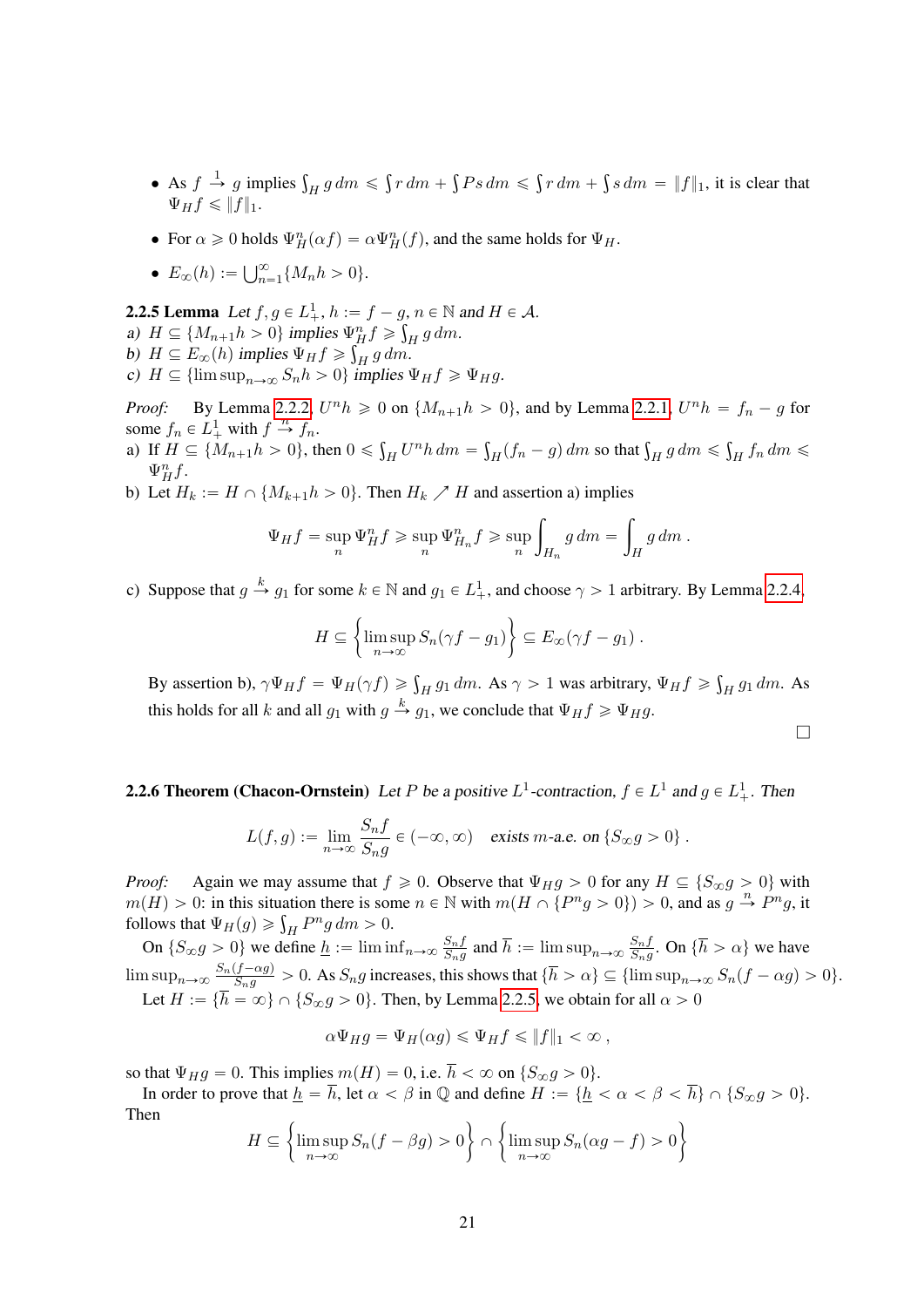and Lemma [2.2.5](#page-20-0) implies  $\Psi_H f \geq \beta \Psi_H g$  and  $\alpha \Psi_H g \geq \Psi_H f$ . As  $\alpha < \beta$  this implies  $\Psi_H g = 0$  and hence  $m(H) = 0$ . As this is true for all  $\alpha < \beta$  in  $\mathbb{Q}$ , it follows that  $h = \overline{h}$  m-a.e. and the theorem is proved.  $\Box$ 

The identification of the limit  $L(f, g)$  in full generality is a bit technical, see [\[11,](#page-64-4) §3.3]. Below we provide it in several special cases that are sufficient for our purposes.

## <span id="page-21-0"></span>**2.2.2 The identification of the limit: Birkhoff's ergodic theorem**

Suppose that  $(\Omega, \mathcal{A}, \mu)$  is a probability space and P is a positive contraction on  $L^1(\Omega, \mathcal{A}, \mu)$ . If  $P1 = 1$ , the Chacon-Ornstein theorem, applied with  $g = 1 \in L<sup>1</sup>$ , simplifies to

<span id="page-21-2"></span>
$$
\bar{f} := \lim_{n \to \infty} \frac{1}{n} \sum_{k=0}^{n-1} P^k f \quad \text{exists and is finite } \mu\text{-a.e.}
$$
 (2.2.3)

One has indeed  $L^1$ -convergence: For  $\epsilon > 0$  choose  $s > 0$  such that  $\int (|f| - s)^+ d\mu < \epsilon$ . Then  $f = u + v$ One has indeed  $L^2$ -convergence: For  $\epsilon > 0$  choose  $s > 0$  such that  $\int (|f| - s)^+ d\mu < \epsilon$ . Then  $f = u+v$  where  $|u| \leq s$  and  $\int |v| d\mu < \epsilon$ . Hence  $P^k f = P^k u + P^k v$ , and from  $P_1 = 1$ , the positivity and where  $|u| \leq s$  and  $\int |v| d\mu < \epsilon$ . Hence  $P^{\kappa} f = P^{\kappa} u + P^{\kappa} v$ , and from  $P1 = 1$ , the positivity and the contraction property of P it follows that  $|P^k u| \leq s$  and  $\int |P^k v| d\mu < \epsilon$  for all k. Thus the  $P^k f$ the contraction property of *P* it follows that  $|P^{\kappa}u| \leq s$  are uniformly integrable and hence also the sequence  $\left(\frac{1}{n}\right)$ n  $\frac{1}{\sqrt{n-1}}$  $_{k=0}^{n-1}$   $f \circ T^k$ is uniformly integrable<br> $n \geq 1$ so that  $L^1$ -convergence follows at once, see [\[10,](#page-64-1) Lemma 6.17b, Satz 6.18]. Hence  $P\bar{f} = \bar{f} \mu$ -a.e.

**2.2.7 Corollary (Birkhoff's ergodic theorem)** If  $(\Omega, \mathcal{A}, \mu, T)$  is a mpds and  $f \in L^1$ , then

$$
\bar{f} = \lim_{n \to \infty} \frac{1}{n} \sum_{k=0}^{n-1} f \circ T^k = E_{\mu}[f | \mathcal{I}(T)] \quad \mu\text{-a.e. and in } L^1.
$$
 (2.2.4)

*Proof:*  $P f := f \circ T$  is a positive contraction satisfying  $P1 = 1$ , see Example [2.1.5.](#page-12-4) Therefore the almost sure convergence follows from [\(2.2.3\)](#page-21-2).

As  $\bar{f} \circ T = P\bar{f} = \bar{f} \mu$ -a.e., the limit  $\bar{f}$  is T-invariant mod  $\mu$  and hence  $\mathcal{I}(T)$ -measurable mod  $\mu$ . For any  $A \in \mathcal{I}(T)$  we have in view of the  $L^1$ -convergence and the T-invariance of  $\mu$ 

$$
\int_A \bar{f} d\mu = \lim_{n \to \infty} \frac{1}{n} \sum_{k=0}^{n-1} \int_{T^{-k}A} f \circ T^k d\mu = \int_A f d\mu.
$$

Hence  $\bar{f} = E_{\mu} [f | \mathcal{I}(T)].$ 

#### <span id="page-21-1"></span>**2.2.3 The identification of the limit: Compositions of conditional expectations**

Recall the notion of a complete probability space and of a completion: If  $(\Omega, \mathcal{A}, \mu)$  is a probability space, its completion is the space  $(\Omega, \mathcal{A}_{\mu}, \mu)$  where

$$
\mathcal{A}_{\mu} := \{ A \subseteq \Omega : \exists A_0, A_1 \in \mathcal{A} \text{ with } A_0 \subseteq A \subseteq A_1 \text{ and } \mu(A_1 \backslash A_0) = 0 \}
$$

is the  $\mu$ -completion of A. The obvious extension of  $\mu$  to  $\mathcal{A}_{\mu}$  is again denoted by  $\mu$ . The space  $(\Omega, \mathcal{A}, \mu)$  is complete, if  $\mathcal{A}_{\mu} = \mathcal{A}$ .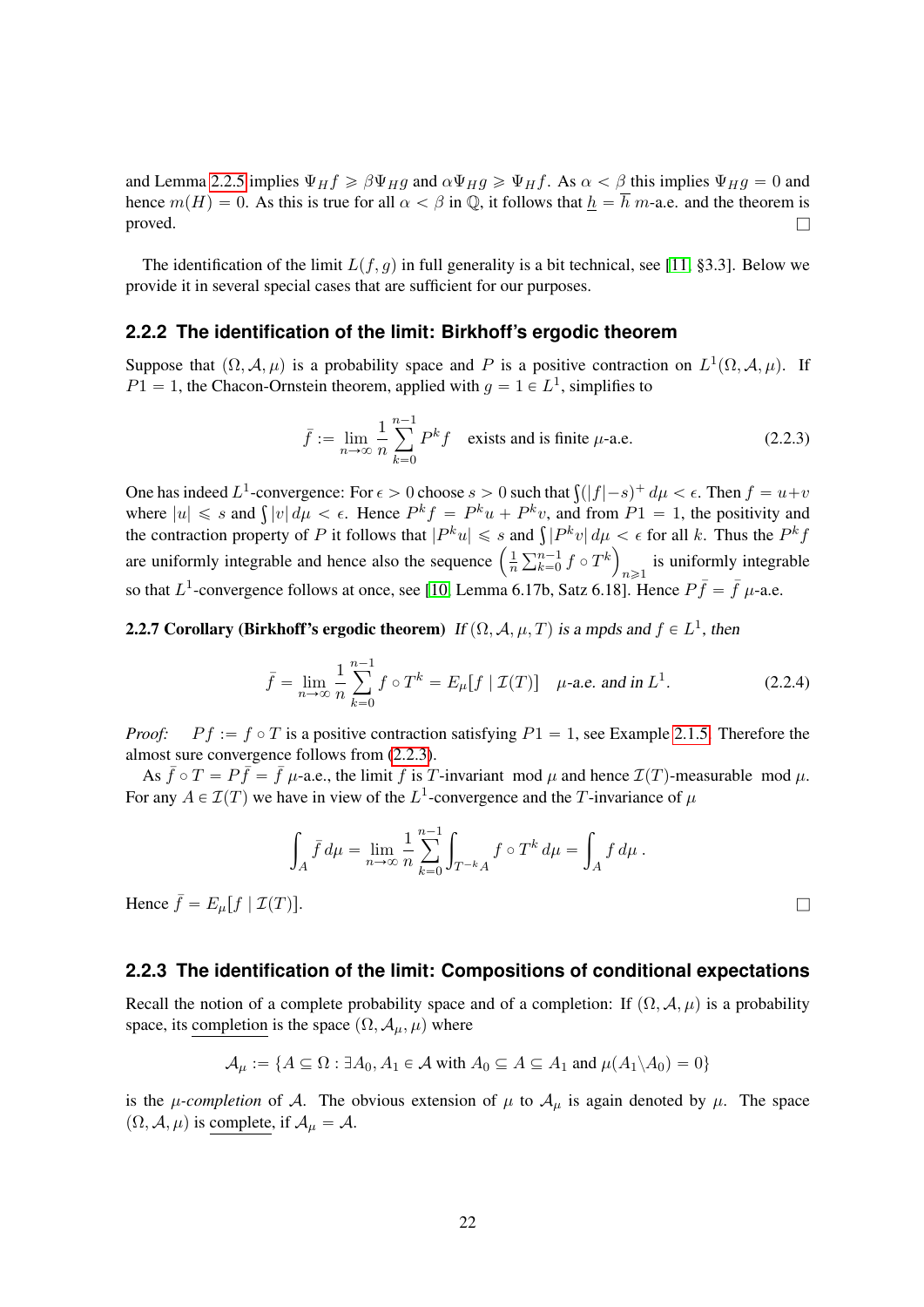**2.2.8 Remark** Let  $(\Omega, \mathcal{A}_1, \mu)$  be a probability space and let  $\mathcal{A}_0 \subseteq \mathcal{A}_1 \subseteq \mathcal{A}_2$   $\sigma$ -algebras. If  $\mathcal{A}_2 \subseteq$  $(\mathcal{A}_0)_\mu$ , then the three spaces  $L^p(\Omega, \mathcal{A}_i, \mu)$   $(i = 0, 1, 2)$  are naturally identified for any  $p \in [1, \infty]$ we treat them as identical.

<span id="page-22-1"></span>**2.2.9 Corollary** Let  $(\Omega, \mathcal{A}, \mu)$  be a probability space and let  $\mathcal{F}_1, \mathcal{F}_2 \subseteq \mathcal{A}$  be sub- $\sigma$ -algebras,  $P_i :=$  $E_{\mu}$ [. |  $\mathcal{F}_{i}$ ] (see Example [2.1.6\)](#page-12-0) and  $f \in L^{1}$ . Then

$$
\bar{f} = \lim_{n \to \infty} \frac{1}{n} \sum_{k=0}^{n-1} (P_2 P_1)^k f = E_{\mu} [f \mid (\mathcal{F}_1)_{\mu} \cap (\mathcal{F}_2)_{\mu}] \quad \mu\text{-a.e. and in } L^1.
$$
 (2.2.5)

*Proof:* Let  $P = P_2P_1$ . Then  $P_1 = 1$  and the convergence as well as  $P\bar{f} = \bar{f}$  follow again from  $(2.2.3).$  $(2.2.3).$  $\sum_{n=1}$ 

As each  $\frac{1}{n}$  $_{k=0}^{n-1}(P_2P_1)^k f$  is  $(\mathcal{F}_2)_\mu$ -measurable, so is  $\bar{f}$  no matter how it is defined on the null set where there may be no convergence. Hence  $P_2 \bar{f} = \bar{f} = P \bar{f} = P_2 P_1 \bar{f}$   $\mu$ -a.e. For bounded f (and hence also bounded  $\bar{f}$ ) this implies

$$
\big<\bar{f},\bar{f}\big> = \big<\bar{f}, P_2P_1\bar{f}\big> = \big< P_2\bar{f}, P_1\bar{f}\big> = \big<\bar{f}, P_1\bar{f}\big>
$$

so that  $P_1 \bar{f} = \bar{f}$   $\mu$ -a.e., i.e.  $\bar{f}$  is also  $(\mathcal{F}_1)_{\mu}$ -measurable. General  $f \in L^1$  can be  $L^1$ -approximated by bounded ones:  $f = u + v$  with bounded u and  $||v||_1 < \epsilon$ . Then  $\overline{f} = \overline{u} + \overline{v}$  with a  $(\mathcal{F}_1)_\mu \cap (\mathcal{F}_2)_\mu$ measurable  $\bar{u}$  and  $\|\bar{v}\|_1 \leqslant \|v\|_1$ .

Finally, for  $A \in (\mathcal{F}_1)_\mu \cap (\mathcal{F}_2)_\mu$  we have

$$
\int_A \bar{f} \, d\mu = \lim_{n \to \infty} \frac{1}{n} \sum_{k=0}^{n-1} \int_A (P_2 P_1)^k f \, d\mu = \int_A f \, d\mu \,,
$$

because  $\int_A (P_2 P_1)^k f d\mu =$  $(P_2P_1)^k1_A f d\mu =$  $A f d\mu.$ 

# <span id="page-22-0"></span>**2.2.4 The identification of the limit: Hurewicz's ergodic theorem**

Suppose that  $(\Omega, \mathcal{A}, \mu)$  is a probability space and that  $T : \Omega \to \Omega$  is an invertible bi-measurable transformation with  $\mu \circ T^{-1} \approx \mu$ . We consider the stochastic kernel  $p(\omega, A) = \delta_{T(\omega)}(A)$  as in Example [2.1.4a](#page-12-3). Recall that the associated contraction P satisfies  $Pf = f \circ T^{-1} \cdot \frac{d(\mu \circ T^{-1})}{d\mu}$ . It is an invertible linear operator, and its inverse is given by  $P^{-1}f = f \circ T \cdot \frac{d(\mu \circ T)}{d\mu}$ .

# **2.2.10 Theorem (Hurewicz's ergodic theorem)** For each  $f \in L^1$

$$
L(f, 1) = \lim_{n \to \infty} \frac{S_n f}{S_n 1} = E_{\mu}[f | \mathcal{C}] \quad \mu\text{-a.e. on } C.
$$
 (2.2.6)

(This contains, as a special case, also Birkhoff's theorem.)

*Proof:* We begin with some preparatory observations:

- $B \in \mathcal{C}$  implies  $1_{T^{-1}B} = 1_B \circ T = P^* 1_B = 1_B$  and hence  $T^{-1}B = B \mod \mu$  by Theorem [2.1.20.](#page-16-0)
- If  $f \to g$ , i.e. if  $f = r + s$  and  $g = r + Ps$  for some  $r, s \in L^1_+$ , and if  $B \in \mathcal{C}$ , then  $B$  g  $d\mu =$  $\ddot{\phantom{0}}$  $B r d\mu +$  $B$   $Ps d\mu =$  $\mathbf{r}$  $B r d\mu +$ ş  $P^*1_B \cdot s d\mu =$  $\boldsymbol{\eta}$  $B r d\mu +$  $\cdot$ ,  $1_B \cdot s d\mu =$  $\int_B f d\mu.$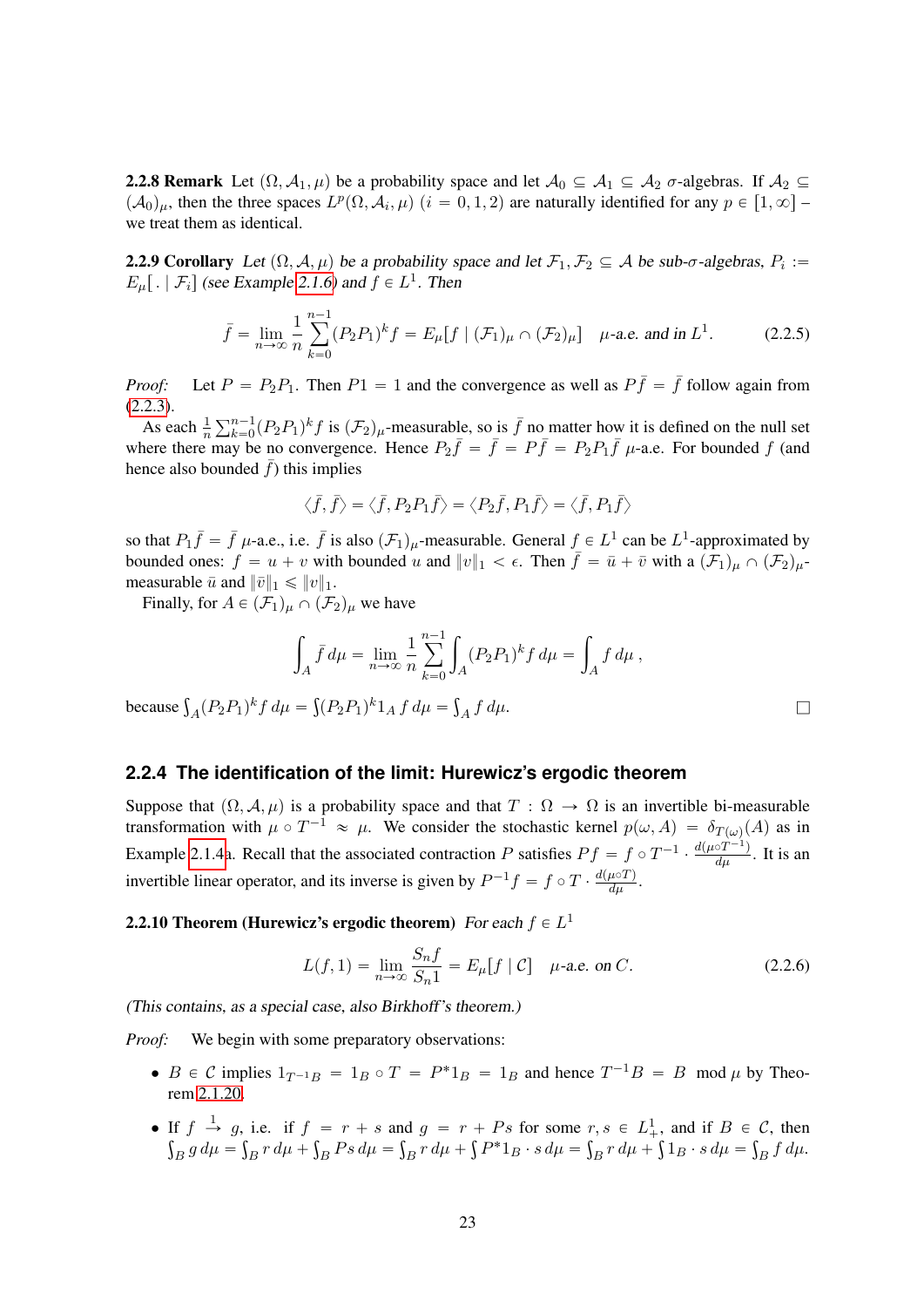• Inductively: If  $f \stackrel{n}{\rightarrow} g$  and  $B \in \mathcal{C}$ , then  $\int_B f du =$  $\mathcal{L}_B g d\mu$ . Hence:  $\Psi_B f =$  $\int_B f d\mu.$ 

Next observe that for all  $j, k \in \mathbb{Z}$ 

<span id="page-23-0"></span>
$$
\frac{d(\mu \circ T^k)}{d\mu} \circ T^j = \frac{d(\mu \circ T^k)}{d(\mu \circ T^{-j})} \circ T^j \cdot \frac{d(\mu \circ T^{-j})}{d\mu} \circ T^j = \frac{d(\mu \circ T^{k+j})}{d\mu} \cdot \frac{d\mu}{d(\mu \circ T^j)} \tag{2.2.7}
$$

so that for all  $n \in \mathbb{N}$ 

$$
S_n f \circ T = \sum_{k=0}^{n-1} \left( f \circ T^{-k} \cdot \frac{d(\mu \circ T^{-k})}{d\mu} \right) \circ T = f \circ T + S_{n-1} f \cdot \frac{d\mu}{d(\mu \circ T)}.
$$
 (2.2.8)

As  $S_n$ 1  $\nearrow$   $\infty$  on C by (C3) of Theorem [2.1.13,](#page-14-2) it follows that

$$
L(f,1) \circ T = \lim_{n \to \infty} \frac{S_n f \circ T}{S_n 1 \circ T} = \lim_{n \to \infty} \frac{f \circ T + S_{n-1} f \cdot \frac{d\mu}{d(\mu \circ T)}}{1 + S_{n-1} 1 \cdot \frac{d\mu}{d(\mu \circ T)}} = L(f,1) .
$$

In particular,  $L(f, 1)|_C$  is  $\mathcal{I}(T)$ -measurable mod  $\mu$  and hence C-measurable mod  $\mu$ , see Theorem [2.1.20.](#page-16-0)

In order to prove that  $L(f, 1) = E_{\mu}[f | C]$  on C, it suffices to show that for alle rational  $\alpha < \beta$  we have  $B_{\alpha,\beta} := C \cap \{ \alpha < L(f,1) < \beta \} \subseteq \{ \alpha \le E_{\mu}[f \mid C] \le \beta \} \mod \mu \text{ on } C.$ 

To this end let  $H := B_{\alpha,\beta} \cap \{E_\mu[f \mid C] < \alpha\}$ . Then  $H \in \mathcal{C}$  so that  $\Psi_H f = \int_H f d\mu$  for all  $f \in L^1_+$ by the above considerations. Suppose  $\mu(H) > 0$ . As  $H \subseteq B_{\alpha,\beta} \subseteq {\limsup}_{n \to \infty} S_n(f - \alpha) > 0$ , Lemma [2.2.5](#page-20-0) implies ż

$$
\int_H f d\mu = \Psi_H f \ge \Psi_H \alpha = \int_H \alpha d\mu > \int_H E_\mu[f \mid C] d\mu = \int_H f d\mu,
$$

a contradiction. Hence  $\mu(H) = \mu(B_{\alpha,\beta})\{E_\mu[f \mid C] < \alpha\} = 0$ . similarly one proves  $\mu(B_{\alpha,\beta})\{E_\mu[f \mid C] < \alpha\}$  $\mathcal{C}$   $>$   $\beta$ } = 0. This implies the required inclusion.

In Chapter [3](#page-25-0) we will need the following variant of the Hurewicz theorem:

# <span id="page-23-2"></span>**2.2.11 Theorem (Proposition 7.4.2 in [\[3\]](#page-64-5))** For every  $f \in L^1(\Omega, \mathcal{A}, \mu)$  and  $\mu$ -a.e.  $\omega$ ,

<span id="page-23-1"></span>
$$
\lim_{n \to \infty} \frac{\sum_{k=-n}^{n} P^{k} f}{\sum_{k=-n}^{n} P^{k} 1} = E_{\mu}[f | \mathcal{I}(T)].
$$
\n(2.2.9)

*Proof:* On the conservative part C the claim follows by applying the Hurewicz theorem separately to P and to  $P^{-1}$  and observing that  $\mathcal{I}(T) = \mathcal{I}(T^{-1})$  is at the same time the  $\sigma$ -algebra of P-absorbing sets and that of  $P^{-1}$ -absorbing sets (mod 0), see Theorem [2.1.20.](#page-16-0)

On the dissipative part  $D$ , both the enumerator and the denominator are a.s. converging series. Equation [\(2.2.7\)](#page-23-0) implies that

$$
P^k g \circ T^j = g \circ T^{-(k-j)} \cdot \frac{d(\mu \circ T^{-(k-j)})}{d\mu} \cdot \frac{d\mu}{d(\mu \circ T^j)} = \frac{P^{k-j} g}{P^{-j} 1}
$$

both for  $g = f$  and  $g = 1$ . Therefore the limit of the quotient in [\(2.2.9\)](#page-23-1) is T-invariant on D, and for every  $A \in \mathcal{I}(T)|_D$  we have

$$
\int_A \frac{\sum_{k \in \mathbb{Z}} P^k f}{\sum_{j \in \mathbb{Z}} P^j 1} d\mu = \sum_{k \in \mathbb{Z}} \int_A \frac{P^k f}{\sum_{j \in \mathbb{Z}} P^j 1} d\mu = \sum_{k \in \mathbb{Z}} \int_A \frac{f}{\sum_{j \in \mathbb{Z}} P^j 1 \circ T^k} d\mu
$$

$$
= \sum_{k \in \mathbb{Z}} \int_A \frac{f}{\sum_{j \in \mathbb{Z}} P^j 1} \cdot P^{-k} 1 d\mu = \int_A f d\mu.
$$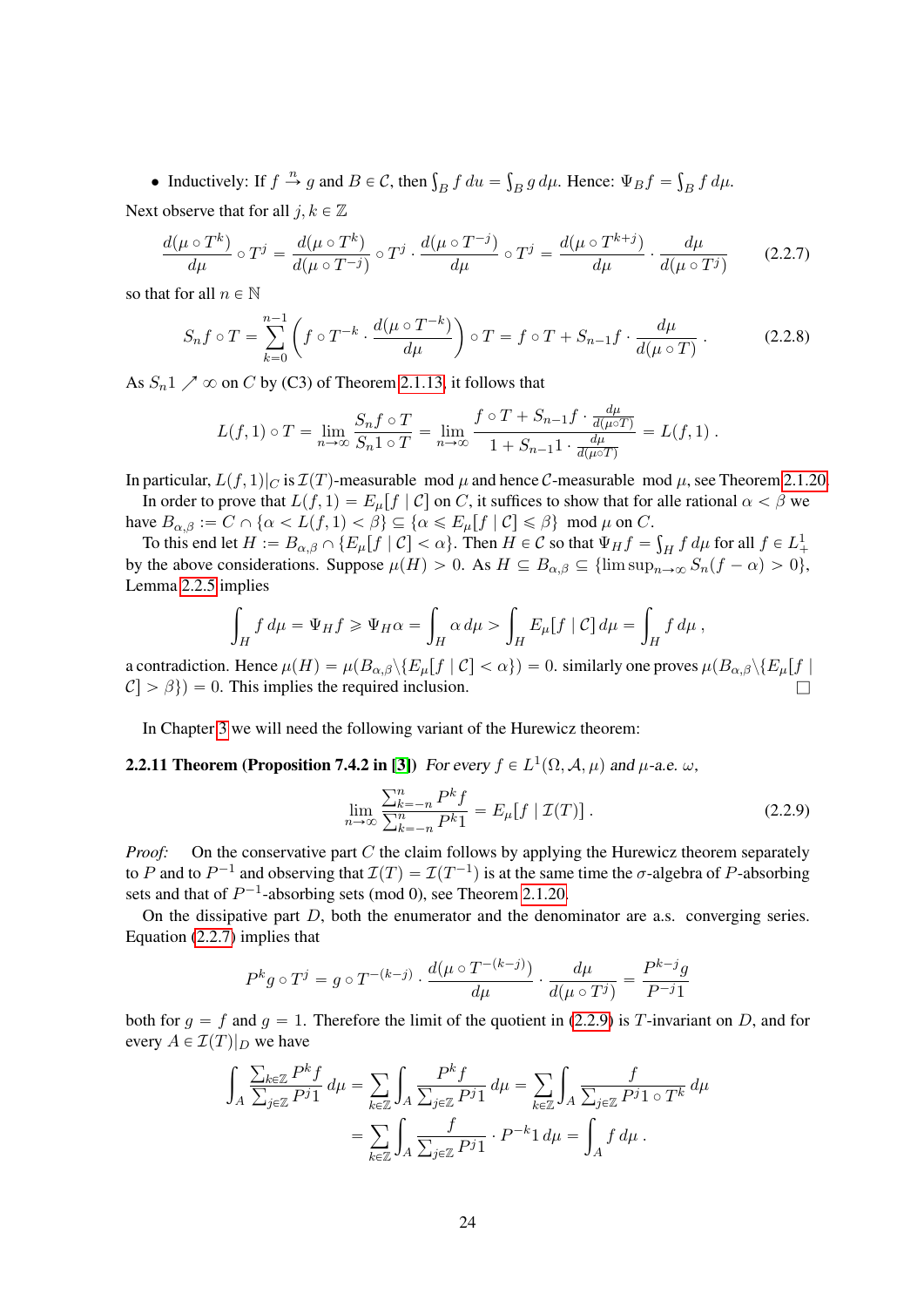On D the quotient of the series is therefore equal to  $E_{\mu}[f | \mathcal{I}(T)]$ .

# <span id="page-24-0"></span>**2.2.5 Exercises**

- 1. Let  $\Omega = \mathbb{Z}$  with the counting measure m and consider  $Pf(\omega) = \frac{1}{2}f(\omega + 1) + \frac{1}{2}f(\omega 1)$  as in Exercise [2.1.5.](#page-17-3) Prove:
	- a)  $S_n 1_{\{0\}} \to \infty$  but  $\lim_{n \to \infty} n^{-1} S_n 1_{\{0\}} = 0$  pointwise.
	- b)  $\lim_{n\to\infty} n^{-1}S_nf = 0$  pointwise for each  $f \in L^1_+$ .
	- c)  $S_n^* 1_{\{0\}} \to \infty$  but  $\lim_{n \to \infty} n^{-1} S_n^* 1_{\{0\}} = 0$  pointwise.
- 2. Let  $(\Omega, \mathcal{A}, \mu)$  be a probability space, let  $P_1$  be a linear  $L^1$ -contraction, and let  $P_2 := E_\mu[ . | \mathcal{F}]$ for some sub- $\sigma$ -algebra F. Then the Chacon-Ornstein theorem applies to  $P = P_2P_1$ . In Corollary [2.2.9](#page-22-1) the limit was identified for the case where also  $P_1$  is a conditional expectation operator. For what other  $P_1$  can you identify the limit?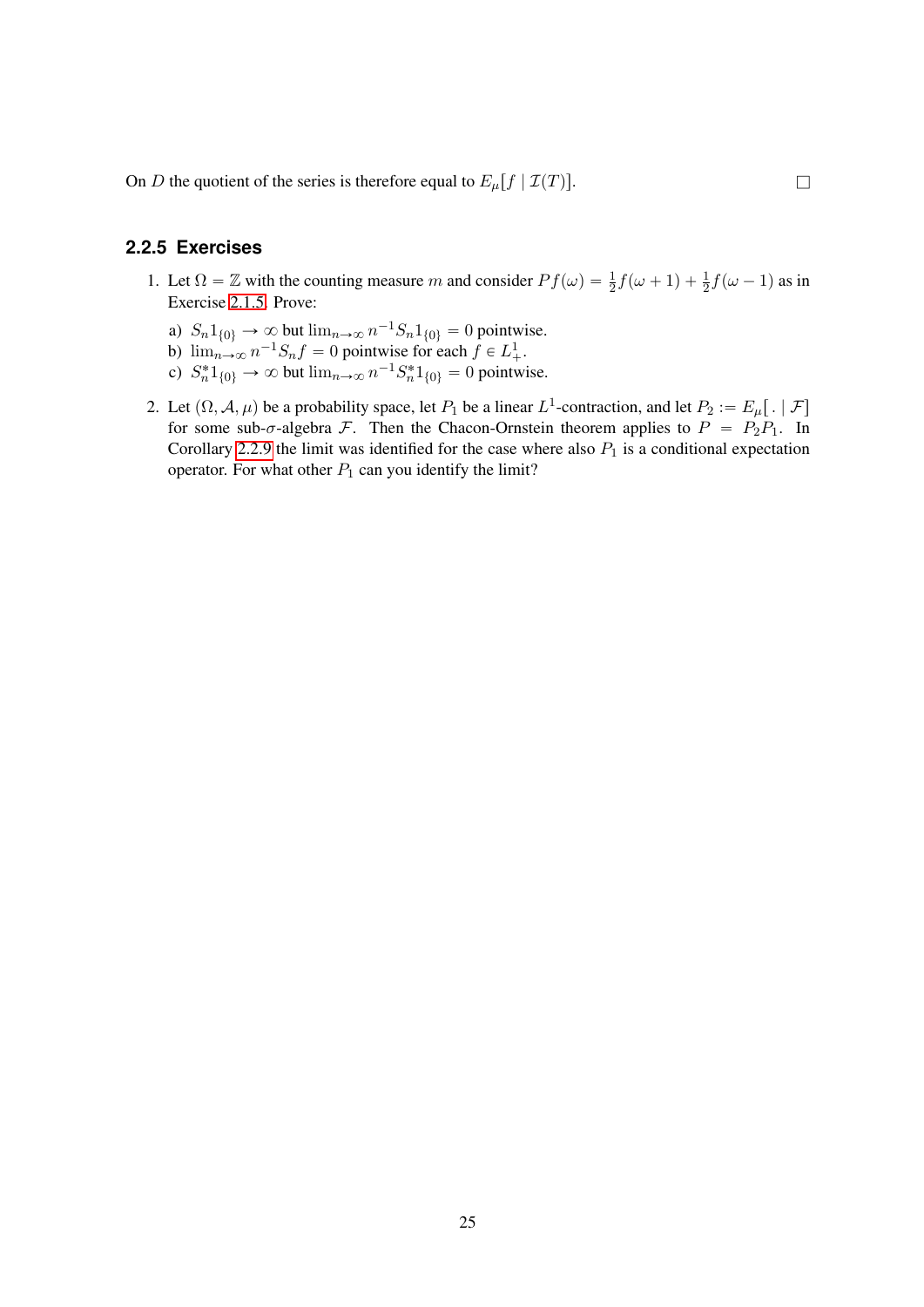# <span id="page-25-0"></span>**3 Ergodic decompositions**

# <span id="page-25-1"></span>**3.1 Background from measure theory**

In a topological context, the continuous image of a closed set need not be closed, and similarly in measure theoretical context the measurable image of a measurable set need not be measurable. However, in topological context, the continuous image of a compact set is always compact (and hence also closed). This section is devoted to a class of measure spaces that play the role of compact spaces in the category of measure spaces. The theory goes back to Rohlin, but we follow here mostly the presentation of de la Rue [\[4\]](#page-64-6), who also gives further references. One should also note that much more elaborateed versions of this theme - based on descriptive set theory - are available, see e.g. [\[2\]](#page-64-7).

## <span id="page-25-2"></span>**3.1.1 Lebesgue-Rohlin spaces**

In this section a triple  $(\Omega, \mathcal{A}, \mu)$  always denotes a probability space. If  $\mathcal{C} \subset \mathcal{A}$ , then  $\sigma(\mathcal{C})$  is the smallest sub- $\sigma$ -algebra of A that contains C, and  $\sigma(C)_{\mu}$  denotes its  $\mu$ -completion.

**3.1.1 Definition** a) A probability space  $(\Omega, \mathcal{A}, \mu)$  is a pre-Lebesgue-Rohlin space (pLR space) if there is a Hausdorff topology  $\tau$  on  $\Omega$  with a countable basis and such that

<span id="page-25-3"></span>
$$
\sigma(\tau) = \mathcal{A} \quad \text{and} \tag{3.1.1}
$$

<span id="page-25-4"></span>
$$
\forall A \in \sigma(\tau): \ \mu(A) = \sup \{ \mu(K) : K \subseteq A, K \text{ compact for } \tau \}. \tag{3.1.2}
$$

b) It is a Lebesgue-Rohlin space (LR space, also standard probability space or just Lebesgue space), if  $(3.1.1)$  is replaced by

<span id="page-25-7"></span>
$$
\tau \subset \mathcal{A} \text{ and } \sigma(\tau)_{\mu} = \mathcal{A}. \tag{3.1.3}
$$

(In particular  $A$  must be complete.) In both situations each such topology  $\tau$  is called adapted to  $\mu$ .

<span id="page-25-8"></span>**3.1.2 Remark** a) In the case of a LR space, [\(3.1.2\)](#page-25-4) extends to all  $A \in \mathcal{A}$ .

<span id="page-25-9"></span>b) If  $(\Omega, \mathcal{A}, \mu)$  is pLR, then  $(\Omega, \mathcal{A}_{\mu}, \mu)$  is LR (where  $\mu$  denotes also its extension to  $\mathcal{A}_{\mu}$ ).

<span id="page-25-6"></span>**3.1.3 Lemma** If each  $G \in \tau$  can be written as the union of countably many  $\tau$ -closed sets, then [\(3.1.2\)](#page-25-4) can be replaced by

<span id="page-25-5"></span> $1 = \sup\{\mu(K) : K \subseteq \Omega, K \text{ compact for } \tau\}.$  (3.1.4)

(This holds in particular, if  $\tau$  is metrizable.)

*Proof:* [\(3.1.4\)](#page-25-5) implies for each closed A that

 $\mu(A) = \sup \{ \mu(A \cap K) : K \subseteq \Omega, K \text{ compact for } \tau \} = \sup \{ \mu(K) : K \subseteq A, K \text{ compact for } \tau \},$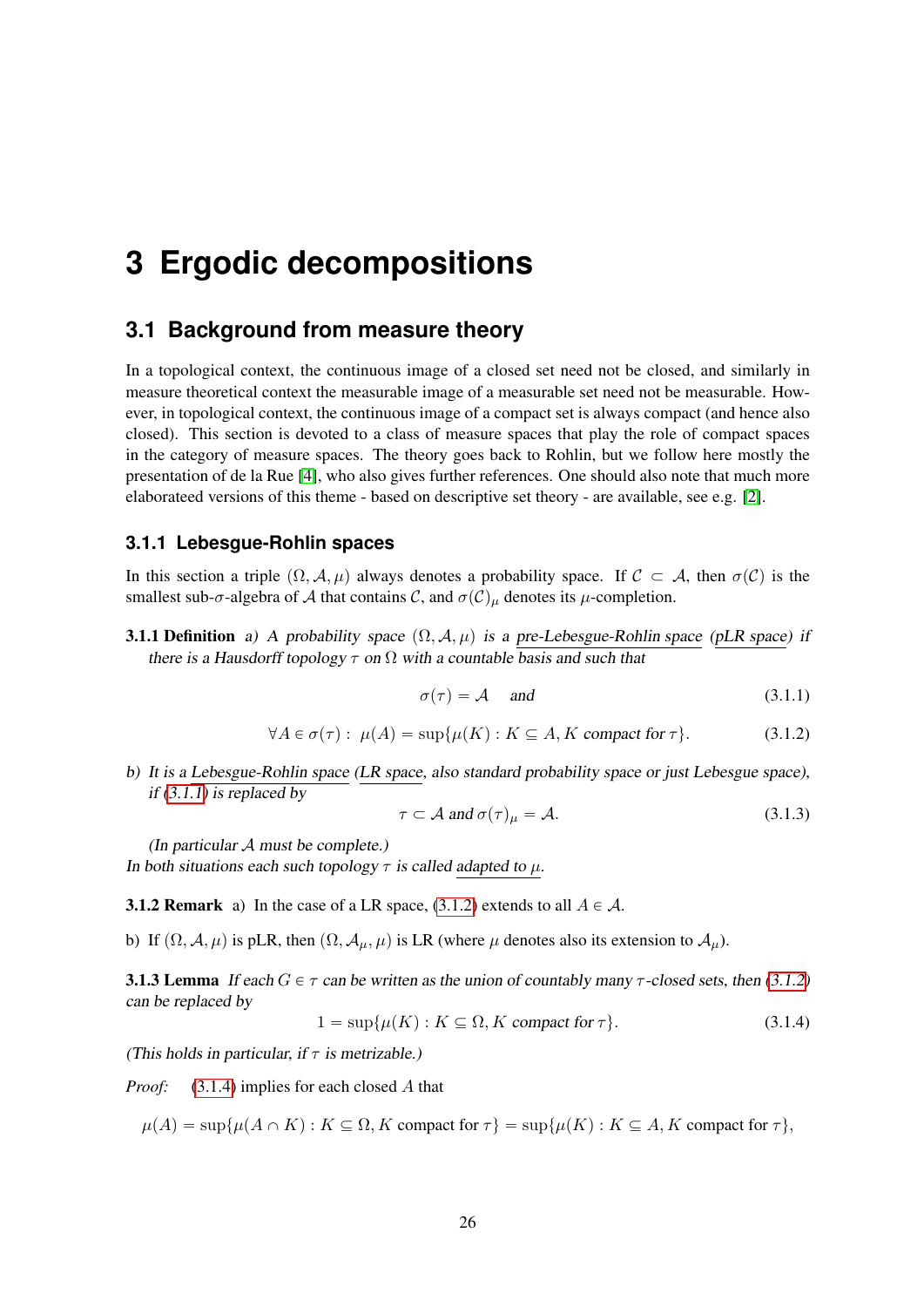i.e. [\(3.1.2\)](#page-25-4). The same follows for open sets, because they are countable increasing unions of of closed subsets.

Denote by  $A_0$  the family of all sets  $A \in \mathcal{A}$  such that [\(3.1.2\)](#page-25-4) holds for A and also for  $A^c$ . We just saw that  $\tau \subseteq A_0$ . It remains to show that  $A_0$  is a  $\sigma$ -algebra:  $\Omega \in A_0$  because of [\(3.1.4\)](#page-25-5), and  $A \in A_0 \Leftrightarrow A^c \in A_0$  by definition. So let  $A_1$ ,  $A_2$ ,  $\ldots \in A_0$ . We must show that  $A := |\begin{bmatrix} \infty & A \end{bmatrix}|^{\alpha}$  $A \in \mathcal{A}_0 \Leftrightarrow A^c \in \mathcal{A}_0$  by definition. So let  $A_1, A_2, \dots \in \mathcal{A}_0$ . We must show that  $A := \bigcup_{n=1}^{\infty} A_n \in \mathcal{A}_0$ . To this end let  $\epsilon > 0$  and choose compact sets  $K_n \subseteq A_n$  and  $L_n \subseteq A_n^c$  such that  $\mu(A_n \setminus K_n) < 2^{-n} \epsilon$ and  $\mu(A_n^c \backslash L_n) < 2^{-n} \epsilon$ . Fix  $N \in \mathcal{N}$  so large that  $\mu$ ´  $A \setminus \bigcup_n^N$  $n_{n=1}^{N} A_n$ To this end let  $\epsilon > 0$  and choose compact sets  $K_n \subseteq A_n$  and  $L_n \subseteq A_n^c$  such that  $\mu(A_n \setminus K_n) < 2^{-n} \epsilon$ .<br>and  $\mu(A_n^c \setminus L_n) < 2^{-n} \epsilon$ . Fix  $N \in \mathcal{N}$  so large that  $\mu\left(A \setminus \bigcup_{n=1}^N A_n\right) < \epsilon$ . Then  $\bigcup_{n=1}^N K_n$  and  $\bigcap_{$  $\sum_{n=1}^{\infty} L_n$  are compact subsets of A and A<sup>c</sup>, respectively, and

$$
\mu\left(A\setminus\bigcup_{n=1}^N K_n\right)\leqslant\epsilon+\sum_{n=1}^N\mu\left(A_n\setminus K_n\right)<2\epsilon
$$

and

$$
\mu\left(A^c \setminus \bigcap_{n=1}^{\infty} L_n\right) = \mu\left(\bigcup_{n=1}^{\infty} (A^c \cap L_n^c)\right) \leq \sum_{n=1}^{\infty} \mu\left(A^c \setminus L_n\right) \leq \sum_{n=1}^{\infty} \mu\left(A_n^c \setminus L_n\right) < \epsilon.
$$

**3.1.4 Example** Let  $X := \{0, 1\}^{\mathbb{N}}$ . Equipped with its product topology  $\tau_X$ , X is compact metrizable, in particular Hausdorff. The collection  $Z$  of cylinder sets

$$
[a_1, \ldots, a_n] := \{ x \in \mathbb{X} : x_i = a_i \ (i = 1, \ldots, n) \} \quad (n \in \mathbb{N}, a_i \in \{0, 1\})
$$

forms a countable basis of  $\tau_X$  and  $\sigma(\tau_X) = \sigma(Z)$ . Each cylinder is at the same time open and closed. If  $\mu$  is a probability on  $\sigma(\mathcal{Z})$ , then [\(3.1.4\)](#page-25-5) holds trivially because X is compact. So  $(\mathbb{X}, \sigma(\mathcal{Z}), \mu)$  is a pLR space and hence  $(\mathbb{X}, \sigma(\mathcal{Z})_{\mu}, \mu)$  is LR.

Let  $(\Omega, \mathcal{A}, \mu)$  be a probability space and  $\mathcal{B} = (B_n)_{n \in \mathbb{N}}$  a countable family of sets in A that separates points. Such a B defines an *injection*

<span id="page-26-2"></span>
$$
\phi_{\mathcal{B}} : \Omega \to \mathbb{X}, \quad \omega \mapsto (1_{B_n}(\omega))_{n \in \mathbb{N}} . \tag{3.1.5}
$$

Observe that

$$
\phi_B^{-1}([a_1,\ldots,a_n]) = \bigcap_{k=1}^n B_k^{a_k}
$$

where  $B_k^1 := B_k$  and  $B_k^0 := B_k^c$ . Here and in the sequel  $B^c := \Omega \backslash B$ . In particular,  $\phi_B$  is  $\sigma(B)$ - $\sigma(\tau_X)$ measurable. Denote

$$
\mu_{\mathcal{B}} := \mu \circ \phi_{\mathcal{B}}^{-1}, \quad \mathcal{A}_{\mathcal{B}} := \sigma(\tau_{\mathbb{X}})_{\mu_{\mathcal{B}}}.
$$

Then  $(X, \sigma(\tau_X), \mu_B)$  is pLR and  $(X, \mathcal{A}_B, \mu_B)$  is LR.

### <span id="page-26-0"></span>**3.1.2 Polish spaces provide (p)LR spaces**

**3.1.5 Definition** A topological space  $(\Omega, \tau)$  is polish, if  $\tau$  can be generated by a complete separable metric d. (So it is in particular a Hausdorff space with a countable basis.)

<span id="page-26-1"></span>**3.1.6 Examples** a)  $\mathbb{R}^d$  equipped with its usual topology is a polish space.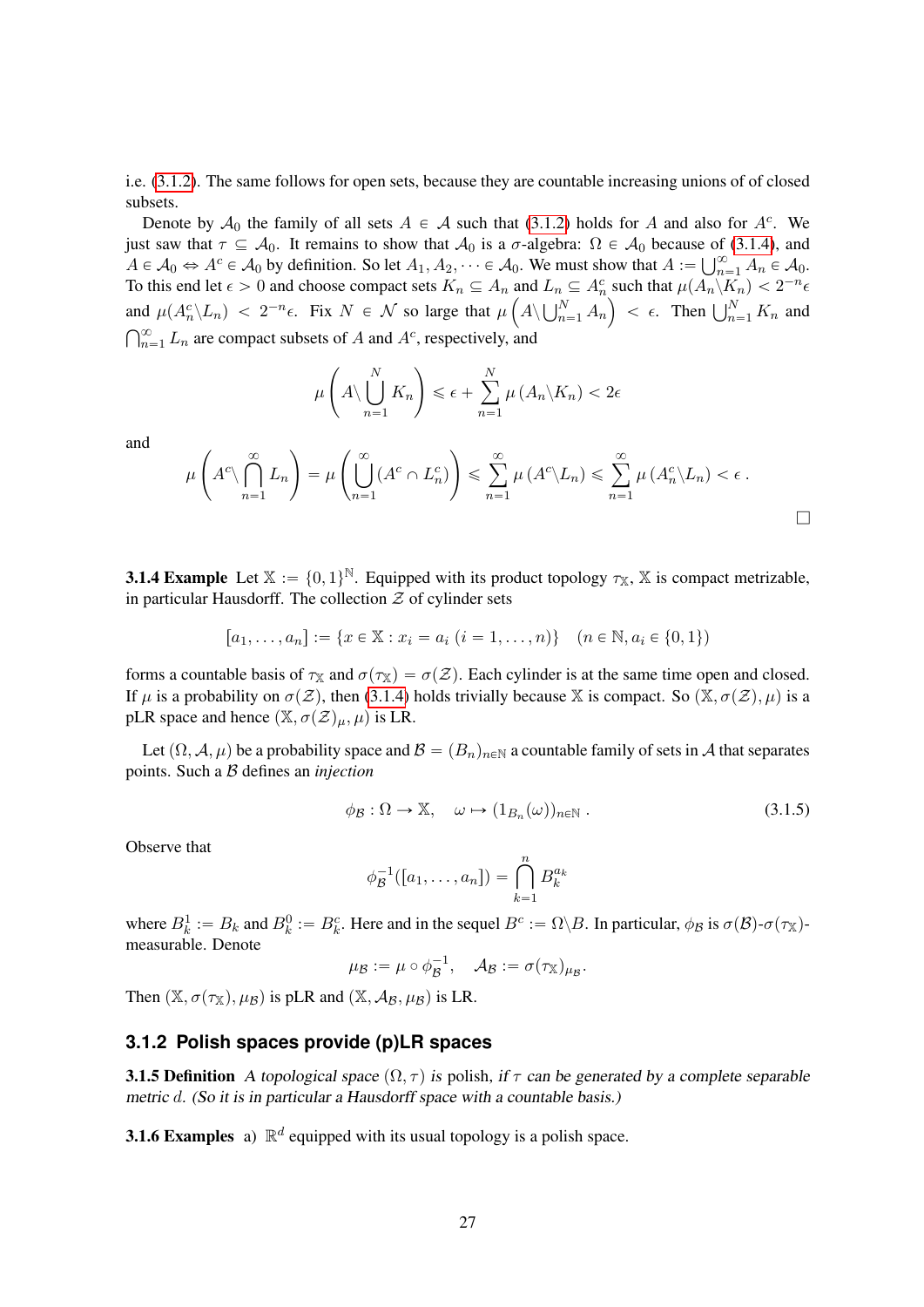- b)  $(X, \tau_X)$  is polish.
- c) A separable Hilbert space is a polish space.
- d)  $C([0, 1], \mathbb{R})$  equipped with the topology of uniform convergence and  $C(\mathbb{R}_+, \mathbb{R})$  equipped with the topology of uniform convergence on compact subsets are polish spaces.

<span id="page-27-0"></span>**3.1.7 Lemma** Let  $\Omega$  be polish and let B be a countable basis for its topology  $\tau$ . Then  $\phi_B(\Omega) \in \sigma(\tau_X)$ .

*Proof:* We characterize the points belonging to  $\phi_B(\Omega)$  in a measurable way: Let  $y = (y_n)_{n \in \mathbb{N}} \in \mathbb{X}$ . Suppose that  $y = \phi_B(\omega)$  for some  $\omega \in \Omega$ . As B is a basis of  $\tau$ , each ball around  $\omega$  contains some set  $B_n \ni \omega$ . Therefore,

(1)  $\exists n \in \mathbb{N} : y_n = 1$  and  $\text{diam}(B_n) \leq 1$ 

(2) 
$$
\forall n \in \mathbb{N}: y_n = 1 \Rightarrow [\exists m \in \mathbb{N}: y_m = 1, \overline{B_m} \subset B_n \text{ and } \text{diam}(B_m) \leq \text{diam}(B_n)/2].
$$

$$
(3) \ \forall n \in \mathbb{N} : \bigcap_{k=1}^n B_k^{y_k} \neq \emptyset.
$$

We claim that, vice versa, if y satisfies (1) - (3), then  $y = \phi_B(\omega)$  for some  $\omega \in \Omega$ . Indeed: for each  $n \in \mathbb{N}$  there is  $\omega \in \Omega^n$ .  $\mathbb{R}^{y_k}$  because of (3). Because of (1) and (2)  $(\omega)$  as is a Cauchy socurrence  $n \in \mathbb{N}$  there is  $\omega_n \in \bigcap_{k=1}^n B_k^{y_k}$  because of (3). Because of (1) and (2),  $(\omega_n)_{n \in \mathbb{N}}$  is a Cauchy sequence<br>that has a limit  $\omega$  since the metric d is complete. We show that  $\omega \in \bigcap_{k=1}^{\infty} B_{k}^{y_k}$  i.e that has a limit  $\omega$  since the metric d is complete. We show that  $\omega \in \bigcap_{k=1}^{\infty} B_k^{y_k}$ , i.e.  $y = \phi_B(\omega)$ . Suppose this is not the case. Then there is  $k \in \mathbb{N}$  such that  $\omega \notin B_k^{y_k}$ . If  $y_k = 0$ , then  $\omega \in B_k$  and hence  $\omega \in B_k$  for all large  $x_k$  controllecting  $\omega \in \Omega^n$ .  $D_{k}^{y_k}$  if  $\omega = 1$ , then  $\omega \in B_k^c$  and hence a hence  $\omega_n \in B_k$  for all large n, contradicting  $\omega_n \in \bigcap_{k=1}^n B_k^{y_k}$ . If  $y_k = 1$ , then  $\omega \in B_k^c$ , and because of (2) there is  $m \in \mathbb{N}$  such that  $\omega \in \Omega\setminus\overline{B_m}$ . As before this leads to a contradiction, because  $\omega_n \in \Omega\setminus\overline{B_m}$ for all large  $n$ .

It remains to note that  $(1)$  -  $(3)$  specify a Borel measurable set of points in  $\mathbb{X}$ .

<span id="page-27-1"></span>**3.1.8 Lemma** Let  $(\Omega, \tau)$  be polish with Borel- $\sigma$ -algebra A, let  $\mu$  be a probability measure on A, and let  $(F_p)_{p \in \mathbb{N}}$  be a family of  $\tau$ -closed subsets of  $\Omega$ . Denote by  $\tau'$  the topology on  $\Omega$  generated by  $\tau$  and the  $F_p$ . Then  $\tau'$  is adapted to  $\mu$ , in particular  $(\Omega, \mathcal{A}_{\mu}, \mu)$  is a LR space.

*Proof:*  $\tau \subset \tau' \subset A$ , so  $\mathcal{A} = \sigma(\tau) \subseteq \sigma(\tau') \subseteq \mathcal{A}$ . Hence [\(3.1.1\)](#page-25-3) holds for  $\tau'$ . Let B be a countable basis for  $\tau$  and let  $\mathcal{B}'$  be the countable family of all finite intersections of sets from  $\mathcal B$  and sets  $F_p$ . Then B' is a countable basis for  $\tau'$  and each element of B' can be written as a countable union of  $\tau$ -closed sets - and hence of  $\tau'$ -closed sets. As each set in  $\tau'$  is the countable union of sets in  $\mathcal{B}'$ , this shows that each set in  $\tau'$  can be written as a countable union of  $\tau'$ -closed sets. Hence, by Lemma [3.1.3,](#page-25-6) it suffices to verify  $(3.1.4)$  instead of  $(3.1.2)$ .

Suppose now w.l.o.g. that all  $F_p^c$  belong to the basis  $\mathcal{B} = \{B_1, B_2, ...\}$  of  $\tau$ , and observe that  $\phi_B^{-1}(\tau_X)$  is a topology on  $\Omega$ . Observe also that  $B_n^a = \phi_B^{-1}\{y \in X : y_n = a\} \in \phi_B^{-1}(\tau_X)$  for all  $\widetilde{B_n} \in \mathcal{B}$  and  $a \in \{0, 1\}$ , in particular  $\mathcal{B} \subset \phi^{-1}_{\mathcal{B}}(\tau_{\mathbb{X}})$  and  $F_p \in \phi^{-1}_{\mathcal{B}}(\tau_{\mathbb{X}})$  for all p. Hence  $\widetilde{\tau'} \subseteq \phi^{-1}_{\mathcal{B}}(\tau_{\mathbb{X}})$ . Therefore, if  $K \subseteq \phi_B(\Omega)$  is  $\tau_X$ -compact, then  $\phi_B^{-1}(K)$  is  $\tau'$ -compact: To see this, suppose  $\phi_B^{-1}(K) \subseteq$  $i\in I$  O<sub>i</sub> and  $O_i \in \tau'$ . Then  $O_i = \phi_B^{-1}(U_i)$  for some  $U_i \in \tau_{\mathbb{X}}$  and hence  $\phi_B^{-1}(K) \subseteq \phi_B^{-1}(K)$  $\mathcal{B}$  $\in \tau_{\mathbb{X}}$  and hence  $\phi_{\mathcal{B}}^{-1}(K) \subseteq \phi_{\mathcal{B}}^{-1}(\bigcup_{i \in I} U_i).$ As  $\phi_B$  is injective and as  $K \subseteq \phi_B(\Omega)$ , this implies  $K \subseteq \bigcup_{i \in I} U_i$ , and as K is  $\tau_X$ -compact, there is a As  $\phi_B$  is injective and as  $K \subseteq \phi_B(\Omega)$ , this implies  $K \subseteq \bigcup_{i \in I} U_i$ , and a finite subset J of I such that  $K \subseteq \bigcup_{i \in J} U_i$ . Hence  $\phi_B^{-1}(K) \subseteq \bigcup_{i \in J} O_i$ .

As  $(\mathbb{X}, \sigma(\tau_{\mathbb{X}}), \mu_{\mathcal{B}})$  is a pLR space and as  $\phi_{\mathcal{B}}(\Omega) \in \sigma(\tau_{\mathbb{X}})$  by Lemma [3.1.7,](#page-27-0) we finally have [\(3.1.4\)](#page-25-5):

$$
1 = \mu(\Omega) = \mu(\phi(\Omega)) = \sup\{\mu(\Omega): K \subseteq \phi(\Omega), K \tau_{\mathbb{X}}\text{-compact}\}
$$
  
= 
$$
\sup\{\mu(\phi_B^{-1}K) : K \subseteq \phi(\Omega), K \tau_{\mathbb{X}}\text{-compact}\}
$$
  
\$\leq \sup\{\mu(K') : K' \subseteq \Omega, K' \tau'\text{-compact}\}\$.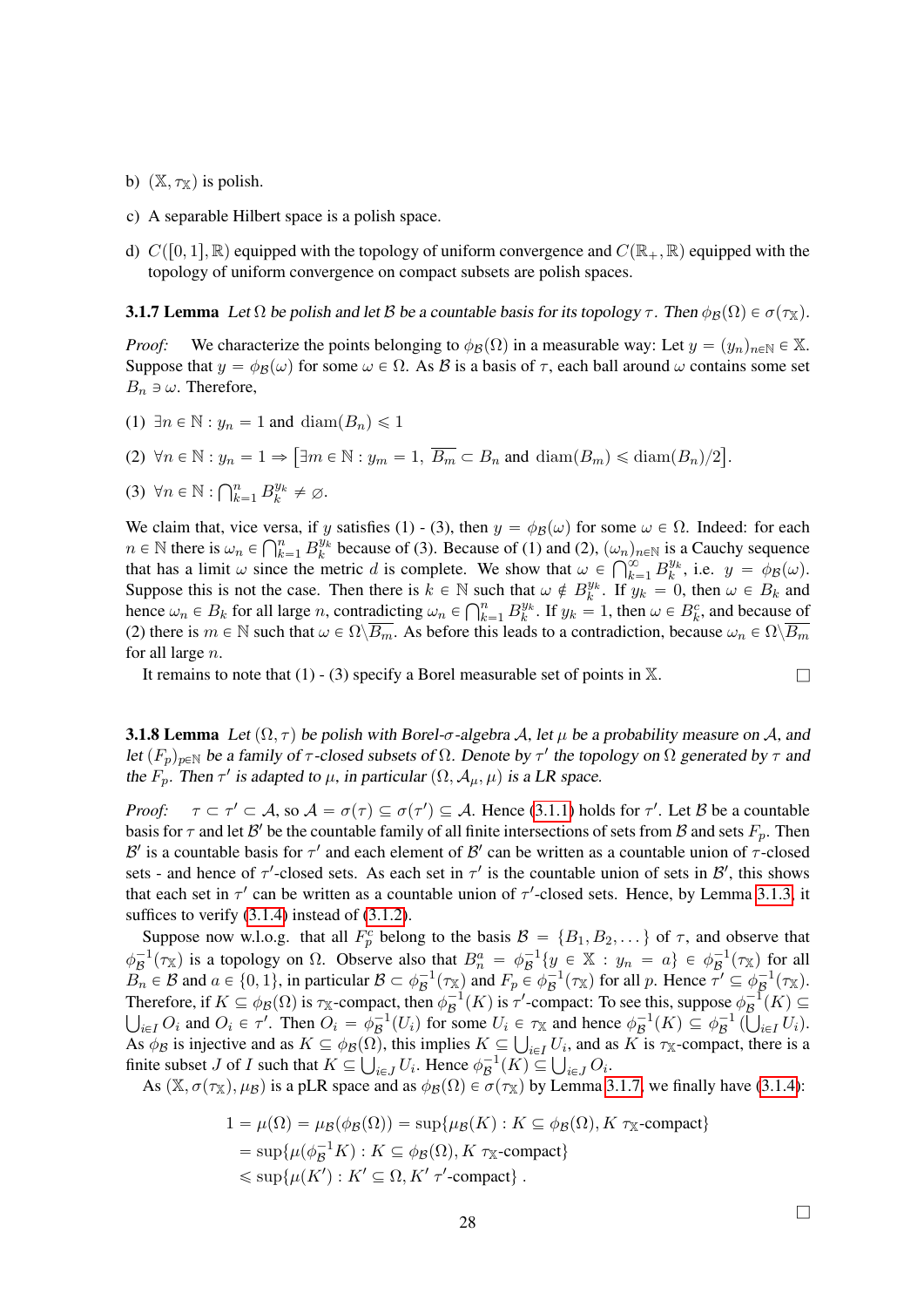**3.1.9 Theorem** If  $(\Omega, \tau)$  is polish and if  $(\Omega, \mathcal{A}, \mu)$  satisfies  $\sigma(\tau)_{\mu} = \mathcal{A}$ , then it is a LR space.

*Proof:* Apply the previous lemma with no sets  $F_p$  added.  $\square$ 

#### 3.1.10 Examples (Continuation of Examples [3.1.6\)](#page-26-1)

- a)  $\mathbb{R}^d$  and, more generally, any separable Hilbert space equipped with a Borel probability measure and the completed Borel- $\sigma$ -algebra is a LR space.
- b)  $C([0, 1], \mathbb{R})$  and  $C(\mathbb{R}_+, \mathbb{R})$  equipped with the Wiener measure are LR spaces. (Observe that one has to make sure that the Borel- $\sigma$ -algebra of C as a polish space coincides with the trace on C of the product  $\sigma$ -algebra on  $\mathbb{R}^{[0,1]}$  and  $\mathbb{R}^{\mathbb{R}_+}$ , respectively. See for example [\[1,](#page-64-8) Satz 38.6 and Korollar 40.4].)

#### <span id="page-28-0"></span>**3.1.3 The measurable image property in LR spaces**

<span id="page-28-1"></span>**3.1.11 Lemma** Let  $(\Omega, \mathcal{A}, \mu)$  be a LR space and  $B_n \in \mathcal{A}$   $(n \in \mathbb{N})$ . Then there is a topology  $\tau'$  on  $\Omega$ which is adapted to  $\mu$  and such that  $B_n \in \tau'$  for all  $n \in \mathbb{N}$ .

*Proof:* Let  $\tau$  be a  $\mu$ -adapted topology on  $\Omega$ . Because of [\(3.1.2\)](#page-25-4), there are  $K_{\sigma}$ -sets  $S_n \subseteq B_n$ (countable unions of  $\tau$ -compact sets) such that  $\mu(B_n \backslash S_n) = 0$  for all  $n \in \mathbb{N}$ . Denote by K the countable family of compact sets used to construct the countably many  $S_n$  and denote by  $\tau'$  the topology generated by  $\tau$ , K and the  $B_n$ .

As  $\tau$  has a countable basis, so does  $\tau'$ . As  $\tau \subset \tau'$  and  $\tau$  separates points and satisfies [\(3.1.3\)](#page-25-7), so does  $\tau'$ . It remains to prove [\(3.1.2\)](#page-25-4) for  $\tau'$ . Let

$$
N = \bigcup_{n \in \mathbb{N}} (B_n \backslash S_n) \quad \text{and} \quad \Omega_0 = N^c \ .
$$

Then  $\mu(N) = 0$  so that  $\mu(\Omega_0) = 1$ , and  $B_n \cap \Omega_0 = S_n \cap \Omega_0$  for all n, because

$$
B_n \cap \Omega_0 = B_n \cap \bigcap_{k \in \mathbb{N}} (B_k^c \cup S_k) \subseteq B_n \cap S_n = S_n.
$$

Now let  $A \in \mathcal{A}$  and  $\epsilon \in (0, \mu(A))$ . There exists a  $\tau$ -compact set  $K \subset A \cap \Omega_0$  such that  $\mu(K) \geq$  $\mu(A) - \epsilon$ . With its trace topology  $\tau_{|K|}$ , K is a compact space with a countable basis that separates points. Hence it is metrizable, and so it is polish. As  $K \subseteq \Omega_0$ , all intersections  $K \cap (B_n \backslash S_n)$  are empty, and so the trace topology  $\tau'_{|K}$  is generated by  $\tau_{|K}$  and the countable family  $\mathcal{K}_{|K} := \{K' \cap K :$  $K' \in \mathcal{K}$ . Therefore, by Lemma [3.1.8](#page-27-1) there exists a  $\tau'_{|K}$ -compact set  $K' \subseteq K$  such that  $\mu(K') \geq$  $\mu(K) - \epsilon \ge \mu(A) - 2\epsilon$ . To conclude observe that each  $\tau'_{|K}$ -compact set K' is also  $\tau'$ -compact.  $\square$ 

<span id="page-28-2"></span>**3.1.12 Theorem** Let  $(\Omega, \mathcal{A}, \mu)$  and  $(\Omega', \mathcal{A}', \mu')$  be complete probability spaces and  $h : \Omega \to \Omega'$ measurable such that  $\mu \circ h^{-1} = \mu'$ . Let also  $\mathcal{B}' = (B'_n)_{n \in \mathbb{N}}$  be a family of  $\mathcal{A}'$ -measurable sets that separates points in  $\Omega'$ . Then, if  $(\Omega, \mathcal{A}, \mu)$  is LR, also  $(\Omega', \mathcal{A}', \mu')$  is LR,  $\mathcal{A}' = \sigma(\mathcal{B}')_{\mu'}$  and  $h(\Omega_0) \in \mathcal{A}'$ for each  $\Omega_0 \in A$  with  $\mu(\Omega_0) = 1$ .

*Proof:* W.l.o.g. one can assume that B' contains with each  $B'_n$  also  $(B'_n)^c$ . As B' separates points,  $\phi_{\mathcal{B}'} : \Omega' \to \mathbb{X}$  is injective and measurable, see also [\(3.1.5\)](#page-26-2). Let  $\tau' := \phi_{\mathcal{B}'}^{-1}(\tau_{\mathbb{X}})$ . The family  $\mathcal{B}'' :=$  ${B'_{i_1} \cap \cdots \cap B'_{i_n} : n \in \mathbb{N}, B'_{i_1}, \ldots, B'_{i_n} \in \mathcal{B}' }$  is a countable basis for  $\tau'$  and  $\sigma(\tau') = \sigma(\mathcal{B}')$ .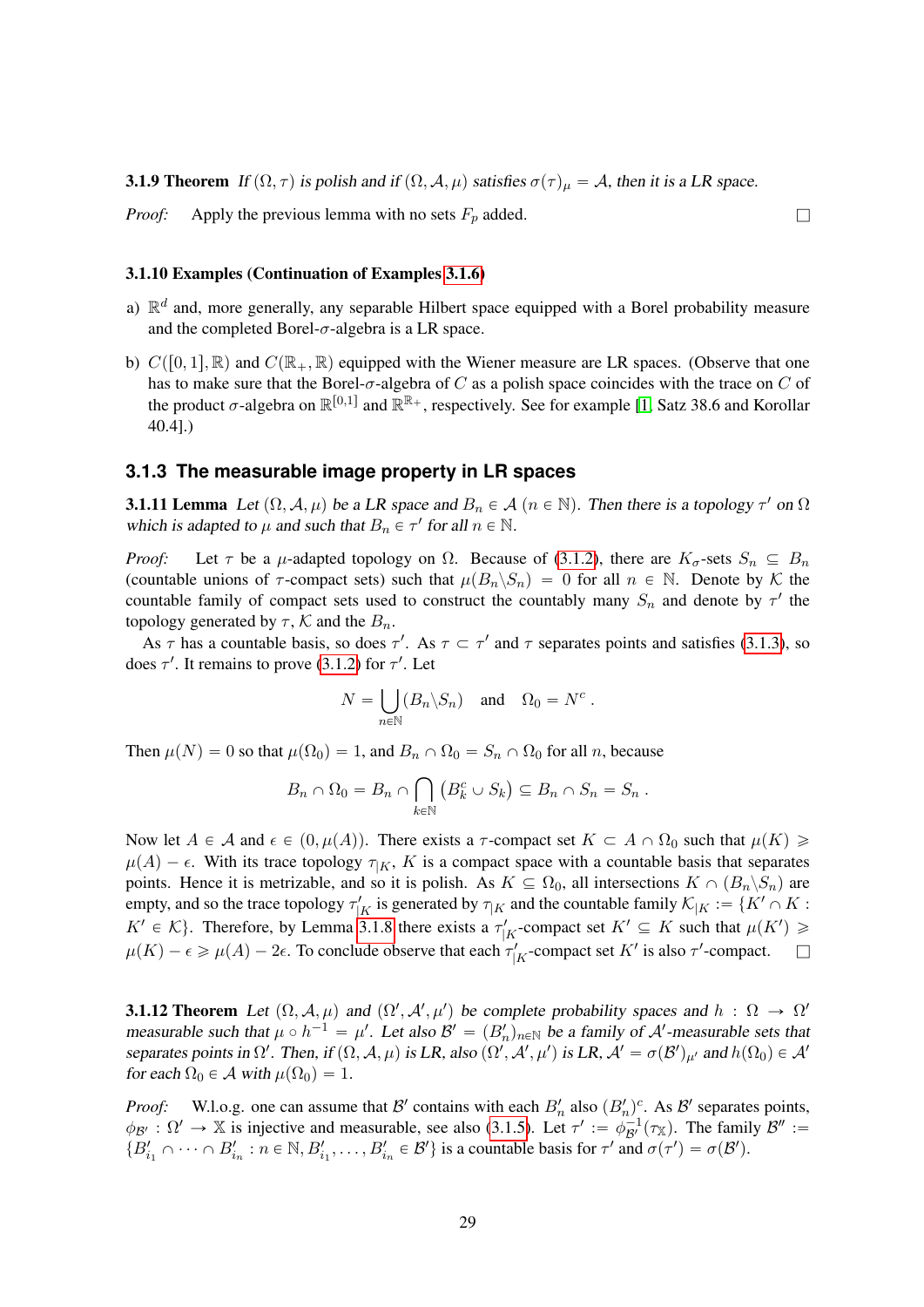Let  $B_n = h^{-1}(B'_n)$  for all n. By Lemma [3.1.11](#page-28-1) there is a  $\mu$ -adapted topology  $\tau$  on  $\Omega$  such that  $B_n \in \tau$  for all n. Then  $h^{-1}(\mathcal{B}'') \subseteq \tau$  so that  $h : \Omega \to \Omega'$  is  $\tau$ - $\tau'$  continuous. We are going to show that  $\tau'$  is adapted to  $\mu'$ .

Let  $A' \in \mathcal{A}'$  and denote  $A := h^{-1}(A')$ . Then

$$
\mu'(A') = \mu(h^{-1}A') = \mu(A) = \sup \{ \mu(K) : K \subseteq A, K \tau\text{-compact} \} .
$$

Let  $\epsilon > 0$  and choose a  $\tau$ -compact  $K \subseteq A$  such that  $\mu(K) \ge \mu'(A') - \epsilon$ . Let  $K' := h(K)$ . Then  $K' \subseteq A'$  is  $\tau'$ -compact and

$$
\mu'(K') = \mu(h^{-1}(K')) \ge \mu(K) \ge \mu'(A') - \epsilon,
$$

so that

$$
\mu'(A') = \sup \{ \mu'(K') : K' \subseteq A', K' \tau' \text{-compact} \} .
$$

As each  $\tau'$ -compact set belongs to  $\sigma(\tau')$ , it follows that  $\sigma(\mathcal{B}')_{\mu'} = \sigma(\tau')_{\mu'} = \mathcal{A}'$ . This shows that  $\tau'$ is adapted to  $\mu'$ .

Finally, because  $\tau$  is adapted to  $\mu$ , there is an increasing sequence of  $\tau$ -compact sets  $K_n \subseteq \Omega_0$  such that  $\mu(K_n) \nearrow 1$ . As h is  $\tau$ - $\tau'$ -continuous, the sets  $h(K_n)$  are  $\tau'$ -compact. Then  $S := \bigcup_{n \in \mathbb{N}} h(K_n)$ is  $\sigma(\tau')$ -measurable,  $S \subseteq h(\Omega_0) \subseteq \Omega'$  and  $\mu'(S) = \sup_n \mu'(h(K_n)) = \sup_n \mu(h^{-1}(h(K_n))) \ge$  $\sup_n \mu(K_n) = 1$ . This proves  $h(\Omega_0) \in \mathcal{A}'$ . . Experimental contracts of the contracts of the contracts of the contracts of the contracts of the contracts of the contracts of the contracts of the contracts of the contracts of the contracts of the contracts of the con

**3.1.13 Definition** A basis of a LR space  $(\Omega, \mathcal{A}, \mu)$  is a countable family of A-measurable sets that separates the points of  $\Omega$ . (One can always assume that the basis is closed under finite intersections.)

**3.1.14 Remark** Each LR space has a basis: It has a Hausdorff topology with a countable basis.

<span id="page-29-1"></span>**3.1.15 Theorem** If B is a basis of the LR space  $(\Omega, \mathcal{A}, \mu)$ , then  $\sigma(\mathcal{B})_{\mu} = \mathcal{A}$ .

*Proof:* Apply Theorem [3.1.12](#page-28-2) to  $\Omega' = \Omega$  and  $h = id_{\Omega}$ .

<span id="page-29-0"></span>**3.1.16 Theorem** Let  $(\Omega, \mathcal{A}, \mu)$  and  $(\Omega', \mathcal{A}', \mu')$  be LR spaces. If  $h : \Omega \to \Omega'$  is injective and measurable and satisfies  $\mu \circ h^{-1} = \mu'$ , then  $h(A) \in \mathcal{A}'$  for each  $A \in \mathcal{A}$ .

*Proof:* Let  $\mathcal{B}' = (B_n)_{n \in \mathbb{N}}$  be a basis of  $(\Omega', \mathcal{A}', \mu')$  and set  $B_n := h^{-1}(B'_n)$  for all n. As the  $B'_n$ separate points in  $\Omega'$  and as h is injective, the family  $\mathcal{B} := (B_n)_{n \in \mathbb{N}}$  separates points in  $\Omega$ . Then, by Theorem [3.1.12,](#page-28-2)  $h(\Omega) \in \mathcal{A}'$ . Therefore, for all  $n \in \mathbb{N}$ ,  $h(B_n) = B'_n \cap h(\Omega) \in \mathcal{A}'$ . As a formula,

$$
\Omega \in \mathcal{H} := \{ A \in \mathcal{A} : h(A) \in \mathcal{A}' \} \text{ and } \mathcal{B} \subset \mathcal{H} .
$$

As h is injective, the family H is a  $\sigma$ -algebra. Hence  $\sigma(\mathcal{B}) \subset \mathcal{H}$  so that finally  $\mathcal{A} = \sigma(\mathcal{B})_{\mu} \subseteq \mathcal{H}_{\mu}$ . Hence, for each  $A \in \mathcal{A}$  there are  $H_0, H_1 \in \mathcal{H}$  with  $H_0 \subseteq A \subseteq H_1$  and  $\mu(H_1 \setminus H_0) = 0$  so that  $h(H_0) \subseteq h(A) \subseteq h(H_1)$  with  $h(H_0), h(H_1) \in \mathcal{A}'$  and

$$
\mu'(h(H_1)\backslash h(H_0)) = \mu\left(h^{-1}(h(H_1))\backslash h^{-1}(h(H_0))\right) = \mu(H_1\backslash H_0) = 0.
$$

As  $A'$  is  $\mu$ -complete, this shows that  $h(A) \in A'$ . In the case of the contract of the contract of  $\Box$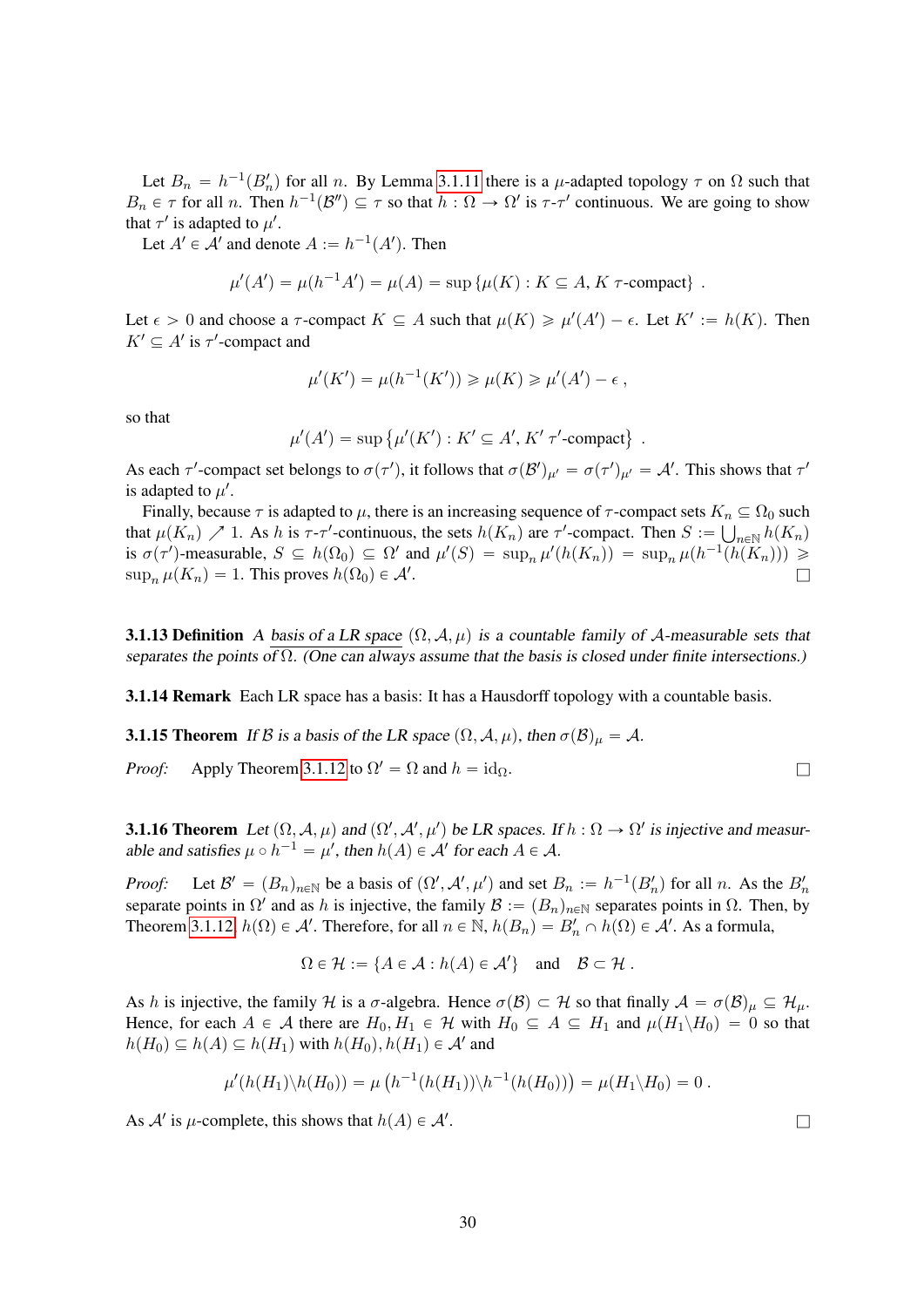#### <span id="page-30-0"></span>**3.1.4 The classification of Lebesgue-Rohlin spaces**

**3.1.17 Definition** Two probability spaces  $(\Omega, \mathcal{A}, \mu)$  and  $(\Omega', \mathcal{A}', \mu')$  are isomorphic mod 0 if there are  $\Omega_0 \in A$  and  $\Omega'_0 \in A'$  with  $\mu(\Omega_0) = \mu'(\Omega'_0) = 1$  and a bi-measurable bijection  $h : \Omega_0 \to \Omega'_0$  such that  $\mu \circ h^{-1} = \mu'$ .

<span id="page-30-1"></span>**3.1.18 Theorem** Let B be a basis of the LR space  $(\Omega, \mathcal{A}, \mu)$  and define  $\phi_B : \Omega \to \mathbb{X}$  as in [\(3.1.5\)](#page-26-2). Denote again  $\mu_{\mathcal{B}} = \mu \circ \phi_{\mathcal{B}}^{-1}$  and  $\mathcal{A}_{\mathcal{B}} = \sigma(\tau_{\mathbb{X}})_{\mu_{\mathcal{B}}}$ . Then  $(\Omega, \mathcal{A}, \mu)$  is isomorphic mod 0 to  $(\mathbb{X}, \mathcal{A}_{\mathcal{B}}, \mu_{\mathcal{B}})$ .

*Proof:* By Theorem [3.1.16,](#page-29-0)  $\phi_B : \Omega \to \phi_B(\Omega)$  is a bi-measurable bijection and  $\phi_B(\Omega) \in \mathcal{A}_B$ . By definition,  $\mu_{\mathcal{B}} = \mu \circ \phi_{\mathcal{B}}^{-1}$ , and finally  $\mu_{\mathcal{B}}(\phi_{\mathcal{B}}(\Omega)) = \mu(\phi_{\mathcal{B}}^{-1}(\phi_{\mathcal{B}}(\Omega))) = \mu(\Omega) = 1$ .

In the remaining part of this chapter we classify LR spaces  $(\Omega, \mathcal{A}, \mu)$  up to isomorphism mod 0. To this end we associate to such a space a decreasing sequence  $(m_n)_{n\in\mathbb{N}}$  of reals in [0, 1] as follows:  $\mu$ has at most countably many atoms  $\omega_1, \omega_2, \ldots$ , i.e. points with  $\mu(\{\omega_n\}) > 0$ . (This may be a finite or even empty sequence.) They can be enumerated in such a way that  $\mu({\omega_1}) \ge \mu({\omega_2}) \ge \dots$  For  $n \geq 1$  let  $m_n := \mu({\omega_n})$  if there are at least n atoms and otherwise let  $m_n = 0$ . The  $m_n$  are called the invariants of  $(\Omega, \mathcal{A}, \mu)$ . Obviously, if two spaces are isomorphic mod 0, then they have the same invariants. The converse is part of the following theorem.

<span id="page-30-2"></span>**3.1.19 Theorem** A LR space  $(\Omega, \mathcal{A}, \mu)$  with invariants  $(m_n)_{n \in \mathbb{N}}$  is isomorphic mod 0 to the LR space  $(\tilde{\Omega}, \tilde{\mathcal{A}}, \tilde{\mu})$  where

- $\tilde{\Omega} = [0, m_0] \cup \bigcup_{n \in \mathbb{N}} \{1 + \frac{1}{n}\}$  $\frac{1}{n}$  with  $m_0 = 1$  $n^m$
- $\tilde{\mu}_{|[0,m_0]}$  is the Lebesgue measure and  $\tilde{\mu}(\{1+\frac{1}{n}\})$  $\frac{1}{n}\}) = m_n,$
- $\tilde{A}$  is the  $\tilde{u}$ -completion of the Borel  $\sigma$ -algebra on  $\tilde{\Omega}$ .

*Proof:* We restrict to the case where there are no atoms so that  $m_0 = 1$ .

- I) **Reduction to**  $\Omega = \mathbb{X}$ : Because of Theorem [3.1.18](#page-30-1) it suffices to consider  $\Omega = \mathbb{X} = \{0, 1\}^{\mathbb{N}}$  with  $\mathcal{A} = \sigma(\tau_{\mathbb{X}})_{\mu}.$
- II) **Reduction to**  $\Omega = [0, 1]$ : Define  $h : \mathbb{X} \to [0, 1]$  by  $h(\omega) = \sum_{n=1}^{\infty} \omega_n 2^{-n}$  (binary expansion). h is continuous, hence  $\sigma(\tau_X)$ -F-measurable, where  $\mathcal{F} := \sigma(\tau_{[0,1]})$  denotes the Borel σ-algebra on [0, 1]. Its restriction to the set  $\Omega_0 := \mathbb{X} \backslash S$  is injective where  $S := \{ \omega \in \mathbb{X} : \omega_n = \emptyset \}$ 0 for at most finitely many n. Obviously,  $h(\Omega_0) = [0, 1)$ . As S is countable, it is measurable and  $\mu(S) = 0$  because  $\mu$  has no atoms. Let  $\mu' := \mu \circ h^{-1}$  and denote  $\mathcal{A}' = \mathcal{F}_{\mu'}$ . Then h is A-A'-measurable because  $A = \sigma(\tau_X)_{\mu}$ .

As the countable family of all subintervals of  $[0, 1]$  with rational endpoints separates points, we can apply Theorems [3.1.12](#page-28-2) and [3.1.16](#page-29-0) and conclude that  $([0, 1], \mathcal{A}', \mu')$  is a LR space and that  $h: \Omega_0 \rightarrow [0, 1)$  is a bi-measurable bijection.

III) Final step: Now  $\Omega = [0, 1]$  and  $\mathcal{A} = \sigma(\tau_{[0,1]})_{\mu}$ . Define  $h : [0, 1] \rightarrow [0, 1]$ ,  $h(x) := \mu([0, x])$ to be the distribution function of  $\mu$ . It is well known (from basic probability theory) that h is monotone and continuous ( $\mu$  has no atoms!). Let  $I_1, I_2, \ldots$  be the at most countable many maximal non-trivial closed intervals on which h is constant and denote  $\Omega_0 = \bigcup_n I_n$ . Then  $\mu(\Omega_0) = 1$ ,  $h_{|\Omega_0} : \Omega_0 \to h(\Omega_0)$  is bijective, and  $[0, 1] \backslash h(\Omega_0)$  is at most countable. Finally,  $\mu \circ h^{-1}([0,a]) = \mu \left\{ x \in [0,1] : h(x) = \mu([0,x]) \leqslant a \right\} = a = \tilde{\mu}([0,a]).$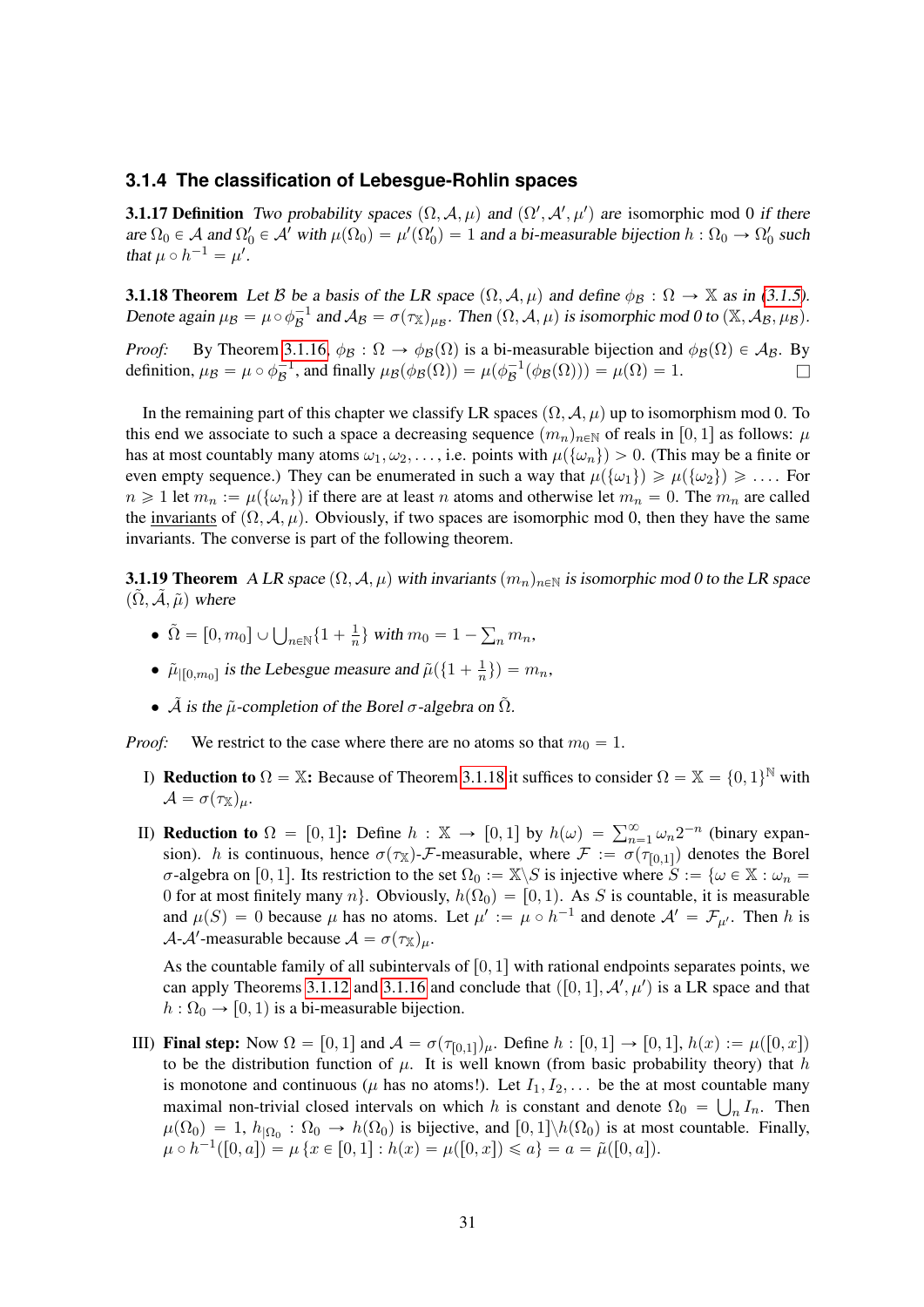**3.1.20 Remark** For the LR space  $[0, 1]$  equipped with Lebesgue measure it is not so hard to prove that conditional probabilities with respect to a sub- $\sigma$ -algebra can be represented by regular conditional probability distributions. (This fact is proved in most textbooks on probability theory, see also [\[10,](#page-64-1) Satz 13.10].) In view of Theorem [3.1.19](#page-30-2) the same is true for all LR spaces. In chapter [2](#page-11-0) we will provide an independent proof of a far reaching generalization of this fact.

 $\Box$ 

#### <span id="page-31-0"></span>**3.1.5 Measure separability of Lebesgue-Rohlin spaces**

<span id="page-31-1"></span>**3.1.21 Theorem** Let  $(\Omega, \mathcal{A}, \mu)$  be a LR space. Then:

a)  $(\Omega, \mathcal{A}, \mu)$  is separable, i.e. there is a countable sub-algebra B of A such that  $\forall A \in \mathcal{A} \ \forall \epsilon > 0 \ \exists A' \in \mathcal{B} : \ \mu(A \triangle A') < \epsilon.$ 

b)  $L^2(\Omega, \mathcal{A}, \mu)$  is separable.

*Proof:* Recall that a LR space has a countable family  $\mathcal{B}_0$  of (open) sets such that  $\sigma(\mathcal{B}_0)_\mu = \mathcal{A}$ . Denote by  $\beta$  the algebra generated by  $\mathcal{B}_0$  and observe that also  $\beta$  is countable. It is a corollary to the Carathéodory construction that B is dense in A, see e.g. [\[10,](#page-64-1) Satz 2.29]. Denote by G the space of all rational linear combinations of indicator functions of sets from  $\beta$  and note that  $G$  is a countable dense subset of  $L^1$ . Now let  $f \in L^2$ . For  $n \in \mathbb{N}$  define

$$
f_n(\omega) = \max\{-n, \min\{n, f(\omega)\}\}.
$$

Then  $|| f - f_n ||_2 \to 0$  as  $n \to \infty$ , and there are  $g_n \in G$  such that  $|| f_n - g_n ||_1 \leq n^{-3}$ , so that  $||f_n - g_n||_2 \leq$  $\parallel$ <sub>2</sub>  $n || f_n - g_n ||_1 \le n^{-1}$ . Hence  $||f - g_n ||_2 \to 0$  as  $n \to \infty$ .

<span id="page-31-2"></span>**3.1.22 Remark** Let  $(\Omega, \mathcal{A}, \mu)$  be a probability space. Define  $d : \mathcal{A} \times \mathcal{A} \rightarrow [0, 1], d(A, B) =$  $\mu(A\triangle B)$ . It is easily seen that d is a pseudo-metric on A. The equivalence relation  $A \sim B$  : $\Leftrightarrow$  $d(A, B) = 0$  defines equivalence classes  $[A]$  such that  $d([A], [B]) := d(A, B)$  is a well defined metric on the space  $\hat{A} := \{ [A] : A \in \mathcal{A} \}$ . One can easily prove:

- (1)  $(\hat{\mathcal{A}}, d)$  is complete.
- (2) If F is a sub- $\sigma$ -algebra of A, then  $\hat{\mathcal{F}}$  is closed in  $(\hat{\mathcal{A}}, d)$ .
- (3) If  $(\Omega, \mathcal{A}, \mu)$  is a LR space, then  $(\hat{\mathcal{A}}, d)$  is separable. (It is compact if and only if  $\mu$  is purely atomic.)
- (4) If  $h : \Omega \to \Omega'$  is measurable and  $\mu' = \mu \circ h^{-1}$ , then  $\phi : (\mathcal{A}', d') \to (\mathcal{A}, d)$ ,  $[A'] \mapsto [h^{-1}(A')]$ , defines an isometric embedding.

Suppose now that  $(\Omega, \mathcal{A}, \mu)$  and  $(\Omega', \mathcal{A}', \mu')$  are LR spaces. (For the following assertions one may need some additional assumptions on the isometry, but I see a chance that they can be proved without.)

- Each isometric embedding  $\phi : (\hat{\mathcal{A}}', d') \to (\hat{\mathcal{A}}, d)$  with  $\phi([\varnothing]) = [\varnothing]$  is of the form in (4).
- <span id="page-31-3"></span>• If  $\phi$  is even an isometry, then the two LR spaces are isomorphic mod 0 with an isomorphism that determines  $\phi$  as in (4).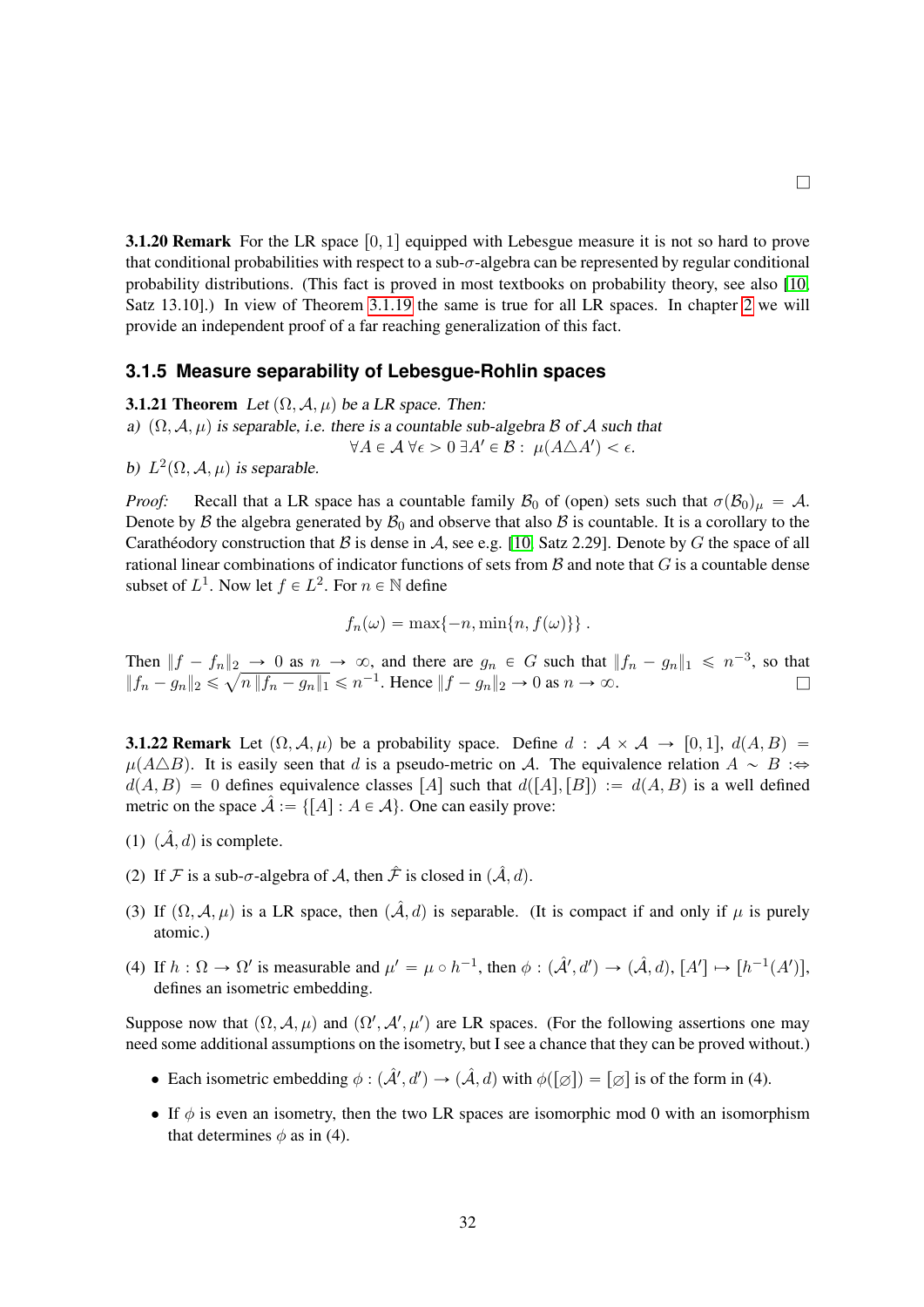**3.1.23 Corollary** Let  $(\Omega, \mathcal{A}, \mu)$  be a LR space and let  $(\mathcal{F}_i)_{i \in I}$  be an arbitrary family of  $\mu$ -complete **3.1.23 Corollary** Let  $(\Omega, \mathcal{A}, \mu)$  be a LR space and let  $(\mathcal{F}_i)_{i \in I}$  be an arbitrary family of  $\mu$ -complete sub- $\sigma$ -algebras of  $\mathcal{A}$ . Then there is an at most countable subset  $J \subseteq I$  such that  $\bigcap_{i \in I} \mathcal{$ 

*Proof:* As the  $\mathcal{F}_i$  are all  $\mu$ -complete, it suffices to prove the corresponding statements for the closed subsets  $\hat{\mathcal{F}}_i \subseteq \hat{\mathcal{A}}$ . But that is a simple consequence of the separability of the metric space  $(\hat{\mathcal{A}}, d)$ , because  $\hat{\mathcal{A}} \setminus \bigcap_{i \in I} \hat{\mathcal{F}}_i = \bigcup_{i \in I} (\hat{\mathcal{A}} \setminus \hat{\mathcal{F}}_i)$  is open and hence the union of at most countably many sets from a given countable basis of the topology.

 $\Box$ 

For later use we also note the following lemma:

**3.1.24 Lemma** Let  $(\mathcal{F}_k)_{k \in \mathbb{N}}$  be a sequence of sub-σ-algebras of the LR space  $(\Omega, \mathcal{A}, \mu)$  satisfying  $\bigcap_{i=1}^n (\mathcal{F}_k) = (\bigcap_{i=1}^n \mathcal{F}_k)$  for all  $n \in \mathbb{N}$ . Then  $\bigcap_{i=1}^{\infty} (\mathcal{F}_k) = (\bigcap_{i=1}^{\infty} \mathcal{F$ **1.24 Lemma** Let  $(F_k)_{k \in \mathbb{N}}$  be a sequence of sub- $\sigma$ -algebras of the LR space  $\sum_{k=1}^n (\mathcal{F}_k)_{\mu} = (\bigcap_{k=1}^n \mathcal{F}_k)_{\mu}$  for all  $n \in \mathbb{N}$ . Then  $\bigcap_{k=1}^{\infty} (\mathcal{F}_k)_{\mu} = (\bigcap_{k=1}^{\infty} \mathcal{F}_k)_{\mu}$ .

*Proof:* The inclusion  $\supseteq$  is trivial. For the other direction let  $f \in L^1(\Omega, \mathcal{A}, \mu)$ . From a two-fold application of the decreasing martingale theorem we have  $\mu$ -a.e.

<span id="page-32-3"></span>»

fi

$$
E_{\mu}\left[f \mid \bigcap_{k=1}^{\infty} (\mathcal{F}_{k})_{\mu}\right] = \lim_{n \to \infty} E_{\mu}\left[f \mid \bigcap_{k=1}^{n} (\mathcal{F}_{k})_{\mu}\right] = \lim_{n \to \infty} E_{\mu}\left[f \mid \left(\bigcap_{k=1}^{n} \mathcal{F}_{k}\right)_{\mu}\right]
$$

$$
= \lim_{n \to \infty} E_{\mu}\left[f \mid \bigcap_{k=1}^{n} \mathcal{F}_{k}\right] = E_{\mu}\left[f \mid \bigcap_{k=1}^{\infty} \mathcal{F}_{k}\right] = E_{\mu}\left[f \mid \left(\bigcap_{k=1}^{\infty} \mathcal{F}_{k}\right)_{\mu}\right].
$$

As this holds for any  $f \in L^1$ , the sub- $\sigma$ -algebras  $\bigcap_{k=1}^{\infty} (\mathcal{F}_k)_{\mu}$  and  $\bigcap_{k=1}^{\infty} \mathcal{F}_k$ sub- $\sigma$ -algebras  $\bigcap_{k=1}^{\infty}$  ( $\mathcal{F}_k$ )<sub> $\mu$ </sub> and  $\big(\bigcap_{k=1}^{\infty}$   $\mathcal{F}_k\big)_{\mu}$  coincide mod  $\mu$ , so As this holds for any  $f \in$ <br>that  $\bigcap_{k=1}^{\infty} (\mathcal{F}_k)_{\mu} \subseteq \left(\bigcap_{k=1}^{\infty} \mathcal{F}_k\right)$  $\sum_{k=1}^{\infty}$   $\left(\mathcal{F}_{k}\right)_{\mu}\right)_{\mu} = \left(\bigcap_{k=1}^{\infty}$  $_{k=1}^{\infty}$   $\mathcal{F}_{k}$  $\mu$ . In the case of the contract of  $\Box$ 

## <span id="page-32-0"></span>**3.1.6 Sub-**σ**-algebras and factors of Lebesgue-Rohlin spaces**

In general it is not true that a sub- $\sigma$ -algebra of a countably generated  $\sigma$ -algebra is itself countably generated. In LR spaces, however, this holds at least modulo null sets:

**3.1.25 Definition** A sub- $\sigma$ -algebra  $\mathcal F$  of  $(\Omega, \mathcal A, \mu)$  is countably generated mod 0 if there is a countable family  $\mathcal{B} \subset \mathcal{F}$  such that  $\mathcal{F} \subseteq \sigma(\mathcal{B})_{\mu}$  (equivalently:  $\mathcal{F}_{\mu} = \sigma(\mathcal{B})_{\mu}$ ).

#### <span id="page-32-1"></span>**3.1.26 Theorem** Each sub-σ-algebra F of a LR space  $(\Omega, \mathcal{A}, \mu)$  is countably generated mod 0.

*Proof:* Let F be the space  $L^2(\Omega, \mathcal{F}, \mu) = L^2(\Omega, \mathcal{F}_\mu, \mu)$  considered as a closed subspace of  $L^2(\Omega, \mathcal{A}, \mu)$ . Denote by  $\pi$  the orthogonal projection on F. Let  $(\phi_n)_{n\in\mathbb{N}}$  be a countable dense subset of  $L^2(\Omega, \mathcal{A}, \mu)$  (see Theorem [3.1.21\)](#page-31-1), and choose F-measurable representatives  $\psi_n$  of the  $\pi(\phi_n)$ . Denote by B the countable family of sets  $\{\psi_n < \alpha\} \in \mathcal{F}$   $(n \in \mathbb{N}, \alpha \in \mathbb{Q})$ . Obviously each  $\psi_n$  is  $\sigma(\mathcal{B})$ -measurable. Now, for each  $A \in \mathcal{F}$  there is a sequence  $(\phi_{n_i})_{i \in \mathbb{N}}$  such that  $||1_A - \phi_{n_i}||_2 \to 0$  as  $i \to \infty$ . It follows that  $\|\psi_{n_i} - 1_A\|_2 = \|\pi(\phi_{n_i} - 1_A)\|_2 \le \|\phi_{n_i} - 1_A\|_2 \to 0$  as  $i \to \infty$ . Therefore  $A \in \sigma(\mathcal{B})_{\mu}$ ,

<span id="page-32-2"></span>**3.1.27 Corollary** Each sub- $\sigma$ -algebra of a pLR space  $(\Omega, \mathcal{A}, \mu)$  is countably generated mod 0.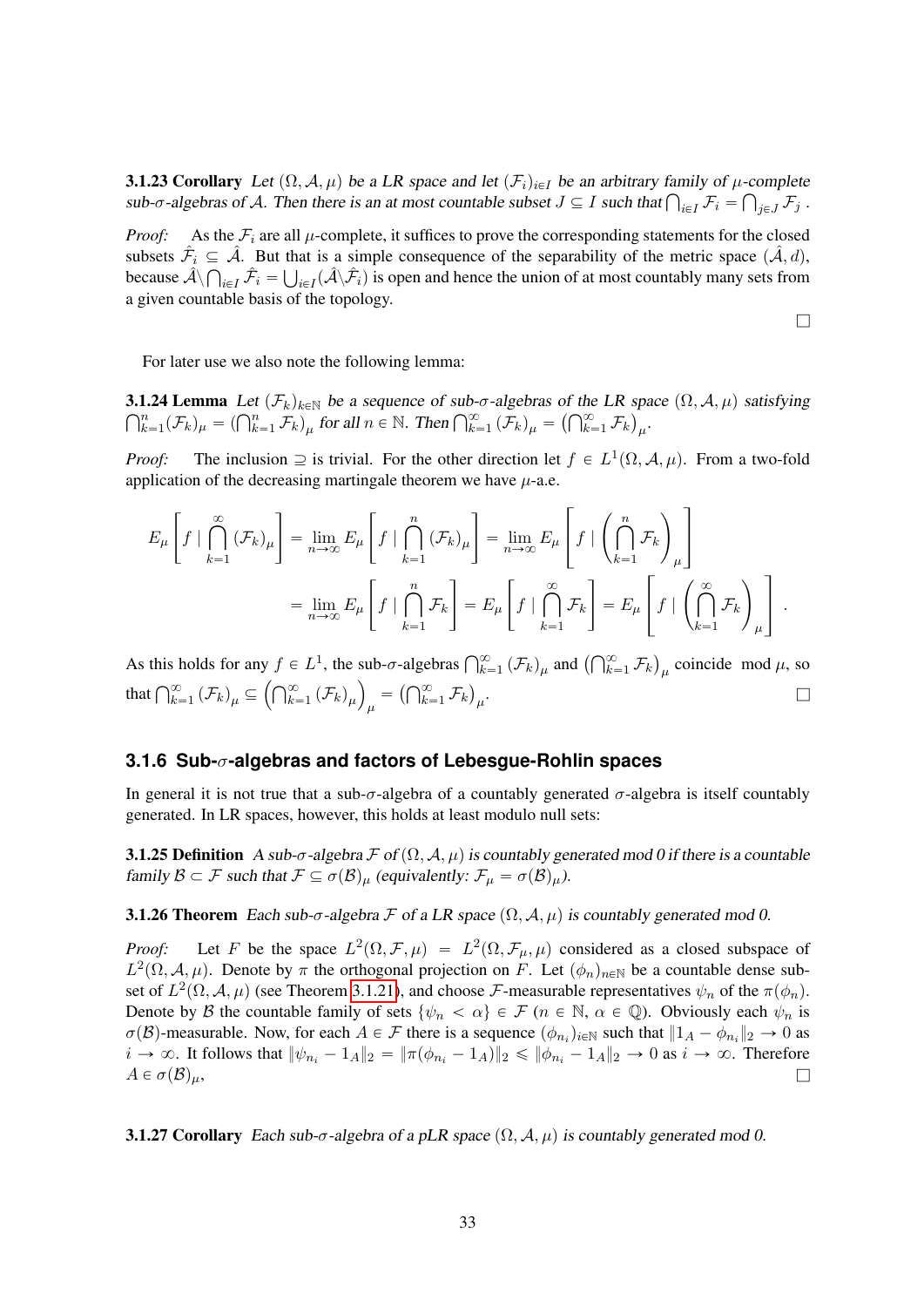*Proof:* Let F be a sub- $\sigma$ -algebra of A and consider the LR-space  $(\Omega, \mathcal{A}_{\mu}, \mu)$  (see Remark [3.1.2](#page-25-8)[b\)](#page-25-9). Then  $\mathcal{F} \subset \mathcal{A}_{\mu}$  and so F is countably generated mod 0 in  $(\Omega, \mathcal{A}_{\mu}, \mu)$  which implies at once that it is countably generated mod 0 in  $(\Omega, \mathcal{A}, \mu)$ .

Consider now two LR spaces  $(\Omega_i, \mathcal{A}_i, \mu_i)$   $(i = 1, 2)$  and a measurable map  $h : \Omega_1 \to \Omega_2$  with  $\mu_2 = \mu_1 \circ h^{-1}$ . Then  $h^{-1}(\mathcal{A}_2)$  is a sub- $\sigma$ -algebra of  $\mathcal{A}_1$ . Conversely, the next theorem will show that (up to completion) each sub- $\sigma$ -algebra arises from a factor system.

<span id="page-33-1"></span>**3.1.28 Theorem** Let  $(\Omega, \mathcal{A}, \mu)$  be a LR space,  $\mathcal{F} \subseteq \mathcal{A}$  a sub- $\sigma$ -algebra. Then there is a  $\mathcal{F}\text{-}\sigma(\tau_X)$ measurable map  $\phi : \Omega \to \mathbb{X}$  such that  $\mathcal{F}_{\mu} = \sigma(\phi^{-1}(\tau_{\mathbb{X}}))_{\mu}$ .

*Proof:* Let  $\mathcal{B} \subset \mathcal{F}$  be a countable family such that  $\sigma(\mathcal{B})_{\mu} = \mathcal{F}_{\mu}$  (Theorem [3.1.26\)](#page-32-1). Define  $\phi_{\mathcal{B}}$ :  $\Omega \rightarrow \mathbb{X}$  as in [\(3.1.5\)](#page-26-2). Then

$$
\mathcal{F}_{\mu} = \sigma(\mathcal{B})_{\mu} = \sigma(\phi_{\mathcal{B}}^{-1}(\tau_{\mathbb{X}}))_{\mu} .
$$

 $\Box$ 

<span id="page-33-5"></span>**3.1.29 Remark** Suppose now  $T : \Omega \to \Omega$  leaves the measure class of  $\mu$  invariant, i.e.  $\mu \circ T^{-1} \approx \mu$ , and consider  $\mathcal{F} := \mathcal{I}(T)$ . Let  $\phi : \Omega \to \mathbb{X}$  be as in Theorem [3.1.28,](#page-33-1) and denote  $\Gamma_x := \phi^{-1}(\{x\})$  for  $x \in \mathbb{X}$ . Then

i)  $\Omega$  is the uncountable disjoint union of the sets  $\Gamma_x$ ,  $x \in \mathbb{X}$ .

ii) 
$$
\forall x \in \mathbb{X} : \Gamma_x \in \mathcal{I}(T).
$$

iii) 
$$
\forall A \in \mathcal{I}(T) \; \exists A' \in \phi^{-1}(\sigma(\tau_{\mathbb{X}})) : \mu(A \triangle A') = 0.
$$

The goal of the next two subsections is to define "restrictions"  $\mu_x$  of  $\mu$  to the sets  $\Gamma_x$ , i.e. conditional measures, and to show that the  $(\Gamma_x, A_{\mid \Gamma_x}, \mu_x, T_{\mid \Gamma_x})$  are non-singular ergodic dynamical systems.

# <span id="page-33-0"></span>**3.1.7 From positive** L 1 **-contractions to kernels on Lebesgue-Rohlin spaces**

In this subsection we prove that each positive linear  $L^1$ -contraction on a (p)LR space stems from a substochastic kernel as in [\(2.1.1\)](#page-11-6). It suffices to treat only LR spaces because of the following simple fact: if  $(\Omega, \mathcal{A}, \mu)$  is a probability space and if  $\mathcal{F} \subset \mathcal{A}$  is a  $\sigma$ -algebra with  $\mathcal{A} \subseteq \mathcal{F}_{\mu}$ , then  $L^1(\Omega, \mathcal{A}, \mu)$ is trivially identified with  $L^1(\Omega, \mathcal{F}, \mu|_{\mathcal{F}})$ .

**3.1.30 Theorem** Let  $(\Omega, \mathcal{A}, \mu)$  be a LR space with basis B. Let P be a positive linear contraction on  $L^1(\Omega, \mathcal{A}, \mu) = L^1(\Omega, \sigma(\mathcal{B}), \mu)$ . Then there is a substochastic kernel p on  $(\Omega, \sigma(\mathcal{B}))$  that determines P by equation  $(2.1.2)$ , i.e. that satisfies

<span id="page-33-2"></span>
$$
\int_{A} P f d\mu = \int_{\Omega} f(\omega) p(\omega, A) d\mu(\omega) \quad \text{for all } A \in \sigma(\mathcal{B}) \text{ and all } f \in L^{1}
$$
 (3.1.6)

and

<span id="page-33-4"></span><span id="page-33-3"></span>
$$
P^*1_A = p(., A) \quad \text{for all } A \in \sigma(\mathcal{B}).\tag{3.1.7}
$$

If  $P^*(L^{\infty}(\Omega, \mathcal{A}, \mu)) \subseteq L^{\infty}(\Omega, \mathcal{F}, \mu)$  for some sub- $\sigma$ -algebra  $\mathcal{F}$ , then  $p(. , A)$  can be chosen  $\mathcal{F}$ measurable for each  $A \in \sigma(\mathcal{B})$ .

*Proof:* Assume first that  $\Omega = \mathbb{X}$  and that A is the  $\mu$ -completion of  $\sigma(\tau_{\mathbb{X}}) = \sigma(\mathcal{Z})$ .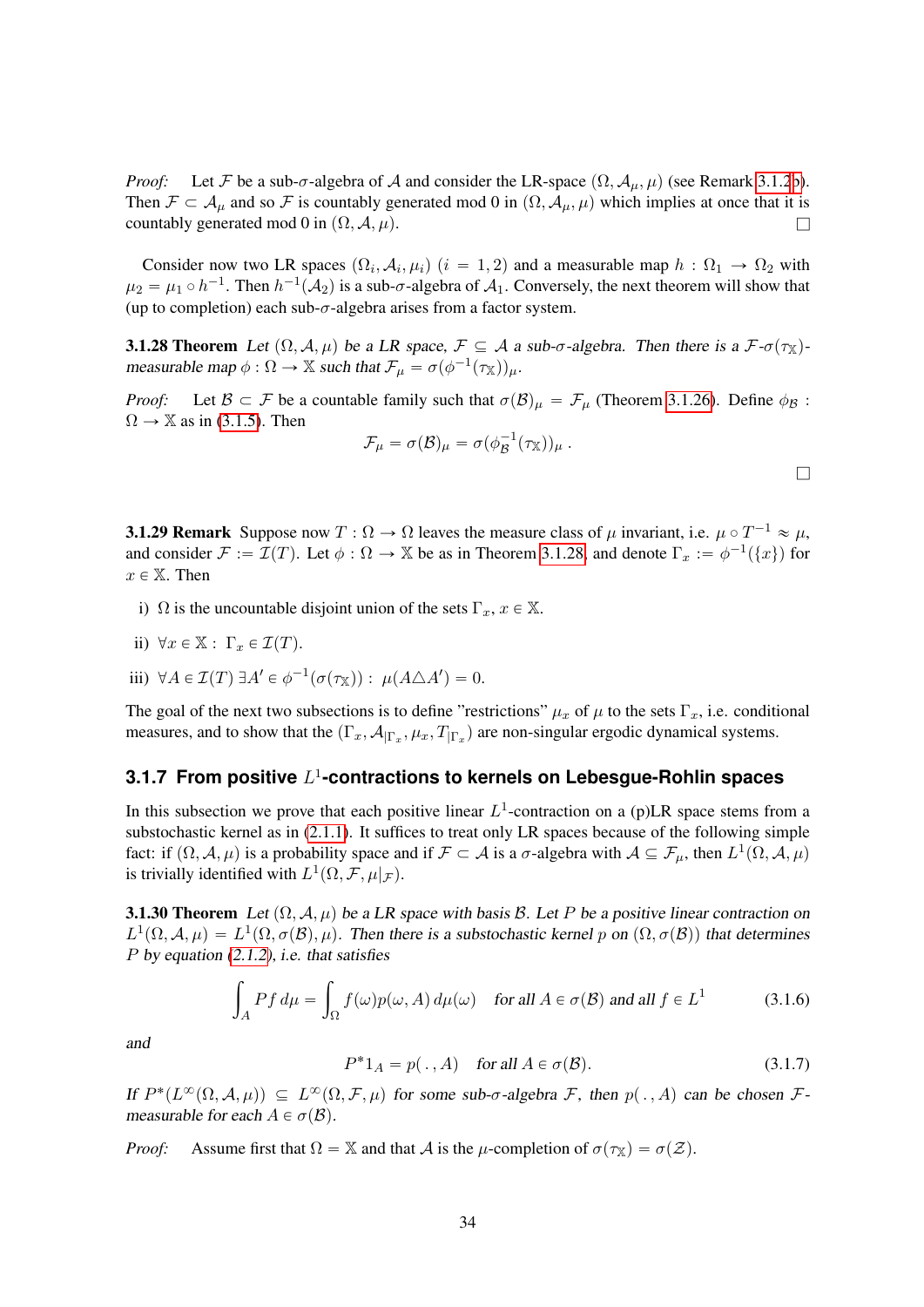- For each  $A \in \mathcal{Z}$  fix a F-measurable representative  $p(., A) : \mathbb{X} \to \mathbb{R}$  of  $P^*(1_A) \in L^{\infty}(\mathbb{X}, \mathcal{F}, \mu)$ .
- As  $P^*$  is linear and positive, we can choose these representatives such that  $p(x, \emptyset) = 0$  and  $0 \leqslant p(x, A) \leqslant 1$  for all  $x \in \mathbb{X}$  and  $A \in \mathcal{Z}$ .
- As Z is countable, there is  $N \in \mathcal{F}$  with  $\mu(N) = 0$  such that for all  $n \in \mathbb{N}$ , for all  $x \in \mathbb{X} \backslash N$  and for all pairwise disjoint  $A_1, \ldots, A_n \in \mathcal{Z}$  holds

$$
p(x, A_1 \cup \cdots \cup A_n) = P^*(1_{A_1} + \ldots 1_{A_n})(x) = \sum_{i=1}^n P^*(1_{A_i})(x) = \sum_{i=1}^n p(x, A_i).
$$

• For  $x \in N$  redefine  $p(x, A) = \mu(A)$ .

Then, for each  $x \in \mathbb{X}$ ,  $p(x, .): \mathcal{Z} \to [0, 1]$  is a finitely additive and subadditive set function. (For the subadditivity see e.g. [\[10,](#page-64-1) Lemma A.6].) The  $p(x, \cdot)$  are even  $\sigma$ -subadditive on Z: suppose  $A \subset \square^{\infty}$ . At for some  $A \subset A$ ,  $\in \mathcal{Z}$ . As A is compact and all  $A_1$  are open there is  $n \in \mathbb{N}$  such that  $A \subset \bigcup_{k=1}^{\infty} A_k$  for some  $A, A_k \in \mathcal{Z}$ . As A is compact and all  $A_k$  are open, there is  $n \in \mathbb{N}$  such that  $A \subseteq \bigcup_{k=1}^n A_k$ . Hence

$$
p(x, A) \leqslant \sum_{k=1}^{n} p(x, A_k) \leqslant \sum_{k=1}^{\infty} p(x, A_k).
$$

As Z is a semi-ring, all  $p(x, \cdot)$  can be extended uniquely to finite measures on  $(X, \sigma(Z))$ , see e.g. [\[10,](#page-64-1) Beispiel 1.3 and Satz 2.26]. By definition of  $p$  we have

$$
\int_{A} P1_{B} d\mu = \int_{B} P^{*}1_{A} d\mu = \int 1_{B}(x) p(x, A) d\mu(x)
$$

for all  $A \in \mathcal{Z}$  and  $B \in \sigma(\mathcal{Z})$ .

- For fixed  $B \in \sigma(\mathcal{Z})$ , both sides of this equation describe finite measures in A. Hence the identity extends to all  $A \in \sigma(\mathcal{Z})$ .
- For fixed  $A \in \sigma(\mathcal{Z})$ , both sides of this equation are linear, positive and  $\sigma$ -additive in  $1_B$ . Hence equation [\(3.1.6\)](#page-33-2) follows along standard lines (see e.g. the proof of [\[10,](#page-64-1) Satz 5.21]).

It remains to transfer the result from LR spaces with  $\Omega = \mathbb{X}$  to arbitrary LR spaces  $(\Omega, \mathcal{A}, \mu)$ . By Theorem [3.1.18,](#page-30-1)  $(\Omega, \mathcal{A}, \mu)$  is isomorphic mod 0 to  $(\mathbb{X}, \mathcal{A}_{\mathcal{B}}, \mu_{\mathcal{B}})$  via a bi-measurable bijection  $\phi_B : \Omega \to \phi_B(\Omega) \subseteq \mathbb{X}$ . (Recall that  $\mu_B = \mu \circ \phi_B^{-1}$  and  $\mathcal{A}_B = \sigma(\tau_{\mathbb{X}})_{\mu_B}$ .) Then  $Uf := f \circ \phi_B$  is a positive isometric isomorphism from  $L^1(\mathbb{X}, \mathcal{A}_{\mathcal{B}}, \mu)$  to  $L^1(\Omega, \mathcal{A}, \mu)$ , and  $\tilde{P} := U^{-1}PU$  is a positive linear contraction from  $L^1(\mathbb{X}, \mathcal{A}_\mathcal{B}, \mu_\mathcal{B})$  to  $L^1(\mathbb{X}, \phi_\mathcal{B}(\mathcal{F}), \mu_\mathcal{B})$ .  $\phi_\mathcal{B}(\mathcal{F})$  is a sub- $\sigma$ -algebra of  $\mathcal{A}_\mathcal{B}$  by Theorem [3.1.16.](#page-29-0) Therefore the first part of the proof yields a  $\phi_B(\mathcal{F})$ -measurable substochastic kernel  $\tilde{p}$  for P. Define  $p(\omega, A) := \tilde{p}(\phi_B(\omega), \phi_B(A))$ . As  $\phi_B(\sigma(\mathcal{B})) = \sigma(\tau_X)$ , p is a substochastic kernel on  $(\Omega, \sigma(\mathcal{B}), \mu)$ , measurable w.r.t.  $\phi^{-1}_{\mathcal{B}}(\phi_{\mathcal{B}}(\mathcal{F})) = \mathcal{F}$ , and for all  $\sigma(\mathcal{B})$ -measurable  $f \in L^1$  and  $A \in \sigma(\mathcal{B})$  $\overline{p}$   $\overline{z}$   $\overline{z}$   $\overline{z}$ 

$$
\int_{A} Pf d\mu = \int_{\phi_{\mathcal{B}}^{-1}(\phi_{\mathcal{B}}(A))} (\tilde{P}(U^{-1}f)) \circ \phi_{\mathcal{B}} d\mu = \int_{\phi_{\mathcal{B}}(A)} \tilde{P}(U^{-1}f) d\mu_{\mathcal{B}} \n= \int_{\mathbb{X}} (U^{-1}f)(x) \tilde{p}(x, \phi_{\mathcal{B}}(A)) d\mu_{\mathcal{B}}(x) = \int_{\Omega} f(\omega) \tilde{p}(\phi_{\mathcal{B}}(\omega), \phi_{\mathcal{B}}(A)) d\mu(\omega) \n= \int_{\Omega} f(\omega) p(\omega, A) d\mu(\omega).
$$

 $\Box$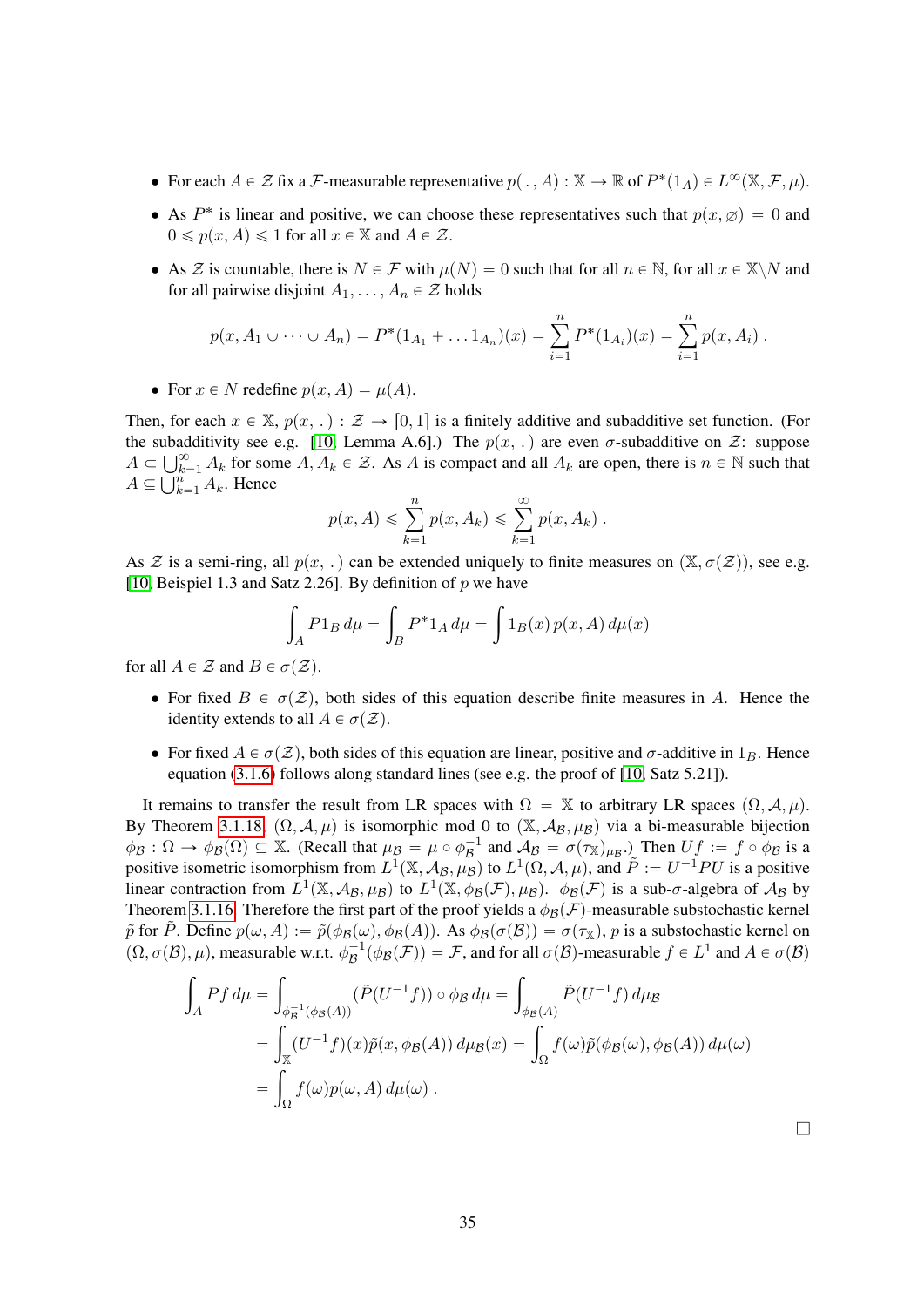#### <span id="page-35-0"></span>**3.1.8 Regular conditional probabilities on pre-Lebesgue-Rohlin spaces**

Let  $(\Omega, \mathcal{A}, \mu)$  be a pLR space. Fix a countable basis B of the Hausdorff topology  $\tau$  on  $\Omega$ . Then  $\mathcal{A} = \sigma(\tau) = \sigma(\mathcal{B})$ . Observe that  $\mathcal B$  is also a basis of the LR space  $(\Omega, \mathcal{A}_{\mu}, \mu)$ .

**3.1.31 Definition** Let F be a sub- $\sigma$ -algebra of A. Any stochastic kernel p such that  $p(., A)$  is a F-measurable representative of  $E_\mu[1_A | \mathcal{F}]$  for all  $A \in \mathcal{A}$  is called a regular conditional probability w.r.t.  $\mathcal F$  and  $\mu$ .

**3.1.32 Remark** A F-measurable stochastic kernel p is a regular conditional probability w.r.t. F and  $\mu$  if and only if

$$
\forall A \in \mathcal{A} \ \forall F \in \mathcal{F}: \ \mu(A \cap F) = \int_F p(\omega, A) \, d\mu(\omega) \ ,
$$

because this is equivalent to  $\forall \in \mathcal{A}: E_{\mu}[1_A | \mathcal{F}] = \frac{d(1_A \mu)|_{\mathcal{F}}}{d\mu|_{\mathcal{F}}} = p(. \, A).$ 

<span id="page-35-3"></span>**3.1.33 Corollary** Let F be a sub- $\sigma$ -algebra of A. There is a regular conditional probability  $\mu_F$  w.r.t. F and  $\mu$ . For each  $A \in \mathcal{A}$ ,  $\mu^{\mathcal{F}}(\cdot, A)$  is a representative of the conditional expectation  $E_{\mu}[1_A | \mathcal{F}]$ .

*Proof:* Apply Theorem [3.1.30](#page-33-3) to the positive  $L^1$ -contraction  $P: f \mapsto E_\mu[f | \mathcal{F}]$  (Example [2.1.6\)](#page-12-0) on the LR space  $(\Omega, \mathcal{A}_{\mu}, \mu)$ . Recall that also  $E_{\mu}[1_A | \mathcal{F}] = P^*1_A$ . As  $\mathcal{A} = \sigma(\mathcal{B})$ , equation [\(3.1.7\)](#page-33-4) implies for all  $A \in \mathcal{A}$ 

$$
E_{\mu}[1_A | \mathcal{F}] = P^* 1_A = p(., A) .
$$

l

*Notation:* We write  $\mu_{\omega}^{\mathcal{F}}(A)$  instead of  $\mu^{\mathcal{F}}(\omega, A)$ , if convenient. We also denote  $\mathcal{A}^1 := \{A \in \mathcal{A} :$  $\mu(A) = 1$ .

<span id="page-35-1"></span>**3.1.34 Lemma** If  $\mu^F$  and  $\nu^F$  are regular conditional probabilities w.r.t. F and  $\mu$ , then there is  $\Omega_0 \in$  $A<sup>1</sup>$  such that

- <span id="page-35-2"></span>i)  $\mu_{\omega}^{\mathcal{F}}(A) = \nu_{\omega}^{\mathcal{F}}(A)$  for all  $A \in \mathcal{A} = \sigma(\mathcal{B})$  and all  $\omega \in \Omega_0$ , and
- <span id="page-35-5"></span>ii) For all  $\omega \in \Omega_0$  and  $\mu^{\mathcal{F}}_{\omega}$ -a.e.  $\omega'$  the probabilities  $\mu^{\mathcal{F}}_{\omega}$  and  $\mu^{\mathcal{F}}_{\omega'}$  coincide on A.
- <span id="page-35-4"></span>iii) If  $\mathcal{F}_0 \subseteq \mathcal{F}$  is a countably generated sub- $\sigma$ -algebra with  $\mathcal{F} \subseteq (\mathcal{F}_0)_\mu$ ,  $\Omega_0$  can be chosen such that  $\forall \omega \in \Omega_0 \ \forall F \in \mathcal{F}_0 \ \forall A \in \mathcal{A} : \ \mu_{\omega}^{\mathcal{F}}(F \cap A) = \delta_{\omega}(F) \cdot \mu_{\omega}^{\mathcal{F}}(A) .$

*Proof:* i) W.l.o.g. let  $\mathcal{B} = \{B_1, B_2, \dots\}$  be closed under finite intersections. Then, for each  $B_i$  and each  $F \in \mathcal{F}$ ,

$$
\int_F \mu^{\mathcal{F}}(\omega, B_i) d\mu(\omega) = \int_F E_\mu[f \mid \mathcal{F}](\omega) d\mu(\omega) = \int_F \nu^{\mathcal{F}}(\omega, B_i) d\mu(\omega) .
$$

As the  $\mu^{\mathcal{F}}(\cdot, B_i)$  and  $\nu^{\mathcal{F}}(\cdot, B_i)$  are *F*-measurable, it follows that there is a set  $\Omega_0 \in \mathcal{A}^1$  such that  $\mu^{\mathcal{F}}(\omega, B_i) = \nu^{\mathcal{F}}(\omega, B_i)$  for the countably many  $B_i \in \mathcal{B}$  and all  $\omega \in \Omega_0$ , so that  $\mu^{\mathcal{F}}(\omega,.)|_{\sigma(\mathcal{B})} =$  $\nu^{\mathcal{F}}(\omega, .) |_{\sigma(\mathcal{B})}$  for all  $\omega \in \Omega_0$ .

ii) For  $\mu$ -a.e.  $\omega \in \Omega$  and each  $B \in \mathcal{B}$ ,

$$
\int (\mu^{\mathcal{F}}(\cdot, B))^2 d\mu^{\mathcal{F}}_{\omega} = E_{\mu} [(\mu^{\mathcal{F}}(\cdot, B))^2 | \mathcal{F}] (\omega) = (\mu^{\mathcal{F}}(\omega, B))^2 = (E_{\mu} [\mu^{\mathcal{F}}(\cdot, B) | \mathcal{F}] (\omega))^2
$$

$$
= \left( \int \mu^{\mathcal{F}}(\cdot, B) d\mu^{\mathcal{F}}_{\omega} \right)^2
$$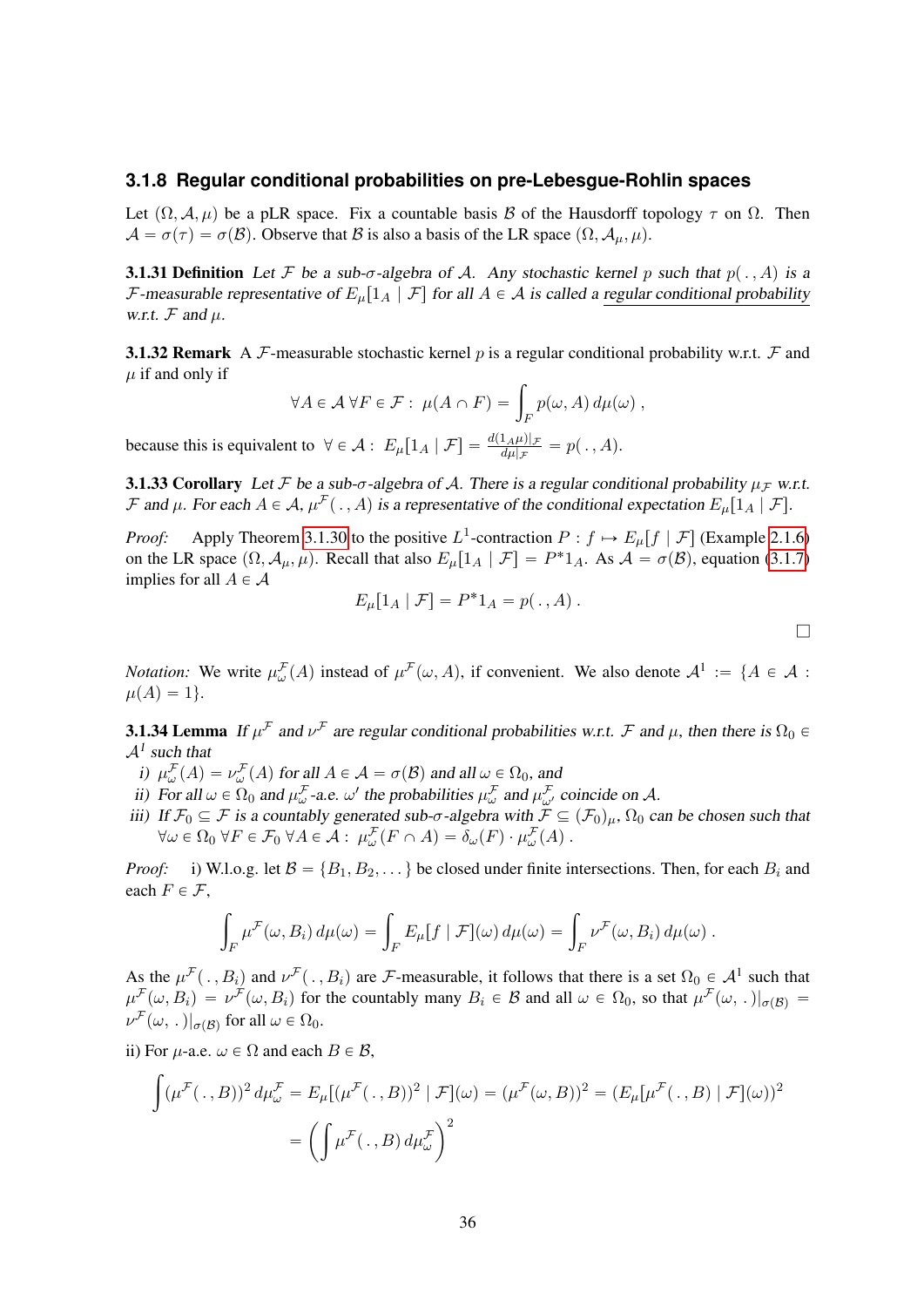The Cauchy-Schwarz (or Jensen)-inequality implies that for these  $\omega$  the function  $\omega' \mapsto \mu^{\mathcal{F}}_{\omega'}(B)$  is  $\mu_{\omega}^{\mathcal{F}}$ -a.e. constant and equal to  $\mu_{\omega}^{\mathcal{F}}(B)$ . Hence, for  $\mu$ -a.e.  $\omega$  and  $\mu_{\omega}^{\mathcal{F}}$ -a.e.  $\omega'$ , the probabilities  $\mu_{\omega}^{\mathcal{F}}$  and  $\mu^{\mathcal{F}}_{\omega'}$  coincide on the countable  $\cap$ -stable family  $\mathcal{B}$  and hence on  $\mathcal{A} = \sigma(\mathcal{B})$ .

iii) Let  $F \in \mathcal{F}$ . Then for  $\mu$ -a.e.  $\omega \in \Omega$  and each  $B \in \mathcal{B}$ 

$$
\mu_{\omega}^{\mathcal{F}}(F \cap B) = E_{\mu}[\mathbb{1}_{F} \mathbb{1}_{B} | \mathcal{F}](\omega) = \mathbb{1}_{F}(\omega) E_{\mu}[\mathbb{1}_{B} | \mathcal{F}](\omega) = \delta_{\omega}(F) \cdot \mu_{\omega}^{\mathcal{F}}(B) . \tag{3.1.8}
$$

As, for fixed F, both sides of this identity define a finite measure on  $A = \sigma(B)$ , the claim follows for any  $B \in \mathcal{A}$  and all F from a countable generator of  $\mathcal{F}_0$ . But for fixed  $B \in \mathcal{A}$ , both sides of the identity define finite measures in F, so the identity extends to  $F \in \mathcal{F}_0$ .

**3.1.35 Remark** For  $F = \Omega$ , item iii) of this lemma implies in particular

<span id="page-36-1"></span>
$$
\forall \omega \in \Omega_0 \,\forall F \in \mathcal{F}_0: \mu_\omega^{\mathcal{F}}(F) = \delta_\omega(F) \,. \tag{3.1.9}
$$

On a technical level, the problem treated in the next section is to extend this to all  $F \in \mathcal{F}$ , when  $\mathcal{F}$  is a suitable  $\sigma$ -algebra of invariant sets.

<span id="page-36-2"></span>**3.1.36 Remark** Recall the setting from Remark [3.1.29:](#page-33-5)  $T : \Omega \to \Omega$  is such that  $\mu \circ T^{-1} \approx \mu$ , and  $\phi : \Omega \to \mathbb{X} = \{0,1\}^{\mathbb{N}}$  is such that  $\mathcal{I}(T)_{\mu} = \sigma(\phi^{-1}(\tau_{\mathbb{X}}))_{\mu}$ . Recall also the notation  $\Gamma_x = \phi^{-1}(\{x\})$ . Then

- i)  $\Omega =$  $_{x\in\mathbb{X}}$   $\Gamma_x.$
- ii)  $\forall x \in \mathbb{X} : \Gamma_x \in \mathcal{I}(T)$ .

Equation [\(3.1.9\)](#page-36-1), applied to  $\mathcal{F}_0 = \phi^{-1}(\sigma(\tau_{\mathbb{X}}))$ , implies that for  $\mu$ -a.e.  $\omega \in \Omega$  and each  $x \in \mathbb{X}$ 

$$
\mu^{\mathcal{F}}_{\omega}(\Gamma_x) = \delta_{\omega}(\phi^{-1}(\{x\})) = \begin{cases} 1 & \text{if } \phi(\omega) = x \\ 0 & \text{otherwise} \end{cases}
$$

Therefore the conditional measures  $\mu_{\omega}^{\mathcal{F}}$  can be localized on the sets  $\Gamma_{x}$ .

## <span id="page-36-0"></span>**3.1.9 Exercises**

- **3.1.1** a) Let  $(\Omega_1, \mathcal{A}_1, \mu_1)$  and  $(\Omega_2, \mathcal{A}_2, \mu_2)$  be pLR spaces. Prove that also  $(\Omega_1 \times \Omega_2, \mathcal{A}_1 \otimes \mathcal{A}_2, \mu_1 \otimes \mathcal{A}_2)$  $\mu_2$ ) is a pLR space.
- b) Let  $(\Omega_n, \mathcal{A}_n, \mu_n)$   $(n \in \mathbb{N})$  be pLR spaces. Prove that also  $(\times_{n \in \mathbb{N}} \Omega_n, \otimes_{n \in \mathbb{N}} \mathcal{A}_n, \otimes_{n \in \mathbb{N}} \mu_n)$  is a pLR space.

3.1.2 Recall the shift example with the mixed Bernoulli measure from Remark [1.1.14.](#page-7-0) Define explicitly a map  $\phi: \{0,1\}^{\mathbb{Z}} \to \mathbb{X}$  such that  $\mathcal{I}(T)_{\mu} = \sigma(\phi_{\mathcal{B}}^{-1}(\tau_{\mathbb{X}}))_{\mu}$ , see Remark [3.1.29.](#page-33-5) What is  $\mu \circ \phi^{-1}$ ? Describe the sets  $\Gamma_x$ . Do the same with  $[0, 1]$  instead of X. (This may be more meaningful than for X, in particular the measure  $\mu \circ \phi^{-1}$  may have a simple and clear interpretation if  $\phi$  is chosen properly.)

3.1.3 Verify i) - iii) of Remark [3.1.29.](#page-33-5)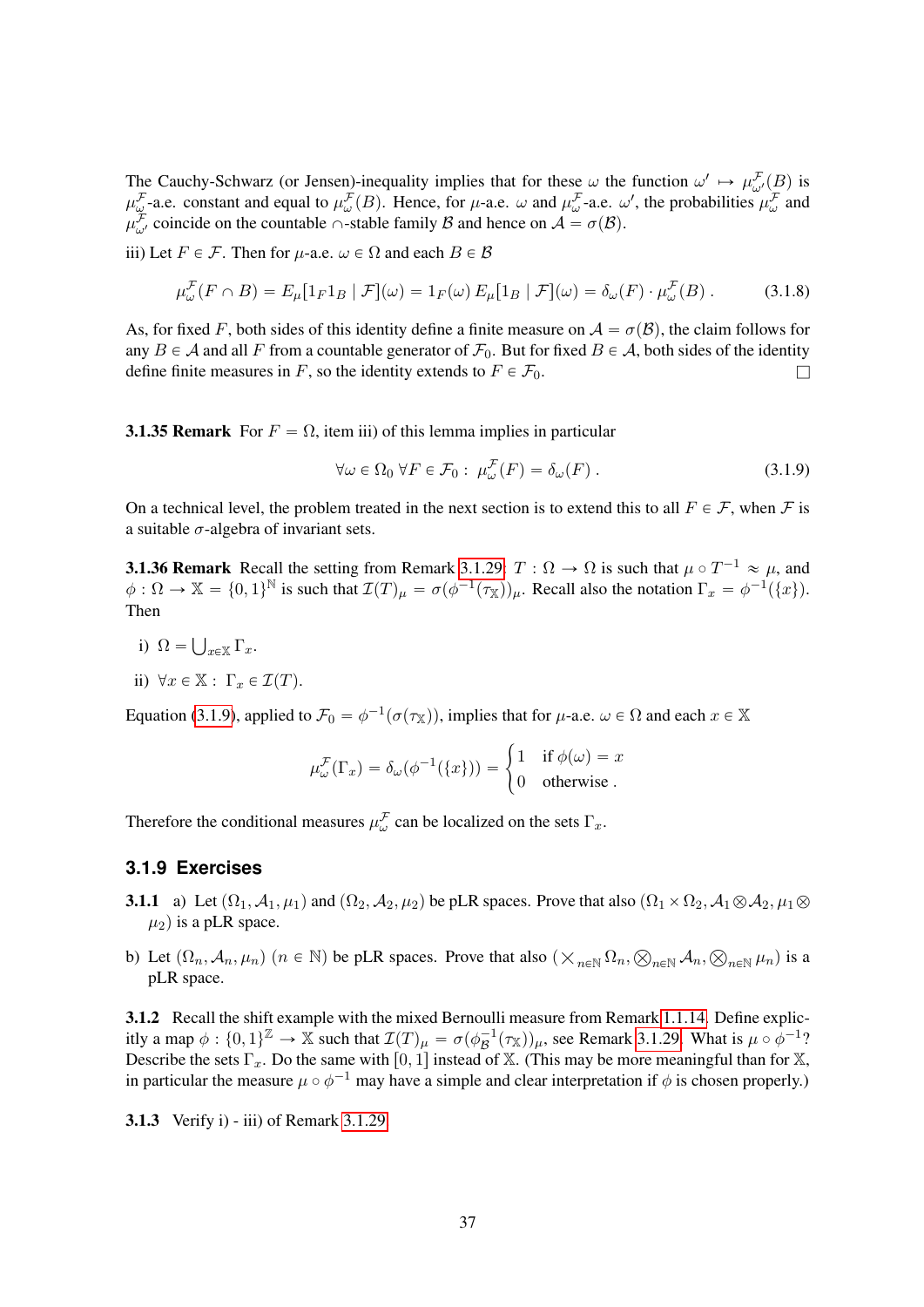**3.1.4** Let  $(\Omega, \mathcal{A}, \mu)$  be a LR space and  $\mathcal{F} \subset \mathcal{A}$  a  $\mu$ -complete sub- $\sigma$ -algebra. Suppose that the space  $(\Omega, \mathcal{F}, \mu_{|\mathcal{F}})$  has no atoms. Prove that  $(\Omega, \mathcal{A}, \mu)$  is isomorphic modulo 0 to  $([0, 1]^2, \sigma(\tau)_{\lambda^2}, \lambda^2)$ , where  $\sigma(\tau)$  is the Borel- $\sigma$ -algebra on  $[0, 1]^2$  and  $\lambda^2$  the two-dimensional Lebesgue measure, with an isomorphism that maps *F*-measurable sets to sets of the form  $B \times [0, 1]$ .

3.1.5 Let  $(\Omega, \mathcal{A}, \mu)$  be a LR space and let G be a countable family of A-measurable sets. Prove the following statements, which are essentially reformulations of a number of results of this section: There is an (uncountable) partition  $\Gamma = {\{\Gamma_x : x \in \mathbb{X}_0 \subseteq \mathbb{X}\}}$  of  $\Omega$  such that

- a)  $\sigma(\mathcal{G}) = \{A \in \mathcal{A} : \forall x \in \mathbb{X}_0 : \Gamma_x \subseteq A \text{ or } \Gamma_x \cap A = \emptyset\}.$
- b) There are probabiliy measures  $\mu_x$  on  $(\Gamma_x, \mathcal{A}|_{\Gamma_x})$  such that all  $(\Gamma_x, \mathcal{A}|_{\Gamma_x}, \mu_x)$  are Lebesgue spaces.
- c)  $x \mapsto \mu_x(A \cap \Gamma_x)$  is  $\sigma(\tau_x)$ -measurable for each  $A \in \mathcal{A}$ .
- d) There is a probability measure  $\nu$  on  $(\mathbb{X}, \sigma(\tau_{\mathbb{X}}))$  such that  $\mu(A) = \int_{\mathbb{X}} \mu_x(A \cap \Gamma_x) d\nu(x)$  for all  $A \in \mathcal{A}$ .
- 3.1.6 Verify the claims made in Remark [3.1.22.](#page-31-2)

# <span id="page-37-0"></span>**3.2 Raugi's ergodic decomposition theorem**

In this section we prove an ergodic decomposition theorem along the lines of the purely measure theoretic/probabilistic approach of Raugi [\[15\]](#page-64-0). But observe also the paper by Greschonig and Schmidt [\[7\]](#page-64-9).

# <span id="page-37-1"></span>**3.2.1 Ergodically decomposing sub-**σ**-algebras**

<span id="page-37-2"></span>Let  $(\Omega, \mathcal{A}, \mu)$  be a pre-Lebesgue-Rohlin space.

**3.2.1 Definition** Let F be a sub- $\sigma$ -algebra of A and let  $\mu^F$  be a regular conditional probability w.r.t.  $\mathcal F$  and  $\mu$ .

a) F decomposes  $\mu$  ergodically, if there is a set  $\Omega_1 \in A<sup>1</sup>$  such that

$$
\forall F \in \mathcal{F} \,\forall \omega \in \Omega_1: \,\mu^{\mathcal{F}}_{\omega}(F) \in \{0,1\} \,.
$$

<span id="page-37-3"></span>b) F is conditionally countably generated mod 0, if there are a countable family  $\mathcal{E} \subset \mathcal{F}$  and a set  $\Omega_2 \in \mathcal{A}^1$  such that

$$
\forall F \in \mathcal{F} \exists E \in \sigma(\mathcal{E}) \ \forall \omega \in \Omega_2 : \ \mu_{\omega}^{\mathcal{F}}(F \triangle E) = 0 \ .
$$

Both definitions are independent of the particular choice of the regular conditional probability  $\mu^{\mathcal{F}}$ . only the sets  $\Omega_1$  and  $\Omega_2$  depend on it, see Lemma [3.1.34](#page-35-1)[i.](#page-35-2)

**3.2.2 Remark** a) If  $F$  is conditionally countably generated mod 0, then it is countably generated **2 Remark** a) If *F* is conditionally countably given by the mod 0, because  $\mu(F \triangle E) = \int \mu_{\omega}^{\mathcal{F}}(F \triangle E) d\mu(\omega)$ .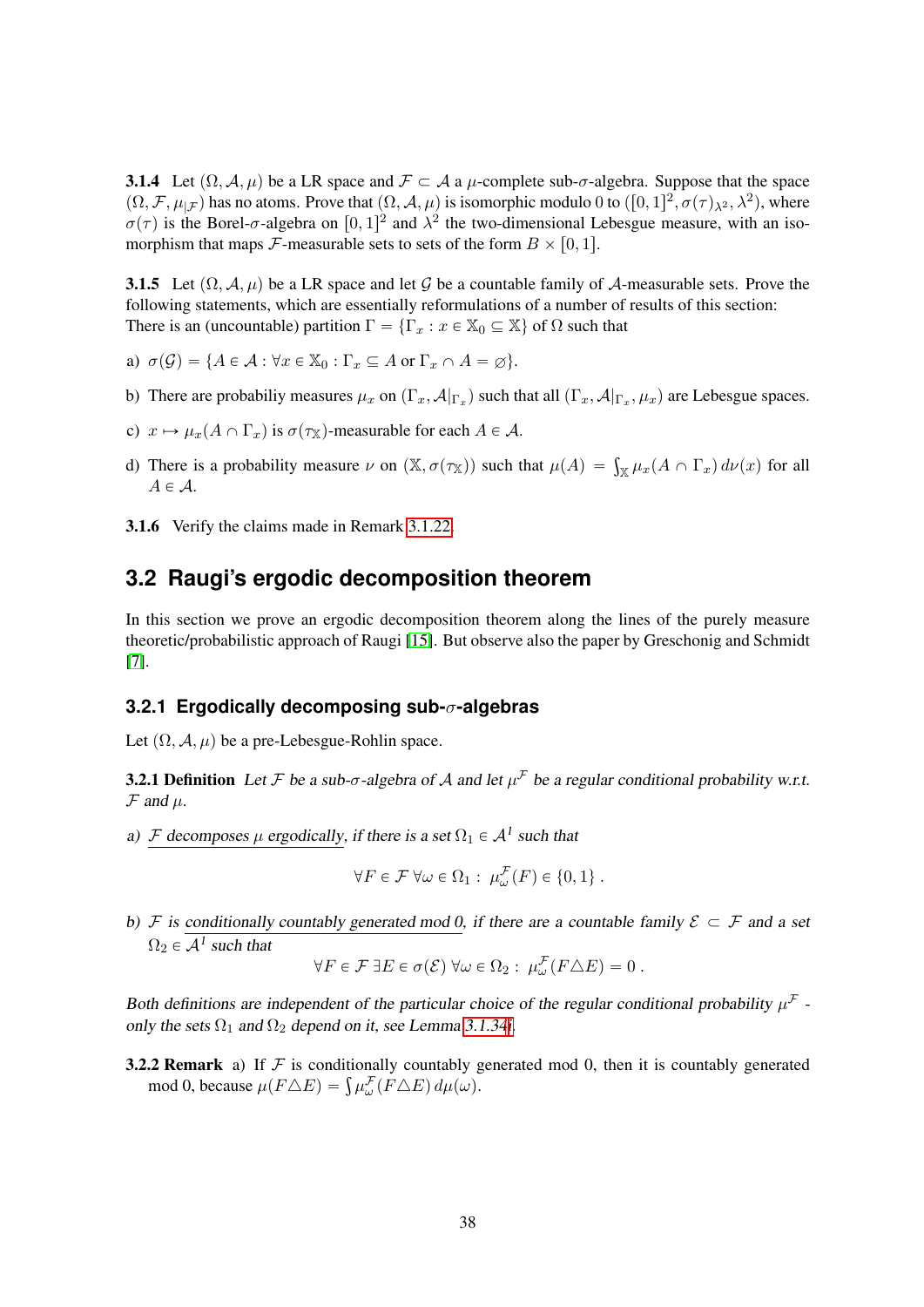b) In view of [\(3.1.9\)](#page-36-1) there is always a sub- $\sigma$ -algebra  $\mathcal{F}_0 \subseteq \mathcal{F} \subseteq (\mathcal{F}_0)_\mu$  which decomposes  $\mu$  ergodically. This does not imply that  $F$  decomposes  $\mu$  ergodically, as the following example shows: Let  $\Omega = [0, 1]^2$ , let  $\mu$  be the two-dimensional Lebesgue measure on  $\Omega$  and A the  $\sigma$ -algebra of Lebesgue-measurable sets. Consider the sub- $\sigma$ -algebra F consisting of all sets  $A \times [0, 1] \cup N_1 \times$  $[0, 1/2) \cup N_2 \times [1/2, 1]$  where  $A \subset [0, 1]$  is Lebesgue-measurable and  $N_1, N_2 \subset [0, 1]$  are at most countable. Denote also by  $\mathcal{F}_0 \subset \mathcal{F}$  the sub- $\sigma$ -algebra of all sets of the form  $B \times [0, 1]$  where B is a Borel-subset of [0, 1]. Then  $\mathcal{F} \subset (\mathcal{F}_0)_\mu$ ,  $\mathcal{F}_0$  is countably generated and the measures  $A \mapsto \lambda(A_x)$ ( $\lambda$  the one-dimensional Lebesgue measure) serve as regular conditional probabilities both for  $\mu_x^{\mathcal{F}_0}$ and for  $\mu_x^{\mathcal{F}}$ . Obviously,  $\mathcal{F}_0$  decomposes  $\mu$  ergodically. But for each  $x \in [0, 1]$  each set  $F \in \mathcal{F}_0$  can be modified on its x-fibre into a set A from  $\mathcal{F}_0$  such that  $\mu_x^{\mathcal{F}}(A) = \frac{1}{2}$ . So  $\mathcal{F}$  does not decompose  $\mu$  ergodically.

We will see that such local modifications are often impossible when  $\mathcal F$  is a  $\sigma$ -algebra of invariant sets.

<span id="page-38-0"></span>**3.2.3 Theorem** Let F be a sub- $\sigma$ -algebra of A and let  $\mu^{\mathcal{F}}$  be a regular conditional probability w.r.t.  $\mathcal F$  and  $\mu$ . The following are equivalent:

- (i)  $\mathcal F$  decomposes  $\mu$  ergodically.
- (ii) For any countably generated sub- $\sigma$ -algebra  $\tilde{\mathcal{F}} \subseteq \mathcal{F}$  with  $\mathcal{F} \subseteq \tilde{\mathcal{F}}_{\mu}$  holds: There is  $\Omega_2 \in \mathcal{A}^1$  such that

$$
\forall F \in \mathcal{F} \exists E \in \tilde{\mathcal{F}} \,\forall \omega \in \Omega_2: \,\mu^{\mathcal{F}}_{\omega}(F \triangle E) = 0 \,.
$$

- (iii)  $F$  is conditionally countably generated mod 0.
- (iv) There is a set  $\Omega_3 \in A^1$  such that for all  $\omega \in \Omega_3$  holds: the kernel  $\mu^F$  is a regular conditional probabilitiy for the probability measure  $\mu^{\mathcal{F}}_{\omega}$ , i.e.

$$
\forall \omega \in \Omega_3 \,\,\forall A \in \mathcal{A}: \, E_{\mu^{\mathcal{F}}_{\omega}}[1_A \,|\, \mathcal{F}](\omega') = \mu^{\mathcal{F}}_{\omega'}(A) \quad \text{for } \mu^{\mathcal{F}}_{\omega}\text{-a.e. } \omega', \text{ equivalently}
$$
\n
$$
\forall \omega \in \Omega_3 \,\,\forall A \in \mathcal{A} \,\,\forall F \in \mathcal{F}: \,\,\mu^{\mathcal{F}}_{\omega}(A \cap F) = \int_F \mu^{\mathcal{F}}_{\omega'}(A) \, d\mu^{\mathcal{F}}_{\omega}(\omega').
$$

As both sides of the last identity define a probability measure in A, it suffices to check either of these conditions for all A from a countable  $\cap$ -stable generator of A.

(The equivalence between (i) and (iii) is from [\[15,](#page-64-0) Proposition 3.3].)

*Proof:* (i)  $\Rightarrow$  (ii): Let  $\tilde{\mathcal{F}} \subseteq \mathcal{F}$  be a countably generated sub- $\sigma$ -algebra with  $\mathcal{F} \subseteq \tilde{\mathcal{F}}_{\mu}$ . By Corollary [3.1.33,](#page-35-3) there is a regular conditional probability  $\mu^{\tilde{\mathcal{F}}}$ . As  $\tilde{\mathcal{F}} \subseteq \mathcal{F} \subseteq \tilde{\mathcal{F}}_{\mu}$ , this serves also as regular conditional probability for Fand we denote it simply by  $\mu^{\mathcal{F}}$ .

Let  $\Omega_1$  be as in the definition of ergodic decomposition by F. Then, for each  $F \in \mathcal{F}$ , we can decompose  $\Omega$  disjointly as  $\Omega = F^0 \cup F^1 \cup N^F$  where  $F^0 := \{ \omega \in \Omega : \mu^{\mathcal{F}}_{\omega}(F) = 0 \}$ ,  $F^1 := \{ \omega \in \Omega \}$  $\Omega: \mu_{\omega}^{\mathcal{F}}(F) = 1$ , and  $N^F \subseteq \Omega \backslash \Omega_1$ . As  $\mu^{\mathcal{F}}$  could be chosen  $\tilde{\mathcal{F}}$ -measurable, we have  $F^0, F^1 \in \tilde{\mathcal{F}}$ . In particular, for all  $\omega \in \Omega_1$  and all  $F \in \mathcal{F}$ ,  $\mu_{\omega}^{\mathcal{F}}(F \cap F^0) \in \{0, 1\}$  and also  $\mu_{\omega}^{\mathcal{F}}(F \cap F^1) \in \{0, 1\}$ .

Let  $\Omega_2 = {\omega \in \Omega_1 : \mu_{\omega}^{\mathcal{F}}(\Omega_1) = 1}$ . Then  $\mu(\Omega_2) = 1$ . For  $\omega \in \Omega_2$  and each  $F \in \mathcal{F}$  we have  $\mu_{\omega}^{\mathcal{F}}(N^F) \le \mu_{\omega}^{\mathcal{F}}(\Omega \backslash \Omega_1) = 0$ . Therefore, in view of Lemma [3.1.34](#page-35-1)[iii](#page-35-4)

$$
\mu_{\omega}^{\mathcal{F}}(F \backslash F^1) = \mu_{\omega}^{\mathcal{F}}(F \cap F^0) = \delta_{\omega}(F^0) \cdot \mu_{\omega}^{\mathcal{F}}(F) = 0
$$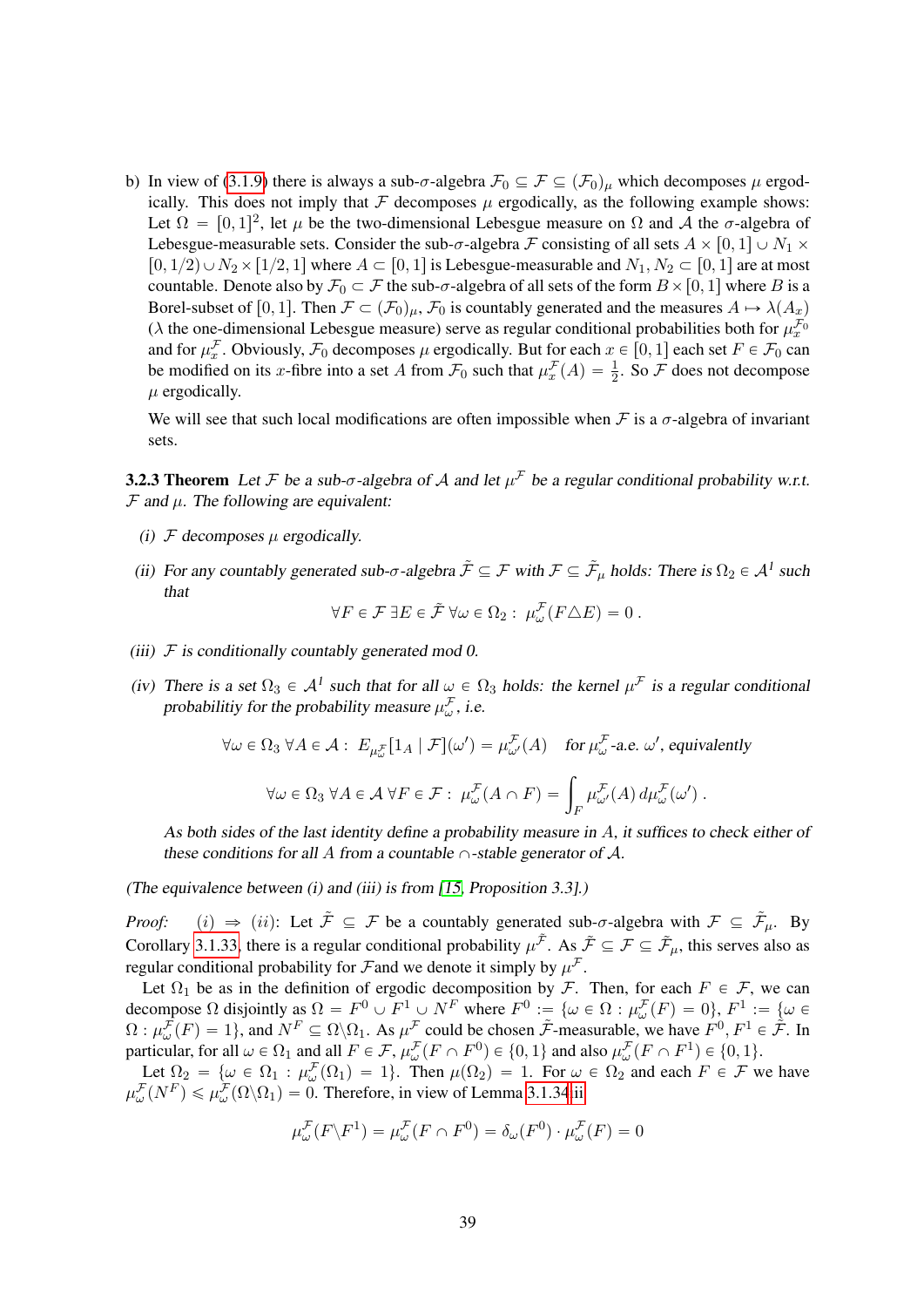and

$$
\mu^{\mathcal{F}}_{\omega}(F^1 \backslash F) = \mu^{\mathcal{F}}_{\omega}(F^c \cap F^1) = \delta_{\omega}(F^1) \cdot \mu^{\mathcal{F}}_{\omega}(F^c) = 0,
$$

so that  $\mu_{\omega}^{\mathcal{F}}(F \triangle F^1) = 0$  for all  $\omega \in \Omega_2$  and all  $F \in \mathcal{F}$  with  $F^1 \in \tilde{\mathcal{F}}$ .

 $(ii) \Rightarrow (iii)$ : This follows from Corollary [3.1.27](#page-32-2) which asserts the existence of at least one countably generated sub- $\sigma$ -algebra as in (ii).

 $(iii) \Rightarrow (iv)$  $(iii) \Rightarrow (iv)$  $(iii) \Rightarrow (iv)$ : Let  $\tilde{\mathcal{F}} = \sigma(\mathcal{E}), \mathcal{E}$  from Definition [3.2.1](#page-37-2)[b.](#page-37-3) By Lemma [3.1.34](#page-35-1)ii and [iii,](#page-35-4) for all  $\omega \in \Omega_0$ , all  $F \in \tilde{\mathcal{F}}$  and all  $A \in \mathcal{A}$ .

$$
\int_{F} \mu_{\omega'}^{\mathcal{F}}(A) d\mu_{\omega}^{\mathcal{F}}(\omega') = \mu_{\omega}^{\mathcal{F}}(A) \cdot \mu_{\omega}^{\mathcal{F}}(F) = \mu_{\omega}^{\mathcal{F}}(A) \cdot \delta_{\omega}(F) = \mu_{\omega}^{\mathcal{F}}(A \cap F)
$$

As F is conditionally countably generated mod 0, this extends to all  $F \in \mathcal{F}$ .

 $(iv) \Rightarrow (i)$ : Let  $\omega \in \Omega_0 \cap \Omega_3$  with  $\Omega_0$  from Lemma [3.1.34.](#page-35-1) Then  $\mu^{\mathcal{F}}_{\omega'} = \mu^{\mathcal{F}}_{\omega}$  for  $\mu^{\mathcal{F}}_{\omega}$ -a.e.  $\omega'$ , and for each  $F \in \mathcal{F}$  and  $\mu_{\omega}^{\mathcal{F}}$ -a.e.  $\omega'$  holds

$$
\mu^{\mathcal{F}}_{\omega}(F) = \mu^{\mathcal{F}}_{\omega'}(F) = E_{\mu^{\mathcal{F}}_{\omega}}[1_F | \mathcal{F}](\omega') = 1_F(\omega').
$$

Hence  $\mu_{\omega}^{\mathcal{F}}(F) \in \{0, 1\}.$ 

**3.2.4 Corollary** Let  $\mathcal{G} \subseteq \mathcal{F} \subseteq \mathcal{A}$  be sub- $\sigma$ -algebras. If  $\mathcal{F} \subseteq \mathcal{G}_{\mu}$  and if  $\mathcal{F}$  decomposes  $\mu$  ergodically, then also  $G$  decomposes  $\mu$  ergodically.

*Proof:* By Corollary [3.1.27](#page-32-2) there is a countably generated sub- $\sigma$ -algebra  $\tilde{G} \subseteq G$  such that  $G \subseteq \tilde{G}_{\mu}$ , hence  $\tilde{\mathcal{G}} \subseteq \mathcal{F}$  and  $\mathcal{F} \subseteq \mathcal{G}_{\mu} = \tilde{\mathcal{G}}_{\mu}$ . As  $\mathcal{F}$  decomposes  $\mu$  ergodically, Theorem [3.2.3\(](#page-38-0)ii) implies that there is  $\Omega_2 \in \mathcal{A}^1$  such that

$$
\forall F \in \mathcal{F} \exists E \in \tilde{\mathcal{G}} \,\forall \omega \in \Omega_2: \,\mu^{\mathcal{F}}_{\omega}(F \triangle E) = 0.
$$

This holds a fortiori for all  $F \in \mathcal{G}$ , so  $\mathcal{G}$  is conditionally countably generated mod 0, and another application of Theorem [3.2.3](#page-38-0) shows that  $G$  decomposes  $\mu$  ergodically.

 $\Box$ 

We finish this subsection by the following observation: for two sub- $\sigma$ -algebras  $\mathcal F$  and  $\mathcal G$  of  $\mathcal A$  with regular conditional probabilities  $\mu^{\mathcal{F}}$  and  $\mu^{\mathcal{G}}$  define the stochastic kernel  $\mu^{\mathcal{G}} \ltimes \mu^{\mathcal{F}}$  by

$$
\mu^{\mathcal{G}} \ltimes \mu^{\mathcal{F}}(\omega, A) := \int_{\Omega} \mu^{\mathcal{F}}_{\omega'}(A) d\mu^{\mathcal{G}}_{\omega}(\omega'). \tag{3.2.1}
$$

In this situation we have the following lemma:

**3.2.5 Lemma** a) If F decomposes  $\mu$  ergodically and if

<span id="page-39-1"></span><span id="page-39-0"></span>
$$
(\mu^{\mathcal{G}} \ltimes \mu^{\mathcal{F}})_{\omega} = \mu^{\mathcal{G}}_{\omega} \quad \text{for } \mu\text{-a.e. } \omega,
$$
 (3.2.2)

then  $\mu^{\mathcal{F}}$  is a regular conditional probability w.r.t.  $\mathcal F$  and  $\mu^{\mathcal{G}}_{\omega}$  for  $\mu$ -a.e.  $\omega$ . b) [\(3.2.2\)](#page-39-0) holds in particular, if  $\mathcal{G} \subseteq \mathcal{F}$ .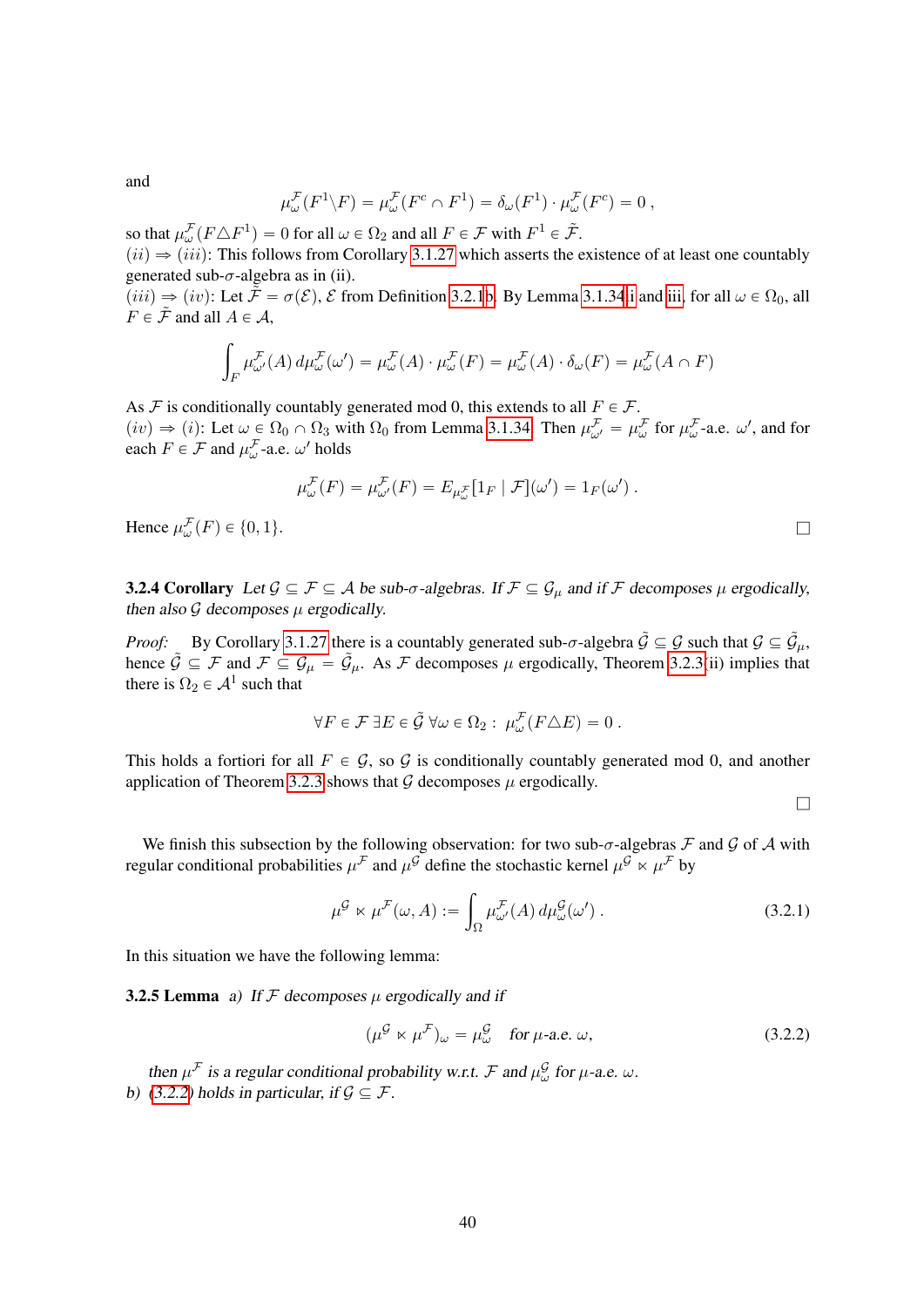*Proof:* a) As F decomposes  $\mu$  ergodically, there is, by Theorem [3.2.3\(](#page-38-0)iv), a set  $\Omega_3 \in A^1$  such that for all  $\tilde{\omega} \in \Omega_3$ 

$$
\forall A \in \mathcal{A} \ \forall F \in \mathcal{F}: \ \mu_{\tilde{\omega}}^{\mathcal{F}}(A \cap F) = \int_{F} \mu_{\omega'}^{\mathcal{F}}(A) \ d\mu_{\tilde{\omega}}^{\mathcal{F}}(\omega') \ .
$$

As  $\mu^F$  is a regular conditional probability w.r.t. F and  $\mu$ , there is  $\Omega_4 \in A^1$  such that this identity holds for all  $\omega \in \Omega_4$  and  $\mu^{\mathcal{F}}_{\omega}$ -a.e.  $\tilde{\omega}$ . Hence, integrating w.r.t.  $\mu^{\mathcal{F}}_{\omega}$  we have for all  $\omega \in \Omega_4$  that also satisfy  $(\mu^{\mathcal{G}} \ltimes \mu^{\mathcal{F}})_{\omega} = \mu^{\mathcal{G}}_{\omega}$  and for all  $A \in \mathcal{A}$  and  $F \in \mathcal{F}$ 

$$
\mu_{\omega}^{\mathcal{G}}(A \cap F) = (\mu^{\mathcal{G}} \times \mu^{\mathcal{F}})_{\omega}(A \cap F) = \int_{\Omega} \mu_{\tilde{\omega}}^{\mathcal{F}}(A \cap F) d\mu_{\omega}^{\mathcal{G}}(\tilde{\omega})
$$
  
\n
$$
= \int_{\Omega} \left( \int_{F} \mu_{\omega'}^{\mathcal{F}}(A) d\mu_{\tilde{\omega}}^{\mathcal{F}}(\omega') \right) d\mu_{\omega}^{\mathcal{G}}(\tilde{\omega}) = \int_{F} \mu_{\omega'}^{\mathcal{F}}(A) d(\mu^{\mathcal{G}} \times \mu^{\mathcal{F}})_{\omega}(\omega')
$$
  
\n
$$
= \int_{F} \mu_{\omega'}^{\mathcal{F}}(A) d\mu_{\omega}^{\mathcal{G}}(\omega').
$$

Hence, for  $\mu$ -a.e.  $\omega$ ,  $\mu^{\mathcal{F}}$  is a regular conditional probability w.r.t.  $\mathcal{F}$  and  $\mu^{\mathcal{G}}_{\omega}$ . b) Let  $A \in \mathcal{A}$ . We have the *u*-a.e. identities

$$
(\mu^{\mathcal{G}} \ltimes \mu^{\mathcal{F}})_{\omega}(A) = \int_{\Omega} \mu^{\mathcal{F}}_{\omega'}(A) d\mu^{\mathcal{G}}_{\omega}(\omega') = E_{\mu}[\mu^{\mathcal{F}}(A) | \mathcal{G}](\omega) = E_{\mu}[E_{\mu}[1_A | \mathcal{F}] | \mathcal{G}](\omega)
$$

$$
= E_{\mu}[1_A | \mathcal{G}](\omega) = \mu^{\mathcal{G}}_{\omega}(A).
$$

Hence for  $\mu$ -a.e.  $\omega$  the measures  $(\mu^{\mathcal{G}} \otimes \mu^{\mathcal{F}})_{\omega}$  and  $\mu^{\mathcal{G}}_{\omega}$  coincide on a countable generator of A and therefore on all of A.

 $\Box$ 

#### <span id="page-40-0"></span>**3.2.2 The ergodic decomposition for a single non-singular automorphism**

**3.2.6 Definition** Let  $(\Omega, \mathcal{A}, m)$  be a  $\sigma$ -finite measure space. A bijective and bi-measurable map T :  $\Omega \to \Omega$  satisfying  $m \circ T^{-1} \approx m$  is called a non-singular automorphism.

<span id="page-40-1"></span>**3.2.7 Theorem** Let T be a non-singular automorphism of the pLR space  $(\Omega, \mathcal{A}, \mu)$ . Recall that  $\mathcal{I}(T) = \{ A \in \mathcal{A} : T^{-1}(A) = A \}.$ 

- <span id="page-40-2"></span>a) Let  $\mathcal{F} \subseteq \mathcal{I}(T)$  be a sub- $\sigma$ -algebra with a regular conditional probability  $\mu^{\mathcal{F}}$ . Then  $\mu^{\mathcal{F}}_{\omega} \circ T^{-1} \approx \mu^{\mathcal{F}}_{\omega}$ for  $\mu$ -a.e.  $\omega$ .
- <span id="page-40-3"></span>b)  $\mathcal{I}(T)$  decomposes  $\mu$  ergodically.

*Proof (following [\[15,](#page-64-0) Proposition 5.1]):*

a) Let  $\psi$  be a version of the Radon-Nikodym derivative  $\frac{d(\mu \circ T^{-1})}{d\mu}$ . We will prove that for  $\mu$ -a.e.  $\omega$  it is also a version of  $\frac{d(\mu_{\omega}^{\mathcal{F}} \circ T^{-1})}{d \mu^{\mathcal{F}}}$  $\frac{\sum_{\omega} \circ I^{-1}}{d\mu_{\omega}^{\mathcal{F}}}$ : let  $A \in \mathcal{A}$  and  $F \in \mathcal{F}$ . Then

$$
\int_F \mu_{\omega}^{\mathcal{F}} \circ T^{-1}(A) d\mu(\omega) = \int_F E_{\mu} \left[ 1_{T^{-1}(A)} | \mathcal{F} \right] d\mu = \mu(F \cap T^{-1}(A)) = \mu(T^{-1}(F \cap A))
$$

$$
= \int_{F \cap A} \psi d\mu = \int_F E_{\mu} \left[ 1_A \psi | \mathcal{F} \right] d\mu = \int_F \left( \int_A \psi d\mu_{\omega}^{\mathcal{F}} \right) d\mu(\omega) .
$$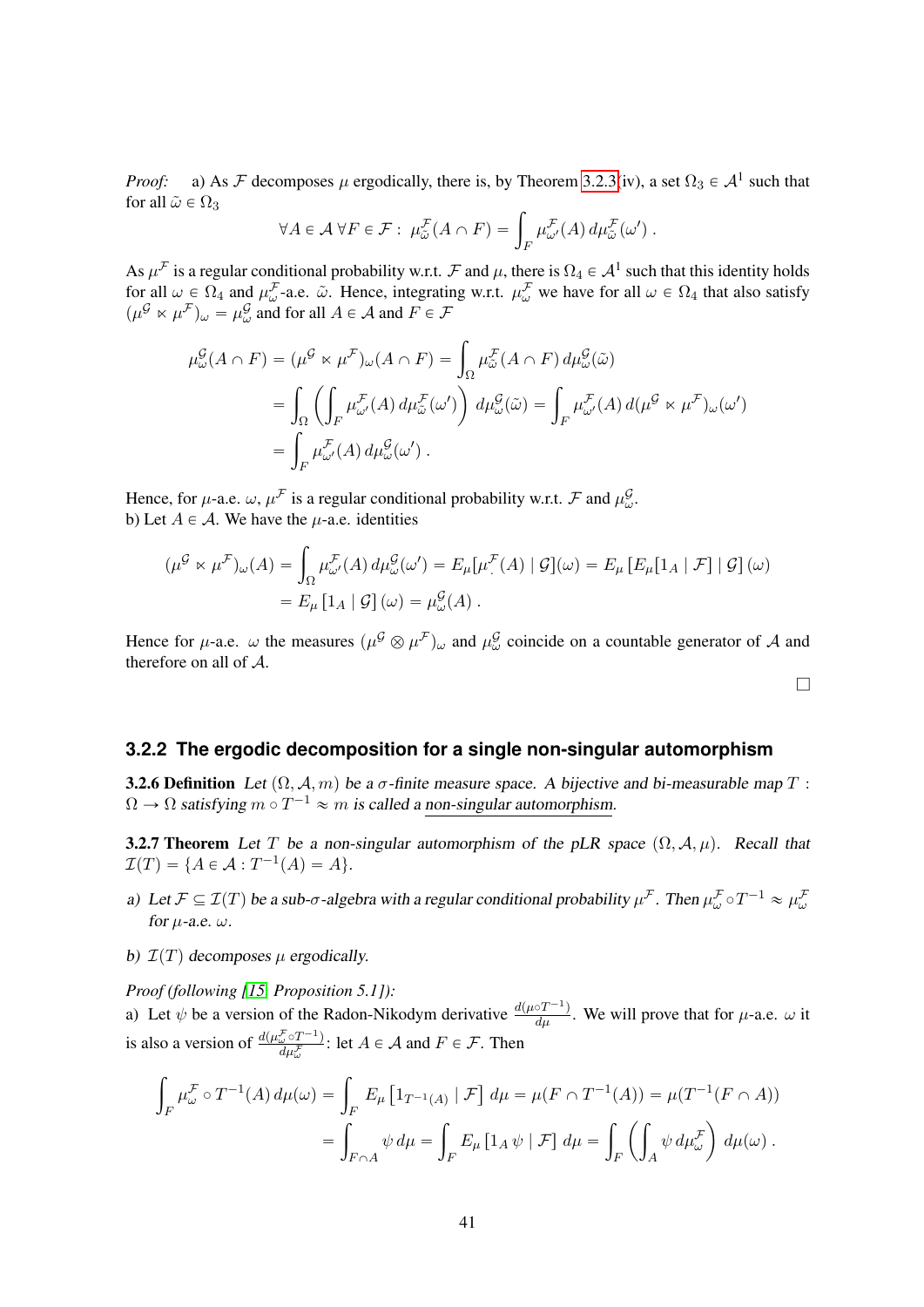Hence, for each given  $A \in \mathcal{A}$ ,  $\mu_{\omega}^{\mathcal{F}} \circ T^{-1}(A) = \int_A \psi \, d\mu_{\omega}^{\mathcal{F}}$  for  $\mu$ -a.e.  $\omega$ . Let  $\mathcal{E}$  be a countable  $\cap$ -stable generator for A. Then there is  $\Omega' \in A^1$  such that the measures  $\mu_{\omega}^{\mathcal{F}} \circ T^{-1}$  and  $\psi \mu_{\omega}^{\mathcal{F}}$  coincide on  $\mathcal{E}$ . and hence on  $\mathcal{A} = \sigma(\mathcal{E})$  – for all  $\omega \in \Omega'.$ 

b) Recall from Example [2.1.4](#page-12-3)[a](#page-12-5) that  $Pf := f \circ T^{-1} \cdot \psi$  defines a positive  $L^1$ -contraction. Let again B be a countable  $\cap$ -stable generator for A. From Theorem [2.2.11](#page-23-2) (a variant of Hurewicz's theorem) we know that there is  $\Omega'' \in \mathcal{A}^1$  such that

$$
\forall \omega' \in \Omega'' \ \forall A \in \mathcal{E} \ : \lim_{n \to \infty} \frac{\sum_{k=-n}^{n} (P^k 1_A)(\omega')}{\sum_{k=-n}^{n} (P^k 1)(\omega)} = E_{\mu}[1_A \mid \mathcal{I}](\omega') = \mu_{\omega'}^{\mathcal{I}}(A) \ ,
$$

where the regular conditional probability  $\mu^{\mathcal{I}}$  exists in view of Corollary [3.1.33.](#page-35-3) Changing  $\Omega''$  (if necessary), we can replace the " $\forall \omega' \in \Omega''$ " by " $\forall \omega \in \Omega''$  and  $\mu^{\mathcal{I}}_{\omega}$ -a.e.  $\omega''$ ", because  $\mu^{\mathcal{I}}$  is a regular conditional probability w.r.t.  $\mathcal I$  and  $\mu$ .

The same theorem, applied to the non-singular measures  $\mu_{\omega}^{\mathcal{I}}(\omega \in \Omega')$  from part a), tells us that for each  $\omega \in \Omega'$  and  $\mu_{\omega}^{\mathcal{I}}$ -a.e.  $\omega'$ 

$$
\lim_{n \to \infty} \frac{\sum_{k=-n}^{n} (P^k 1_A)(\omega')}{\sum_{k=-n}^{n} (P^k 1)(\omega')} = E_{\mu_{\omega}^{\mathcal{I}}} [1_A | \mathcal{I}] (\omega') \text{ for all } A \in \mathcal{E}.
$$

Hence, for all  $\omega \in \Omega' \cap \Omega''$  and all  $\mathcal{A} \in \mathcal{E}$ , we have

<span id="page-41-2"></span>
$$
\mu_{\omega}^{\mathcal{I}}(A) = E_{\mu_{\omega}^{\mathcal{I}}}[1_{A} | \mathcal{I}] (\omega') \text{ for } \mu_{\omega}^{\mathcal{I}\text{-a.e. } \omega'}, \tag{3.2.3}
$$

and this extends to all  $A \in \sigma(\mathcal{E}) = \mathcal{A}$ , because the family of sets A satisfying [\(3.2.3\)](#page-41-2) forms a Dynkin-System. Recall from Lemma [3.1.34](#page-35-1)[ii](#page-35-5) that there is  $\Omega_0 \in A^1$  such that  $\mu_{\omega}^{\mathcal{I}} = \mu_{\omega'}^{\mathcal{I}}$  for all  $\omega \in \Omega_0$  and  $\mu_{\omega}^{\mathcal{I}}$ -a.e.  $\omega'$ . Hence, for  $\omega \in \Omega_0 \cap \Omega' \cap \Omega''$  and all  $A \in \mathcal{A}$ ,

$$
\mu_{\omega'}^{\mathcal{I}}(A) = E_{\mu_{\omega}^{\mathcal{I}}}\left[1_{A} \mid \mathcal{I}\right](\omega') \text{ for } \mu_{\omega}^{\mathcal{I}}\text{-a.e. } \omega',
$$

But his means that  $\mu^{\mathcal{I}}$  is a regular contitional probability for the probability measure  $\mu^{\mathcal{I}}_{\omega}$ , and Theo-rem [3.2.3](#page-38-0) implies that  $\mathcal{I}(T)$  decomposes  $\mu$  ergodically.

# <span id="page-41-0"></span>**3.2.3 The ergodic decomposition for countable families of non-singular automorphisms**

<span id="page-41-4"></span>In this section  $(\Omega, \mathcal{A}, \mu)$  is a pLR space.

**3.2.8 Theorem** [\[15,](#page-64-0) Corollary 5.2] Let  $(T_i : i \in I)$  be an at most countable family of non-singular automorphisms of the pLR space  $(\Omega, \mathcal{A}, \mu)$ . Then

a) the sub- $\sigma$ -algebra  $\mathcal{I} := \bigcap_{i \in I} \mathcal{I}(T_i)$  decomposes  $\mu$  ergodically, and b) for  $\mu$ -a.e.  $\omega \in \Omega$  holds:  $\forall i \in I : \mu_{\omega}^{\mathcal{I}} \circ T_i^{-1} \approx \mu_{\omega}^{\mathcal{I}}$ .

This theorem is essentially a corollary to the next theorem whose proof is postponed to the next subsection.

<span id="page-41-1"></span>**3.2.9 Theorem** [\[15,](#page-64-0) Theorem 3.4] Let  $(\mathcal{F}_i : i \in I)$  be an at most countable nonempty family of sub- $\sigma$ -algebras that decompose  $\mu$  ergodically. If

<span id="page-41-3"></span>
$$
\left(\bigcap_{i\in J} \mathcal{F}_i\right)_{\mu} = \bigcap_{i\in J} (\mathcal{F}_i)_{\mu} \quad \text{ for all finite subsets } J \subseteq I,
$$
\n(3.2.4)

then also  $\bigcap_{i \in I} \mathcal{F}_i$  decomposes  $\mu$  ergodically.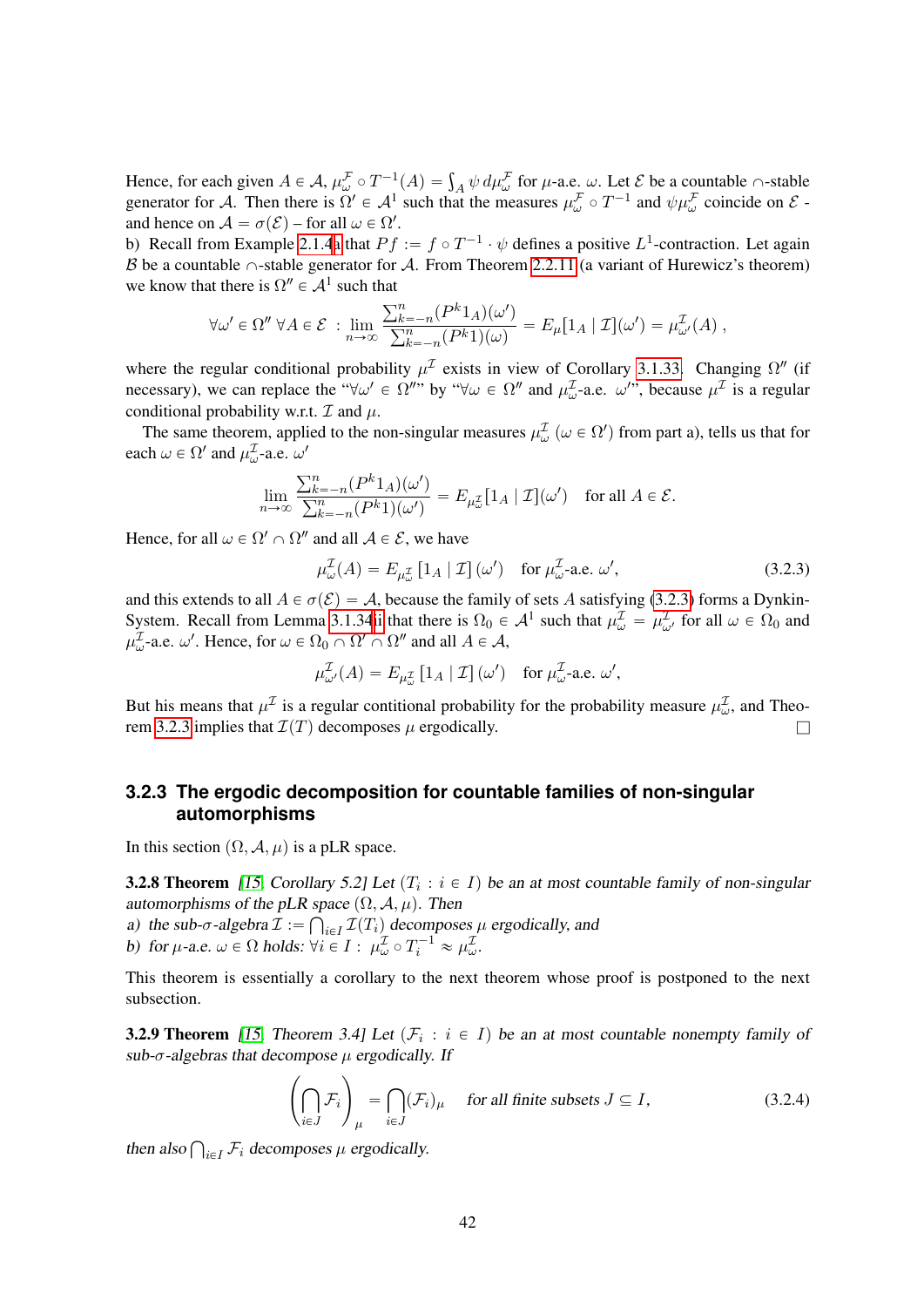**3.2.10 Remark** Raugi [\[15\]](#page-64-0) formulates condition [\(3.2.4\)](#page-41-3) not in terms of the  $\mu$ -completions but in terms of *relative*  $\mu$ -completions  $\overline{\mathcal{F}} := \mathcal{F}_{\mu} \cap \mathcal{A}$ . His condition reads

<span id="page-42-1"></span>
$$
\overline{\bigcap_{i\in J} \mathcal{F}_i} = \bigcap_{i\in J} \overline{\mathcal{F}_i} \quad \text{ for all finite subsets } J \subseteq I. \tag{3.2.5}
$$

Obviously  $(3.2.5)$  follows from  $(3.2.4)$  by intersecting both sides of  $(3.2.4)$  with A. The converse is an immediate consequence of the following two assertions:

- an immediate consequence of the following two ass<br>a)  $\left(\overline{\mathcal{F}}\right)_{\mu} = \mathcal{F}_{\mu}$ , which follows from  $\mathcal{F} \subseteq \overline{\mathcal{F}} \subseteq \mathcal{F}_{\mu}$ .
- b)  $\left(\bigcap_{i\in J} \overline{\mathcal{F}_i}\right)_{\mu} = \bigcap_{i\in J} (\mathcal{F}_i)_{\mu}$ . This can be seen as follows:  $\bigcap_{i\in J} \overline{\mathcal{F}_i} =$ Ş i as follows:  $\bigcap_{i \in J} \mathcal{F}_i = \bigcap_{i \in J} (\mathcal{F}_i)_{\mu} \cap \mathcal{A} \subseteq (\mathcal{F}_j)_{\mu}$ for each  $j \in J$ . On the other hand, if  $A \in \bigcap_{i \in J} (\mathcal{F}_i)_{\mu}$ , then there are  $A_i \in \mathcal{F}_i \subseteq A$  such that  $\mu(A \triangle A_i) = 0$   $(i \in J)$ . In particular  $A_i \in \mathcal{A}$  and  $\mu(A_i \triangle A_j) = 0$  for all  $i, j \in J$ . Hence  $A_j \in \bigcap_{i \in J} \overline{\mathcal{F}}_i$  for each  $j \in J$ , so that  $A \in \left(\bigcap_{i \in J} \overline{\mathcal{F}}_i\right)_{\mu}$ .

One may notice that the above arguments remain valid for infinite sets  $J \subseteq I$ .

3.2.11 Remark Raugi claims both theorems for arbitrary (also uncountable) families of automorphisms or  $\sigma$ -algebras, respectively. Below we give an example which shows that Theorem [3.2.9](#page-41-1) does not extend to uncountable families – at least not without additional assumptions. I do not know whether Theore[m3.2.8](#page-41-4) extends to uncountable families. It would do in cases where the relative completions  $\mathcal{I}(T_i)$  decompose  $\mu$  ergodically, but I have no indication that this is generally true.

<span id="page-42-0"></span>**3.2.12 Example** Let  $(\Omega, \mathcal{A}, \mu)$  be  $[0, \frac{1}{2}]$  $\frac{1}{2}$   $\times$  {1, 2} equipped with its product Borel- $\sigma$ -algebra and the probability  $\mu =$  Lebesgue  $\times$  counting measure. Denote by  $\mathcal N$  the family of all uncountable Borel subsets of  $\left[0, \frac{1}{2}\right]$  $\frac{1}{2}$ ) with zero Lebesgue measure. For  $N \in \mathcal{N}$  let

$$
\mathcal{F}_N := \{ N_0 \times \{1, 2\} \cup M_1 \times \{1\} \cup M_2 \times \{2\} \cup A_1 \times \{1\} \cup A_2 \times \{2\} :
$$
  

$$
N_0, M_1, M_2 \subseteq N, A_1, A_2 \subseteq \Omega \setminus N, N_0, A_1, A_2 \text{ Borel}, M_1, M_2 \text{ at most countable} \} .
$$

Then  $\mathcal{F}_N$  is a  $\sigma$ -algebra and  $\overline{\mathcal{F}_N} = \mathcal{A}$  decomposes  $\mu$  ergodically for all  $N \in \mathcal{N}$ , because  $\mu^{\mathcal{A}}_{\omega} = \delta_{\omega}$ . If  $N_1, \ldots, N_k \in \mathcal{N}$ , then

$$
\mathcal{F}_{N_1} \cap \cdots \cap \mathcal{F}_{N_k} = \mathcal{F}_{N_1 \cup \cdots \cup N_k}.
$$

Hence

$$
\overline{\mathcal{F}_{N_1} \cap \cdots \cap \mathcal{F}_{N_k}} = \overline{\mathcal{F}_{N_1 \cup \cdots \cup N_k}} = \mathcal{A} = \overline{\mathcal{F}_{N_1}} \cap \cdots \cap \overline{\mathcal{F}_{N_k}}.
$$

Consider now  $\mathcal{F} :=$  $_{N\in\mathcal{N}}\mathcal{F}_{N}$ . We will show that  $\mathcal F$  does not decompose  $\mu$  ergodically: Observe first that

$$
\mathcal{F} = \bigcap_{N \in \mathcal{N}} \mathcal{F}_N = \{A \times \{1, 2\} \cup M_1 \times \{1\} \cup M_2 \times \{2\} : A \text{ Borel}, M_1, M_2 \text{ at most countable}\}.
$$

(This follows from the fact that a Borel set  $B \subseteq [0, \frac{1}{2})$  $\frac{1}{2}$ ) that has at most countable intersection with any Borel Lebesgue-null set is itself at most countable. If B is a nul set, this is obvious. Otherwise one uses the fact that each Borel set of positive Lebesgue measure contains an uncountable Borel<br>null set.) We have  $(\pi_1^{-1}(\text{Borel sets}))_{\mu} \subseteq \mathcal{F} \subseteq (\pi_1^{-1}(\text{Borel sets}))_{\mu}$ , hence the family  $\mu_{(x,a)}^{\mathcal{F}} :=$  $\mathbf$  $_{\mu} \ \subseteq \ \mathcal{F} \ \subseteq$  $\mathbf{e}$  $\pi_1^{-1}$ (Borel sets)  $\ddot{\phantom{0}}$ all set.) We have  $(\pi_1^{-1}(\text{Borel sets}))_{\mu} \subseteq \mathcal{F} \subseteq (\pi_1^{-1}(\text{Borel sets}))_{\mu}$ , hence the family  $\mu_{(x,a)}^{\mathcal{F}} :=$ 1  $\frac{1}{2}$  ( $\delta_{(x,1)} + \delta_{(x,2)}$ ) serves as regular conditional probability for F. (Let A be a Borel subset of  $\Omega$  $\frac{1}{2}$  ( $\partial(x,1) + \partial(x,2)$ ) serves as regular conditional probability for F. (Let A be a Borel subset of  $\Omega$ <br>and  $F = F_0 \times \{1,2\}$ . Then  $\int_F \mu_{(x,a)}^{\mathcal{F}}(A) d\mu(x,a) = \frac{1}{2} \int_{F_0} (1_A(x,1) + 1_A(x,2)) d(\mu \circ \pi_1^{-1})(x) =$  $p(1_{F_0\cap A_1}(x)+1_{F_0\cap A_2}(x)) dx = \mu(F\cap A).$  But for each  $\omega=(x, a)\in \Omega$  the set  $\Omega\setminus\{(x, a)\}$  belongs to F and  $\mu_{(x,a)}^{\mathcal{F}}(\Omega \setminus \{(x,a)\}) = \frac{1}{2} \notin \{0,1\}.$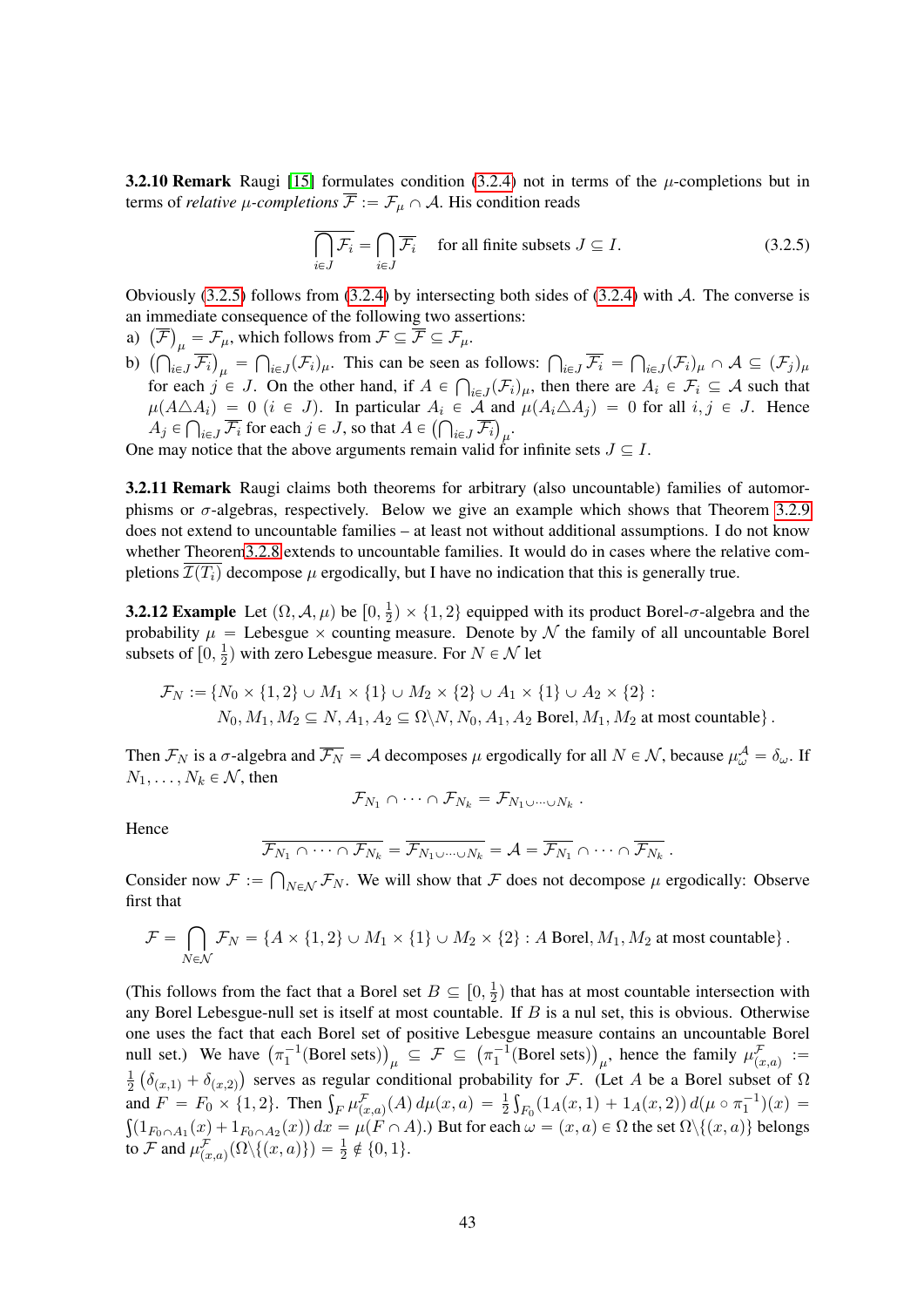*Proof that Theorem [3.2.8](#page-41-4) follows from Theorem [3.2.9:](#page-41-1)* Observing that I is at most countable, assertion b) is a direct consequence of Theorem [3.2.7](#page-40-1)[a.](#page-40-2) We turn to assertion a). By Theorem [3.2.7](#page-40-1)[b](#page-40-3) each tion b) is a direct consequence of Theorem 3.2.7 a. We turn to assertion a). By Theorem 3.2.7 b each  $\mathcal{I}(T_i)$  decomposes  $\mu$  ergodically. So it suffices to prove that  $\bigcap_{i \in J} \mathcal{I}(T_i)_{\mu} \subseteq (\bigcap_{i \in J} \mathcal{I}(T_i))_{\mu}$  f finite subsets  $J \subseteq I$ . For this we will use the general identity among sets  $\hat{A} \setminus (A \triangle B) = A \cap B$ .

Let  $A \in \bigcap_{i \in J} \mathcal{I}(T_i)_{\mu}$ . There are  $A_i \in \mathcal{I}(T_i)$   $(i \in J)$  with  $\mu(A \triangle A_i) = 0$ . Hence

$$
\mu(A\triangle T_i^{-1}A) \leq \mu(A\triangle A_i) + \mu(T_i^{-1}(A_i\triangle A)) = 0 \quad \text{for all } i \in J.
$$

Denote by G the countable algebraic subgroup of all non-singular automorphisms on  $(\Omega, \mathcal{A}, \mu)$  which is generated by the  $T_i (i \in J)$  and set  $N := \bigcup_{g \in G} \bigcup_{i \in J} g^{-1}(A \triangle T_i^{-1}A)$ . As  $\mu \circ g^{-1} \approx \mu$  for all  $g \in G$ , we have  $\mu(N) = 0$ . As  $G = \{g \circ T_i : g \in G\}$ , we have  $T_i^{-1}(N) = N$  for all  $i \in J$ , so that

$$
T_i^{-1}(A\setminus N) = T_i^{-1}(A)\setminus N = (T_i^{-1}A\setminus (A\triangle T_i^{-1}A))\setminus N = (A \cap T_i^{-1}A)\setminus N
$$

and

$$
A \setminus N = (A \setminus (A \triangle T_i^{-1}A)) \setminus N = (A \cap T_i^{-1}A) \setminus N.
$$

Hence  $A\$  N \in Ş  $\mathcal{I}(T_i)$ , and as  $A \setminus N \subseteq A \subseteq A \cup N$  it follows that  $A \in (\bigcap_{i \in J} \mathcal{I}(T_i))_{\mu_i}$  $\Box$ 

## <span id="page-43-0"></span>**3.2.4 Proof of Theorem [3.2.9](#page-41-1) (Raugi's main theorem)**

#### **The case of two sub-**σ**-algebras**

For  $i \in I := \{1, 2\}$  and  $A \in \mathcal{A}$  let  $(P_i 1_A)(\omega) := \mu_{\omega}^{\mathcal{F}_i}(A)$ . Then  $P_i 1_A$  is a version of the conditional expectation  $E_{\mu}[1_A | \mathcal{F}_i]$ . From Corollary [2.2.9](#page-22-1) we know that for each  $A \in \mathcal{A}$ 

<span id="page-43-1"></span>
$$
\lim_{n \to \infty} \frac{1}{n} \sum_{k=0}^{n-1} (P_2 P_1)^k 1_A = E_{\mu} [1_A | (\mathcal{F}_1)_{\mu} \cap (\mathcal{F}_2)_{\mu}] \quad \mu\text{-a.e.}
$$
 (3.2.6)

By the assumption of the theorem we have  $(\mathcal{F}_1)_\mu \cap (\mathcal{F}_2)_\mu = (\mathcal{F}_1 \cap \mathcal{F}_2)_\mu$ . Let  $\mathcal{F} = \mathcal{F}_1 \cap \mathcal{F}_2$  and denote  $\mu^{\mathcal{F}}$  the corresponding regular conditional probability w.r.t.  $\mu$ . Let  $\mathcal{E}$  be a countable  $\cap$ -stable generator for A. Then [\(3.2.6\)](#page-43-1) implies that there is  $\Omega' \in A^1$  such that

$$
\forall \omega' \in \Omega' \,\forall A \in \mathcal{E}: \lim_{n \to \infty} \frac{1}{n} \sum_{k=0}^{n-1} (P_2 P_1)^k 1_A(\omega') = \mu_{\omega'}^{\mathcal{F}}(A) \,.
$$
 (3.2.7)

Changing  $\Omega'$  (if necessary), we can replace the " $\forall \omega' \in \Omega''$  by " $\forall \omega \in \Omega'$  and  $\mu^{\mathcal{F}}_{\omega}$ -a.e.  $\omega''$ ", because  $\mu^{\mathcal{F}}$ is a regular conditional probability w.r.t.  $\mathcal F$  and  $\mu$ .

Because of Lemma [3.2.5,](#page-39-1) there is a set  $\Omega'' \in A^1$  such that for all  $\omega \in \Omega''$  holds:  $\mu^{\mathcal{F}_i}$  is a regular conditional probability w.r.t.  $\mathcal{F}_i$  and  $\mu^{\mathcal{F}}_{\omega}$   $(i = 1, 2)$  so that we have for  $\omega \in \Omega''$ 

$$
(P_i 1_A)(\omega') = \mu_{\omega'}^{\mathcal{F}_i}(A) = E_{\mu_{\omega}^{\mathcal{F}}} [1_A | \mathcal{F}_i](\omega') \text{ for } \mu_{\omega}^{\mathcal{F}}\text{-a.e. } \omega'.
$$

Hence, another application of Corollary [2.2.9](#page-22-1) tells us that, for any  $\omega \in \Omega' \cap \Omega''$  and for any  $A \in \mathcal{E}$ ,

$$
\lim_{n \to \infty} \frac{1}{n} \sum_{k=0}^{n-1} (P_2 P_1)^k 1_A(\omega') = E_{\mu_{\omega}^{\mathcal{F}}} [1_A | \tilde{\mathcal{F}}_1 \cap \tilde{\mathcal{F}}_2](\omega') \text{ for } \mu_{\omega}^{\mathcal{F}}\text{-a.e. } \omega',\tag{3.2.8}
$$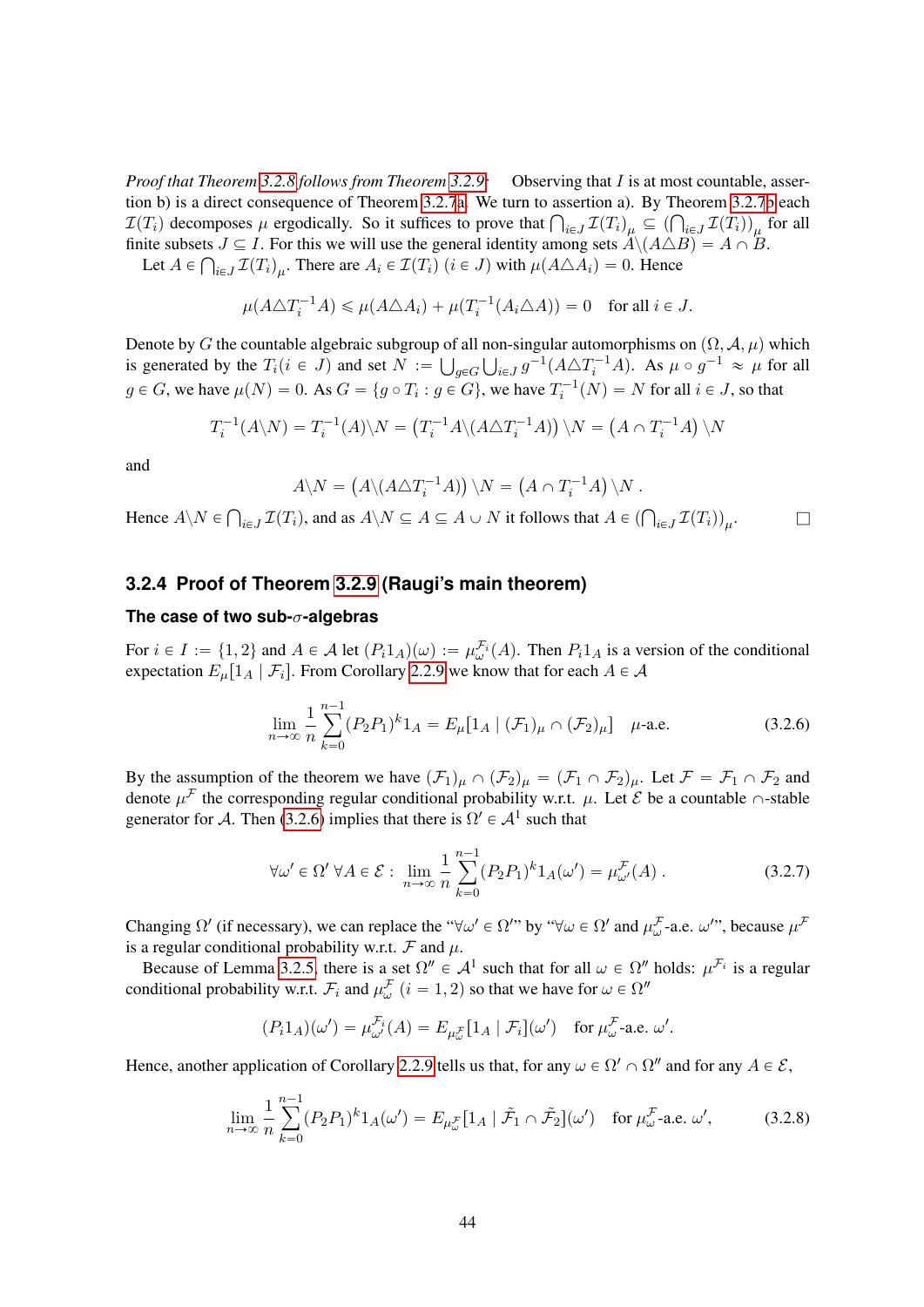where  $\tilde{\mathcal{F}}_i = (\mathcal{F}_i)_{\mu_{\omega}^{\mathcal{F}}}$ . Therefore Lemma [3.1.34](#page-35-1)[ii](#page-35-5) implies that therer is  $\Omega''' \in \mathcal{A}^1$  such that for all  $\omega \in \Omega' \cap \Omega'' \cap \Omega'''$ , all  $A \in \mathcal{E}$  and  $\mu_{\omega}^{\mathcal{F}}$ -a.e.  $\omega'$ 

$$
\mu_{\omega}^{\mathcal{F}}(A) = \mu_{\omega'}^{\mathcal{F}}(A) = \lim_{n \to \infty} \frac{1}{n} \sum_{k=0}^{n-1} (P_2 P_1)^k 1_A(\omega') = E_{\mu_{\omega}^{\mathcal{F}}}[1_A | \tilde{\mathcal{F}}_1 \cap \tilde{\mathcal{F}}_2](\omega').
$$
 (3.2.9)

Hence, for  $\omega \in \Omega' \cap \Omega'' \cap \Omega'''$ ,  $F \in \mathcal{F} = \mathcal{F}_1 \cap \mathcal{F}_2 \subseteq \tilde{\mathcal{F}}_1 \cap \tilde{\mathcal{F}}_2$  and  $A \in \mathcal{E}$ ,

$$
\mu^{\mathcal{F}}_{\omega}(A \cap F) = \int_{F} 1_A d\mu^{\mathcal{F}}_{\omega} = \int_{F} E_{\mu^{\mathcal{F}}_{\omega}} [1_A | \tilde{\mathcal{F}}_1 \cap \tilde{\mathcal{F}}_2](\omega') d\mu^{\mathcal{F}}_{\omega}(\omega') = \int_{F} \mu^{\mathcal{F}}_{\omega}(A) d\mu^{\mathcal{F}}_{\omega}(\omega'),
$$

and as for fixed  $F$  both sides of this identity define finite measures in  $A$ , the identity extends to all  $A \in \sigma(\mathcal{E}) = \mathcal{A}$  and in particular to  $A = F$ . Therefore  $\mu_{\omega}^{\mathcal{F}}(F) = \mu_{\omega}^{\mathcal{F}}(F)^2 \in \{0,1\}$  for all  $\omega \in \Omega' \cap \Omega'' \cap \Omega''' \in \mathcal{A}^1$ , i.e. F decomposes  $\mu$  ergodically.

#### **The case of a sequence of sub-**σ**-algebras**

Let  $(\mathcal{F}_n)_{n \in \mathbb{N}}$  be a sequence of sub- $\sigma$  algebras that are ergodic w.r.t.  $\mu$  and satisfy condition [\(3.2.4\)](#page-41-3).<br>For  $n \in \mathbb{N}$  let  $G = \bigcap_{n=1}^{n} \mathcal{F}$ . Then, for any  $n > 2$  we have  $G = G$  and For  $n \in \mathbb{N}$  let  $\mathcal{G}_n = \bigcap_{i=1}^n \mathcal{F}_i$ . Then, for any  $n \geq 2$  we have  $\mathcal{G}_n = \mathcal{G}_{n-1} \cap \mathcal{F}_n$  and

$$
(\mathcal{G}_{n-1})_{\mu} \cap (\mathcal{F}_n)_{\mu} = \bigcap_{i=1}^{n-1} (\mathcal{F}_i)_{\mu} \cap (\mathcal{F}_n)_{\mu} = \left(\bigcap_{i=1}^n \mathcal{F}_i\right)_{\mu} = (\mathcal{G}_{n-1} \cap \mathcal{F}_n)_{\mu}.
$$

Hence, from the case of two sub- $\sigma$ -algebras it follows inductively that all  $\mathcal{G}_n$  decompose  $\mu$  ergodically.

Let  $\mathcal{G} = \bigcap_{n \in \mathbb{N}} \mathcal{G}_n$  and consider again a countable  $\cap$ -stable generator  $\mathcal{E}$  of  $\mathcal{A}$ . By the decreasing martingale theorem [\[10,](#page-64-1) Satz C.4], there is  $\Omega' \in \mathcal{A}^1$  such that

$$
\forall \omega' \in \Omega' \ \forall A \in \mathcal{E} : \lim_{n \to \infty} \mu_{\omega'}^{\mathcal{G}_n}(A) = \lim_{n \to \infty} E_{\mu}[1_A \mid \mathcal{G}_n](\omega') = E_{\mu}[1_A \mid \mathcal{G}](\omega') = \mu_{\omega'}^{\mathcal{G}}(A) .
$$

Observing Lemma [3.1.34](#page-35-1)[ii](#page-35-5) and changing  $\Omega'$  (if necessary) this implies

$$
\forall \omega \in \Omega' \ \forall A \in \mathcal{E} : \lim_{n \to \infty} \mu_{\omega'}^{\mathcal{G}_n}(A) = \mu_{\omega'}^{\mathcal{G}}(A) = \mu_{\omega}^{\mathcal{G}}(A) \quad \text{for } \mu_{\omega}^{\mathcal{G}}\text{-a.e. } \omega'.
$$

The dominated convergence theorem implies that for all  $G \in \mathcal{G}$ ,  $A \in \mathcal{E}$ , and  $\omega \in \Omega'$ ,

$$
\lim_{n\to\infty}\int_G\mu_{\omega'}^{G_n}(A)\,d\mu_{\omega}^{\mathcal{G}}(\omega')=\int_G\lim_{n\to\infty}\mu_{\omega'}^{G_n}(A)\,d\mu_{\omega}^{\mathcal{G}}(\omega')=\int_G\mu_{\omega}^{\mathcal{G}}(A)\,d\mu_{\omega}^{\mathcal{G}}(\omega')=\mu_{\omega}^{\mathcal{G}}(A)\cdot\mu_{\omega}^{\mathcal{G}}(G).
$$

Because of Lemma [3.2.5](#page-39-1) applied with  $\mathcal{G} \subseteq \mathcal{F} := \mathcal{G}_n$ , there is  $\Omega'' \in \mathcal{A}^1$  such that  $\mu^{\mathcal{G}_n}$  is a regular conditional probability w.r.t.  $\mathcal G$  and  $\mu_{\omega}^{\mathcal G_n}$  for all  $\omega \in \Omega^n$ , i.e.

$$
\forall A \in \mathcal{A} \ \forall G \in \mathcal{G} : \int_G \mu_{\omega'}^{\mathcal{G}_n}(A) \, d\mu_{\omega}^{\mathcal{G}}(\omega') = \mu_{\omega}^{\mathcal{G}}(A \cap G) \ .
$$

Hence

$$
\forall \omega \in \Omega' \cap \Omega'' \ \forall G \in \mathcal{G} \ \forall A \in \mathcal{E} : \ \mu^{\mathcal{G}}_{\omega}(A \cap G) = \mu^{\mathcal{G}}_{\omega}(A) \cdot \mu^{\mathcal{G}}_{\omega}(G) .
$$

Again, for fixed G and  $\omega$ , both sides of the identity are finite measures as functions of A, which coincide on the  $\cap$ -stable generator  $\mathcal E$  of  $\mathcal A$ , so that the identity extends to all  $A \in \mathcal A$ , in particular to  $A = G$ . Therefore,  $\mu_{\omega}^{\mathcal{G}}(G) = \mu_{\omega}^{\mathcal{G}}(G)^2 \in \{0, 1\}$ , i.e.  $\mathcal{G}$  decomposes  $\mu$  ergodically.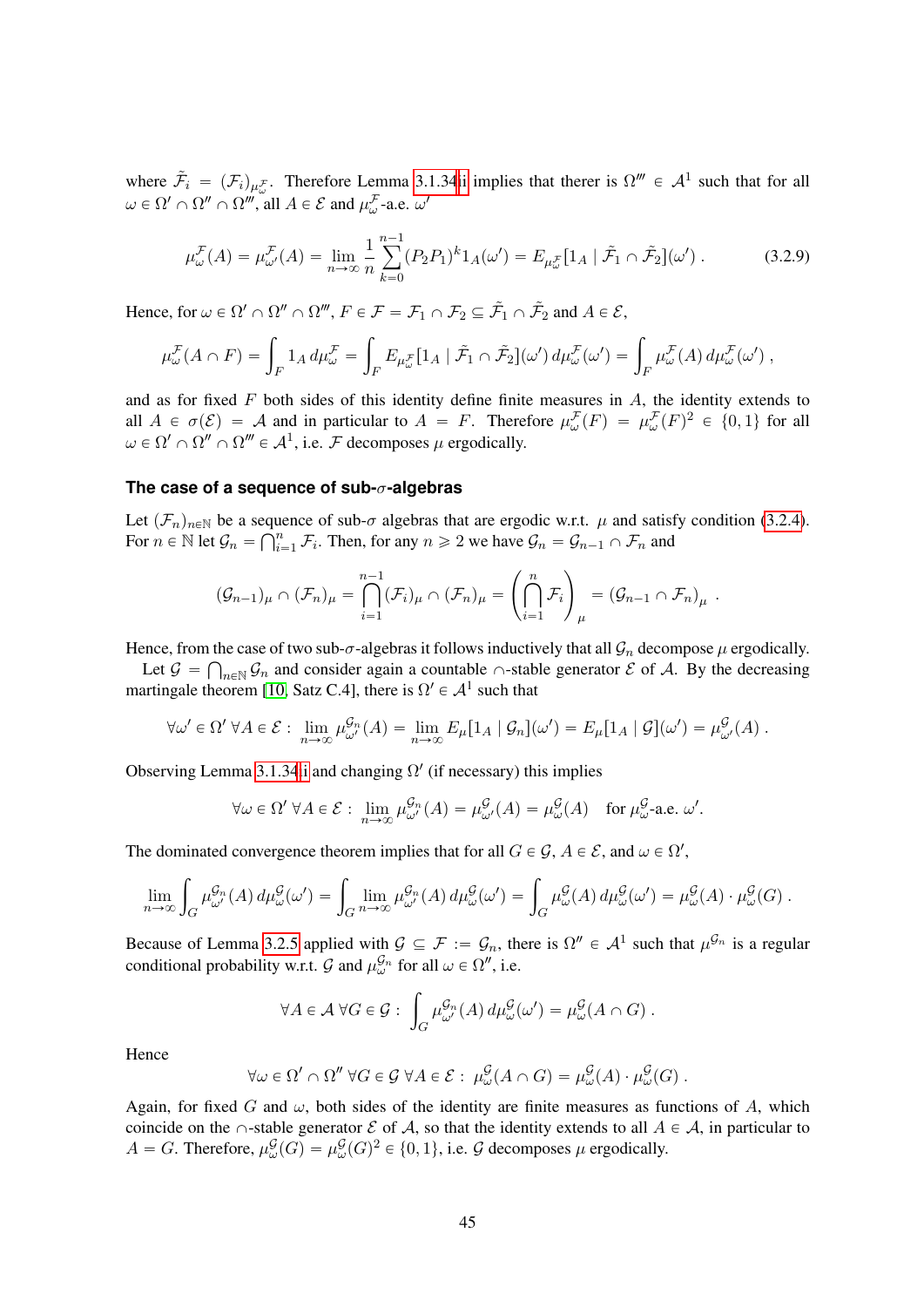#### **Remarks on the case of an uncountable family of sub-**σ**-algebras**

Let  $(\mathcal{F}_i : i \in I)$  be a nonempty family of sub- $\sigma$ -algebras decomposing  $\mu$  ergodically and satisfying

<span id="page-45-1"></span>
$$
\left(\bigcap_{i\in J} \mathcal{F}_i\right)_{\mu} = \bigcap_{i\in J} (\mathcal{F}_i)_{\mu} \quad \text{ for all finite subsets } J \subseteq I,
$$
\n(3.2.10)

By Corollary [3.1.23,](#page-31-3) there is a countable subset  $J \subset I$  such that

$$
\bigcap_{i \in I} (\mathcal{F}_i)_{\mu} = \bigcap_{i \in J} (\mathcal{F}_i)_{\mu}
$$
\n(3.2.11)

and by Lemma [3.1.24,](#page-32-3) the identity  $(3.2.10)$  carries over to this countable set  $J$ , so that

$$
\bigcap_{i\in I} (\mathcal{F}_i)_{\mu} = \left(\bigcap_{i\in J} \mathcal{F}_i\right)_{\mu},
$$
\n(3.2.12)

but there is no way to prove that  $\bigcap_{i\in J} \mathcal{F}_i \subseteq (\bigcap_{i\in I} \mathcal{F}_i)_\mu$ , which would be necessary for the further proof. Indeed, Example [3.2.12](#page-42-0) shows that this is not true in general: In that case  $(\bigcap_{i\in I} \mathcal{F}_i)_{\mu} \subseteq$  $\pi_1^{-1}(\text{Borel sets})_{\mu}$  but  $\left(\bigcap_{i\in J} \mathcal{F}_i\right)_{\mu}$  for countable J is again of the form  $(\mathcal{F}_k)_{\mu} = \mathcal{A}_{\mu}$  for some  $k \in I$ . However, it the  $\mathcal{F}_i$  are  $\sigma$ -algebras of invariant sets, such counter-examples may not exist.

#### <span id="page-45-0"></span>**3.2.5 The corresponding Hilbert space decomposition**

Generalizing the idea of Remark [3.1.36,](#page-36-2) there is an injective map  $\phi : \Omega \to \mathbb{X}$  such that  $\phi^{-1}(\sigma(\tau_{\mathbb{X}})) \subseteq$  $\mathcal{I} \subseteq (\phi^{-1}(\sigma(\tau_{\mathbb{X}})))_{\mu}$  and, writing  $\Gamma_x := \phi^{-1}(\{x\})$ , we have

- i)  $\Omega =$  $_{x\in\mathbb{X}}\Gamma_x$  (disjointly),
- ii)  $\forall x \in \mathbb{X} : \Gamma_x \in \phi^{-1}(\sigma(\tau_{\mathbb{X}})) \subseteq \mathcal{I}$ , and
- iii) for  $\mu$ -a.e.  $\omega \in \Omega$  and each  $x \in \mathbb{X}$

$$
\mu_{\omega}^{\mathcal{I}}(\Gamma_{x}) = \delta_{\omega}(\phi^{-1}(\{x\})) = \begin{cases} 1 & \text{if } \phi(\omega) = x \\ 0 & \text{otherwise} \end{cases}
$$

Therefore the conditional measures  $\mu_\omega^{\mathcal{I}}$  can be localized on the sets  $\Gamma_x$ . In particular, there is a set  $\Omega_0$   $\in$  $\mathcal{A}^1$  such that for all  $\omega, \omega' \in \Omega_0$  and all  $i \in I$  holds: If  $x = \phi(\omega) = \phi(\omega')$ , then  $\mu_x := \mu_{\phi(\omega)}$  is uniquely defined and  $T_i|_{\Gamma_x}$  is an ergodic non-singular automorphism of the probability space  $(\Gamma_x, \mathcal{A}|_{\Gamma_x}, \mu_x)$ . defined and  $T_i|_{\Gamma_x}$  is an ergodic non-singular automorphism of the probability space  $(\Gamma_x, \mathcal{A}|_{\Gamma_x}, \mu_x)$ .<br>Furthermore,  $\mu(A) = \int_{\mathbb{X}} \mu_x(A \cap \Gamma_x) d\nu(x)$  for each  $A \in \mathcal{A}$  where  $\nu = \mu \circ \phi^{-1}$ . In the rest of this subsection we transfer this decomposition to the corresponding  $L^2$  spaces.<br>Let  $2l = \frac{g \oplus r^2}{L^2}$  and  $\frac{g}{r} = \frac{1}{r^2}$  and  $\frac{1}{r^2}$  is the linear grass of

Let  $\mathcal{H} = \int_{\mathbb{X}}^{\oplus} L^2(\Gamma_x, \mathcal{A}|_{\Gamma_x}, \mu_x) d\nu(x)$ . That means  $\mathcal{H}$  is the linear space of all families  $(f_x)_{x \in \mathbb{X}}$  with the following properties:

(1)  $\forall x \in \mathbb{X} : f_x$  is  $\mathcal{A}|_{\Gamma_x}$ -measurable,

(2) 
$$
x \mapsto ||f_x||_2 := \left(\int_{\Gamma_x} f_x \overline{f_x} d\mu_x\right)^{1/2}
$$
 is  $\sigma(\tau_x)_\nu$ -measurable,

(3)  $||(f_x)_{x \in \mathbb{X}}||^2 :=$  $\|f_x\|_2^2 d\nu(x) < \infty.$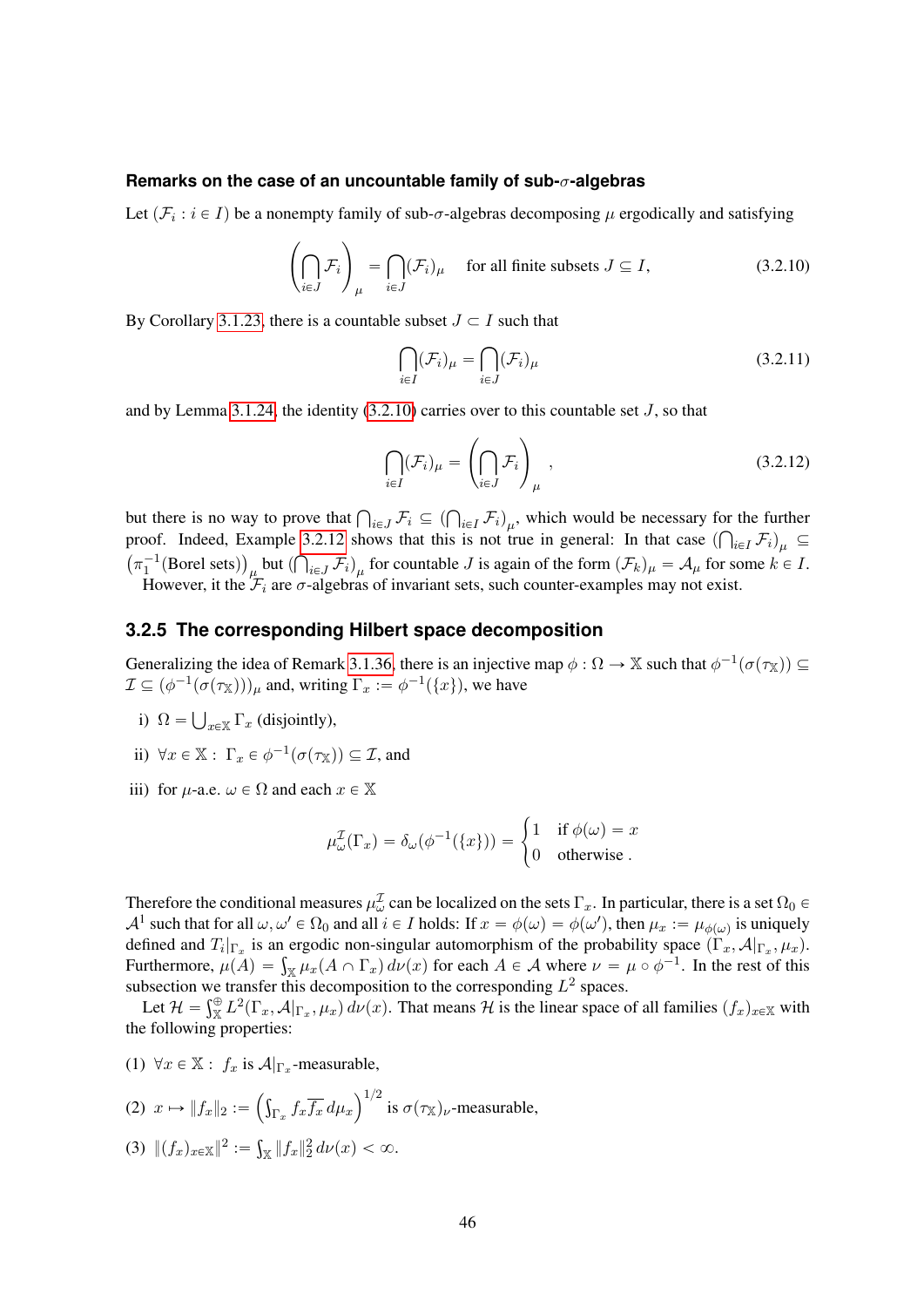In view of the polarization identity, property (3) implies for any  $(f_x)_{x\in\mathbb{X}}, (\tilde{f}_x)_{x\in\mathbb{X}} \in \mathcal{H}$ :

(4)  $x \mapsto \langle f_x, \tilde{f}_x \rangle :=$ ş  $\int_{\Gamma_x} f_x \tilde{f}_x d\mu_x$  is  $\sigma(\tau_x)_{\nu}$ -measurable.

This allows to define a scalar product

$$
\langle (f_x)_{x \in \mathbb{X}}, (\tilde{f}_x)_{x \in \mathbb{X}} \rangle := \int_{\mathbb{X}} \langle f_x, \tilde{f}_x \rangle d\nu(x)
$$

on H. (At this point we do not yet claim that H is complete, i.e. that H is a Hilbert space.)

**3.2.13 Proposition**  $G: L^2(\Omega, \mathcal{A}, \mu) \to \mathcal{H}, G(f) := (f|_{\Gamma_x})_{x \in \mathbb{X}},$  is unitary.

*Proof:* The family  $G(f)$  clearly satisfies (1). As  $\omega \mapsto ||f||_{\Gamma_{\phi(\omega)}}||^2 =$  $\int_{\Gamma_{\phi(\omega)}} f f d\mu_{\phi(\omega)} =$  $\int_{\Omega} f \overline{f} d\mu_{\omega}^{\mathcal{I}}$ is *T*-measurable and as  $\mathcal{I} = \phi^{-1}(\sigma(\tau_X))_{\mu}$ , the map  $x \mapsto ||f|_{\Gamma_x}||^2$  is  $\sigma(\tau_X)_{\nu}$ -measurable, i.e.  $G(f)$ satisfies (2). Finally,

$$
\|G(f)\|^2 = \int_{\mathbb{X}} \|f|_{\Gamma_x}\|_2^2 d\nu(x) = \int_{\mathbb{X}} \left( \int_{\Gamma_x} f \overline{f} d\mu_x \right) d\nu(x) = \int_{\Omega} \left( \int_{\Omega} f \overline{f} d\mu_\omega^{\mathcal{I}} \right) d\mu(\omega) = \|f\|_2^2,
$$

so that also (3) is satisfied and  $G$  is well defined and isometric. Obviously,  $G$  is linear. Therefore  $V := G(L^2(\Omega, \mathcal{A}, \mu))$  is a linear subspace of H. As  $L^2(\Omega, \mathcal{A}, \mu)$  is a complete space, so is V. We must show that  $V^{\perp} = \{0\}.$ 

So let  $(f_x)_{x\in\mathbb{X}} \in V^{\perp}$ . As  $(\Omega, \mathcal{A}, \mu)$  is a pLR space, there is a  $\cap$ -stable countable generator  $\mathcal{E}$  of  $\mathcal{A}$ . For  $A \in \mathcal{E}$  define  $g_A : \mathbb{X} \to \mathbb{R}$ ,

$$
g_A(x) = \int_{A \cap \Gamma_x} f_x d\mu_x = \langle f_x, 1_A |_{\Gamma_x} \rangle ,
$$

By property (4), all  $g_A$  are measurable. Observing that  $\phi(\omega) = \phi(\omega')$  for  $\mu_{\phi(\omega')}^{\mathcal{I}}$ -a.e.  $\omega$ , we have

$$
0 = \langle G (1_A \cdot (g_A \circ \phi)), (f_x)_{x \in \mathbb{X}} \rangle
$$
  
\n
$$
= \int_{\mathbb{X}} \left( \int_{A \cap \Gamma_x} g_A(\phi(\omega)) \overline{f_x(\omega)} d\mu_x(\omega) \right) d\nu(x)
$$
  
\n
$$
= \int_{\Omega} \left( \int_A g_A(\phi(\omega)) \overline{f_{\phi(\omega')}}(\omega) d\mu_{\phi(\omega')}^T(\omega) \right) d\mu(\omega')
$$
  
\n
$$
= \int_{\Omega} g_A(\phi(\omega')) \left( \int_A \overline{f_{\phi(\omega')}}(\omega) d\mu_{\phi(\omega')}^T(\omega) \right) d\mu(\omega')
$$
  
\n
$$
= \int_{\mathbb{X}} g_A(x) \left( \int_{A \cap \Gamma_x} \overline{f_x(\omega)} d\mu_x(\omega) \right) d\nu(x)
$$
  
\n
$$
= \int_{\mathbb{X}} g_A(x) \overline{g_A(x)} d\nu(x).
$$

It follows that  $g_A(x) = 0$  for *ν*-almost all  $x \in X$ . Hence there is a Borel set  $Y \subseteq X$  with  $\nu(Y) = 1$ It follows that  $g_A(x) = 0$  for  $\nu$ -almost all  $x \in \mathbb{X}$ . Hence there is a Borel set  $Y \subseteq \mathbb{X}$  with  $\nu(Y) = 1$  and such that  $0 = g_A(x) = \int_{A \cap \Gamma_x} f_x d\mu_x$  for all  $A \in \mathcal{E}$  and all  $x \in Y$ . As for fixed x, this expression defines a finite measure as a function of A, and as the family B is a  $\cap$ -stable generator of  $\sigma(\tau_X)$ , it defines a finite measure as a function of A, and as the family B is a  $\cap$ -stable generator of  $\sigma(\tau_X)$ , it follows that  $\int_{A \cap \Gamma_x} f_x d\mu_x = 0$  for all  $A \in \sigma(\tau_X)$  and all  $x \in Y$  so that  $f_x = 0$   $\mu_x$ -almost everywhere for all  $x \in Y$ . But this means that  $(f_x)_{x \in \mathbb{X}} = 0$  in H.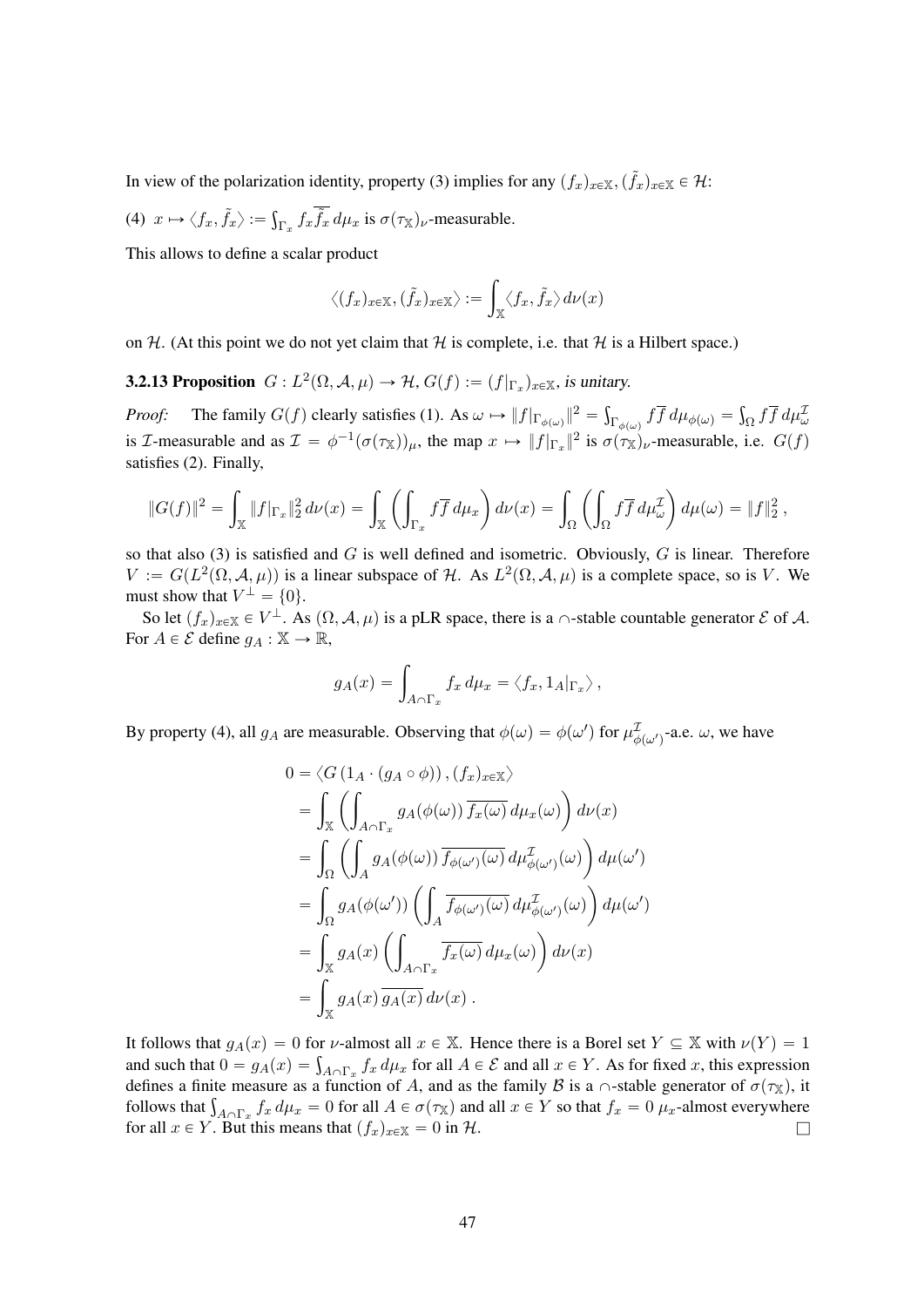# <span id="page-47-0"></span>**4 The structure of (ergodic) mpds**

This chapter deals exclusively with measure preserving dynamical systems  $(\Omega, \mathcal{A}, \mu, T)$  where T need not be invertible. We give short glimpses of the following spects:

- System constructions like factors, extensions and products,
- Weak mixing and its various characterizations
- Kolmogorov-Sinai entropy.

# <span id="page-47-1"></span>**4.1 Factors, extensions and products**

Let  $(\Omega_i, \mathcal{A}_i, \mu_i, T_i)$   $(i = 1, 2)$  be mpds.

## <span id="page-47-2"></span>**4.1.1 Products**

- The *product* of these two systems is the mpds  $(\Omega_1 \times \Omega_2, \mathcal{A}_1 \otimes \mathcal{A}_2, \mu_1 \otimes \mu_2, T_1 \times T_2)$ .  $T_1 \times T_2$ obviously preserves the measure of product sets, and as the collection of these sets is a  $\cap$ -stable generator for the product  $\sigma$ -algebra, the product measure is preserved.
- If both probability spaces are LR, one may pass to the completed  $\sigma$ -algebra  $(A_1 \otimes A_2)_{\mu_1 \otimes \mu_2}$  to obtain a LR space as product space.
- To simplify the notation we will often just talk about  $T_1 \times T_2$  and take the (completed) product probability space for granted.

# <span id="page-47-3"></span>**4.1.2 Factors and extensions**

- If there are  $\Omega'_1 \subseteq \Omega_1$  and  $\Omega'_2 \subseteq \Omega_2$  of full measure and a measurable map  $\phi : \Omega'_1 \to \Omega'_2$  such that  $\mu_2 = \mu_1 \circ \phi^{-1}$  and  $\phi \circ T_1|_{\Omega'_1} = T_2 \circ \phi$ , then  $(\Omega_2, \mathcal{A}_2, \mu_2, T_2)$  is a *factor* of  $(\Omega_1, \mathcal{A}_1, \mu_1, T_1)$ . We often just say that  $T_2$  is a factor of  $T_1$  or that  $T_1$  is an *extension* of  $T_2$ .
- Dealing with LR spaces we know that  $\phi(\Omega'_1) \in \mathcal{A}_2$  (Theorem [3.1.16\)](#page-29-0), so that we can choose  $\Omega'_2 = \phi(\Omega'_1).$
- Both,  $T_1$  and  $T_2$  are factors of  $T_1 \times T_2$ .

Sometimes, if a mpds is not invertible, it is desirable to have a smallest invertible extension. An example of this situation is a two-sided Bernoulli shift which is clearly an extension of the corresponding one-sided Bernoulli shift (Example [1.1.2\)](#page-3-5).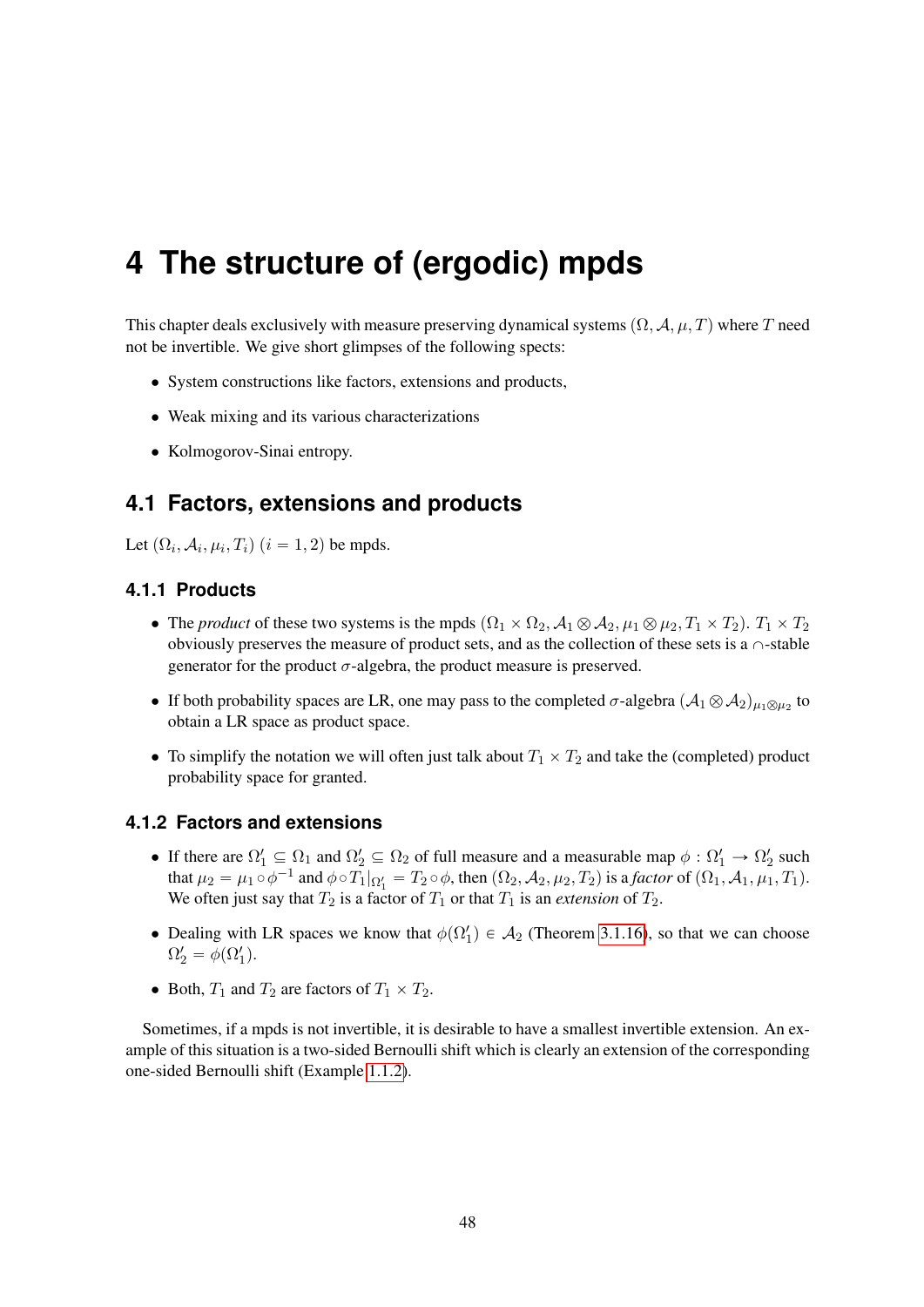## <span id="page-48-0"></span>**4.1.3 The natural extension**

**4.1.1 Theorem** Let  $(\Omega, \mathcal{A}, \mu, T)$  be a mpds on a pLR or LR space  $(\Omega, \mathcal{A}, \mu)$ . Up to isomorphism mod 0 there is a unique invertible extension  $(\Omega, \hat{A}, \hat{\mu}, T)$  of  $(\Omega, A, \mu, T)$  by a pLR or LR space with the property that each invertible extension  $(\Omega', \mathcal{A}', \mu', T')$  of  $(\Omega, \mathcal{A}, \mu, T)$  is also an extension of  $(\hat{\Omega}, \hat{\mathcal{A}}, \hat{\mu}, \hat{T})$ . More precisely: Each factor map from  $(\Omega', \mathcal{A}', \mu', T')$  to  $(\Omega, \mathcal{A}, \mu, T)$  factorizes over  $(\hat{\Omega}, \hat{\mathcal{A}}, \hat{\mu}, \hat{T})$ .  $(\hat{\Omega}, \hat{\mathcal{A}}, \hat{\mu}, \hat{T})$  is called the natural extension of  $(\Omega, \mathcal{A}, \mu, T)$ . It is explicitly constructed in the proof.

Attention: For the present proof I need an additional assumption on the existence of pre-images that is discussed below!

*Proof:* In view of Theorem [3.1.12,](#page-28-2)  $T^n(\Omega) \in \mathcal{A}_{\mu}$  for all  $n \in \mathbb{N}$ . As  $\mu(T^n(\Omega)) = \mu(T^{-n}(T^n(\Omega))) \geq$  $\mu(\Omega) = 1$ , we have  $\Omega_0 := \bigcap_{n \in \mathbb{N}} T^n(\Omega) \in \mathcal{A}^1_\mu$ . By definition,  $T(\Omega_0) \subseteq \Omega_0$ , but I think it may happen that  $T(\Omega_0) \neq \Omega_0$ . Of course one can repeat this construction with  $\Omega_0$  instead of  $\Omega$  etc., but I do not see that countably many repetitions lead to a surjective map. So I will make the additional assumption that  $T(\Omega_0) = \Omega_0$ . As the theorem only makes assertions about isomorphisms mod 0, we can then assume w.l.o.g. that  $T(\Omega) = \Omega$ .

Consider  $\tilde{\Omega} := \{ \hat{\omega} = (\omega_0, \omega_1, \dots) \in \Omega^{\mathbb{N}} : T(\omega_{i+1}) = \omega_i \; \forall i \in \mathbb{N} \}$  equipped with the trace of the product  $\sigma$ -algebra  $\mathcal{A}^{\otimes \mathbb{N}}$ . Define

$$
\hat{T}: \hat{\Omega} \to \hat{\Omega}, \quad (\omega_0, \omega_1, \omega_2, \dots) \mapsto (T(\omega_0), \omega_0, \omega_1, \dots).
$$

 $\hat{T}$  is obviously invertible and bi-measurable. Denote

$$
\pi_i : \hat{\Omega} \to \Omega, \ \hat{\omega} \mapsto \omega_i ,
$$
  

$$
\mathcal{F}_n := \sigma(\pi_0, \dots, \pi_n) .
$$

Let  $C_n$  be the family of all sets

$$
[A_0, \dots, A_n] := \{\hat{\omega} \in \hat{\Omega} : \omega_i \in A_i \ (i = 0, \dots, n)\}
$$

$$
= \left\{\hat{\omega} \in \hat{\Omega} : \ \omega_n \in \bigcap_{i=0}^n T^{-i}(A_{n-i})\right\} = \pi_n^{-1} \left(\bigcap_{i=0}^n T^{-i}(A_{n-i})\right)
$$

with  $A_i \in \mathcal{A}$ . It is for the last identity that we need  $T(\Omega) = \Omega$ , because otherwise we can extend a<br>point  $\Omega \in \Omega^n$ ,  $T^{-i}(A_{\Omega})$  to a potential starting segment  $(\Omega \cup \Omega)$  of a point  $\hat{\Omega} \in \hat{\Omega}$ , but we point  $\omega_n \in \bigcap_{i=0}^n T^{-i}(A_{n-i})$  to a potential starting segment  $(\omega_0, \dots, \omega_n)$  of a point  $\hat{\omega} \in \hat{\Omega}$ , but we cannot guarantee that the segment can indeed be extended to such a point.

By definition,  $\mathcal{C}_n \subseteq \sigma(\pi_n)$ , and as  $\pi_n^{-1}(A) = [\Omega, \ldots, \Omega, A]$  for each  $A \in \mathcal{A}$ , we have indeed that  $\mathcal{C}_n = \sigma(\pi_n)$ . So we can define a probability measure  $\hat{\mu}_n$  on  $\mathcal{C}_n$  by

$$
\hat{\mu}_n([A_0, \dots, A_n]) = \hat{\mu}_n\left(\pi_n^{-1}\left(\bigcap_{i=0}^n T^{-i}(A_{n-i})\right)\right) := \mu\left(\bigcap_{i=0}^n T^{-i}(A_{n-i})\right).
$$

Obviously  $C_n \subseteq C_{n+1}$ , and we will show that  $(\hat{\mu}_n)_{n\in\mathbb{N}}$  is a projective family of probability measures: If  $[A_0, \ldots, A_n] = [B_0, \ldots, B_m]$  and  $m < n$ , we extend the sequence  $B_0, \ldots, B_m$  to a sequence  $B_0, \ldots, B_m, \Omega, \ldots, \Omega$  of length  $n + 1$  and note that

$$
\bigcap_{i=0}^{m} T^{-i}(B_{m-i}) = \bigcap_{i=0}^{n-m-1} T^{-i}(\Omega) \cap \bigcap_{i=n-m}^{n} T^{-i}(B_{n-i})
$$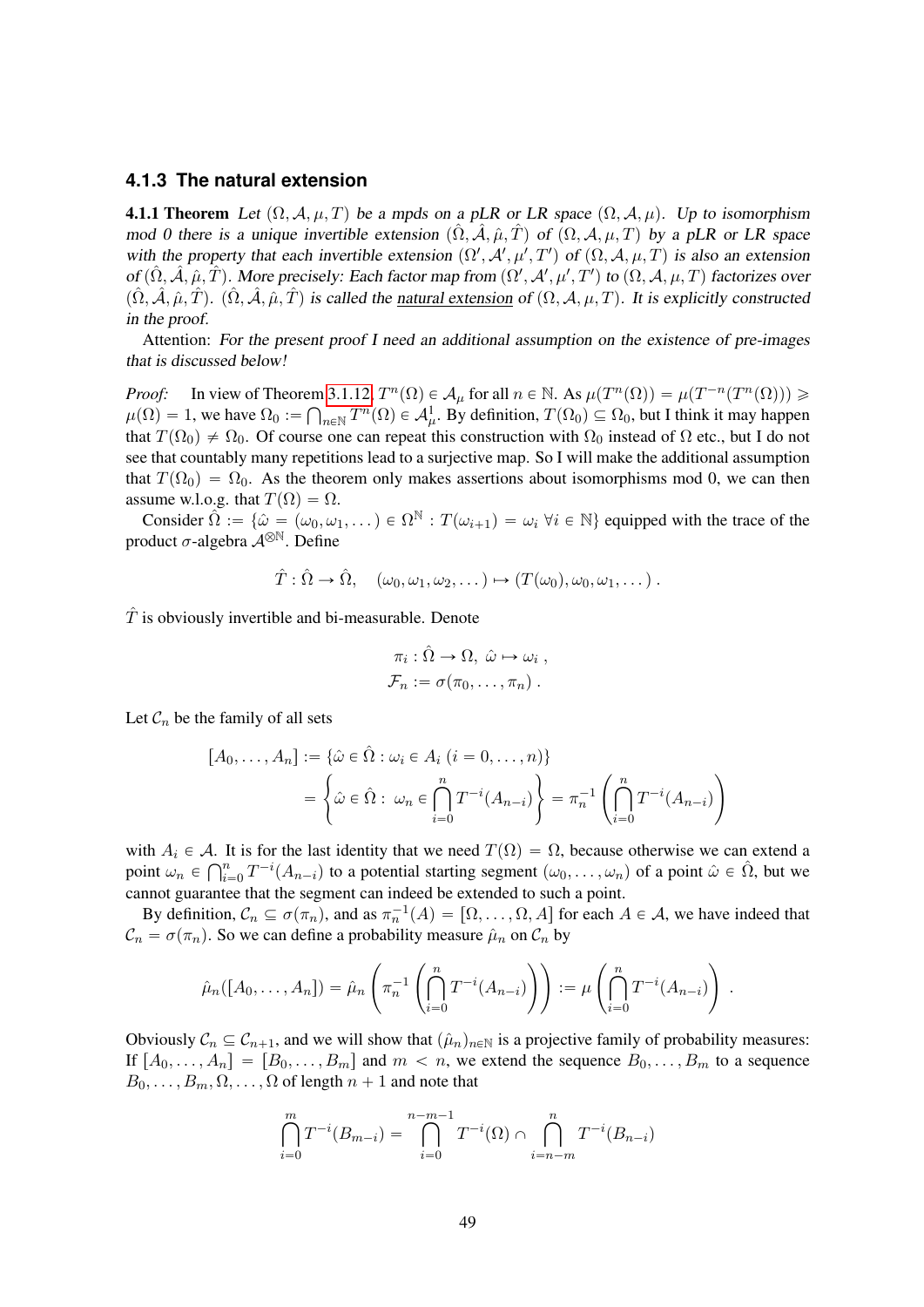to see that  $\hat{\mu}_n([A_0, \ldots, A_n]) = \hat{\mu}_m([B_0, \ldots, B_m]).$ 

Now suppose first that  $\Omega = [0, 1]$  and that A is the Borel- $\sigma$ -algebra on R. Then Kolmogorov's extension theorem (a minor variant of [\[10,](#page-64-1) Satz 10.3]) guarantees the existence of a probability  $\hat{\mu}$ on  $\hat{\Omega}$  such that  $\hat{\mu}([A_0, \ldots, A_n]) = \hat{\mu}_n([A_0, \ldots, A_n])$  for all n and all sets from  $\mathcal{C}_n$ . In particular,  $\hat{\mu} \circ \pi_0^{-1} = \hat{\mu}_0 \circ \pi_0^{-1} = \mu$  and

$$
\hat{\mu} \circ \hat{T}^{-1}([A_0, \dots, A_n]) = \hat{\mu}_{n-1}([A_1 \cap T^{-1}A_0, A_2, A_3, \dots, A_n])
$$
  
= 
$$
\mu \left( T^{-(n-1)}(A_1 \cap T^{-1}(A_0)) \cap \bigcap_{i=0}^{n-2} T^{-i}(A_{n-i}) \right)
$$
  
= 
$$
\mu \left( \bigcap_{i=0}^n T^{-i}(A_{n-i}) \right) = \hat{\mu}_n([A_0, \dots, A_n])
$$
  
= 
$$
\hat{\mu}([A_0, \dots, A_n])
$$

for all sets in  $\bigcup_n C_n$ . Hence  $\hat{\mu} \circ \hat{T}^{-1} = \hat{\mu}$ .

If  $(\Omega, \mathcal{A}, \mu)$  is a non-atomic pLR or LP space, then it is isomorphic mod 0 to  $[0, 1]$  equipped with Lebesgue measure  $\lambda$ . Denote the isomorphism by  $h : \Omega_0 \to [0, 1]$ . Then  $\tau := h \circ T \circ h^{-1}$  is defined Lebesgue-a.e. on  $[0,1]$  and  $\lambda \circ \tau^{-1} = \lambda \circ h \circ T^{-1} \circ h^{-1} = \mu \circ T^{-1} \circ h^{-1} = \mu \circ h^{-1} = \lambda$ . As  $\tau(h(\omega_{i+1})) = h(T(\omega_{i+1})) = h(\omega_i)$ , h extends to  $\hat{h}: \widehat{\Omega_0} \to \widehat{[0,1]}$ ,  $\hat{\omega} \mapsto (h(\omega_n))_{n \in \mathbb{N}}$  and

$$
\hat{\tau}(\hat{h}(\hat{\omega})) = (\tau(h(\omega_0)), h(\omega_0), h(\omega_1), \dots) = (h(T(\omega_0)), h(\omega_0), h(\omega_1), \dots) = \hat{h}(\hat{T}(\hat{\omega})) .
$$

Let  $\hat{\mu} = \hat{\lambda} \circ \hat{h}$ . Then  $\hat{h}$  is an isomorphism mod 0 and

$$
\hat{\mu} \circ \hat{T}^{-1} = \hat{\lambda} \circ (\hat{T} \circ \hat{h}^{-1})^{-1} = \hat{\lambda} \circ (\hat{h}^{-1} \circ \hat{\tau})^{-1} = \hat{\lambda} \circ \hat{\tau}^{-1} \circ \hat{h} = \hat{\lambda} \circ \hat{h} = \hat{\mu}.
$$

It remains to show that each invertible extension of  $(\Omega, \mathcal{A}, \mu, T)$  factorizes over  $(\hat{\Omega}, \hat{\mathcal{A}}, \hat{\mu}, \hat{T})$ . So let

$$
\phi : (\Omega', \mathcal{A}', \mu', T') \to (\Omega, \mathcal{A}, \mu, T)
$$

be such an invertible extension. Define  $\hat{\phi}: \Omega' \to \hat{\Omega}, \hat{\phi}(\omega') = (\phi(\omega'), \phi(T'^{-1}(\omega')), \phi(T'^{-2}(\omega')), \ldots)$ . Then ¸¸

$$
(\mu' \circ \hat{\phi}^{-1})([A_0, \dots, A_n]) = (\mu' \circ \hat{\phi}^{-1}) \left( \pi_n^{-1} \left( \bigcap_{i=0}^n T^{-i} (A_{n-i}) \right) \right)
$$

$$
= (\mu' \circ T'^{-n}) \left( \phi^{-1} \left( \bigcap_{i=0}^n T^{-i} (A_{n-i}) \right) \right)
$$

$$
= \mu \left( \bigcap_{i=0}^n T^{-i} (A_{n-i}) \right)
$$

$$
= \mu ([A_0, \dots, A_n])
$$

so that  $\mu' \circ \hat{\phi}^{-1} = \mu$ , and obviously  $\pi_0 \circ \hat{\phi} = \phi$ .

<span id="page-49-0"></span>**4.1.2 Remark** In Example [1.1.2](#page-3-5) we introduced the left shifts  $T_N$  on  $\{0, 1\}^N$  and  $T_Z$  on  $\{0, 1\}^Z$ , equipped with invariant the p-Bernoulli measures  $\mu_{p,N}$  and  $\mu_{p,\mathbb{Z}}$ , respectively. One can show that  $(\{0,1\}^{\mathbb{Z}}, \mu_{p,\mathbb{Z}}, T_{\mathbb{Z}})$  is isomorphic mod 0 to the natural extension of  $(\{0,1\}^{\mathbb{N}}, \mu_{p,\mathbb{N}}, T_{\mathbb{N}})$ , both equipped with their product  $\sigma$ -algebras.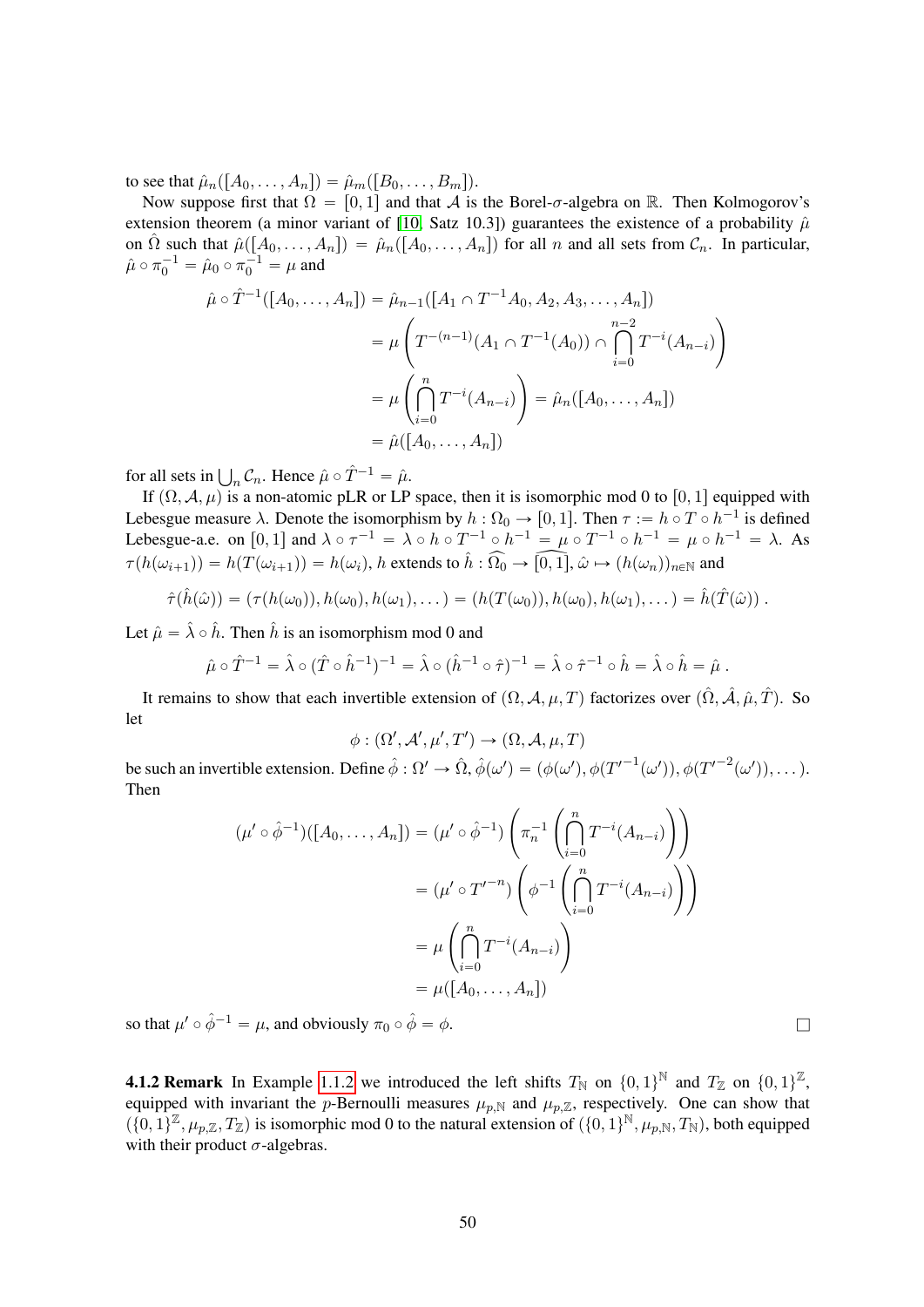### <span id="page-50-0"></span>**4.1.4 Exercises**

- 1. Prove Remark [4.1.2.](#page-49-0)
- 2. Prove that a factor of an ergodic mpds is ergodic.
- 3. Prove that a mpds is ergodic if and only if its natural extension is.

# <span id="page-50-1"></span>**4.2 Weak mixing**

# <span id="page-50-2"></span>**4.2.1 Weak mixing and its various characterizations**

Let  $(\Omega, \mathcal{A}, \mu, T)$  be a mpds and denote  $L_0^2 := \{ f \in L^2(\Omega, \mathcal{A}, \mu) : \langle f, 1 \rangle = 0 \}$  and  $Uf := f \circ T$ . The following lemma is a simple consequence of the  $L^1$ -convergence in Birkhoff's ergodic theorem:

<span id="page-50-3"></span>**4.2.1 Lemma**  $(\Omega, \mathcal{A}, \mu, T)$  is ergodic if and only if

$$
\forall A, B \in \mathcal{A} : \lim_{n \to \infty} \frac{1}{n} \sum_{k=0}^{n-1} \mu(A \cap T^{-k}(B)) = \mu(A) \cdot \mu(B) .
$$

An obviously stronger property than ergodicity is the following one, called *mixing*:

$$
\forall A, B \in \mathcal{A} : \lim_{n \to \infty} \mu(A \cap T^{-n}(B)) = \mu(A) \cdot \mu(B) .
$$

More important than this is the property defined next - situated between ergodicity and mixing:

**4.2.2 Definition** If  $\lim_{n\to\infty} \frac{1}{n}$ n  $\sum_{n=1}$  ${}_{k=0}^{n-1}$   $|\mu(A \cap T^{-k}(B)) - \mu(A)\mu(B)| = 0$  for all  $A, B \in \mathcal{A}$ , the system  $(\Omega, \mathcal{A}, \mu, T)$  is called weakly mixing.

The following theorem provides various characterization of weak mixing. Proofs of its different parts can be found in the text-books [\[5,](#page-64-10) [14,](#page-64-11) [17\]](#page-64-2). I will follow mostly [\[5\]](#page-64-10).

<span id="page-50-4"></span>4.2.3 Theorem The following properties are equivalent:

- (i)  $(\Omega, \mathcal{A}, \mu, T)$  is weakly mixing.
- (ii)  $\lim_{n\to\infty}\frac{1}{n}$  $\overline{n}$  $\sum_{n=1}$  ${}_{k=0}^{n-1}(\mu(A \cap T^{-k}(B)) - \mu(A)\mu(B))^2 = 0$  for all  $A, B \in \mathcal{A}$ .
- (iii) Given  $A, B \in \mathcal{A}$ , there is a subset  $L \subset \mathbb{N}$  of asymptotic density 0 such that  $\lim_{n\to\infty,n\notin L}\mu(A\cap T^{-n}(B)) = \mu(A)\mu(B)$ , i.e.  $\lim_{n\to\infty,n\notin L}|\mu(A\cap T^{-n}(B)) - \mu(A)\mu(B)| = 0$
- $(iv)$   $\lim_{n\to\infty}\frac{1}{n}$ n  $\sum_{n=1}$  $\int\limits_{k=0}^{n-1}\left|\left\langle U^{k}f,g\right\rangle -\left\langle f,1\right\rangle \cdot\left\langle 1,g\right\rangle \right|=0$  for all  $f,g\in L^{2}.$
- (v)  $\lim_{n\to\infty}\frac{1}{n}$  $\overline{n}$  $\sum_{n=1}$  $\lim_{k=0}^{n-1} |\langle U^k f, f \rangle| = 0$  for all  $f \in L^2_0$ .
- (vi) If  $Uf = \lambda f$ , then  $\lambda = 1$  and  $f = \text{const.}$
- (vii)  $T \times T$  is weakly mixing.
- (viii)  $T \times S$  is ergodic on  $\Omega \times Y$  for each ergodic mpds  $(Y, \mathcal{B}, \nu, S)$ .
- (ix)  $T \times T$  is ergodic.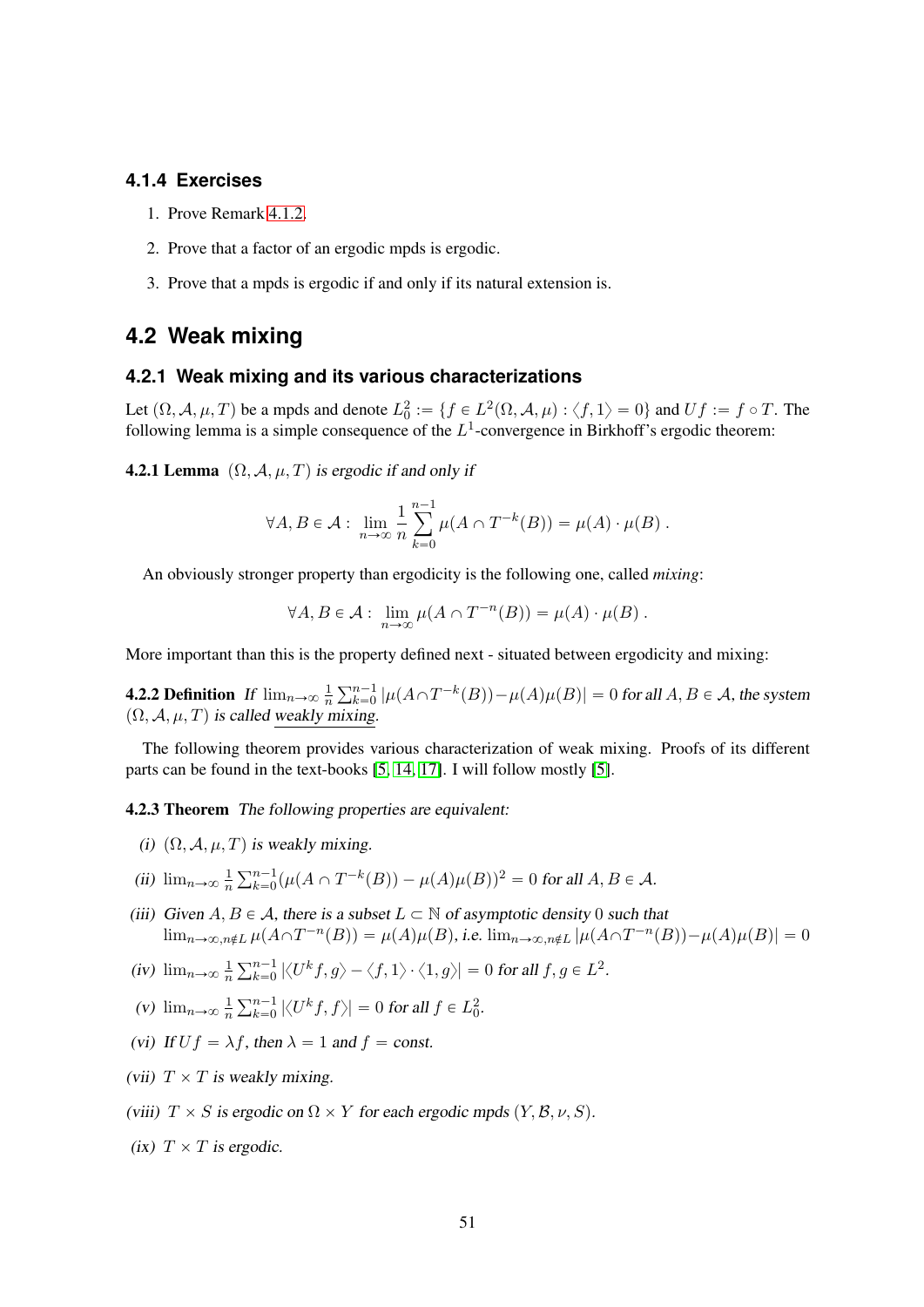(x) The system is ergodic and has no rational or irrational rotation as a factor, except for the identity.

<span id="page-51-1"></span>**4.2.4 Remark** It suffices to check property (i) or (iii) for all  $A, B$  from a  $\cap$ -stable generator of the  $\sigma$ -algebra A. The proof proceeds via the two-fold application of a Dynkin system argument. (The same holds for the property characterizing ergodicity in Lemma [4.2.1.](#page-50-3))

For the proof of Theorem [4.2.3](#page-50-4) we need the following lemma about sequences of real numbers:

<span id="page-51-0"></span>**4.2.5 Lemma** Let  $(a_n)_{n\in\mathbb{N}}$  be a bounded sequence of non-negative real numbers. The following are equivalent:

- (i)  $\lim_{n\to\infty}\frac{1}{n}$ n  $\sum_{n=1}$  $_{k=0}^{n-1} a_k = 0.$
- (ii) There is a subset  $L \subset \mathbb{N}$  of asymptotic density 0 such that  $\lim_{n\to\infty,n\notin L} a_n = 0$ .

The elementary *proof* can be found e.g. in [\[17\]](#page-64-2). The implication (ii)  $\Rightarrow$  (i) is more or less trivial, and for the reverse implication one has to note that non-negativity and boundedness of a sequence satisfying (i) imply that for each  $\epsilon > 0$  the fraction of the number of elements  $a_n > \epsilon$  tends to zero.

*Proof of Theorem [4.2.3:](#page-50-4)* We will prove the following equivalences separately:

- 1. (i)  $\Leftrightarrow$  (ii)  $\Leftrightarrow$  (iii)  $\Leftrightarrow$  (iv)  $\Rightarrow$  (v)  $\Leftrightarrow$  (vi)  $\Leftrightarrow$  (ix)  $\Leftrightarrow$  (ii)
- 2. (iii)  $\Rightarrow$  (vii)  $\Rightarrow$  (ix)
- 3. (i)  $\Rightarrow$  (viii)  $\Rightarrow$  (ix)
- 4.  $(vi) \Leftrightarrow (x)$

Most of these implications are trivial or elementary to prove. (vi)  $\Rightarrow$  (ix), however, uses a simple consequence of the spectral theory of compact self-adjoint operators.

1. The *equivalence of (i), (iii) and (ii)* follows immediately from Lemma [4.2.5.](#page-51-0)

 $(iv) \Rightarrow (i)$  is obvious.

 $(i) \Rightarrow (iv)$ : For  $f \in L^2$  denote by  $R_f$  the set of all  $g \in L^2$  that satisfy (iv), and for  $g \in L^2$  denote by  $S_g$ the set of all  $f \in L^2$  that satisfy (iv). All  $R_f$  and  $S_g$  are closed linear subspaces of  $L^2$ . Because of (i), each  $R_{1_A}$ ,  $A \in \mathcal{A}$ , contains the space of all measurable indicator functions  $1_B$ . Hence  $R_{1_A} = L^2$ . This means that for each  $g \in L^2$  the space  $S_g$  contains all measurable indicator functions  $1_A$ , so  $S_g = L^2$ .  $(iv) \Rightarrow (v)$  is trivial.

 $(v) \Rightarrow (vi)$ : Let  $Uf = \lambda f$ ,  $||f||_2 > 0$ . Then  $||f||_2 = ||Uf||_2 = |\lambda| ||f||_2$ , so that  $|\lambda| = 1$ . Similarly,  $f d\mu = \int U f d\mu = \lambda \int f d\mu$ , whence  $\lambda = 1$  or  $f \in L_0^2$ . In both cases,  $f_0 := f - \langle f, 1 \rangle$  is an eigenfunction for the eigenvalue  $\lambda$ . Now (v) implies that  $||f_0||_2 = 0$ , i.e.  $f = \langle f, 1 \rangle = \text{const} \notin L_0^2$ , so that finally  $\lambda = 1$ .

 $(vi) \Rightarrow (ix)$ : All proofs of this implication that are known to me use some variant of spectral theory for Hilbert space operators. The traditional proof uses knwoledge of the spectral measure for unitary operators, see e.g. [\[14\]](#page-64-11). Here I present a proof from [\[5,](#page-64-10) pp.62] that uses the fact that kernel operators are non-trivial self-adjoint compact operators on  $L^2$  and thus have at least one eigenvalue  $\lambda$  with a finite-dimensional eigenspace  $V_{\lambda}$ , see [\[6\]](#page-64-12) for a precise and short account.

The proof proceeds by contradiction: Suppose that  $T \times T$  is not ergodic. Then there is a nonconstant function  $f \in L^2_{\mathbb{C}}(\Omega \times \Omega, \mathcal{A} \otimes \mathcal{A}, \mu \otimes \mu)$  that is almost invariant under  $T \times T$ . Let

$$
f_1(x, y) := f(x, y) + \overline{f(y, x)}, \quad f_2(x, y) := i \left( f(x, y) - \overline{f(y, x)} \right)
$$

.

Both functions are almost invariant under  $T \times T$  and have the additional symmetry  $f_i(x, y) = \overline{f_i(y, x)}$ . As  $f_1 - if_2 = 2f$  and as f is non-constant, at least one of  $f_1$  and  $f_2$  is non-constant. Hence we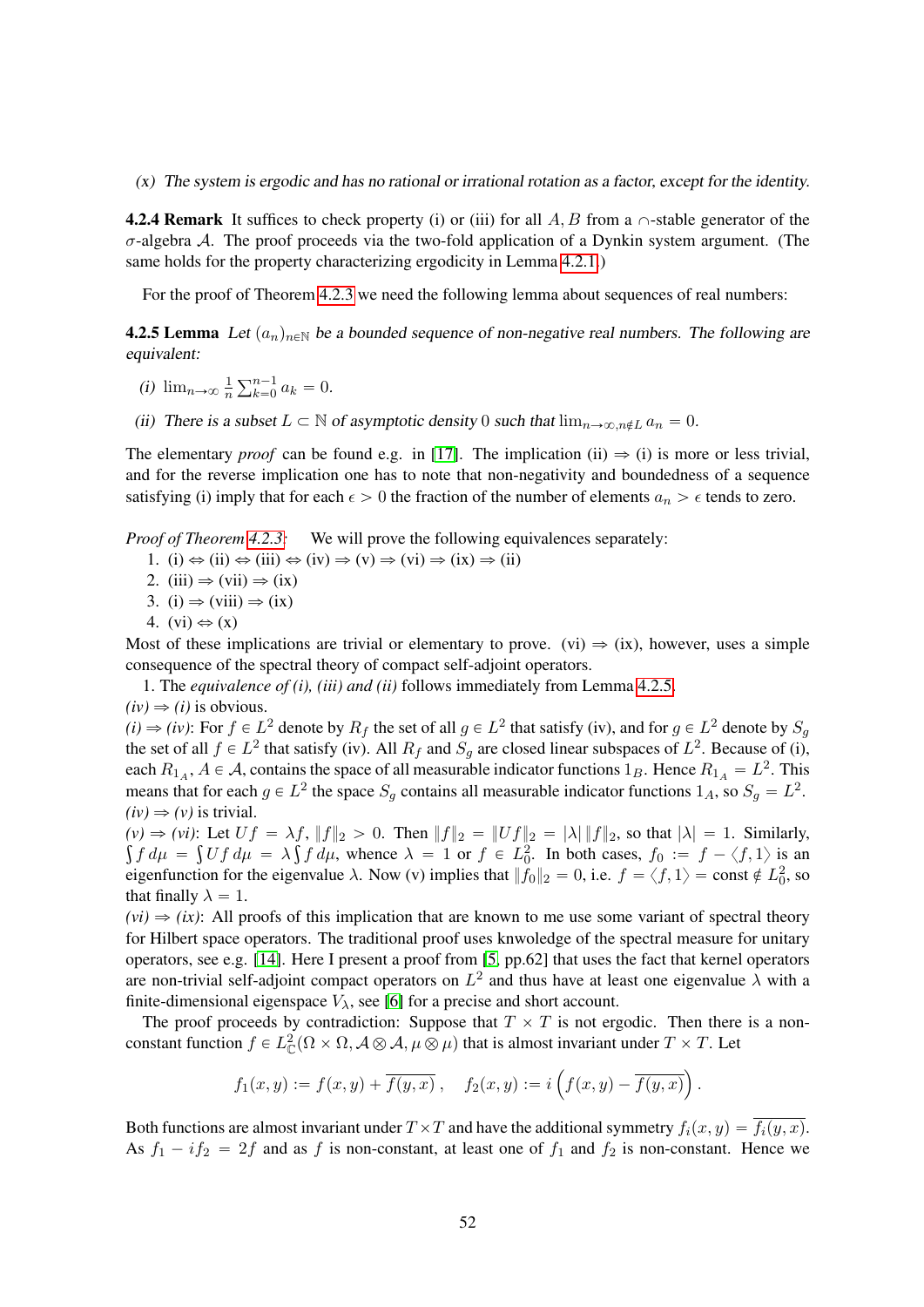can assume w.l.o.g. that  $f(x, y) = \overline{f(y, x)}$ . We may further assume (by subtracting  $\int f d\mu^2$ ) that  $f d\mu^2 = 0$ . Define the linear operator F on  $L^2(\Omega, \mathcal{A}, \mu)$  by

$$
(F(g))(x) := \int_{\Omega} f(x, y)g(y) d\mu(y) .
$$

It is a non-trivial self-adjoint compact operator [\[6,](#page-64-12) Theorem 2.0.1] which, as such, has at least one eigenvalue  $\lambda$  with a finite-dimensional space  $V_{\lambda}$  of eigenfunctions [\[6,](#page-64-12) Theorem 1.0.2]. We prove that  $U_T(V_\lambda) \subseteq V_\lambda$ : assume that  $F(g) = \lambda g$ . Then

$$
F(U_T g)(x) = \int_{\Omega} f(x, y)(U_T g)(y) d\mu(y)
$$
  
= 
$$
\int_{\Omega} f(Tx, Ty)g(Ty) d\mu(y) \quad \text{(as } f \text{ is } T \times T\text{-invariant)}
$$
  
= 
$$
\int_{\Omega} f(Tx, y)g(y) d\mu(y) \quad \text{(as } \mu \circ T^{-1} = \mu)
$$
  
= 
$$
(F(g))(Tx) = U_T(\lambda g)(x) = \lambda (U_T g)(x) .
$$

It follows that  $U_T|_{V_\lambda}$  is a non-trivial linear map of finite-dimensional vector space and therefore has a non-trivial eigenfunction  $g \in L^2_{\mathbb{C}}(\Omega, \mathcal{A}, \mu)$ . By assumption (vi) g is constant,  $g =$  $\mathbf{n}$  $\int_{\Omega} g d\mu$ . But then λ  $\mathfrak{z}$  $\int_{\Omega} g d\mu =$ ş  $\int_{\Omega} F(g) d\mu =$ ş  $\int_{\Omega} g \, d\mu$  .  $\ddot{\phantom{0}}$  $\int_{\Omega^2} f d\mu^2 = 0$  so that  $g =$  $)$  $\int_{\Omega} g d\mu = 0$ , a contradiction.  $(ix) \Rightarrow (ii)$ : If  $A, B \in \mathcal{A}$ , then

$$
\frac{1}{n} \sum_{k=0}^{n-1} (\mu(A \cap T^{-k}(B)) - \mu(A)\mu(B))^2
$$
\n
$$
= \frac{1}{n} \sum_{k=0}^{n-1} \mu(A \cap T^{-k}(B))^2 - 2\mu(A)\mu(B) \frac{1}{n} \sum_{k=0}^{n-1} \mu(A \cap T^{-k}(B)) + (\mu(A)\mu(B))^2
$$
\n
$$
= \frac{1}{n} \sum_{k=0}^{n-1} \mu \otimes \mu((A \times A) \cap (T \times T)^{-k}(B \times B))
$$
\n
$$
- 2\mu(A)\mu(B) \frac{1}{n} \sum_{k=0}^{n-1} \mu \otimes \mu((A \times \Omega) \cap (T \times T)^{-k}(B \times \Omega)) + (\mu(A)\mu(B))^2
$$

Since  $T \times T$  is ergodic by assumption, Lemma [4.2.1](#page-50-3) implies that, as  $n \to \infty$  this tends to

$$
\mu \otimes \mu(A \times A) \cdot \mu \otimes \mu(B \times B) - 2\mu(A)\mu(B) \cdot \mu \otimes \mu(A \times \Omega) \cdot \mu \otimes \mu(B \times \Omega) + (\mu(A)\mu(B))^2
$$
  
= 
$$
(\mu(A)\mu(B))^2 - 2(\mu(A)\mu(B))^2 + (\mu(A)\mu(B))^2 = 0.
$$

2. *(iii)*  $\Rightarrow$  *(vii)*: Let  $A_1, A_2, B_1, B_2 \in \mathcal{A}$ . By *(iii)* there are sets  $L_1, L_2 \subset \mathbb{N}$  of asymptotic density zero such that

$$
\lim_{n\to\infty,n\neq L_i}\mu(A_i\cap T^{-n}(B_i))=\mu(A_i)\mu(B_i) \text{ for } i=1,2.
$$

Let  $L = L_1 \cup L_2$ . then L has asymptotic density zero, too, and

$$
\lim_{n \to \infty, n \notin L} \mu \otimes \mu((A_1 \times A_2) \cap (T \times T)^{-n}(B_1 \times B_2))
$$
  
= 
$$
\lim_{n \to \infty, n \notin L} (\mu(A_1 \cap T^{-n}(B_1)) \cdot \mu(A_2 \cap T^{-n}(B_2)))
$$
  
= 
$$
\mu(A_1)\mu(B_1) \cdot \mu(A_2)\mu(B_2) = \mu \otimes \mu(A_1 \times B_1) \cdot \mu \otimes \mu(A_2 \times B_2).
$$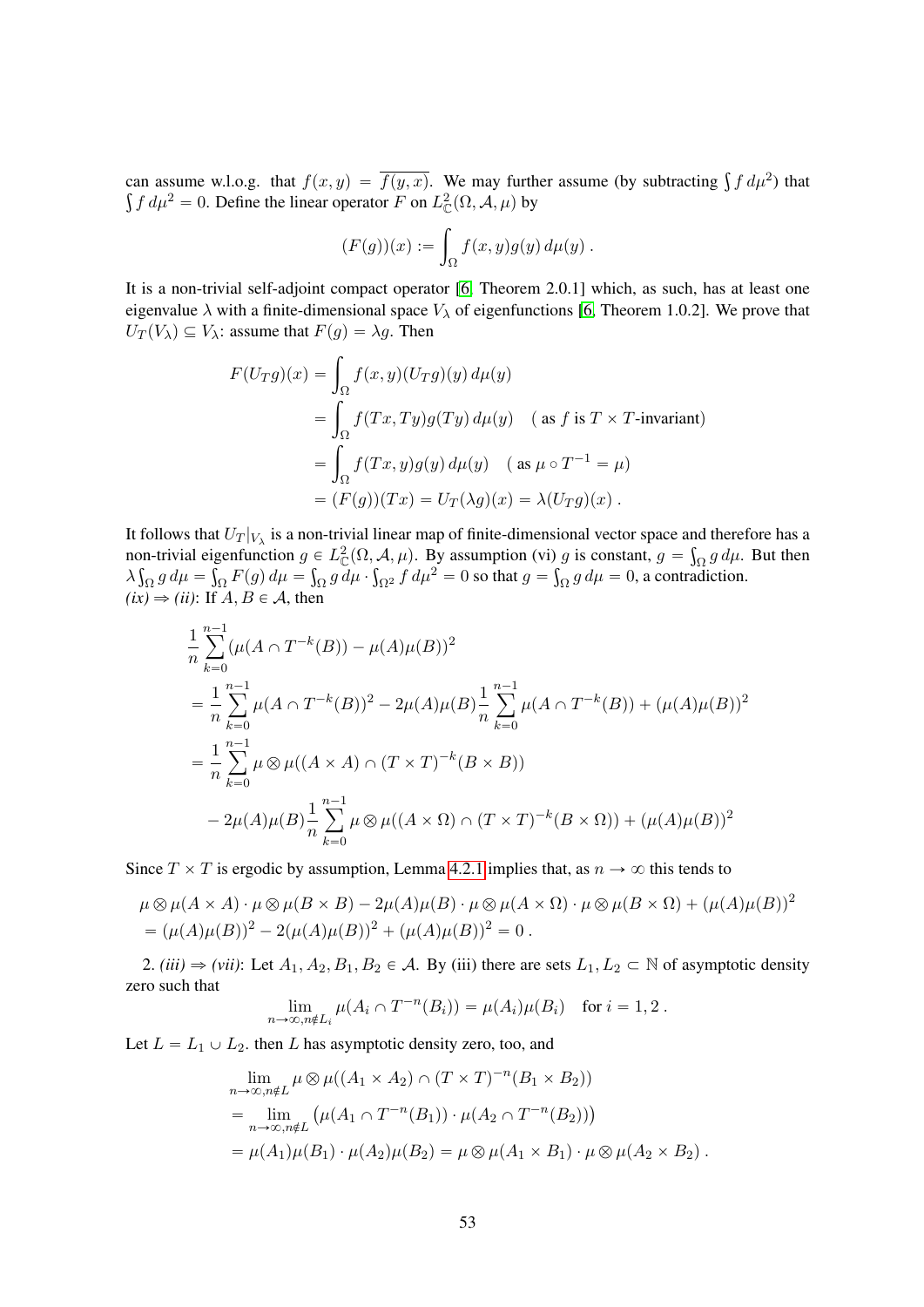In view of Remark [4.2.4](#page-51-1) this proves property (iii) for  $T \times T$  which, as already proved in part 1, is equivalent to weak mixing.

 $(vii) \Rightarrow (ix)$  is trivial in view of Lemma [4.2.1.](#page-50-3)

3.  $(i) \Rightarrow (viii)$ : Let  $(Y, \mathcal{B}, \nu, S)$  be an ergodic mpds. In order to prove ergodicity of  $T \times S$  the following is sufficient in view of Remark [4.2.4:](#page-51-1) for  $A, B \in \mathcal{A}$  and  $C, D \in \mathcal{B}$ ,

$$
\frac{1}{n}\sum_{k=0}^{n-1}\mu\otimes\nu\left((A\times C)\cap(T\times S)^{-k}(B\times D)\right)
$$
\n
$$
=\frac{1}{n}\sum_{k=0}^{n-1}\mu(A\cap T^{-k}(B))\cdot\nu(C\cap S^{-k}(D))
$$
\n
$$
=\frac{1}{n}\sum_{k=0}^{n-1}\left(\mu(A\cap T^{-k}(B))-\mu(A)\mu(B)\right)\cdot\nu(C\cap S^{-k}(D))+\mu(A)\mu(B)\frac{1}{n}\sum_{k=0}^{n-1}\nu(C\cap S^{-k}(D))
$$
\n
$$
\to\mu(A)\mu(B)\cdot\nu(C)\nu(D)=\mu\otimes\nu(A\times C)\cdot\mu\otimes\nu(B\times D)\quad\text{as }n\to\infty,
$$

because the first sum is bounded by  $\frac{1}{n}$  $\sum_{n=1}$  $k=0$  $\vert \mu(A \cap T^{-k}(B)) - \mu(A)\mu(B) \vert$ which tends to zero as  $T$  is weakly mixing.

 $(viii) \Rightarrow (ix)$ : Let  $(Y, \mathcal{B}, \nu, S)$  be the trivial one-point mpds which is of course ergodic. Then the systems  $(\Omega, \mathcal{A}, \mu, T)$  and  $(\Omega \times Y, \mathcal{A} \otimes \mathcal{B}, \mu \otimes \nu, T \times S)$  are trivially isomorphic, so that  $(\Omega, \mathcal{A}, \mu, T)$ is ergodic by (viii). Hence  $T \times T$  is ergodic by (viii).

4. *(vi)*  $\Rightarrow$  *(x)*: The ergodicity of T follows at once by applying (vi) to  $f = 1_A$ ,  $A \in \mathcal{A}$ . Suppose now that  $R_{\alpha}: \mathbb{S}^1 \to \mathbb{S}^1$  is a factor of T,  $\mathbb{S}^1 = \{z \in \mathbb{C} : |z| = 1\}$ . Then there is a measurable  $f: \Omega \to \mathbb{S}^1$ such that  $f \circ T = R_\alpha \circ f$ , that means  $Uf(\omega) = f(T(\omega)) = e^{i\alpha}f(\omega)$ , so that  $e^{i\alpha} = 1$ , and the factor is the identity system. As a factor of an ergodic system it is ergodic, so it is a trivial one point system.  $f(x) \Rightarrow (vi)$ : Suppose  $Uf = \lambda f$  for some  $f \in L^2$  with  $||f||_2 > 0$ . Then  $|\lambda| = 1$  as in  $(v) \Rightarrow (vi)$ ,  $f(x) \Rightarrow (vi)$ : Suppose  $Uf = \lambda f$  for some  $f \in L^2$  with  $||f||_2 > 0$ . Then  $|\lambda| = 1$  as in  $(v) \Rightarrow (vi)$ , and  $|f| \circ T = |Uf| = |f|$ . As T is ergodic, Birkhoff's ergodic theorem implies  $|f| = \int |f| d\mu > 0$ . Normalizing f we can assume that  $|f| = 1$ , i.e.  $f : \Omega \to \mathbb{S}^1$ . Let  $\lambda = e^{i\alpha}$ . Then  $f \circ T(\omega) = \lambda f(\omega) =$  $R_{\alpha} \circ f(\omega)$  for  $\mu$ -a.e.  $\omega$ , i.e.  $R_{\alpha} : \mathbb{S}^1 \to \mathbb{S}^1$  is a factor of T. It follows from (x) that  $\lambda = e^{i\alpha} = 1$ . Hence  $f \circ T = Uf = f$  and, as before for  $|f|$ , the ergodicity of T implies that  $f = \int f d\mu$  a.e., i.e. f is constant in  $L^2$ . The contract of the contract of the contract of the contract of the contract of  $\Box$ 

# <span id="page-53-0"></span>**4.2.2 The Kronecker factor**

The equivalence of  $(vi)$  and  $(x)$  in Theorem [4.2.3](#page-50-4) shows the close connection between eigenfunctions and rotation factors for mpds. Here we extend this point of view. Our general assumption is that  $(\Omega, \mathcal{A}, \mu)$  is a LR-space.

Let  $(\Omega, \mathcal{A}, \mu, T)$  be an ergodic mpds. Then:

- If  $U_T f = \lambda f$ , then  $|\lambda| = 1$  as seen in the proof of  $(v) \Rightarrow (vi)$  of Theorem [4.2.3.](#page-50-4) Hence  $U_T |f| = |U_T f| = |f|$  so that  $|f|$  is constant, and normalizing it we can assume that  $|f| = 1$ .
- If  $U_T f_i = \lambda_i f_i$   $(i = 1, 2)$ , then  $U_T (f_1 f_2) = U_T f_1 \cdot U_T f_2 = \lambda_1 \lambda_2 \cdot f_1 f_2$ , so that the eigenvalues of  $U_T$  form a multiplicative subgroup of  $\{|z| = 1\}$ , and the eigenfunctions form a multiplicative subgroup of  $L^2$ . Furthermore,  $\lambda_1 \overline{\lambda_2} \langle f_1, f_2 \rangle = \langle U_T f_1, U_T f_2 \rangle = \langle f_1, f_2 \rangle$ , i.e. eigenfunctions to distinct eigenvalues are orthogonal. Denote by  $E_T$  the subspace of  $L^2$  generated by all eigenfunctions of  $U_T$ . It has an orthonormal basis of eigenfunctions.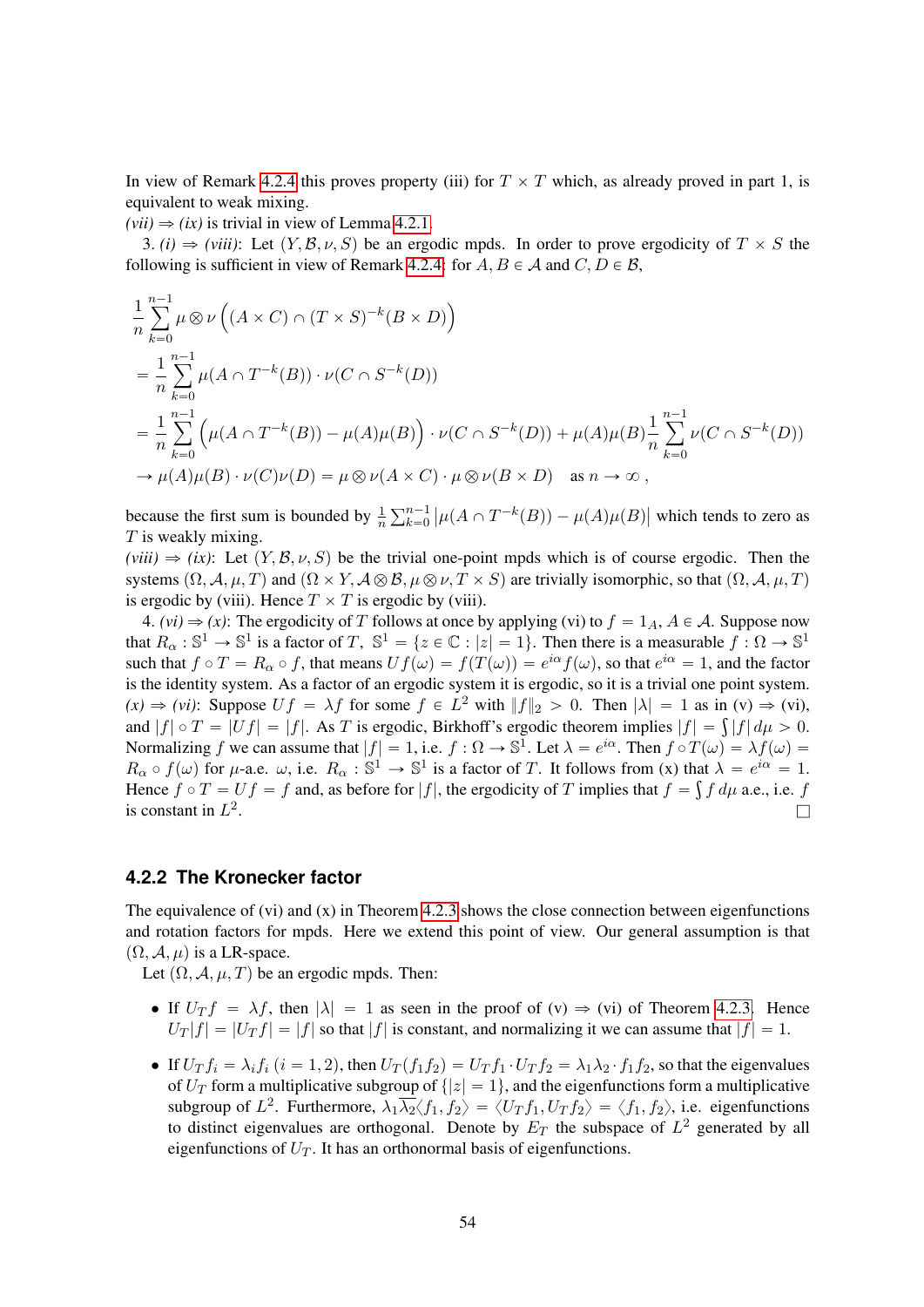- If  $U_T f = \lambda f$ , then  $\sigma(f)$  is a T-invariant  $\sigma$ -algebra: for each measurable  $A \subseteq \mathbb{C}$  we have  $T^{-1}{f \in A} = {U_T f \in A} = {f \in \lambda^{-1}A}$ . The same holds for  $\mathcal{K}_T := \sigma(E_T)$ .
- As  $(\Omega, \mathcal{A}, \mu)$  is a LR-space, there is a countable mod  $\mu$ -generator B of  $\mathcal{K}_T$ . Then also  $\tilde{\mathcal{B}}$  :=  $\{T^{-k}B : B \in \mathcal{B}, k \in \mathbb{N}\}\$ is a countable mod  $\mu$ -generator of  $\mathcal{K}_T$  and  $T^{-1}(\tilde{\mathcal{B}}) \subseteq \tilde{\mathcal{B}}$ . Let  $\tilde{B} = \{B_0, B_1, B_2, \dots\}$  and consider the asociated coding map  $\tilde{\phi} : \Omega \to \mathbb{X}$ . As each  $B_n$ is the  $\tilde{\phi}$ -preimage of a cylinder set in X, we have  $\tilde{\mathcal{B}} \subseteq \tilde{\phi}^{-1}(\sigma(\tau_{\mathbb{X}})) \subseteq \sigma(\tilde{\mathcal{B}})$  and hence  $\sigma(\tilde{\beta}) = \tilde{\phi}^{-1}(\sigma(\tau_{\mathbb{X}}))$  and  $\mathcal{K}_T = \tilde{\phi}^{-1}(\sigma(\tau_{\mathbb{X}}))$  mod  $\mu$ . This means that  $\tilde{\phi}^{-1}$  describes a 1-1 correspondence between equivalence classes of measurable sets, and standard arguments yield that for every  $f \in E = L^2_{\mathbb{C}}(\Omega,\mathcal{K}_T,\mu)$  there is a unique  $\tilde{f} \in L^2_{\mathbb{C}}(\mathbb{X},\sigma(\tau_{\mathbb{X}}),\tilde{\mu})$ ,  $\tilde{\mu} := \mu \circ \tilde{\phi}^{-1}$ , such that  $\tilde{f} \circ \tilde{\phi} = f \mu$ -a.e.
- As  $T^{-1}(\tilde{\beta}) \subseteq \tilde{\beta}$ , there is a map  $\kappa : \mathbb{N} \to \mathbb{N}$  such that  $T^{-1}(B_n) = B_{\kappa(n)}$  for all  $n \in \mathbb{N}$ . define  $S: \mathbb{X} \to \mathbb{X}, (S(x))_n := x_{\kappa(n)}$ . Then S is Borel-measurable,

$$
(S(\tilde{\phi}(\omega)))_n = (\tilde{\phi}(\omega))_{\kappa(n)} = 1_{B_{\kappa(n)}}(\omega) = 1_{B_n}(T(\omega)) = \tilde{\phi}(T(\omega)),
$$

and S preserves the measure  $\tilde{\mu}$ .

• If  $U_T f = \lambda f$  for  $f \in L^2_{\mathbb{C}}(\Omega, \mathcal{A}, \mu)$ , then

$$
U_S\tilde{f}\circ\tilde{\phi}=f\circ S\circ\tilde{\phi}=\tilde{f}\circ\tilde{\phi}\circ T=U_Tf=\lambda f=\lambda\tilde{f}\circ\tilde{\phi}
$$

so that  $\tilde{\mu} \{ U_S \tilde{f} \neq \lambda \tilde{f} \} = \mu \{ U_S \tilde{f} \circ \tilde{\phi} \neq \lambda \tilde{f} \circ \tilde{\phi} \} = 0$ , i.e.  $\tilde{f}$  is a  $L^2_{\mathbb{C}}(\mathbb{X}, \sigma(\tau_{\mathbb{X}}), \tilde{\mu})$ -eigenfunction of  $U_s$ .

On the other hand, if  $U_S \tilde{f} = \lambda \tilde{f}$  for some  $\tilde{f} \in L^2_{\mathbb{C}}(\mathbb{X}, \sigma(\tau_{\mathbb{X}}), \tilde{\mu})$ , then  $U_T(\tilde{f} \circ \tilde{\phi}) = \tilde{f} \circ \tilde{\phi} \circ T =$  $U_S \tilde{f} \circ \tilde{\phi} = \lambda (\tilde{f} \circ \tilde{\phi}).$ 

- Hence  $\tilde{\phi}^{-1}(\mathcal{K}_S) = \mathcal{K}_T = \tilde{\phi}^{-1}(\sigma(\tau_X)) \mod \mu$  so that  $\mathcal{K}_S = \sigma(\tau_X) \mod \tilde{\mu}$ . The factor system  $(X, \sigma(\tau_X), \tilde{\mu}, S)$  is called the *Kronecker factor* of  $(\Omega, \mathcal{A}, \mu, T)$ . One can show that it is isomorphic (as a mpds) to a rotation on a compact group equipped with Haar measure.
- Restricting a system to  $K_T$  corresponds to the restriction of the linear operator  $U_T$  to the subspace  $E_T$  generated by its *geometric* eigenfunctions. In the latter case a better picture of the dynamics associated with the discrete spectrum of the operator is obtained if one restricts the operator to the space generated by its *algebraic* eigenfunctions. In finite-dimensional spaces this is the complete picture described by the Jordan normal form. In infinite-dimensional spaces the situation is more complicated because one may encounter "infinite Jordan blocks". On the dynamical systems side this situation is described by an invariant sub- $\sigma$ -algebra containing  $K_T$ , which gives rise to another factor called the *maximal distal factor*. In a sense that can be made precise one can say that each mpds is weakly mixing relative to its maximal distal factor.

## <span id="page-54-0"></span>**4.2.3 Exercises**

- 1. Prove that a factor of a weakly mixing mpds is weakly mixing.
- 2. Prove that a mpds is weakly mixing if and only if its natural extension is.
- 3. Give an example of an ergodic mpds  $(\Omega, \mathcal{A}, \mu, T)$  for which  $T \times T$  is not ergodic (and hence T is not weakly mixing).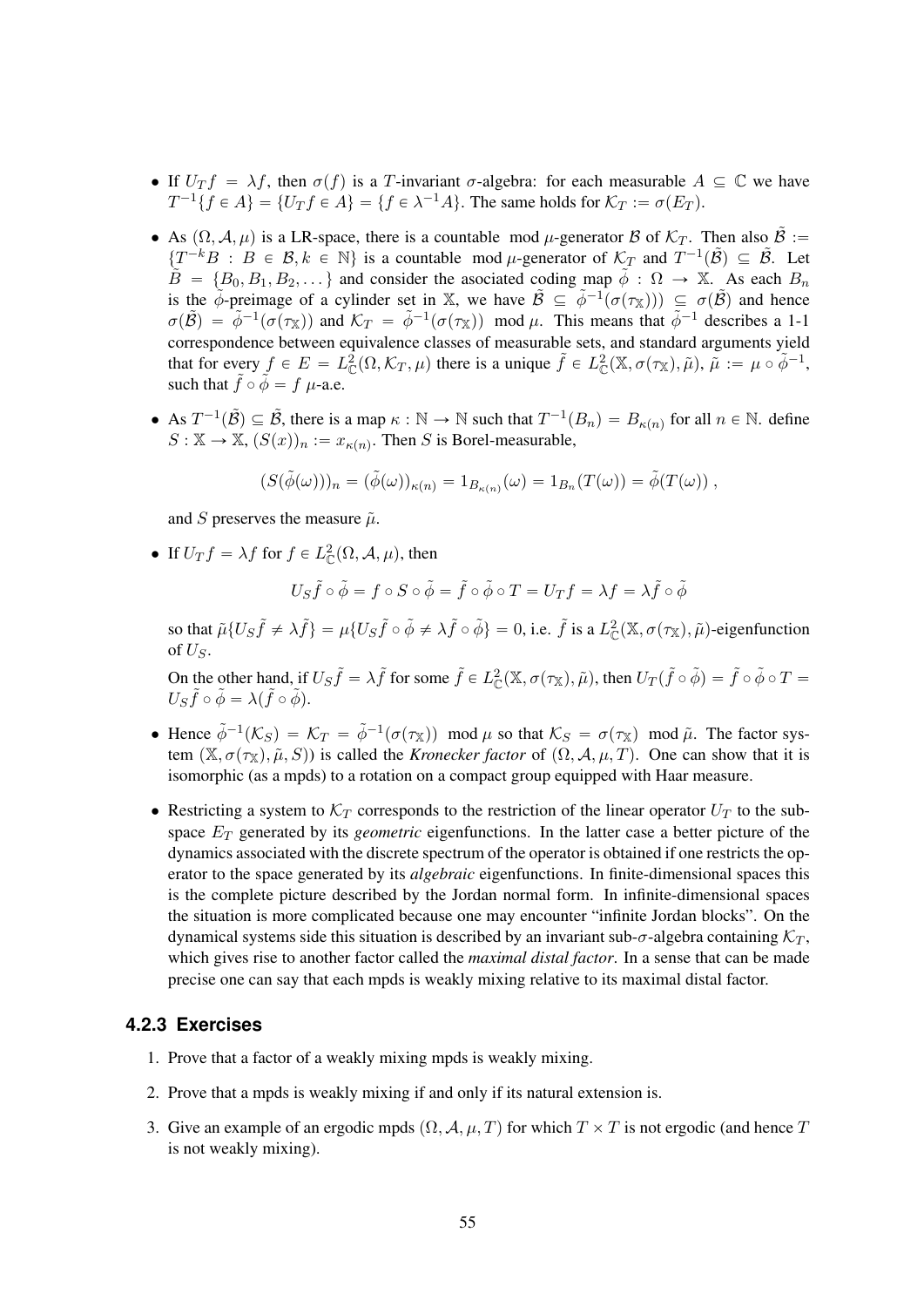- 4. Let  $(\mathbb{T}^d, \mathcal{A}, \mu)$  be as in Example [1.1.1,](#page-3-4) i.e.  $\mu$  is Lebesgue measure on  $\mathbb{T}^d$ . Give at least two different proofs based on Theorem [4.2.3](#page-50-4) for each of the following assertions:
	- a) Let  $T(x) = x + a$  for some  $a \in \mathbb{R}^d$ . Then T is not weakly mixing.
	- b) Let  $T(x) = Ax$  for some  $d \times d$  integer matrix A with  $det(A) \neq 0$ . Then T is weakly mixing if and only if it is ergodic.

*Hint*: A look at Theorem [1.1.11](#page-5-1) may help to understand the situation.

- 5. Prove that the shift dynamical system  $({0, 1})^{\mathbb{Z}}, \mathcal{A}, \mu_p, T$  from Example [1.1.2a](#page-3-5) is weakly mixing.
- 6. Prove Remark [4.2.4.](#page-51-1)
- 7. [\[5,](#page-64-10) See also Exercise 2.7.2] Show that if a mpds  $(\Omega, \mathcal{A}, \mu, T)$  has the property that

$$
\lim_{n \to \infty} \frac{1}{n} \sum_{k=0}^{n-1} \sup \left\{ |\mu(A \cap T^{-k}(B)) - \mu(A)\mu(B)| : A, B \in \mathcal{A} \right\} = 0,
$$

then the system is trivial in the sense that  $\mu(A) \in \{0, 1\}$  for all  $A \in \mathcal{A}$ .

# <span id="page-55-0"></span>**4.3 Entropy**

For this section I refer to one of the many textbooks that treat the bascis of entropy theory for mpds, e.g. [\[14,](#page-64-11) [17,](#page-64-2) [16\]](#page-64-13) and to the monograph [\[12\]](#page-64-14) that is totally devoted to entropy as a concept from probability and information theory. Basics on entropy in a purely probabilistic, non-dynamical context can be found in [\[9\]](#page-64-15).

In this course I will follow the very compact presentation of the main material in [\[16,](#page-64-13) Chapter 4] and refer for some advanced classical results to [\[12\]](#page-64-14).

### <span id="page-55-1"></span>**4.3.1 Information content and entropy**

Motivational material, definitions and notations from [\[16,](#page-64-13) Section 4.1]. In particular: The word partition always means a finite or countable decomposition of  $\Omega$  into measurable sets. For all our results sets of measure zero can be neglected in any respect.

#### <span id="page-55-2"></span>**4.3.2 The entropy of a partition**

More notation and basic results from [\[16,](#page-64-13) Section 4.2], in particular:

$$
H_{\mu}(\alpha \mid \mathcal{F}) = \int_{\Omega} I_{\mu}(\alpha \mid \mathcal{F}) d\mu = -\sum_{A \in \alpha} \int_{\Omega} \mu(A \mid \mathcal{F}) \log \mu(A \mid \mathcal{F}) d\mu = \sum_{A \in \alpha} \int_{\Omega} \varphi(\mu(A \mid \mathcal{F})) d\mu
$$

<span id="page-55-3"></span>where  $\varphi(t) := -t \log(t)$ .

**4.3.1 Theorem** Suppose that  $\alpha$  an d  $\beta$  are partitions with  $H_u(\alpha)$ ,  $H_u(\beta) < \infty$  and F is a sub- $\sigma$ algebra of A. Then

<span id="page-55-4"></span>1.  $I_{\mu}(\alpha \vee \beta \mid \mathcal{F}) = I_{\mu}(\alpha \mid \mathcal{F}) + I_{\mu}(\beta \mid \mathcal{F} \vee \alpha).$ 2.  $H_\mu(\alpha \vee \beta \mid \mathcal{F}) = H_\mu(\alpha \mid \mathcal{F}) + H_\mu(\beta \mid \mathcal{F} \vee \alpha).$ 3.  $H_\mu(\alpha \vee \beta) = H_\mu(\alpha) + H_\mu(\beta \mid \alpha)$ .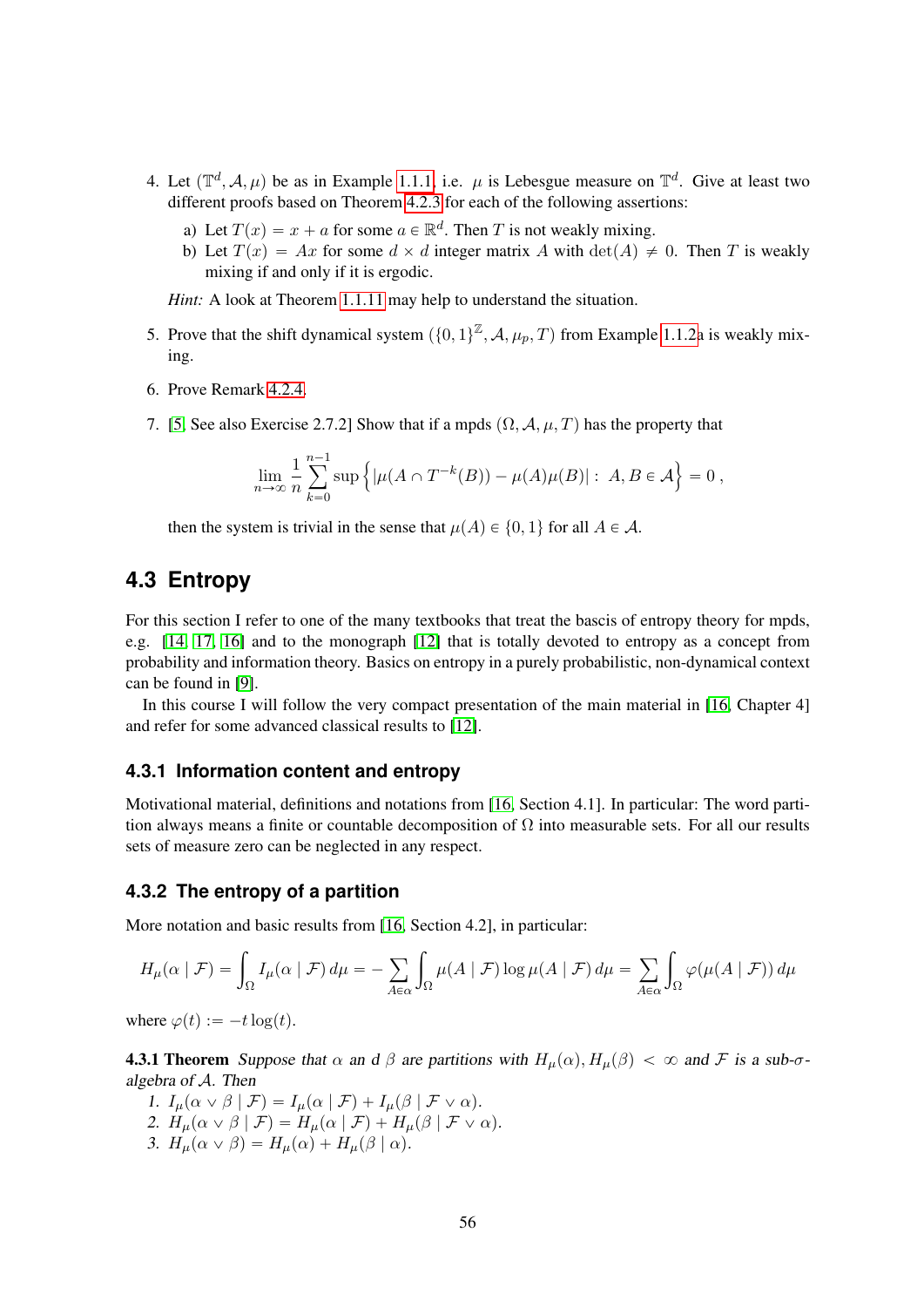**4.3.2 Proposition** Let  $\alpha$ ,  $\beta$  be partitions with finite entropy and F, G be sub- $\sigma$ -algebras of A. Then

- 1. If  $\mathcal{F} \subseteq \mathcal{G}$ , then  $H_u(\alpha \mid \mathcal{F}) \ge H_u(\alpha \mid \mathcal{G})$ .
- 2. If  $\alpha \leq \beta$ , then  $H_{\mu}(\alpha \mid \mathcal{F}) \leq H_{\mu}(\beta \mid \mathcal{F})$ .
- 3.  $H_\mu(\alpha \vee \beta \mid \mathcal{F}) \leq H_\mu(\alpha \mid \mathcal{F}) + H_\mu(\beta \mid \mathcal{F}).$
- 4.  $\alpha \subseteq \mathcal{F} \mod \mu$  if and only if  $H_u(\alpha \mid \mathcal{F}) = 0$ .

<span id="page-56-1"></span>This is slightly more general than Proposition 4.2 in [\[16\]](#page-64-13), but see [\[8,](#page-64-16) Theorem 3.1.8].

**4.3.3 Theorem** Let  $\alpha$  be a partition with  $H_u(\alpha) < \infty$  and let  $(\mathcal{F}_n)_{n \in \mathbb{N}}$  be a family of sub- $\sigma$ -algebras. Then

- 1. The family  $(I_\mu(\alpha | \mathcal{F}_n))_{n \in \mathbb{N}}$  is uniformly integrable.
- 2. if  $\mathcal{F}_1 \subseteq \mathcal{F}_2 \cdots \nearrow \mathcal{F}_{\infty}$  or  $\mathcal{F}_1 \supseteq \mathcal{F}_2 \cdots \searrow \mathcal{F}_{\infty}$ , then  $\lim_{n\to\infty} I_\mu(\alpha \mid \mathcal{F}_n) = I_\mu(\alpha \mid \mathcal{F}_{\infty})$   $\mu$ -a.e. and in  $L^1_\mu$ .

In both cases  $\lim_{n\to\infty} H_\mu(\alpha \mid \mathcal{F}_n) = H_\mu(\alpha \mid \mathcal{F}_\infty)$ . (If the  $\sigma$ -algebras are increasing, the family  $(I_\mu(\alpha \mid \mathcal{F}_n))_{n \in \mathbb{N}}$  is even dominated by a  $L^1_\mu$ -function, see [\[16,](#page-64-13) Lemma 4.2] or [\[8,](#page-64-16) Theorem 3.1.10].)

*Proof:* Applying the increasing or the decreasing martingale theorem to each  $\mu(A | \mathcal{F}_n)$  separately *Proof:* Applying the increasing or the decreasing martingale theorem to each  $\mu(A | \mathcal{F}_n)$  separately we see at once that  $I_\mu(\alpha | \mathcal{F}_n) = \sum_{A \in \alpha} 1_A \cdot \mu(A | \mathcal{F}_n) \rightarrow I_\mu(\alpha | \mathcal{F}_\infty)$   $\mu$ -a.e. For the  $L^1_\mu$ convergence (and hence also the convergence of the conditional entropies) it suffices to show that the family  $(I_\mu(\alpha | \mathcal{F}_n))_{n \in \mathbb{N}}$  is uniformly integrable:

For  $t > 1$  we have with  $B_{n,t} := \{I_\mu(\alpha \mid \mathcal{F}_n) > t\}$ :

$$
\int_{B_{n,t}} I_{\mu}(\alpha \mid \mathcal{F}_n) d\mu = \sum_{A \in \alpha} \int_{B_{n,t}} -1_A \log \mu(A \mid \mathcal{F}_n) d\mu
$$
  
\n
$$
= \sum_{A \in \alpha} \int_{B_{n,t}} -\mu(A \mid \mathcal{F}_n) \log \mu(A \mid \mathcal{F}_n) d\mu
$$
  
\n
$$
\leq \sum_{A \in \alpha} \min \left\{ \varphi(e^{-t}), \int_{\Omega} \varphi(\mu(A \mid \mathcal{F}_n)) d\mu \right\}
$$
  
\n
$$
\leq \sum_{A \in \alpha} \min \left\{ \varphi(e^{-t}), \varphi(\mu(A)) \right\}
$$
  
\n
$$
\to 0 \text{ as } t \to \infty
$$

as  $\sum_{A \in \alpha} \varphi(\mu(A)) = H_{\mu}(\alpha) < \infty$ .

#### <span id="page-56-0"></span>**4.3.3 The entropy of a mpds (***metric entropy* **or** *Kolmogorov-Sinai entropy***)**

Let  $(\Omega, \mathcal{A}, \mu, T)$  be a mpds. For a partition  $\alpha$  and for integers  $k \leq \ell$  let  $\alpha_k^{\ell} := T^{-k}\alpha \vee \cdots \vee T^{-(\ell-1)}\alpha$ . (When T is not invertible, we require  $k \geq 0$ .) Observe that  $H_{\mu}(T^{-1}\alpha \mid T^{-1}\mathcal{F}) = H_{\mu}(\alpha \mid \mathcal{F})$  (see e.g. [\[8,](#page-64-16) Lemma 3.2.3]).

**4.3.4 Definition** a)  $h_{\mu}(T, \alpha) := \lim_{n \to \infty} \frac{1}{n} H_{\mu}(\alpha_0^n)$ . b)  $h_\mu(T) := \sup \{ h_\mu(T, \alpha) : H_\mu(\alpha) < \infty \}.$ (The limit in a) exists because  $(H_\mu(\alpha_0^n))_{n\in\mathbb{N}}$  is a subadditive sequence:  $H_\mu(\alpha_0^{n+m}) = H_\mu(\alpha_0^m \vee$  $T^{-m}\alpha_0^n$ )  $\leq H_\mu(\alpha_0^m) + H_\mu(T^{-m}\alpha_0^n) = H_\mu(\alpha_0^m) + H_\mu(\alpha_0^n).$ 

<span id="page-56-2"></span> $h_\mu(T)$  is called the *metric entropy* or *Kolmogorov-Sinai entropy (KS-entropy)* of the mpds  $(\Omega, \mathcal{A}, \mu, T)$ . It is obviously an isomorphism invariant and can only decrease when passing to a factor system.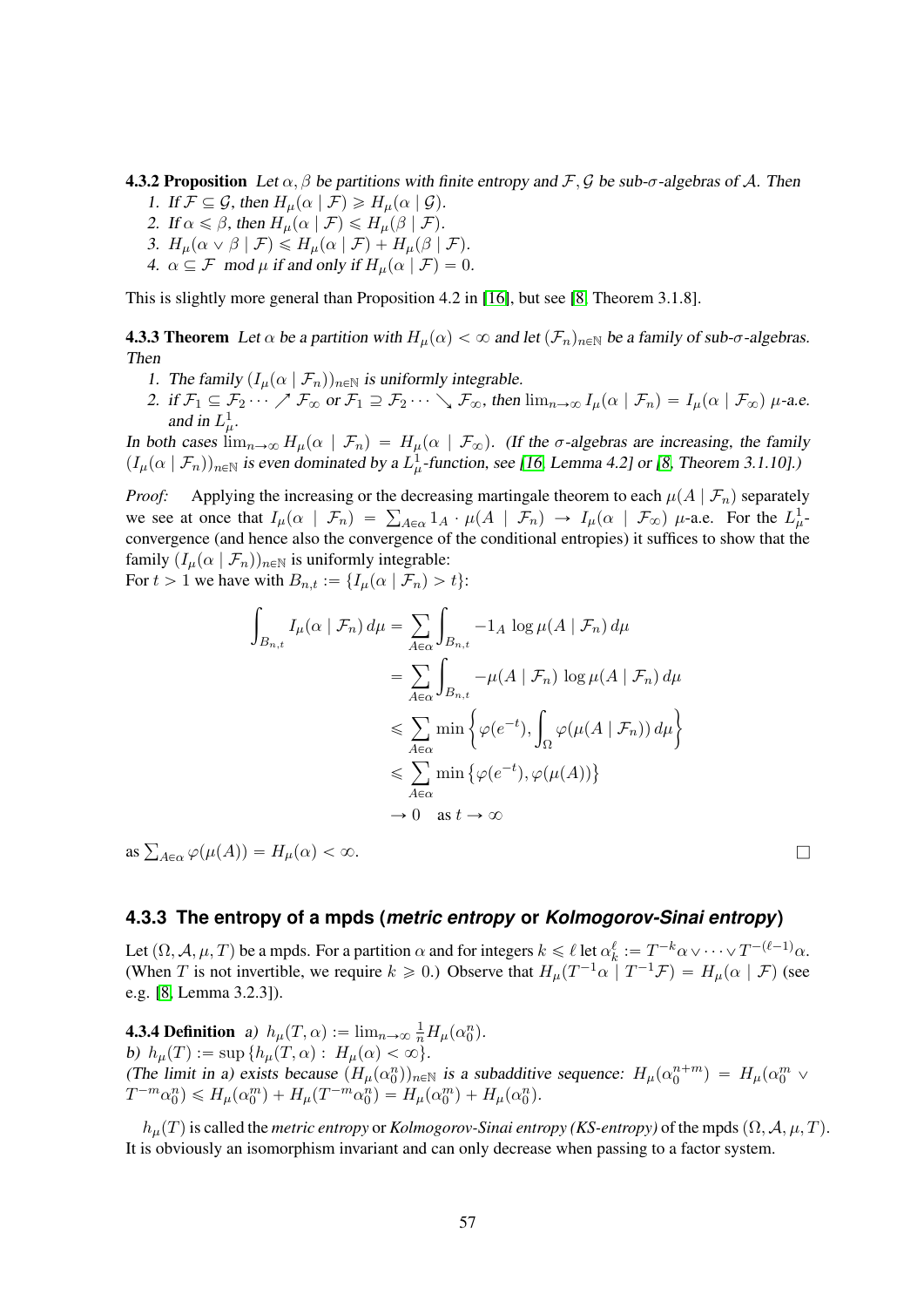**4.3.5 Theorem** Let  $\alpha$  be a partition with  $H_{\mu}(\alpha) < \infty$  and let F be a sub- $\sigma$ -algebra of A. Then **4.5.5 Theorem** Let  $\alpha$  be a partition with  $H_{\mu}(\alpha) < \infty$  and let  $\mathcal{F}$  b<br>
(a)  $H_{\mu}(\alpha_0^n | T^{-n}\mathcal{F}) - H_{\mu}(\alpha | \mathcal{F}) = \sum_{k=1}^n H_{\mu}(\alpha | \alpha_1^k \vee T^{-k}\mathcal{F})$ (a)  $H_{\mu}(\alpha_0^n | T^{n} \mathcal{F}) - H_{\mu}(\alpha | \mathcal{F}) = \sum_{k=1}^{\infty}$ <br>
(b)  $H_{\mu}(\alpha_0^n) - H_{\mu}(\alpha) = \sum_{k=1}^n H_{\mu}(\alpha | \alpha_1^k)$ (b)  $H_{\mu}(\alpha_0^n) - H_{\mu}(\alpha) = \sum_{k=1}^n H_{\mu}(\alpha | \alpha_1^n)$ <br>
(c)  $h_{\mu}(T, \alpha) = \lim_{n \to \infty} H_{\mu}(\alpha | \alpha_1^n) = H_{\mu}(\alpha | \alpha_1^{\infty})$  where  $\alpha_1^{\infty} := \sigma(\bigcup_{n=1}^{\infty}$  $_{n=1}^{\infty} T^{-n} \alpha$ .

*Proof:* For each  $k \in \mathbb{N}$ ,

$$
H_{\mu}(\alpha_0^k \mid T^{-k}\mathcal{F}) - H_{\mu}(\alpha_0^{k-1} \mid T^{-(k-1)}\mathcal{F}) = H_{\mu}(\alpha \vee \alpha_1^k \mid T^{-k}\mathcal{F}) - H_{\mu}(\alpha_1^k \mid T^{-k}\mathcal{F})
$$
  
= 
$$
H_{\mu}(\alpha \mid \alpha_1^k \vee T^{-k}\mathcal{F}).
$$

Summing over k we obtain (a), and (b) is just the special case  $\mathcal{F} = \{ \emptyset, \Omega \}$ . Dividing (b) by n and passing to the limit  $n \to \infty$ , we obtain

$$
h_{\mu}(T,\alpha) = \lim_{n \to \infty} \frac{1}{n} \sum_{k=1}^{n} H_{\mu}(\alpha \mid \alpha_1^k) = \lim_{n \to \infty} H_{\mu}(\alpha \mid \alpha_1^n) = H_{\mu}(\alpha \mid \alpha_1^{\infty})
$$

where the second identity is due to the fact that the sequnce is decreasing and the third one follows from Theorem [4.3.3.](#page-56-1)  $\Box$ 

**4.3.6 Theorem (Shannon - McMillan - Breiman)** Let  $(\Omega, \mathcal{A}, \mu, T)$  be an ergodic mpds and  $\alpha$  a partition with  $H_{\mu}(\alpha) < \infty$ . Then

$$
\lim_{n\to\inf} \frac{1}{n} I_\mu(\alpha_0^n) = h_\mu(T,\alpha) \quad \text{$\mu$-a.e. and in $L^1_\mu$}.
$$

*Proof:* (See [\[16,](#page-64-13) Theorem 4.3] or [\[8,](#page-64-16) Theorem 3.2.7b].) The main steps are:

• the purely computational decomposition

$$
I_{\mu}(\alpha_0^n) = \sum_{k=0}^{n-1} I_{\mu}(\alpha \mid \alpha_1^{n-k}) \circ T^k = R_n + S_n \quad \text{with}
$$

with

$$
R_n = \sum_{k=0}^{n-1} I_{\mu}(\alpha \mid \alpha_1^{\infty}) \circ T^k \quad \text{and} \quad S_n = \sum_{k=0}^{n-1} \left( I_{\mu}(\alpha \mid \alpha_1^{n-k}) - I_{\mu}(\alpha \mid \alpha_1^{\infty}) \right) \circ T^k,
$$

- $\lim_{n\to\infty} \frac{1}{n} R_n =$  $I_{\mu}(\alpha \mid \alpha_1^{\infty}) d\mu = H_{\mu}(\alpha \mid \alpha_1^{\infty}) = h_{\mu}(T, \alpha)$  by Birkhoff's ergodic theorem,
- $\lim_{n\to\infty} \frac{1}{n}$  $\frac{1}{n}S_n = 0$   $\mu$ -a.e. and in  $L^1_\mu$ . The  $L^1_\mu$ -convergence is easy, because

$$
\int |S_n| d\mu \leq \frac{1}{n} \sum_{k=0}^{n-1} \int \left| I_{\mu}(\alpha \mid \alpha_1^{n-k}) - I_{\mu}(\alpha \mid \alpha_1^{\infty}) \right| d\mu \to 0
$$

by Theorem [4.3.5.](#page-56-2) From this one passes to a.e. convergence as follows: Let  $F_N := \sup_{n \ge N} |I_\mu(\alpha | \alpha_1^n) - I_\mu(\alpha | \alpha_1^\infty)|$ . Then  $(F_N)_{N \in \mathbb{N}}$  is uniformly integrable and Let  $F_N := \sup_{n \ge N} |I_\mu(\alpha \mid \alpha_1^n) - I_\mu(\alpha \mid \alpha_1^\vee)|$ . Then  $(F_N)_{N \in \mathbb{N}}$  is uniformly inter-<br> $F_N \to 0$   $\mu$ -a.e. by Theorem [4.3.3,](#page-56-1) hence  $\lim_{N \to \infty} \int F_N d\mu = 0$ . On the other hand, į,

$$
\limsup_{n \to \infty} \left| \frac{1}{n} S_n \right| \le \limsup_{n \to \infty} \left( \frac{1}{n} \sum_{k=0}^{n-N} F_N \circ T^k + \frac{1}{n} \sum_{k=n-N+1}^{n-1} F_1 \circ T^k \right)
$$
  

$$
\le \int F_N d\mu + \limsup_{n \to \infty} \frac{1}{n} \sum_{k=n-N+1}^{n-1} F_1 \circ T^k
$$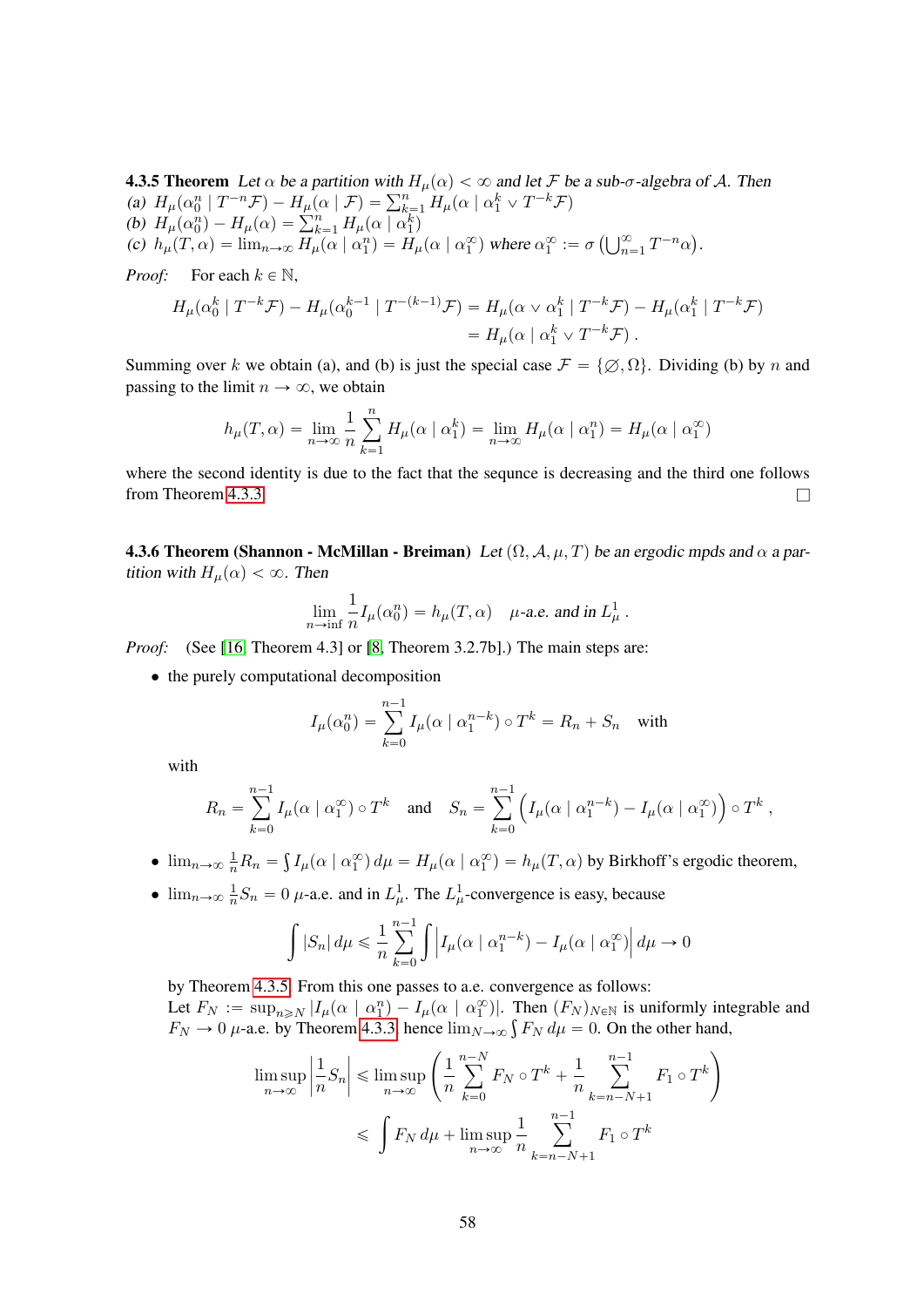where, for each fixed N, the last limit is 0 a.e. because  $F_1 \in L^1_{\mu}$ .

<span id="page-58-0"></span>**4.3.7 Lemma** For partitions  $\alpha, \beta$  with finite entropy we have  $h_\mu(T, \alpha \vee \beta) \leq h_\mu(T, \alpha) + h_\mu(T, \beta)$ and

$$
h_{\mu}(T,\alpha) \leq h_{\mu}(T,\alpha \vee \beta) \leq h_{\mu}(T,\beta) + H_{\mu}(\alpha \mid \beta).
$$

*Proof:* In view of Theorem [4.3.1](#page-55-3) and Proposition [4.3.2](#page-55-4) we have

$$
H_{\mu}(\alpha_0^n) \le H_{\mu}((\alpha \vee \beta)_0^n) = H_{\mu}(\alpha_0^n \vee \beta_0^n) = H_{\mu}(\beta_0^n) + H_{\mu}(\alpha_0^n \mid \beta_0^n)
$$
  
\n
$$
\le H_{\mu}(\beta_0^n) + \sum_{k=0}^{n-1} H_{\mu}(T^{-k}\alpha \mid \beta_0^n) \le H_{\mu}(\beta_0^n) + \sum_{k=0}^{n-1} H_{\mu}(T^{-k}\alpha \mid T^{-k}\beta)
$$
  
\n
$$
= H_{\mu}(\beta_0^n) + nH_{\mu}(\alpha \mid \beta).
$$

Dividing by *n* and taking the limit yields the lemma.

 $\Box$ 

<span id="page-58-1"></span>**4.3.8 Theorem**  $h_u(T) = \sup \{ h_u(T, \beta) : \beta \}$  a finite partition.

*Proof:* Only " $\leq$ " must be proved: Let  $\alpha = \{A_1, A_2, \dots\}$  be any partition with  $H_\mu(\alpha) < \infty$ . Let  $\beta_n := \{A_1, \ldots, A_n, \bigcup_{k>n} A_k\}.$  It is not hard to prove that  $H_\mu(\alpha \mid \beta_n) \to 0.$  Then the previous lemma shows that  $h_\mu(T, \alpha) \leq \sup_n h_\mu(T, \beta_n) \leq \sup \{h_\mu(T, \beta) : \beta \text{ a finite partition}\}.$ 

**4.3.9 Definition** Let  $(\Omega, \mathcal{A}, \mu, T)$  be a mpds,  $\alpha$  a finite or countable partition. (a)  $\alpha$  is a strong generator for T, if  $\alpha_0^{\infty} = A \mod \mu$ .

(b) If T is invertible, then  $\alpha$  is a generator for T, if  $\alpha_{-\infty}^{\infty} = A \mod \mu$ .

**4.3.10 Remark** If  $(\Omega, \mathcal{A}, \mu)$  is a LR-space and if  $\alpha$  separates points under T, i.e. if for all  $x \neq y$  in  $\Omega$  there is  $n \in \mathbb{N}$  (or  $\mathbb{Z}$ ) such that  $T^n x$  and  $T^n y$  are in diffeerent elements of  $\alpha$ , then the countable  $\Omega$  there is  $n \in \mathbb{N}$  (or  $\mathbb{Z}$ ) such that  $T^n x$  and  $T^n y$  are in different elements of  $\alpha$ , then the countarion  $\bigcup_n T^{-n}(\alpha)$  separates points in  $\Omega$  so that  $\alpha$  is a (strong) generator, see Theorem [3.1.15.](#page-29-1)

**4.3.11 Theorem (Sinai's generator theorem)** Let  $(\Omega, \mathcal{A}, \mu, T)$  be a mpds. If  $\alpha$  is a strong generator for T (or, in the invertible case, a generator), then  $h<sub>u</sub>(T) = h<sub>u</sub>(T, \alpha)$ .

*Proof:* Fix a finite partition  $\beta$ . It suffices to show that  $h_\mu(T, \beta) \leq h_\mu(T, \alpha)$ . Observe that  $(\alpha_0^N)_0^n =$  $\alpha_0^{N+n-1}$  and, in the invertible case,  $(\alpha_{-N}^N)_0^n = \alpha_{-N}^{n+N-1}$ . Hence

$$
h_{\mu}(T, \alpha_{-N}^N) = \lim_{n \to \infty} \frac{1}{n} H_{\mu}(\alpha_{-N}^{N+n-1}) = \lim_{n \to \infty} \frac{1}{n} H_{\mu}(\alpha_0^{2N+n-1}) = h_{\mu}(T, \alpha)
$$

in the invertible case, and similarly,  $h_{\mu}(T, \alpha_0^N) = h_{\mu}(T, \alpha)$  in the general case. Therefore,

$$
h_{\mu}(T,\beta) \leq h_{\mu}(T,\alpha_{-N}^{N}) + H_{\mu}(\beta \mid \alpha_{-N}^{N}) \to h_{\mu}(T,\alpha) + H_{\mu}(\beta \mid \alpha_{-\infty}^{\infty}) = h_{\mu}(T,\alpha) .
$$

In the general case one argues similarly with  $\alpha_0^N$  instead of  $\alpha_-^N$  $\frac{N}{-N}$ .

59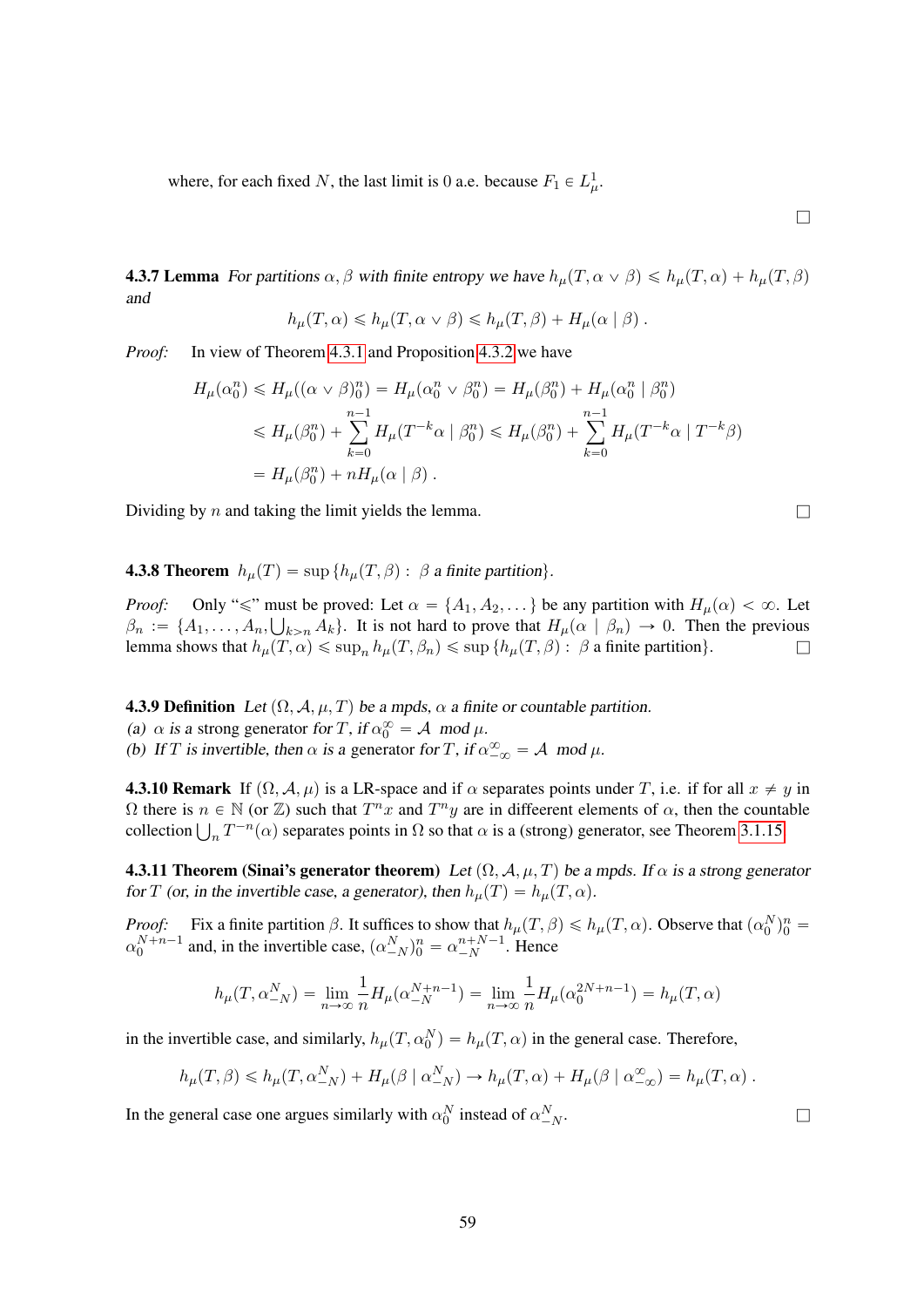**4.3.12 Remark** Using ideas of this proof, it is an easy exercise to show that  $h_{\mu}(T^N, \alpha) = |N|$ .  $h<sub>\mu</sub>(T, \alpha)$  for all  $N \in \mathbb{N}$ , and if T is invertible, even for all  $N \in \mathbb{Z}$ :

$$
\alpha_0^N \vee T^{-N} \alpha_0^N \vee \cdots \vee T^{-(n-1)N} \alpha_0^N = \alpha \vee T^{-1} \alpha \vee \cdots \vee T^{-(nN-1)} \alpha.
$$

Taking  $H_\mu(.)$  on both sides, dividing by n and taking the limit  $n \to \infty$  yields  $h_\mu(T^N, \alpha_0^N) =$  $N h<sub>\mu</sub>(T, \alpha)$ , and the proof is easily finished.

#### <span id="page-59-0"></span>**4.3.4 Examples**

The first two examples are directly taken from [\[16,](#page-64-13) Section 4.4].

#### 4.3.13 Example Bernoulli shifts

#### 4.3.14 Example Markov measures on shift spaces

For the next two examples the following Lemma is useful.

**4.3.15 Lemma** Let  $(\Omega, \mathcal{A}, \mu, T)$  be a mpds. If  $\alpha$  is a strong generator for T and if  $T_A := T|_A$  is bijective, then there are measurable functions  $\varphi_A : \Omega \to [0, 1]$  such that  $\varphi_A \circ T$  is a version of  $\mu(A \mid \alpha_1^{\infty})$   $(A \in \alpha)$ . The  $\varphi_A$  have the following properties:

- 1.  $\varphi_A \circ T > 0$  on A.
- 2. Let  $J_{\mu}T : \Omega \to \mathbb{R}$ ,  $J_{\mu}T :=$  $A \in \alpha$   $\frac{1}{\varphi_{A}}$  $\frac{1}{\varphi_A \circ T} 1_A$ . Then  $J_\mu T = \frac{d(\mu \circ T_A)}{d\mu}$  is the "Jacobian" of  $T_A$  w.r.t.  $\mu$ , in the following sense:

$$
\forall A \in \alpha \ \forall B \in \mathcal{A} : \ \mu(T(A \cap B)) = \int_{A \cap B} J_{\mu} T \, d\mu \, .
$$

$$
3. h_{\mu}(T) = \int \log J_{\mu} T d\mu.
$$

*Proof:* 1. For each  $A \in \alpha$  there is a version  $p_A$  of the conditional expectation  $\mu(A \mid \alpha_1^{\infty})$ . As  $\alpha_1^{\infty} = T^{-1}\alpha_0^{\infty} = T^{-1}\mathcal{A}$  (mod  $\mu$ ),  $p_A$  can be chosen  $T^{-1}\mathcal{A}$ -measurable so that there are measurable  $\alpha_1^{\infty} = T^{-1} \alpha_0^{\infty} = T^{-1} \mathcal{A}$  (mod  $\mu$ ),  $p_A$  can be chosen  $T^{-1} \mathcal{A}$ -measurable so that there are measurable  $\varphi_A$  such that  $\mu(A | \alpha_1^{\infty}) = p_A = \varphi_A \circ T$ . As  $\mu(A \cap {\varphi_A \circ T = 0}) = \int_{\{\varphi_A \circ T = 0\}} \mu(A | T^{-1} A) d\mu =$  $\{p_A=0\}$   $p_A d\mu = 0$ ,  $\varphi_A$  can be chosen such that  $\varphi_A \circ T_A > 0$  on A. Next, let  $B \in \mathcal{A}$  and  $A \in \alpha$ . Then

$$
\mu(T(A \cap B)) = \int_{\{\varphi_A > 0\}} \frac{1_{T(A \cap B)}}{\varphi_A} \cdot \varphi_A d\mu = \int_{\{\varphi_A \circ T > 0\}} \frac{1_{T(A \cap B)}}{\varphi_A} \circ T \cdot p_A d\mu
$$

$$
= \int_{A \cap \{\varphi_A \circ T > 0\}} \frac{1_{T(A \cap B)}}{\varphi_A} \circ T d\mu = \int_A \frac{1_{A \cap B}}{\varphi_A \circ T} d\mu = \int_{A \cap B} \log J_{\mu} T d\mu
$$

which proves the second assertion. Finally,

$$
H_{\mu}(\alpha \mid \alpha_1^{\infty}) = -\sum_{A \in \alpha} \int_A \log \mu(A \mid \alpha_1^{\infty}) d\mu = \sum_{A \in \alpha} \int 1_A \log \frac{1}{\varphi_A \circ T} d\mu = \int \log J_{\mu} T d\mu,
$$

so that, by Sinai's generator theorem,  $h_{\mu}(T) = h_{\mu}(T, \alpha) = H_{\mu}(\alpha | \alpha_1^{\infty}) = \int \log J_{\mu} T d\mu$ .

**4.3.16 Example** Irrational rotations  $T_a : \mathbb{T}^d \to \mathbb{T}^d$ . Let  $\alpha$  be the partition into  $2^d$  squares obtained by cutting each coordinate direction in two semi-circles. It is not hard ot see that  $\alpha$  is a strong generator if  $T_a$  is ergodic w.r.t. Lebesgue measure  $\mu$ , i.e. if  $\forall n \in \mathbb{Z}^d \setminus \{0\} : \langle n, a \rangle \notin \mathbb{Z}$  (see Theorem [1.1.11\)](#page-5-1). As  $J_{\mu}T_a = 1$ , we conclude that  $h_{\mu}(T_a) = 0$ .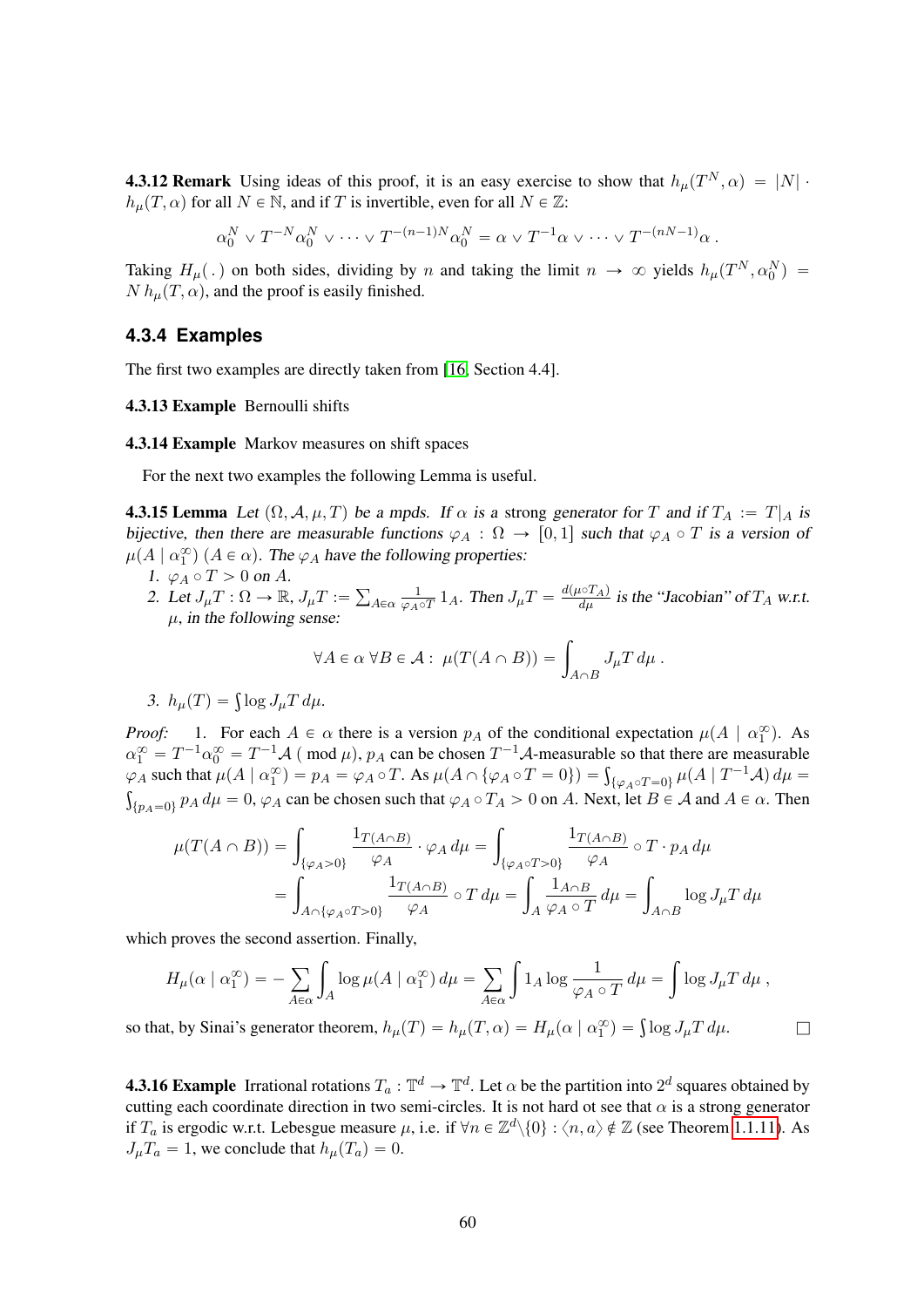**4.3.17 Example** Piecewise expanding maps  $T : [0, 1] \rightarrow [0, 1]$ . These are maps for which there is a partition  $\alpha$  of [0, 1] into intervals such that the restrictions  $T|_A$ ,  $A \in \alpha$  are  $C^1$  and uniformly is a partition  $\alpha$  of [0, 1] into intervals such that the restrictions  $T|_A$ ,  $A \in \alpha$  are  $C^1$  and uniformly expanding. Then, for two points  $x < y$  in [0, 1],  $|T^n x - T^n y| = \int_x^y |(T^n)'(t)| dt \to \infty$  if  $T^n x$  and  $T^n$  are always in the same monotonicity interval of T. But this contradicts to  $|T^n x - T^n y| \leq 1$  for all n. Hence  $\alpha$  is a strong generator. Suppose now that  $\mu \ll m$  where m denotes Lebesgue measure and denote  $h := \frac{d\mu}{dm}$ . Then  $J_{\mu}T = |T'| \frac{\hbar \circ T}{h}$  so that

$$
h_{\mu}(T) = \int \log J_{\mu} T \, d\mu = \int (\log h \circ T - \log h) \, d\mu + \int \log |T'| \, d\mu = \int \log |T'| \, d\mu.
$$

This is obvious, if  $\log h$  is  $\mu$ -integrable. Sometimes it is only possible to prove that the positive or the This is obvious, if  $\log h$  is  $\mu$ -integrable. Sometimes it is only possible to prove that the positive or the negative part of  $\frac{\log h \circ T}{h}$  is  $\mu$ -integrable. Also in this case  $\int (\log h \circ T - \log h) d\mu = 0$ , see [\[8,](#page-64-16) Lemma 4.1.13].

4.3.18 Example (Continued fraction transformation) A special casse of the previous setting is the *Gauss* map  $T : (0, 1] \rightarrow (0, 1]$ ,  $T(x) = \frac{1}{x}$  mod 1. The associated partition is given by the intervals  $A_k = \left(\frac{1}{k+1}, \frac{1}{k}\right)$  $\frac{1}{k}$ , and inf  $|(T^2)'| > 1$ . An elementary calculation shows that  $d\mu(x) = \frac{1}{\log 2}$  $dx$  $\frac{dx}{1+x}$  is an invariant measure. Hence

$$
h_{\mu}(T) = h_{\mu}(T,\alpha) = \frac{1}{\log 2} \int_0^1 \log(x^{-2}) \frac{1}{1+x} dx = \frac{-2}{\log 2} \int_0^1 \frac{\log x}{1+x} dx = \frac{\pi^2}{6 \log 2},
$$

as the last integral evaluates to  $\frac{-\pi^2}{12}$ . Observe that

$$
\frac{1}{k(x) + Tx} = \frac{1}{k(x) + \frac{1}{k(Tx) + T^2x}} = \frac{1}{k(x) + \frac{1}{k(Tx)} + \frac{1}{k(T^2x) + T^3x}} = \dots
$$

converges to the continued fraction expansuion of x, where  $x \in J_{k(x)}$ . Hence  $h_{\mu}(T)$  gives the average information content per digit in the continued fraction expansion of a Lebesgue typical point  $x$ .

**4.3.19 Example** Linear torus automorphisms  $T: \mathbb{T}^d \to \mathbb{T}^d$ ,  $Tx = A \cdot x$ ,  $|\det(A) = 1|$ , no eigenvalue of modulus 1. Then [\[17\]](#page-64-2), with respect to Lebesgue measure  $\mu$ ,

$$
h_{\mu}(T) = \sum_{|\lambda_i|>1} \log |\lambda_i|
$$

where the sum extends over all eigenvalues of A of modulus bigger than 1, counted with multiplicities.

### <span id="page-60-0"></span>**4.3.5 K(olmogorov)-systems and the Pinsker algebra**

In this section we study only invertible mpds  $(\Omega, \mathcal{A}, \mu, T)$  on a LR-space. The material goes back to Kolmogorov, Pinsker, Rohlin and Sinai and is taken from [\[12,](#page-64-14) Section 4.3]. Ť

*Notation:* If  $\alpha$  is a finite or countable partition, then  $\alpha_{-\infty}^{\infty} := \sigma(\bigcup_{n \in \mathbb{Z}} T^{-n} \alpha)$ . Recall that  $\alpha$  is a generator, if  $\alpha_{-\infty}^{\infty} = A \mod \mu$ . We also denote  $\text{Tail}(T, \alpha) := \bigcap_{n \in \mathbb{N}} \alpha_n^{\infty}$ . Observe that

$$
T(\text{Tail}(T,\alpha)) = \text{Tail}(T,\alpha) = T^{-1}(\text{Tail}(T,\alpha))
$$

4.3.20 Theorem ( [\[12,](#page-64-14) Theorem 2.52] ) The collection

$$
\mathcal{P}(T) := \{ A \in \mathcal{A} : h_{\mu}(T, \{ A, \Omega \setminus A \}) = 0 \}
$$

of measurable sets is a T-invariant  $\sigma$ -algebra, the Pinsker-algebra of the system. For each finite or countable measurable partition  $\alpha$  with  $H_{\mu}(\alpha) < \infty$  holds:  $h_{\mu}(T, \alpha) = 0$  if and only if  $\alpha \subseteq \mathcal{P}(T)$ .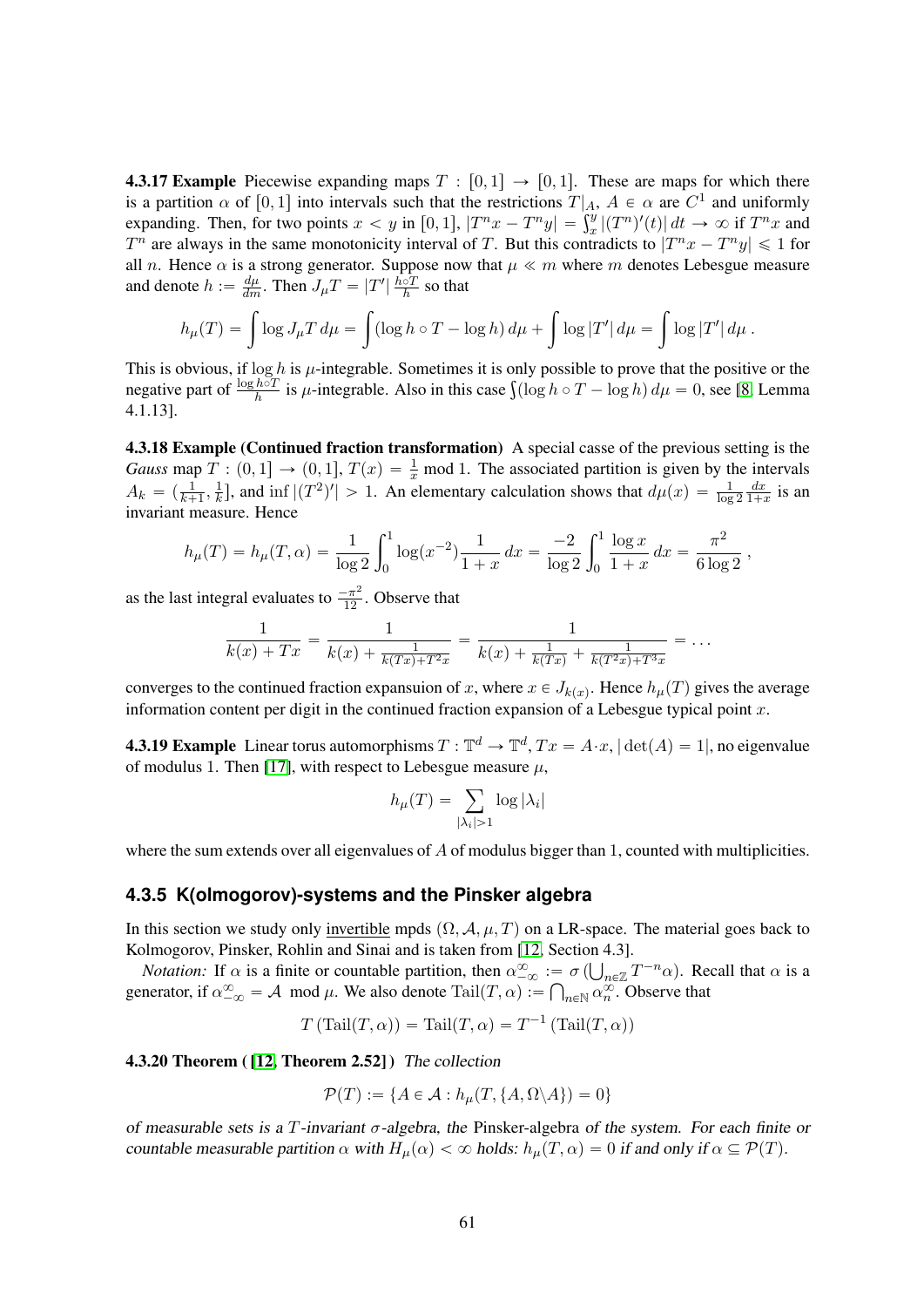*Proof:* For  $A \in \mathcal{A}$  denote by  $\tilde{A}$  the partition  $\{A, \Omega \backslash A\}$ .

- Let  $h_{\mu}(T, \alpha) = 0$ . Then  $h_{\mu}(T, \tilde{A}) = 0$  for all  $A \in \alpha$ , as  $\tilde{A} \le \alpha$ . Hence  $\alpha \subseteq \mathcal{P}(T)$ .
- Let  $\alpha \subseteq \mathcal{P}(T)$ . Then  $\alpha =$  $\bigvee_{A \in \alpha} \tilde{A}$ . Hence  $h_{\mu}(T, \alpha) \le \sum_{A \in \alpha} h_{\mu}(T, \tilde{A}) = 0$ . Here we used Lemma [4.3.7](#page-58-0) in the case of a finite partition  $\alpha$ , and for countable partitions one proceeds as in the proof of Theorem [4.3.8.](#page-58-1)
- $P(T)$  is T-invariant, because  $h_{\mu}(T, \widetilde{T^{-1}A}) = h_{\mu}(T, T^{-1}\widetilde{A}) = h_{\mu}(T, \widetilde{A}).$
- By definition,  $\Omega \in \mathcal{P}(T)$  and  $A \in \mathcal{P}(T) \Leftrightarrow \Omega \backslash A \in \mathcal{P}(T)$ . So let  $A_1, \ldots, A_n \in \mathcal{P}(T)$ . Then By definition,  $\Omega \in P(T)$  and  $A \in P(T) \Leftrightarrow \Omega \setminus A \in P(T)$ . So fiel  $A_1, \ldots, A_n \in P(T)$ . Then<br>  $A_1 \cup \ldots A_n \in \tilde{A}_1 \vee \cdots \vee \tilde{A}_n$  so that  $h_\mu(T, \bigcup_{k=1}^n A_k) \leq \sum_{k=1}^n h_\mu(T, \tilde{A}_k) = 0$ . Hence  $A_1 \cup \cdots \cup A_n \in \mathcal{P}(T)$ . Finally, if  $A_1, A_2, \cdots \in \mathcal{P}(T)$ , then

$$
h_\mu\left(T,\overline{\bigcup_{k=1}^\infty A_k}\right)\leqslant h_\mu\left(T,\overline{\bigcup_{k=1}^\infty A_k}\vee\overline{\bigcup_{k=1}^\infty A_k}\right)\leqslant h_\mu\left(T,\overline{\bigcup_{k=1}^\infty A_k}\right)+H_\mu\left(\overline{\bigcup_{k=1}^\infty A_k}\mid\overline{\bigcup_{k=1}^\infty A_k}\right)
$$

for each *n* in *n*. But the first summand is 0 as  $\bigcup_{k=1}^{n} A_k \in \mathcal{P}(T)$ , and the second one tends to 0 for  $n \to \infty$  as in the proof of Theorem [4.3.8.](#page-58-1)

 $\Box$ 

**4.3.21 Theorem** Let  $\alpha$  be a partition with  $H_u(\alpha) < \infty$ . Then (a) Tail $(T, \alpha) \subseteq \mathcal{P}(T)$ . (b) If  $\alpha$  is a generator, then Tail $(T, \alpha) = \mathcal{P}(T) \mod \mu$ .

*Proof:* (a) Let  $B \in \text{Tail}(T, \alpha)$  and denote  $\beta = \{B, \Omega \setminus B\}$ . We have to show that  $h_{\mu}(T, \beta) = 0$ . As Tail $(T, \alpha)$  is T-invariant, we have  $\beta_{-\infty}^{\infty} \subseteq \text{Tail}(T, \alpha) \subseteq \alpha_1^{\infty}$ , in particular

- $H_{\mu}(\beta \mid \alpha_1^{\infty}) = 0,$
- $(\alpha \vee \beta)_{1}^{\infty} = \alpha_{1}^{\infty} \vee \beta_{1}^{\infty} = \alpha_{1}^{\infty}$ , and
- $\alpha_1^k \vee T^{-k}\beta_{-n}^0 \subseteq \alpha_1^{\infty} \vee \beta_{-\infty}^{\infty} = \alpha_1^{\infty}$ .

Hence

$$
h_{\mu}(T, \alpha \vee \beta) = H_{\mu}(\alpha \vee \beta \mid (\alpha \vee \beta)^{\infty}) = H_{\mu}(\alpha \vee \beta \mid \alpha^{\infty})
$$
  
\$\leq H\_{\mu}(\alpha \mid \alpha^{\infty}) + H\_{\mu}(\beta \mid \alpha^{\infty}) = h\_{\mu}(T, \alpha)\$.

On the other hand, by Theorem [4.3.5\(](#page-56-2)a),

$$
H_{\mu}((\alpha \vee \beta)^{n}_{0}) = H_{\mu}(\beta^{n}_{0}) + H_{\mu}(\alpha^{n}_{0} \mid \beta^{n}_{0}) = H_{\mu}(\beta^{n}_{0}) + H_{\mu}(\alpha^{n}_{0} \mid T^{-n}\beta^{0}_{-n})
$$
  

$$
= H_{\mu}(\beta^{n}_{0}) + H_{\mu}(\alpha \mid \beta^{0}_{-n}) + \sum_{k=0}^{n-1} H_{\mu}(\alpha \mid \alpha^{k}_{1} \vee T^{-k}\beta^{0}_{-n})
$$
  

$$
\geq H_{\mu}(\beta^{n}_{0}) + H_{\mu}(\alpha \mid \beta^{0}_{-n}) + \sum_{k=0}^{n-1} H_{\mu}(\alpha \mid \alpha^{\infty}_{1}).
$$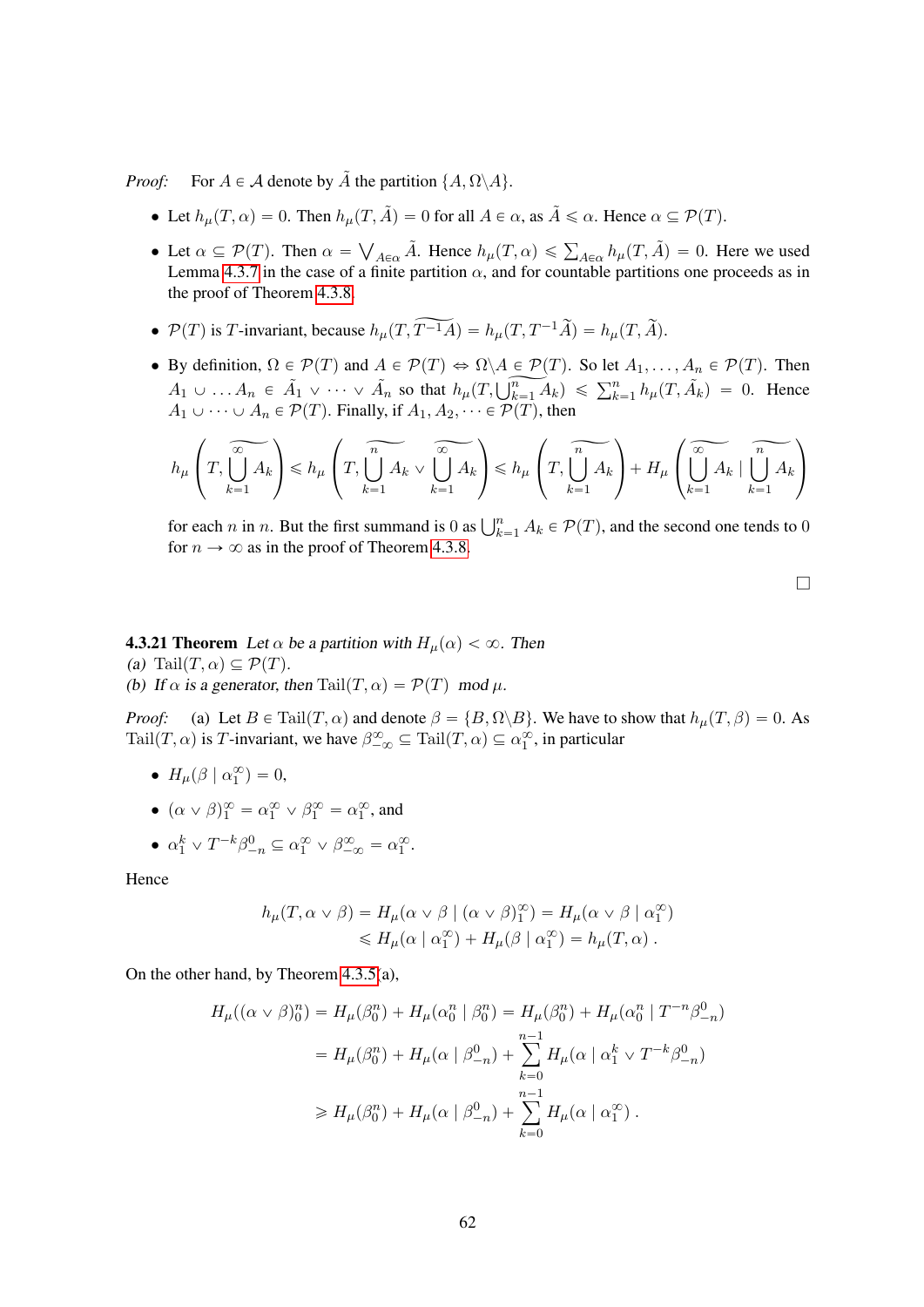Dividing by  $n$  and passing to the limit this yields, together with the first estimate,

$$
h_{\mu}(T,\alpha) \geq h_{\mu}(T,\alpha \vee \beta) \geq h_{\mu}(T,\beta) + h_{\mu}(T,\alpha)
$$

As  $h_{\mu}(T, \alpha) < \infty$ , we conclude that  $h_{\mu}(T, \beta) = 0$ .

*Claim A:* If  $\pi$  is a  $P(T)$  measurable partition, then  $\pi_0^{\infty} = \pi_1^{\infty} = \text{Tail}(T, \pi)$ . *Proof:* The inclusions  $\subseteq$ " are trivial, and

$$
0 = n \cdot h_{\mu}(T, \pi) = h_{\mu}(T^n, \pi) = H_{\mu}\left(\beta \mid \sigma\left(\bigcup_{k=1}^{\infty} T^{-kn}\pi\right)\right) \geq H_{\mu}(\pi \mid \pi_n^{\infty})
$$

for all  $n \in \mathbb{N}$  so that  $\pi$  is  $\pi_n^{\infty}$ -measurable mod  $\mu$  for all  $n$  and hence  $\pi \subseteq$  $n \in \mathbb{N}$   $\pi_n^{\infty} = \text{Tail}(T, \pi) \text{ mod } \mu$ .<sup>[1](#page-62-0)</sup> The claim follows now from the T-invariance of Tail $(T, \pi)$ .

*Claim B:*  $H_{\mu}(\beta \mid \beta_1^{\infty} \vee \mathcal{F}) = H_{\mu}(\beta \mid \beta_1^{\infty})$  for any sub- $\sigma$ -algebra  $\mathcal F$  of  $\mathcal P(T)$ . *Proof:* If  $\beta$ ,  $\pi$  are partitions with finite entropy and if  $\pi \subseteq \mathcal{P}(T)$ , then

$$
H_{\mu}(\beta \mid \beta_1^{\infty} \vee \pi_0^{\infty}) = H_{\mu}(\beta \mid \beta_1^{\infty} \vee \pi_1^{\infty}) \quad \text{(by Claim A)}
$$
\n
$$
= H_{\mu}(\beta \mid \beta_1^{\infty} \vee \pi_1^{\infty}) + H_{\mu}(\pi \mid \pi_1^{\infty}) \quad \text{(as } \pi \in \mathcal{P}(T))
$$
\n
$$
\geq H_{\mu}(\beta \mid \beta_1^{\infty} \vee \pi_1^{\infty}) + H_{\mu}(\pi \mid \beta \vee \beta_1^{\infty} \vee \pi_1^{\infty})
$$
\n
$$
= H_{\mu}(\beta \vee \pi \mid \beta_1^{\infty} \vee \pi_1^{\infty}) = H_{\mu}(\beta \vee \pi \mid (\beta \vee \pi)_1^{\infty})
$$
\n
$$
= h_{\mu}(T, \beta \vee \pi)
$$
\n
$$
= \lim_{n \to \infty} \frac{1}{n} H_{\mu}((\beta \vee \pi)_0^n)
$$
\n
$$
\geq \lim_{n \to \infty} \frac{1}{n} H_{\mu}(\beta_0^n) = h_{\mu}(T, \beta)
$$
\n
$$
= H_{\mu}(\beta \mid \beta_1^{\infty})
$$
\n
$$
\geq H_{\mu}(\beta \mid \beta_1^{\infty} \vee \pi_0^{\infty}).
$$

Let F be a sub-σ-algebra of  $\mathcal{P}(T)$ . As  $(\Omega, \mathcal{A}, \mu)$  is a LR-space, F is countably generated mod  $\mu$ . Hence there is an increasing sequence of finite partitions  $\pi_n$  such that  $\sigma(\pi_1) \subseteq \sigma(\pi_2) \subseteq \cdots \nearrow \mathcal{F}$ mod  $\mu$ . Then also  $\sigma((\pi_1)_0^{\infty}) \subseteq \sigma((\pi_2)_0^{\infty}) \subseteq \cdots \nearrow \mathcal{F}$  mod  $\mu$ , and the preceding estimate implies

$$
H_{\mu}(\beta \mid \beta_1^{\infty} \vee \mathcal{F}) = H_{\mu}(\beta \mid \beta_1^{\infty}) .
$$

(b) Now let  $\alpha$  be a generator. As Tail $(T, \alpha) \subseteq \mathcal{P}$  mod  $\mu$  by part (a), we conclude that

$$
H_{\mu}(\beta \mid \beta_1^{\infty} \vee \mathrm{Tail}(T,\alpha)) = H_{\mu}(\beta \mid \beta_1^{\infty}) = H_{\mu}(\beta \mid \beta_1^{\infty} \vee \mathcal{P}(T)).
$$

If we apply this identity to  $T^{2^n}$  instead of T and if we observe that  $\text{Tail}(T^{2^n}, \alpha) \subseteq \text{Tail}(T, \alpha)$  and  $P(T^{2^n}) = P(T)$ , then

$$
H_{\mu}\left(\beta\mid\bigvee_{k=1}^{\infty}T^{-k2^{n}}\beta\vee\mathrm{Tail}(T,\alpha)\right)\leqslant H_{\mu}\left(\beta\mid\bigvee_{k=1}^{\infty}T^{-k2^{n}}\beta\vee\mathcal{P}(T)\right).
$$

<span id="page-62-0"></span><sup>&</sup>lt;sup>1</sup>To see this, let  $A \in \pi$  so that there are  $A_n \in \pi_n^{\infty}$  such that  $\mu(A \triangle A_n) = 0$  for all n. Replacing  $A_n$  by  $\bigcap_{k=n}^{\infty} A_k$  we can is see this, let  $A \in \pi$  so that there are  $A_n \in \pi_n^{\infty}$  such that  $\mu(A \triangle A_n) = 0$  for all n. Replacing  $A_n$  assume that  $A_1 \supseteq A_2 \supseteq \ldots$ . Let  $A_{\infty} := \bigcap_{n=1}^{\infty} A_n$ . Then  $A_n \in \text{Tail}(T, \alpha)$  and  $\mu(A \triangle A_{\infty}) = 0$ .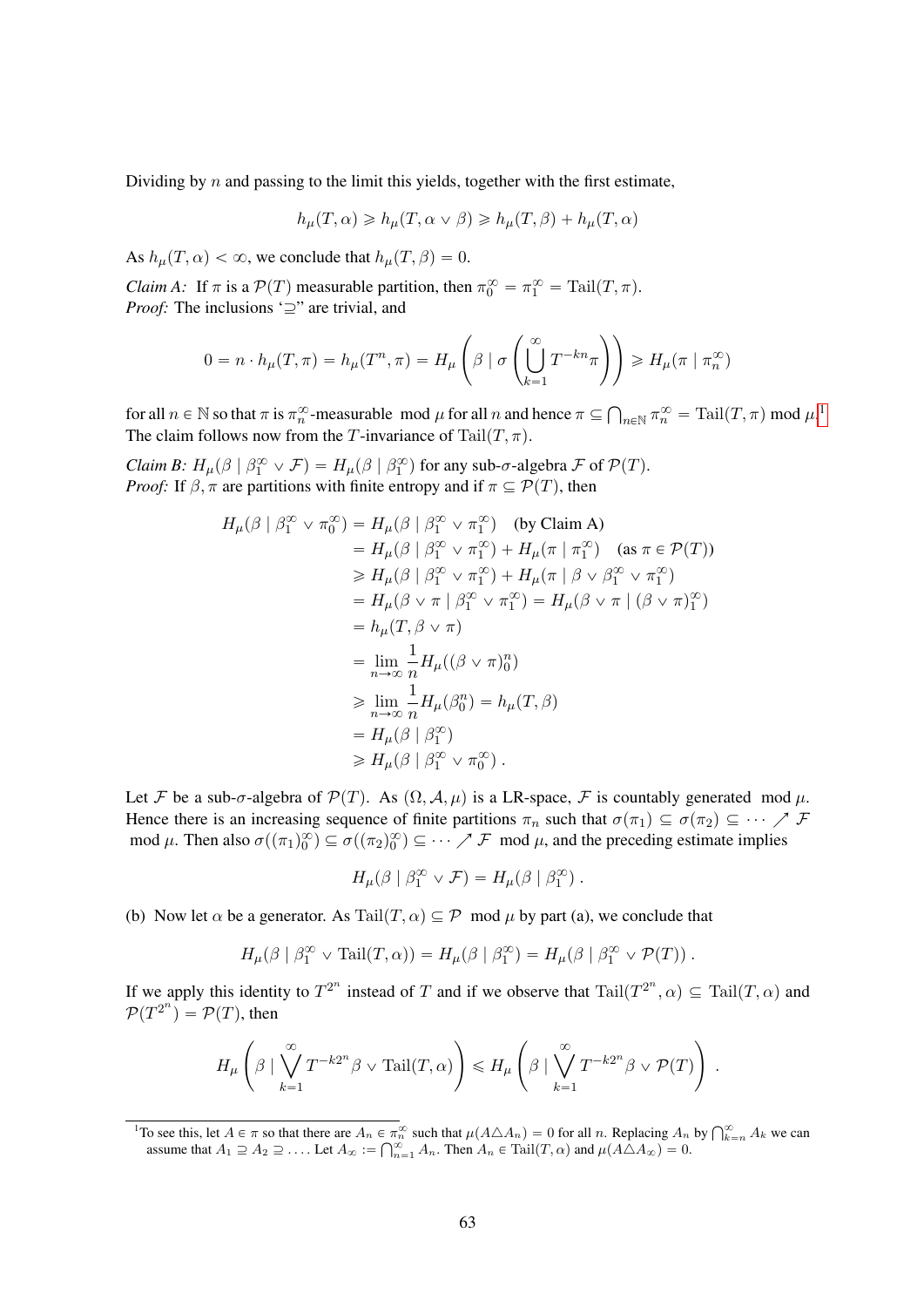Let  $\mathcal{B} := \bigcap_{n=1}^{\infty}$  $n=1$  $\bigwedge$  / $\infty$  $\sum_{k=1}^{\infty} T^{-k2^n} \beta$ Ï. . The  $\sigma$ -algebras on both sides of this inequality are decreasing to  $\mathcal{B} \vee \text{Tail}(T, \alpha)$  and  $\mathcal{B} \vee \mathcal{P}(T)$ , respectively, so that Theorem [4.3.3](#page-56-1) yields in the limit  $n \to \infty$ 

$$
H_{\mu}(\beta \mid \mathcal{B} \vee \mathrm{Tail}(T, \alpha)) \leq H_{\mu}(\beta \mid \mathcal{B} \vee \mathcal{P}(T)) \leq H_{\mu}(\beta \mid \mathcal{P}(T)).
$$

Suppose now that  $\beta \subseteq \alpha_{-p}^{\infty}$  for some  $p \in \mathbb{N}$ . Then  $\bigvee_{k=1}^{\infty} T^{-k2^n} \beta \subseteq \alpha_{-p+2^n}^{\infty}$  for all n and hence

$$
\mathcal{B} = \bigcap_{n=1}^{\infty} \left( \bigvee_{k=1}^{\infty} T^{-k2^n} \beta \right) \subseteq \bigcap_{n=1}^{\infty} \alpha_{-p+2^n}^{\infty} = \text{Tail}(T, \alpha) .
$$

Therefore, in this case

<span id="page-63-0"></span>
$$
H_{\mu}(\beta \mid \text{Tail}(T, \alpha)) \le H_{\mu}(\beta \mid \mathcal{P}(T)). \tag{4.3.1}
$$

Now let  $B \in \mathcal{P}(T)$ . As  $\alpha$  is a generator, there are sets  $B_p \in \alpha_{-p}^{\infty}$  such that  $\mu(B \triangle B_p) \to 0$  as  $p \to \infty$ . Let  $\beta_p := \{B_p, \Omega \setminus B_p\}$  and  $\beta = \{B, \Omega \setminus B\}$ . Then [\(4.3.1\)](#page-63-0) holds for all  $\beta_p$  and carries over to  $\beta$  in the limit  $p \to \infty$ . Hence  $H_{\mu}(\beta \mid \text{Tail}(T, \alpha)) \le H_{\mu}(\beta \mid \mathcal{P}(T)) = 0$ , and we conclude that  $B \in \text{Tail}(T, \alpha) \text{ mod } \mu.$ 

**4.3.22 Definition** An invertible mpds  $(\Omega, \mathcal{A}, \mu, T)$  is a K-system, if there is a generator  $\alpha$  with  $H_{\mu}(\alpha) < \infty$  and Tail $(T, \alpha) = \{ \emptyset, \Omega \} \mod \mu$ .

4.3.23 Theorem An invertible mpds is a K-system if and only if its Pinsker algebra is trivial.

The "only if" direction follows immediately from the previous theorem. The "if" direction requires additionally the construction of a generating partition.